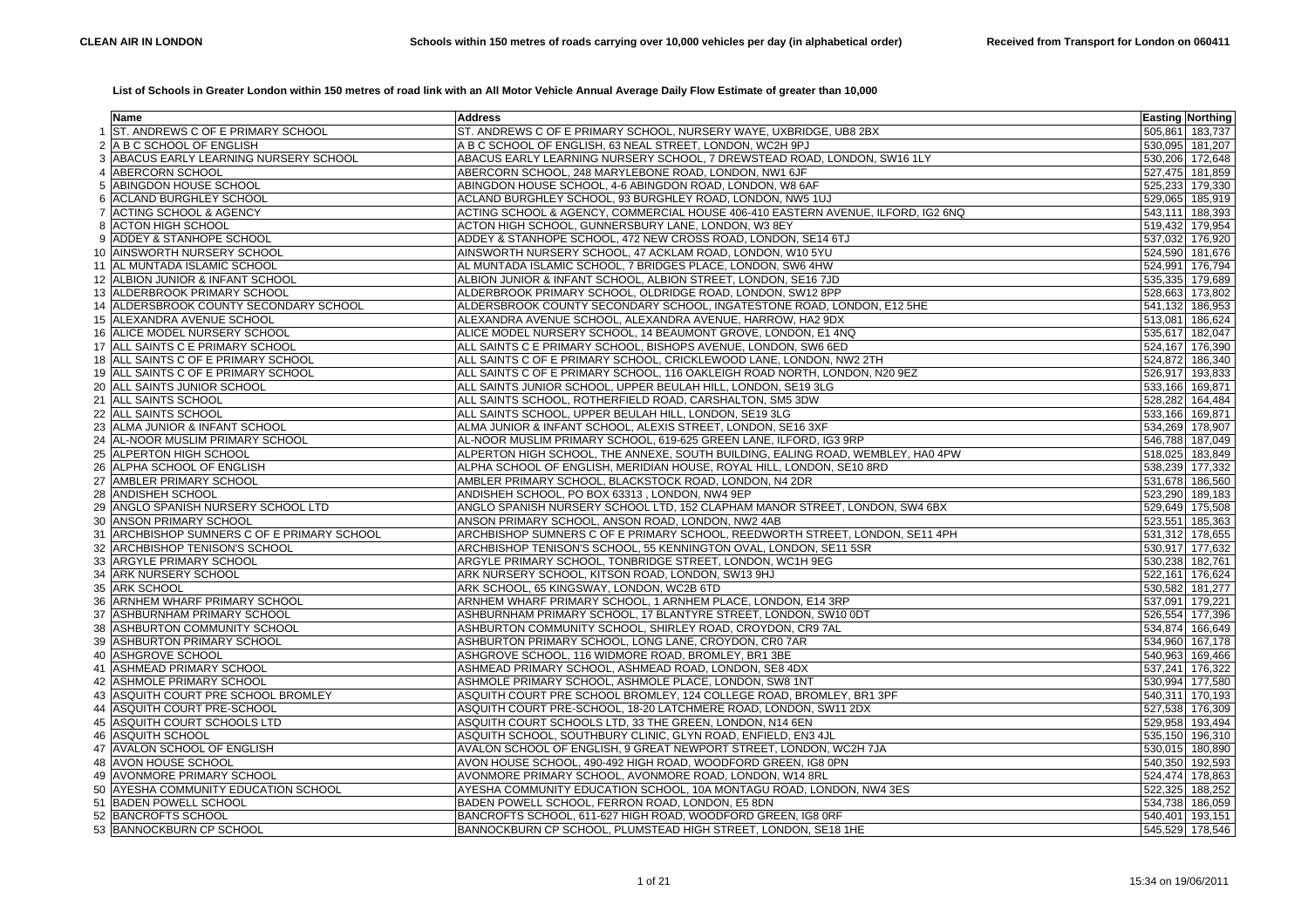|     | 54 BAPTIST BOY'S HIGH SCHOOL UK BRANCH             | BAPTIST BOY'S HIGH SCHOOL UK BRANCH, PO BOX 31801, LONDON, SE17 1WD                                                                           |                 | 532,118 178,403 |
|-----|----------------------------------------------------|-----------------------------------------------------------------------------------------------------------------------------------------------|-----------------|-----------------|
|     | 55 BARGAINS SCHOOL UNIFORMS & CHILDRENSWEAR        | BARGAINS SCHOOL UNIFORMS & CHILDRENSWEAR, 89 MITCHAM ROAD, LONDON, SW17 9PD                                                                   |                 | 527,653 171,273 |
| 56  | <b>BARING PRIMARY SCHOOL</b>                       | BARING PRIMARY SCHOOL, LINCHMERE ROAD, LONDON, SE12 ONB                                                                                       |                 | 540,086 173,628 |
| 57  | <b>BARKING ABBEY COMPREHENSIVE SCHOOL</b>          | BARKING ABBEY COMPREHENSIVE SCHOOL, LONGBRIDGE ROAD, BARKING, IG11 8UF                                                                        |                 | 545,148 185,137 |
|     | 58 BARNEHURST JUNIOR SCHOOL                        | BARNEHURST JUNIOR SCHOOL, BARNEHURST CLOSE, ERITH, DA8 3NL                                                                                    |                 | 550,235 176,683 |
| 59  | BARNET PRE-SCHOOL LEARNING ALLIANCE                | BARNET PRE-SCHOOL LEARNING ALLIANCE, ST. PETERS COMMUNITY HALL, STONEGROVE, EDGWARE, HA8 8AB                                                  |                 | 518,548 192,569 |
|     |                                                    |                                                                                                                                               |                 |                 |
| 60  | <b>BATTERSEA PARK SCHOOL</b>                       | BATTERSEA PARK SCHOOL, 401 BATTERSEA PARK ROAD, LONDON, SW11 5AP                                                                              |                 | 527,924 176,527 |
| 61  | BEATRICE TATE SPECIAL SCHOOL                       | BEATRICE TATE SPECIAL SCHOOL, ST. JUDE'S ROAD, LONDON, E2 9RW                                                                                 |                 | 534,868 182,994 |
| 62  | <b>BEDDINGTON INFANT SCHOOL</b>                    | BEDDINGTON INFANT SCHOOL, 269 CROYDON ROAD, WALLINGTON, SM6 7LF                                                                               |                 | 529,235 164,934 |
| 63  | BEECHFIELD MULTICULTURAL PRE-SCHOOL NURSERY        | BEECHFIELD MULTICULTURAL PRE-SCHOOL NURSERY, 35 BEECHFIELD ROAD, LONDON, SE6 4NG                                                              |                 | 537,033 173,187 |
| 64  | BEIS CHINUCH LEBONOS GIRLS SCHOOL                  | BEIS CHINUCH LEBONOS GIRLS SCHOOL, WOODBERRY DOWN CENTRE, WOODBERRY DOWN, LONDON, N4 2SH                                                      |                 | 532,355 187,525 |
| 65  | BEIS ROCHEL D'SATMAR GIRLS SCHOOL                  | BEIS ROCHEL D'SATMAR GIRLS SCHOOL, 51-57 AMHURST PARK, LONDON, N16 5DL                                                                        |                 | 533,153 187,929 |
| 66  | BEIS SOROH SCHNEIRER PRIMARY SCHOOL                | BEIS SOROH SCHNEIRER PRIMARY SCHOOL, ARBITER HOUSE, WILBERFORCE ROAD, LONDON, NW9 6AX                                                         | 522,082 188,271 |                 |
| 67  | BELMONT PRIMARY SCHOOL                             | BELMONT PRIMARY SCHOOL, BELMONT ROAD, LONDON, W4 5UL                                                                                          |                 | 520,690 178,592 |
| 68  | BELVEDERE C OF E TRINITY SCHOOL                    | BELVEDERE C OF E TRINITY SCHOOL, ERITH ROAD, BELVEDERE, DA17 6HT                                                                              |                 | 550,151 178,565 |
| 69  | <b>BELVUE SCHOOL</b>                               | BELVUE SCHOOL, ROWDELL ROAD, NORTHOLT, UB5 6AG                                                                                                | 513,200 183,760 |                 |
| 70  | <b>BENTWORTH PRIMARY SCHOOL</b>                    | BENTWORTH PRIMARY SCHOOL, BENTWORTH ROAD, LONDON, W12 7AJ                                                                                     | 522,755 181,081 |                 |
| 71  | <b>BEORMUND PRIMARY SCHOOL</b>                     | BEORMUND PRIMARY SCHOOL, CROSBY ROW, LONDON, SE1 3PS                                                                                          |                 | 532,769 179,707 |
| 72  | BERTRUM HOUSE & LITTLE WANDSWORTH SCHOOL           | BERTRUM HOUSE & LITTLE WANDSWORTH SCHOOL, 290 BALHAM HIGH ROAD, LONDON, SW17 7AL                                                              | 528,098 172,561 |                 |
|     | 73 BEXLEY MANOR NURSERY SCHOOL                     | BEXLEY MANOR NURSERY SCHOOL, 162 PENHILL ROAD, BEXLEY, DA5 3EA                                                                                |                 | 547,250 173,366 |
| 74  | <b>BICKLEY PARK SCHOOL</b>                         | BICKLEY PARK SCHOOL, 24 PAGE HEATH LANE, BROMLEY, BR1 2DS                                                                                     |                 | 542,275 168,896 |
|     | 75 BIRNAM WOOD SCHOOL                              | BIRNAM WOOD SCHOOL, INSKIP DRIVE, HORNCHURCH, RM11 3UR                                                                                        | 554,382 187,071 |                 |
|     | 76 BISHOP CHALLONER BOYS SCHOOL                    | BISHOP CHALLONER BOYS SCHOOL, 358 COMMERCIAL ROAD, LONDON, E1 0LB                                                                             |                 | 535,344 181,183 |
| 77  | <b>BISHOP CHALLONER CATHOLIC COLLEGIATE SCHOOL</b> | BISHOP CHALLONER CATHOLIC COLLEGIATE SCHOOL, 352 COMMERCIAL ROAD, LONDON, E1 0LB                                                              |                 | 535,315 181,217 |
|     | 78 BISHOP CHALLONER GIRLS SCHOOL                   | BISHOP CHALLONER GIRLS SCHOOL, 12 LUKIN STREET, LONDON, E1 0AA                                                                                |                 | 535,315 181,217 |
|     | 79 BISHOP CHALLONER SCHOOL                         | BISHOP CHALLONER SCHOOL, 228 BROMLEY ROAD, SHORTLANDS, BROMLEY, BR2 0BS                                                                       | 538,945 169,431 |                 |
| 80  | <b>BISHOP STOPFORDS SCHOOL</b>                     | BISHOP STOPFORDS SCHOOL, PO BOX 926 , ENFIELD, EN1 3XG                                                                                        |                 | 533,125 196,544 |
| 81  | <b>BLACKFEN SCHOOL FOR GIRLS</b>                   | BLACKFEN SCHOOL FOR GIRLS, BLACKFEN ROAD, SIDCUP, DA15 9NU                                                                                    |                 | 546,868 174,297 |
| 82  | BLACKHEATH BLUECOAT C OF E SCHOOL                  | BLACKHEATH BLUECOAT C OF E SCHOOL, OLD DOVER ROAD, LONDON, SE3 8SY                                                                            |                 | 540,926 177,226 |
| 83  | BLACKHEATH NURSERY & PREPARATORY SCHOOL            | BLACKHEATH NURSERY & PREPARATORY SCHOOL, 4 ST. GERMANS PLACE, LONDON, SE3 0NJ                                                                 |                 | 540,095 176,757 |
| 84  | <b>BLANCHE NEVILLE SCHOOL</b>                      | BLANCHE NEVILLE SCHOOL, NORTH HILL, LONDON, N6 4ED                                                                                            |                 | 527,936 188,318 |
| 85  | <b>BLUE GATE FIELDS PRIMARY SCHOOL</b>             | BLUE GATE FIELDS PRIMARY SCHOOL, KING DAVID LANE, LONDON, E1 0EH                                                                              |                 | 535,119 180,864 |
| 86  | <b>BNOIS JERUSALEM SCHOOL</b>                      | BNOIS JERUSALEM SCHOOL, 79-81 AMHURST PARK, LONDON, N16 5DL                                                                                   | 532,994 187,930 |                 |
| 87  | BOARDING SCHOOLS ASSOCIATION                       | BOARDING SCHOOLS ASSOCIATION, GROSVENOR GARDENS HOUSE 35-37 GROSVENOR GARDENS, LONDON, SW1W 0BS                                               |                 | 528,838 179,209 |
| 88  | <b>BOLTONS NURSERY SCHOOL</b>                      | BOLTONS NURSERY SCHOOL, 262B FULHAM ROAD, LONDON, SW10 9EL                                                                                    |                 | 526,183 177,750 |
| 89  | <b>BOND PRIMARY SCHOOL</b>                         | BOND PRIMARY SCHOOL, BOND ROAD, MITCHAM, CR4 3HG                                                                                              |                 | 527,696 169,262 |
| 90  | <b>BOUCHER PRIMARY SCHOOL</b>                      | BOUCHER PRIMARY SCHOOL, 93 GRANGE ROAD, LONDON, SE1 3BW                                                                                       |                 | 533,647 178,966 |
| 91  | <b>BOUNDS GREEN INFANT SCHOOL</b>                  | BOUNDS GREEN INFANT SCHOOL, BOUNDS GREEN ROAD, LONDON, N11 2QG                                                                                | 530,010 191,371 |                 |
| 92  | BOUSFIELD PRIMARY SCHOOL                           | BOUSFIELD PRIMARY SCHOOL, SOUTH BOLTON GARDENS, LONDON, SW5 0DJ                                                                               |                 | 526,029 178,368 |
| 93  | <b>BOW SCHOOL</b>                                  | BOW SCHOOL, PATON CLOSE, LONDON, E3 2QD                                                                                                       |                 | 537,368 182,962 |
| 94  | <b>BOWES PRIMARY SCHOOL</b>                        | BOWES PRIMARY SCHOOL, BOWES ROAD, LONDON, N11 2HL                                                                                             |                 | 529,879 192,208 |
| 95  | <b>BRACKENBURY PRIMARY SCHOOL</b>                  | BRACKENBURY PRIMARY SCHOOL, BRACKENBURY ROAD, LONDON, W6 0BA                                                                                  |                 | 522,760 179,365 |
| 96  | <b>BRANDLEHOW PRIMARY SCHOOL</b>                   | BRANDLEHOW PRIMARY SCHOOL, BRANDLEHOW ROAD, LONDON, SW15 2ED                                                                                  |                 | 524,689 175,142 |
| 97  | <b>BRECKNOCK SCHOOL</b>                            | BRECKNOCK SCHOOL, CLIFF VILLAS, LONDON, NW1 9AL                                                                                               |                 | 529,938 184,777 |
| 98  | BRENTFORD SCHOOL FOR GIRLS                         | BRENTFORD SCHOOL FOR GIRLS, 5 BOSTON MANOR ROAD, BRENTFORD, TW8 0PG                                                                           |                 | 517,692 177,626 |
| 99  | <b>BRETTENHAM PRIMARY SCHOOL</b>                   | BRETTENHAM PRIMARY SCHOOL, BRETTENHAM ROAD, LONDON, N18 2ET                                                                                   |                 | 534,333 192,775 |
|     | 100 BRIGHT SPARKS MONTESSORI SCHOOL                | BRIGHT SPARKS MONTESSORI SCHOOL, 25 MINFORD GARDENS, LONDON, W14 0AP                                                                          |                 |                 |
|     |                                                    |                                                                                                                                               |                 | 523,599 179,640 |
| 101 | BRITANNIA VILLAGE PRIMARY SCHOOL                   | BRITANNIA VILLAGE PRIMARY SCHOOL, WESTWOOD ROAD, LONDON, E16 2AW                                                                              |                 | 540,674 180,244 |
| 102 | <b>BRITISH SCHOOLS EXPLORING SOCIETY</b>           | BRITISH SCHOOLS EXPLORING SOCIETY, 1 KENSINGTON GORE, LONDON, SW7 2AT<br>BROADWATER JUNIOR & INFANT SCHOOL, BROADWATER ROAD, LONDON, SW17 0DZ |                 | 526,661 179,632 |
| 103 | <b>BROADWATER JUNIOR &amp; INFANT SCHOOL</b>       |                                                                                                                                               |                 | 527,063 171,790 |
| 104 | <b>BROOK COMMUNITY PRIMARY SCHOOL</b>              | BROOK COMMUNITY PRIMARY SCHOOL, SIGDON ROAD, LONDON, E8 1AS                                                                                   |                 | 534,440 185,098 |
| 105 | <b>BROOKHILL NURSERY SCHOOL</b>                    | BROOKHILL NURSERY SCHOOL, BROOKHILL ROAD, BARNET, EN4 8SD                                                                                     |                 | 527,087 195,626 |
|     | 106 BROOMFIELD HOUSE SCHOOL                        | BROOMFIELD HOUSE SCHOOL, 10 BROOMFIELD ROAD, RICHMOND, TW9 3HS                                                                                |                 | 518,971 176,919 |
| 107 | <b>BROOMFIELD SCHOOL</b>                           | BROOMFIELD SCHOOL, 56 WILMER WAY, LONDON, N14 7HY                                                                                             |                 | 529,904 192,375 |
| 108 | <b>BRUDENELL SCHOOL OF ENGLISH</b>                 | BRUDENELL SCHOOL OF ENGLISH, 15A THE MALL, LONDON, W5 2PJ                                                                                     |                 | 518,065 180,856 |
|     | 109 BRUDENELL SCHOOL OF ENGLISH                    | BRUDENELL SCHOOL OF ENGLISH, 13A THE MALL, LONDON, W5 2PJ                                                                                     |                 | 518,034 180,855 |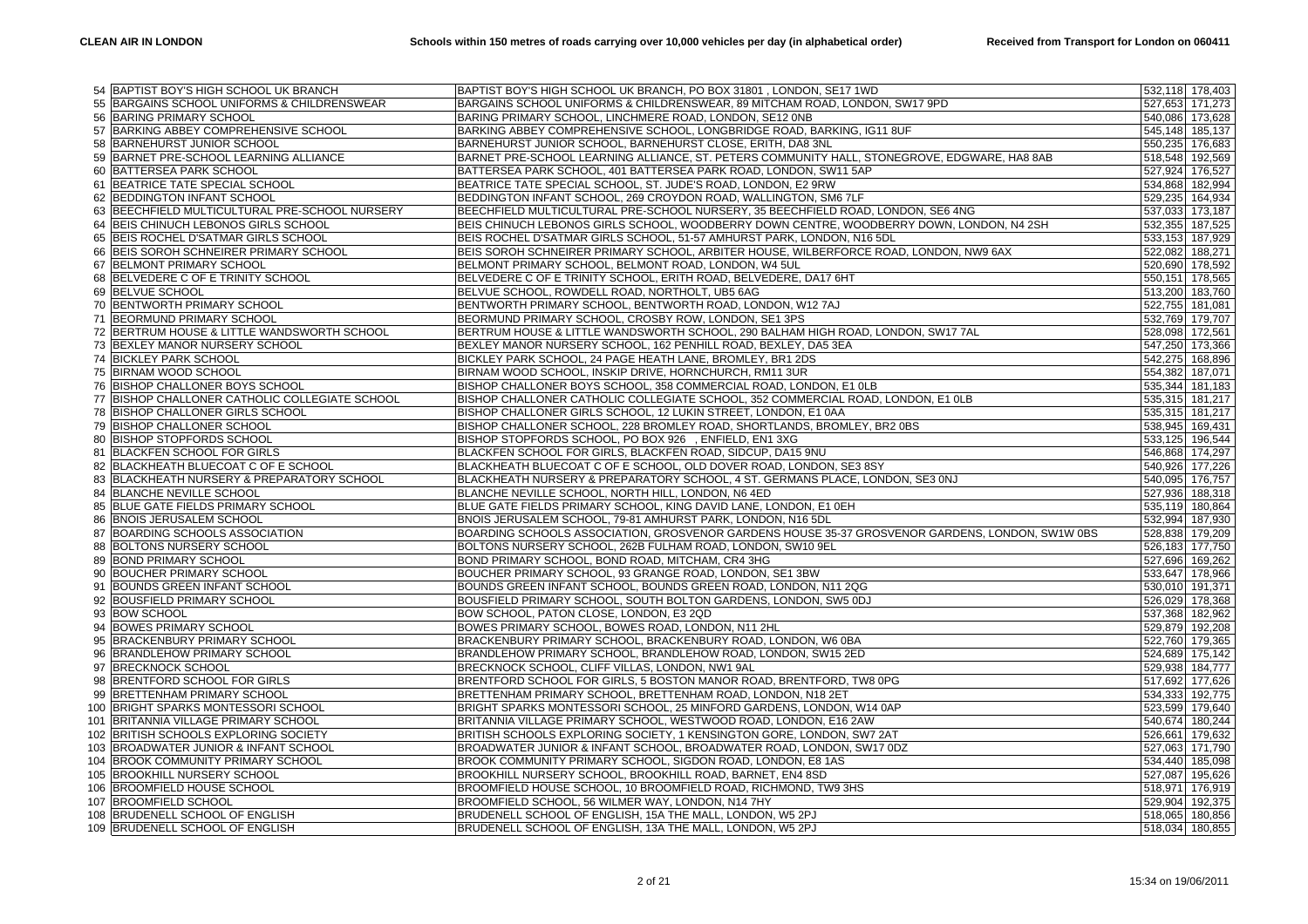|     | 110 BUFFER BEAR NURSERY SCHOOL                      | BUFFER BEAR NURSERY SCHOOL, INGLENOOK, SIPSON LANE, SIPSON, WEST DRAYTON, UB7 0JG                                                              | 507,320 177,928 |
|-----|-----------------------------------------------------|------------------------------------------------------------------------------------------------------------------------------------------------|-----------------|
|     | 111 BURLINGTON DANES SCHOOL                         | BURLINGTON DANES SCHOOL, WOOD LANE, LONDON, W12 0HR                                                                                            | 522,925 181,489 |
|     | 112 BURLINGTON DANES SCHOOL                         | BURLINGTON DANES SCHOOL, DU CANE ROAD, LONDON, W12 0TY                                                                                         | 522,925 181,489 |
|     | 113 BUSHY PARK PRE SCHOOL                           | BUSHY PARK PRE SCHOOL, CHURCH GROVE, KINGSTON UPON THAMES, KT1 4AL                                                                             | 517,416 169,489 |
|     | 114 BUTE HOUSE PREPARATORY SCHOOL FOR GIRLS         | BUTE HOUSE PREPARATORY SCHOOL FOR GIRLS, BUTE HOUSE, LUXEMBURG GARDENS, LONDON, W6 7EA                                                         | 523,536 178,930 |
|     | 115 BUTTERCUPS DAY NURSERY & MONTESSORI SCHOOL      | BUTTERCUPS DAY NURSERY & MONTESSORI SCHOOL, 9 FLORENCE ROAD, LONDON, W5 3TU                                                                    | 518,208 180,654 |
|     | 116 BUXLOW PREPARATORY SCHOOL                       | BUXLOW PREPARATORY SCHOOL, 5-6 CASTLETON GARDENS, WEMBLEY, HA9 7QJ                                                                             | 518,199 186,137 |
|     | 117 BYAM SHAW SCHOOL OF ART                         | BYAM SHAW SCHOOL OF ART, 2 ELTHORNE ROAD, LONDON, N19 4AG                                                                                      | 529,577 186,751 |
|     | 118 CAMBERWELL AFTER SCHOOL PROJECT                 | CAMBERWELL AFTER SCHOOL PROJECT, 14 BADSWORTH ROAD, LONDON, SE5 0JY                                                                            | 532,291 176,982 |
|     | 119 CAMBRIDGE SCHOOL                                | CAMBRIDGE SCHOOL, CAMBRIDGE GROVE, LONDON, W6 0LB                                                                                              | 522,891 178,876 |
|     | 120 CAMBRIDGE SCHOOL OF ENGLISH                     | CAMBRIDGE SCHOOL OF ENGLISH, 7-11 STUKELEY STREET, LONDON, WC2B 5LB                                                                            | 530,283 181,380 |
| 121 | CAMBRIDGE SCHOOL OF ENGLISH                         | CAMBRIDGE SCHOOL OF ENGLISH, 3 STUKELEY STREET, LONDON, WC2B 5LB                                                                               | 530,295 181,353 |
|     | 122 CAMDEN SCHOOL FOR GIRLS                         | CAMDEN SCHOOL FOR GIRLS, SANDALL ROAD, LONDON, NW5 2DB                                                                                         | 529,441 184,659 |
|     | 123 CAMERON HOUSE SCHOOL                            | CAMERON HOUSE SCHOOL, 4 THE VALE, LONDON, SW3 6AH                                                                                              | 526,802 177,872 |
| 124 | <b>CANBURY SCHOOL</b>                               | CANBURY SCHOOL, KINGSTON HILL, KINGSTON UPON THAMES, KT2 7LN                                                                                   | 519,975 170,843 |
|     | 125 CANON BARNETT PRIMARY SCHOOL                    | CANON BARNETT PRIMARY SCHOOL, GUNTHORPE STREET, LONDON, E1 7RQ                                                                                 | 533,888 181,473 |
|     | 126 CANONBURY JMI SCHOOL                            | CANONBURY JMI SCHOOL, CANONBURY ROAD, LONDON, N1 2UT                                                                                           | 531,811 184,603 |
| 127 | CARDINAL POLE RC SCHOOL                             | CARDINAL POLE RC SCHOOL, KENWORTHY ROAD, LONDON, E9 5RB                                                                                        | 536,208 185,052 |
|     | 128 CARDINAL POLE RC SECONDARY LOWER SCHOOL         | CARDINAL POLE RC SECONDARY LOWER SCHOOL, VICTORIA PARK ROAD, LONDON, E9 7HD                                                                    | 535,858 184,069 |
|     | 129 CARDINAL ROAD INFANT & NURSERY SCHOOL           | CARDINAL ROAD INFANT & NURSERY SCHOOL, CARDINAL ROAD, FELTHAM, TW13 5AL                                                                        | 510,779 173,152 |
| 130 | <b>CARDINAL ROAD SCHOOL</b>                         | CARDINAL ROAD SCHOOL, HANWORTH ROAD, FELTHAM, TW13 5AB                                                                                         | 510,720 173,228 |
|     | 131 CARDINAL WISEMAN SECONDARY SCHOOL               | CARDINAL WISEMAN SECONDARY SCHOOL, GREENFORD ROAD, GREENFORD, UB6 9AW                                                                          | 514,424 181,988 |
|     | 132 CARETAKER FOR SCHOOL                            | CARETAKER FOR SCHOOL, 52 ALMA ROAD, ENFIELD, EN3 4UQ                                                                                           | 536,034 195,794 |
| 133 | <b>CARLISLE PRIMARY SCHOOL</b>                      | CARLISLE PRIMARY SCHOOL, BROAD LANE, HAMPTON, TW12 3AJ                                                                                         | 513,869 170,613 |
|     | 134 CAROL JANE MONTESSORI NURSERY SCHOOL LTD        | CAROL JANE MONTESSORI NURSERY SCHOOL LTD, THE LODGE, 80 THE RIDGEWAY, ENFIELD, EN2 8JF                                                         | 531,197 197,745 |
|     | 135 CARPENTERS PRIMARY SCHOOL                       | CARPENTERS PRIMARY SCHOOL, FRIENDSHIP WAY, LONDON, E15 2JQ                                                                                     | 538,398 183,866 |
| 136 | CATHEDRAL SCHOOL OF ST. SAVIOUR & ST. MARY OVERIE   | CATHEDRAL SCHOOL OF ST. SAVIOUR & ST. MARY OVERIE, REDCROSS WAY, LONDON, SE1 1HG                                                               | 532,389 179,937 |
|     | 137 CAVENDISH PRIMARY SCHOOL                        | CAVENDISH PRIMARY SCHOOL, EDENSOR ROAD, LONDON, W4 2RG                                                                                         | 521,133 177,287 |
|     | 138 CAVENDISH SCHOOL                                | CAVENDISH SCHOOL, LADY GOMM HOUSE, 58 HAWKSTONE ROAD, LONDON, SE16 2PA                                                                         | 535,379 178,763 |
| 139 | CENTRAL FOUNDATION BOYS SCHOOL                      | CENTRAL FOUNDATION BOYS SCHOOL, COWPER STREET, LONDON, EC2A 4SH                                                                                | 532,888 182,441 |
| 140 |                                                     | CENTRAL SCHOOL OF COUNSELLING & THERAPY HOLDINGS PLOCENTRAL SCHOOL OF COUNSELLING & THERAPY HOLDINGS PLC, 14 BUCKINGHAM GATE, LONDON, SW1E 6LB | 529,153 179,509 |
|     | 141 CENTRAL SCHOOL OF ENGLISH                       | CENTRAL SCHOOL OF ENGLISH, 90 GREAT RUSSELL STREET, LONDON, WC1B 3PS                                                                           | 530,034 181,561 |
| 142 | <b>CENTRE STAGE SCHOOL</b>                          | CENTRE STAGE SCHOOL, UNIT B8, SEEDBED CENTRE, DAVIDSON WAY, ROMFORD, RM7 0AZ                                                                   | 551,479 187,974 |
| 143 | CHADWELL PRIMARY SCHOOL                             | CHADWELL PRIMARY SCHOOL, HIGH ROAD, CHADWELL HEATH, ROMFORD, RM6 4EU                                                                           | 547,180 187,680 |
|     | 144 CHANTRY SPECIAL SCHOOL                          | CHANTRY SPECIAL SCHOOL, FALLING LANE, WEST DRAYTON, UB7 8AB                                                                                    | 506,128 180,976 |
| 145 | CHAPEL END INFANT SCHOOL                            | CHAPEL END INFANT SCHOOL, 3 BERESFORD ROAD, LONDON, E17 4LN                                                                                    | 537,759 190,888 |
| 146 | CHAPEL END JUNIOR SCHOOL                            | CHAPEL END JUNIOR SCHOOL, 4 ROBERTS ROAD, LONDON, E17 4LS                                                                                      | 537,656 190,679 |
|     | 147 CHARLES DICKENS PRIMARY SCHOOL                  | CHARLES DICKENS PRIMARY SCHOOL, TOULMIN STREET, LONDON, SE1 1AF                                                                                | 532,221 179,756 |
| 148 | CHARLOTTE SHARMAN FOUNDATION PRIMARY SCHOOL         | CHARLOTTE SHARMAN FOUNDATION PRIMARY SCHOOL, WEST SQUARE, LONDON, SE11 4SN                                                                     | 531,591 179,128 |
| 149 | CHARTERHOUSE SCHOOL                                 | CHARTERHOUSE SCHOOL, 40 CHARTERHOUSE SQUARE, LONDON, EC1M 6EA                                                                                  | 531,998 181,875 |
| 150 | <b>CHEAM BAPTIST PRE SCHOOL</b>                     | CHEAM BAPTIST PRE SCHOOL, MALDEN ROAD, SUTTON, SM3 8QF                                                                                         | 524,251 163,816 |
| 151 | CHEAM COMMON INFANT SCHOOL                          | CHEAM COMMON INFANT SCHOOL, BALMORAL ROAD, WORCESTER PARK, KT4 8SS                                                                             | 522,692 165,586 |
| 152 | CHEAM COMMON JUNIOR SCHOOL                          | CHEAM COMMON JUNIOR SCHOOL, KINGSMEAD AVENUE, WORCESTER PARK, KT4 8UT                                                                          | 522,737 165,542 |
|     | 153 CHERRY GARDEN SCHOOL                            | CHERRY GARDEN SCHOOL, MACKS ROAD, LONDON, SE16 3XU                                                                                             | 534,329 178,851 |
| 154 | CHERRY LANE PRIMARY SCHOOL                          | CHERRY LANE PRIMARY SCHOOL, SIPSON ROAD, WEST DRAYTON, UB7 9DL                                                                                 | 506,940 178,704 |
| 155 | CHERRY ORCHARD PRIMARY SCHOOL                       | CHERRY ORCHARD PRIMARY SCHOOL, MARLBOROUGH LANE, LONDON, SE7 7DG                                                                               | 541,222 177,219 |
| 156 | CHESTERTON JUNIOR MIXED SCHOOL                      | CHESTERTON JUNIOR MIXED SCHOOL, DAGNALL STREET, LONDON, SW11 5DT                                                                               | 528,113 176,595 |
| 157 | CHILDERIC PRIMARY SCHOOL                            | CHILDERIC PRIMARY SCHOOL, CHILDERIC ROAD, LONDON, SE14 6DG                                                                                     | 536,357 177,093 |
| 158 | CHILDRENS HOUSE NURSERY SCHOOL                      | CHILDRENS HOUSE NURSERY SCHOOL, WINDMILL ROAD, BRENTFORD, TW8 9NA                                                                              | 517,337 178,214 |
|     | 159 CHILDS HILL NURSERY SCHOOL                      | CHILDS HILL NURSERY SCHOOL, DERSINGHAM ROAD, LONDON, NW2 1SL                                                                                   | 524,461 186,266 |
| 160 | CHILDS HILL PRIMARY SCHOOL                          | CHILDS HILL PRIMARY SCHOOL, DERSINGHAM ROAD, LONDON, NW2 1SL                                                                                   | 524,461 186,266 |
| 161 | CHILDS PLAY NURSERY SCHOOL LTD                      | CHILDS PLAY NURSERY SCHOOL LTD, 31 ST. MATTHEWS AVENUE, SURBITON, KT6 6JQ                                                                      | 518,488 166,468 |
| 162 | CHINGFORD C OF E INFANT SCHOOL                      | CHINGFORD C OF E INFANT SCHOOL, KINGS ROAD, LONDON, E4 7EY                                                                                     | 538,678 194,104 |
| 163 | CHISLEHURST & SIDCUP GRAMMAR SCHOOL                 | CHISLEHURST & SIDCUP GRAMMAR SCHOOL, HURST ROAD, SIDCUP, DA15 9AG                                                                              | 546,606 172,862 |
| 164 | CHISWICK COMMUNITY SCHOOL                           | CHISWICK COMMUNITY SCHOOL, BURLINGTON LANE, LONDON, W4 3UN                                                                                     | 520,934 177,319 |
|     | 165 CHRIST CHURCH (STREATHAM) C OF E PRIMARY SCHOOL | CHRIST CHURCH (STREATHAM) C OF E PRIMARY SCHOOL, COTHERSTONE ROAD, LONDON, SW2 3NF                                                             | 530,642 173,424 |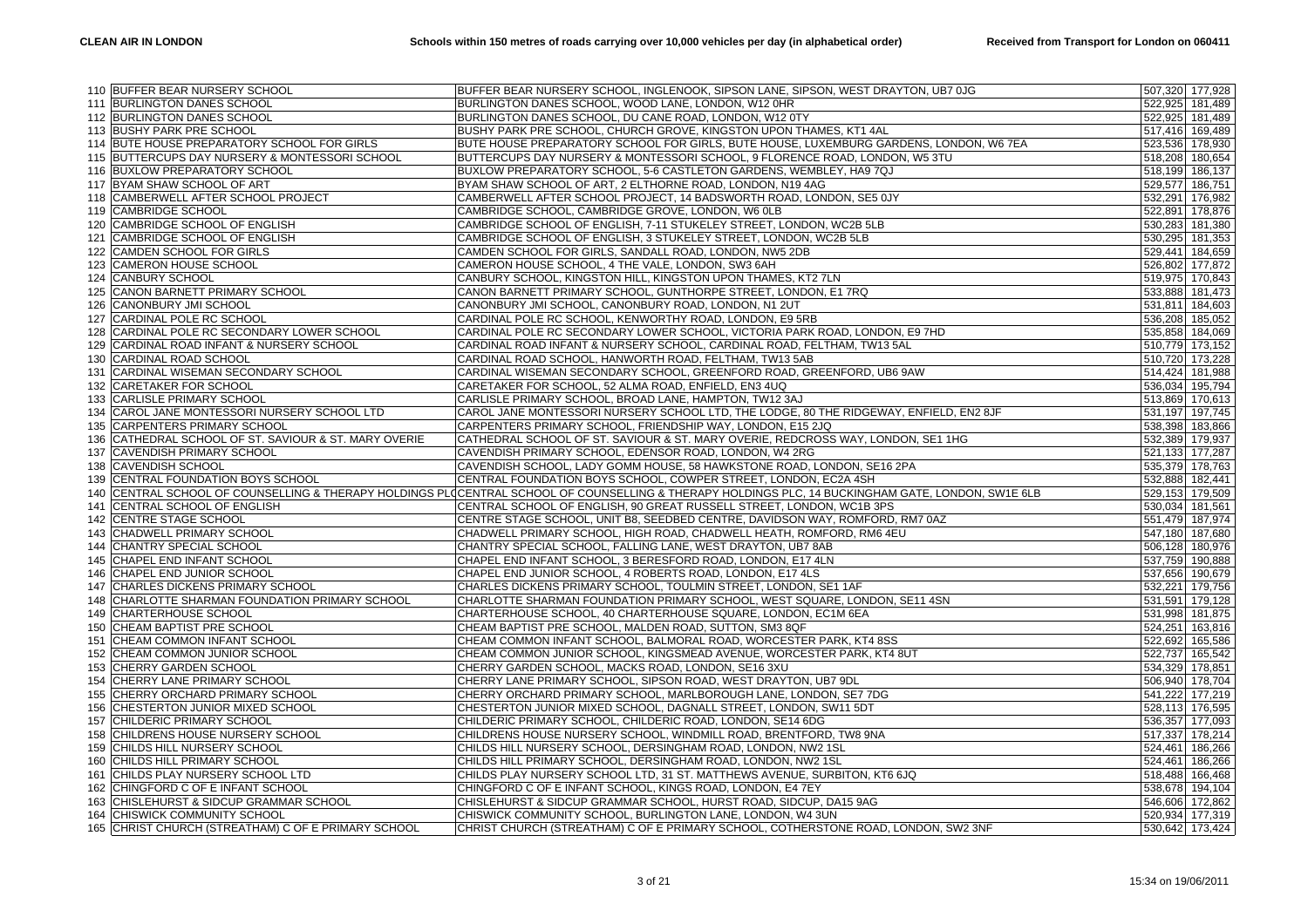|     | 166 CHRIST CHURCH C E PRIMARY SCHOOL             | CHRIST CHURCH C E PRIMARY SCHOOL, CHRISTCHURCH HILL, LONDON, NW3 1JH                                                                      |                 | 526,518 186,095 |
|-----|--------------------------------------------------|-------------------------------------------------------------------------------------------------------------------------------------------|-----------------|-----------------|
|     | 167 CHRIST CHURCH C E PRIMARY SCHOOL             | CHRIST CHURCH C E PRIMARY SCHOOL, REDHILL STREET, LONDON, NW1 4BD                                                                         |                 | 528,811 182,965 |
| 168 | CHRIST CHURCH C OF E MIDDLE SCHOOL               | CHRIST CHURCH C OF E MIDDLE SCHOOL, NEW BROADWAY, LONDON, W5 2XA                                                                          |                 | 517,687 180,805 |
| 169 | CHRIST CHURCH PRIMARY SCHOOL                     | CHRIST CHURCH PRIMARY SCHOOL, MONTPELIER ROAD, PURLEY, CR8 2QE                                                                            |                 | 531,675 162,092 |
|     | 170 CHRIST CHURCH SCHOOL                         | CHRIST CHURCH SCHOOL, 45 COMMERELL STREET, LONDON, SE10 0DZ                                                                               |                 | 539,398 178,485 |
| 171 | CHRISTCHURCH BENTINCK C OF E SCHOOL              | CHRISTCHURCH BENTINCK C OF E SCHOOL, 39 COSWAY STREET, LONDON, NW1 5NS                                                                    |                 | 527,312 181,875 |
| 172 | CHRISTCHURCH SHOOTERS HILL C OF E PRIMARY SCHOOL | CHRISTCHURCH SHOOTERS HILL C OF E PRIMARY SCHOOL, SHOOTERS HILL, LONDON, SE18 3RS                                                         |                 | 543,236 176,562 |
|     | 173 CHRISTOPHER HATTON PRIMARY SCHOOL            | CHRISTOPHER HATTON PRIMARY SCHOOL, 38 LAYSTALL STREET, LONDON, EC1R 4PQ                                                                   | 531,069 182,107 |                 |
| 174 | CHURCHFIELDS INFANT SCHOOL                       | CHURCHFIELDS INFANT SCHOOL, CHURCHFIELDS, LONDON, E18 2RB                                                                                 |                 | 540,381 190,689 |
|     | 175 CHURCHFIELDS JUNIOR SCHOOL                   | CHURCHFIELDS JUNIOR SCHOOL, CHURCHFIELDS, LONDON, E18 2RB                                                                                 |                 | 540,188 190,783 |
|     | 176 CITY & GUILDS OF LONDON ART SCHOOL           | CITY & GUILDS OF LONDON ART SCHOOL, 118-124 KENNINGTON PARK ROAD, LONDON, SE11 4DJ                                                        | 531,498 178,181 |                 |
| 177 | CITY OF LONDON SCHOOL                            | CITY OF LONDON SCHOOL, 107 QUEEN VICTORIA STREET, LONDON, EC4V 3AL                                                                        |                 | 531,981 180,844 |
|     | 178 CITY SCHOOL LTD                              | CITY SCHOOL LTD, 342 STREATHAM HIGH ROAD, LONDON, SW16 6HH                                                                                |                 | 530,002 171,406 |
|     | 179 CLAPHAM & TOOTING MOTOR SCHOOL               | CLAPHAM & TOOTING MOTOR SCHOOL, 22 TOOTING BEC ROAD, LONDON, SW17 8BD                                                                     |                 | 528,128 172,296 |
|     |                                                  |                                                                                                                                           |                 |                 |
| 180 | <b>CLARENDON SCHOOL</b>                          | CLARENDON SCHOOL, HANWORTH ROAD, HAMPTON, TW12 3DH                                                                                        |                 | 513,794 170,755 |
| 181 | CLEVELAND JUNIOR & INFANT SCHOOL                 | CLEVELAND JUNIOR & INFANT SCHOOL, CLEVELAND ROAD, ILFORD, IG1 1EW                                                                         |                 | 543,934 186,014 |
|     | 182 CLIFTON LODGE PREPARATORY SCHOOL FOR BOYS    | CLIFTON LODGE PREPARATORY SCHOOL FOR BOYS, 8 MATTOCK LANE, LONDON, W5 5BG                                                                 |                 | 517,508 180,544 |
| 183 | COLERIDGE PRIMARY SCHOOL                         | COLERIDGE PRIMARY SCHOOL, CROUCH END HILL, LONDON, N8 8DN                                                                                 |                 | 529,869 187,979 |
| 184 | <b>COLLEGE PARK SCHOOL</b>                       | COLLEGE PARK SCHOOL, GARWAY ROAD, LONDON, W2 4PH                                                                                          |                 | 525,551 181,088 |
|     | 185 COLLINGWOOD SCHOOL                           | COLLINGWOOD SCHOOL, 3 SPRINGFIELD ROAD, WALLINGTON, SM6 0BD                                                                               |                 | 528,741 164,187 |
| 186 | COLLINGWOOD SCHOOL                               | COLLINGWOOD SCHOOL, 12 MALDON ROAD, WALLINGTON, SM6 8BQ                                                                                   |                 | 528,887 164,428 |
| 187 | COLUMBIA MARKET NURSERY SCHOOL                   | COLUMBIA MARKET NURSERY SCHOOL, COLUMBIA ROAD, LONDON, E2 7PG                                                                             |                 | 533,684 182,811 |
|     | 188 COLVESTONE PRIMARY SCHOOL                    | COLVESTONE PRIMARY SCHOOL, COLVESTONE CRESCENT, LONDON, E8 2LG                                                                            |                 | 533,631 185,118 |
| 189 | CONNAUGHT SCHOOL FOR GIRLS                       | CONNAUGHT SCHOOL FOR GIRLS, 39 CONNAUGHT ROAD, LONDON, E11 4AB                                                                            |                 | 539,036 187,172 |
| 190 | CONVENT OF JESUS & MARY INFANT SCHOOL            | CONVENT OF JESUS & MARY INFANT SCHOOL, 21-23 PARK AVENUE, LONDON, NW2 5AN                                                                 |                 | 523,022 184,716 |
|     | 191 CONWAY PRIMARY SCHOOL                        | CONWAY PRIMARY SCHOOL, GALLOSSON ROAD, LONDON, SE18 1QY                                                                                   |                 | 545,112 178,560 |
| 192 | <b>COOMBE BOYS SCHOOL</b>                        | COOMBE BOYS SCHOOL, COLLEGE GARDENS, NEW MALDEN, KT3 6NU                                                                                  |                 | 522,052 167,718 |
| 193 | COOMBE HILL INFANT SCHOOL                        | COOMBE HILL INFANT SCHOOL, COOMBE LANE WEST, KINGSTON UPON THAMES, KT2 7DD                                                                |                 | 520,639 169,833 |
|     | 194 COOMBE HILL JUNIOR SCHOOL                    | COOMBE HILL JUNIOR SCHOOL, COOMBE LANE WEST, KINGSTON UPON THAMES, KT2 7DD                                                                |                 | 520,639 169,833 |
| 195 | COOPERS LANE PRIMARY SCHOOL                      | COOPERS LANE PRIMARY SCHOOL, PRAGNELL ROAD, LONDON, SE12 OLF                                                                              |                 | 540,545 172,843 |
| 196 | COPENHAGEN PRIMARY SCHOOL                        | COPENHAGEN PRIMARY SCHOOL, TREATY STREET, LONDON, N1 0WF                                                                                  |                 | 530,584 183,537 |
|     |                                                  | 197 COPLAND COMMUNITY SCHOOL & TECHNOLOGY CENTRE G M S COPLAND COMMUNITY SCHOOL & TECHNOLOGY CENTRE G M S, CECIL AVENUE, WEMBLEY, HA9 7DU | 518,627 185,231 |                 |
| 198 | CORPUS CHRISTI RC PRIMARY SCHOOL                 | CORPUS CHRISTI RC PRIMARY SCHOOL, TRENT ROAD, LONDON, SW2 5BL                                                                             |                 | 530,706 174,698 |
| 199 | COUNCIL OF HEADS OF MEDICAL SCHOOLS              | COUNCIL OF HEADS OF MEDICAL SCHOOLS, WOBURN HOUSE 20-24 TAVISTOCK SQUARE, LONDON, WC1H 9HD                                                |                 | 529,846 182,427 |
|     | 200 COUNTRY HOUSE SCHOOL & MAGS                  | COUNTRY HOUSE SCHOOL & MAGS, THE STUDIO, LINVER ROAD, LONDON, SW6 3RA                                                                     |                 | 525,037 176,275 |
| 201 | <b>COURTLAND SCHOOL</b>                          | COURTLAND SCHOOL, COURTLAND AVENUE, LONDON, NW7 3BG                                                                                       |                 | 521,053 193,499 |
| 202 | <b>CRAWFORD PRIMARY SCHOOL</b>                   | CRAWFORD PRIMARY SCHOOL, CRAWFORD ROAD, LONDON, SE5 9NF                                                                                   |                 | 532,360 176,513 |
|     | 203 CREST SCHOOL OF ENGLISH                      | CREST SCHOOL OF ENGLISH, 192B STATION ROAD, EDGWARE, HA8 7AR                                                                              |                 | 519,496 191,996 |
| 204 | CRICKLEWOOD MONTESSORI SCHOOL                    | CRICKLEWOOD MONTESSORI SCHOOL, ST. PETERS CHURCH HALL, 25 CRICKLEWOOD LANE, LONDON, NW2 1HP                                               |                 | 524,176 186,106 |
| 205 | <b>CROOK LOG PRIMARY SCHOOL</b>                  | CROOK LOG PRIMARY SCHOOL, CROOK LOG, BEXLEYHEATH, DA6 8EQ                                                                                 | 547,838 175,369 |                 |
| 206 | <b>CROWLANDS JUNIOR &amp; INFANT SCHOOL</b>      | CROWLANDS JUNIOR & INFANT SCHOOL, LONDON ROAD, ROMFORD, RM7 9EJ                                                                           |                 | 550,105 188,318 |
| 207 | CROWN LANE PRIMARY SCHOOL                        | CROWN LANE PRIMARY SCHOOL, CROWN LANE, LONDON, SW16 3HX                                                                                   |                 | 531,549 171,072 |
| 208 | <b>CUBITT TOWN INFANTS SCHOOL</b>                | CUBITT TOWN INFANTS SCHOOL, GLENGALL GROVE, LONDON, E14 3NE                                                                               | 538,254 179,195 |                 |
|     | 209 CULLODEN PRIMARY SCHOOL                      | CULLODEN PRIMARY SCHOOL, DEE STREET, LONDON, E14 0PT                                                                                      |                 | 538,399 181,277 |
|     | 210 CURWEN PRIMARY SCHOOL                        | CURWEN PRIMARY SCHOOL, ATLAS ROAD, LONDON, E13 0AG                                                                                        | 540,218 183,137 |                 |
|     | 211 CYPRESS JUNIOR SCHOOL                        | CYPRESS JUNIOR SCHOOL, 32 CYPRESS ROAD, LONDON, SE25 4AU                                                                                  |                 | 533,434 169,277 |
|     | 212 DAIRYMEAD MEADOW PRIMARY SCHOOL              | DAIRYMEAD MEADOW PRIMARY SCHOOL, SWIFT ROAD, SOUTHALL, UB2 4RP                                                                            |                 | 512,861 179,398 |
|     | 213 DALLINGTON SCHOOL                            | DALLINGTON SCHOOL, 8 DALLINGTON STREET, LONDON, EC1V 0BW                                                                                  |                 | 531,874 182,346 |
| 214 | <b>DALMAIN PRIMARY SCHOOL</b>                    | DALMAIN PRIMARY SCHOOL, GROVE CLOSE, LONDON, SE23 1AS                                                                                     |                 | 536,070 173,436 |
|     | 215 DANEGROVE PRIMARY SCHOOL                     | DANEGROVE PRIMARY SCHOOL, WINDSOR DRIVE, BARNET, EN4 8UD                                                                                  |                 | 527,502 195,470 |
|     | 216 DARELL PRIMARY SCHOOL                        | DARELL PRIMARY SCHOOL, DARELL ROAD, RICHMOND, TW9 4LQ                                                                                     |                 | 519,250 175,818 |
| 217 | DATE VALLEY SCHOOL                               | DATE VALLEY SCHOOL, 9-11 COMMONSIDE EAST, MITCHAM, CR4 2QA                                                                                |                 | 527,952 168,869 |
|     | 218 DAWLISH PRIMARY SCHOOL                       | DAWLISH PRIMARY SCHOOL, 4 JESSE ROAD, LONDON, E10 6NN                                                                                     |                 | 538,088 187,043 |
|     | 219 DE BEAUVOIR PRIMARY SCHOOL                   | DE BEAUVOIR PRIMARY SCHOOL, 80 TOTTENHAM ROAD, LONDON, N1 4BS                                                                             |                 | 533,254 184,727 |
| 220 | <b>DEMOCRACY SCHOOL LTD</b>                      | DEMOCRACY SCHOOL LTD, PO BOX 64667, LONDON, NW3 9NW                                                                                       |                 | 526,702 185,514 |
|     | 221   DEPARTMENT FOR CHILDREN SCHOOLS & FAMILIES | DEPARTMENT FOR CHILDREN SCHOOLS & FAMILIES, SANCTUARY BUILDINGS, GREAT SMITH STREET, LONDON, SW1P 3BT                                     |                 | 529,886 179,352 |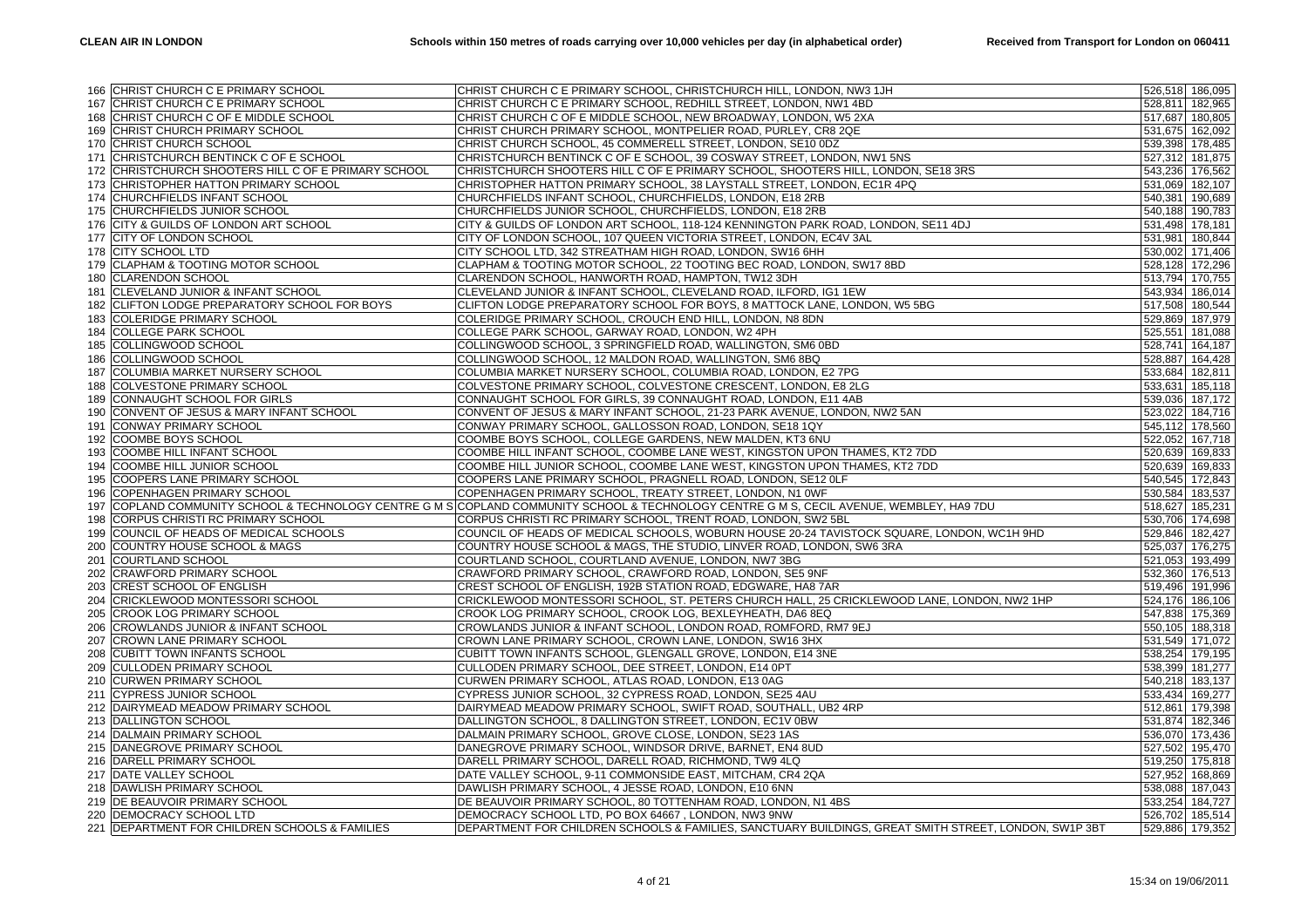|     | 222 DEPTFORD PARK PRIMARY SCHOOL            | DEPTFORD PARK PRIMARY SCHOOL, EVELYN STREET, LONDON, SE8 5RJ                                           |                 | 536,327 178,410 |
|-----|---------------------------------------------|--------------------------------------------------------------------------------------------------------|-----------------|-----------------|
|     | 223 DISCOVER BIBLE SCHOOL                   | DISCOVER BIBLE SCHOOL, PO BOX 21812, LONDON, SW6 7WF                                                   |                 | 525,218 177,123 |
|     | 224 DIVISIONAL SCHOOL CARE ORGANISER        | DIVISIONAL SCHOOL CARE ORGANISER, PECKHAM ROAD, LONDON, SE15 5LP                                       |                 | 533,921 176,804 |
| 225 | DOG KENNEL HILL PRIMARY SCHOOL              | DOG KENNEL HILL PRIMARY SCHOOL, DOG KENNEL HILL, LONDON, SE22 8AB                                      |                 | 533,269 175,790 |
|     | 226 DOLPHIN MONTESSORI SCHOOL               | DOLPHIN MONTESSORI SCHOOL, LUTHER TYNDALE CHURCH HALL, LEIGHTON CRESCENT, LONDON, NW5 2QY              |                 | 529,397 185,386 |
| 227 | DORSET ROAD INFANT SCHOOL                   | DORSET ROAD INFANT SCHOOL, DORSET ROAD, LONDON, SE9 4QX                                                |                 | 542,188 172,762 |
|     |                                             |                                                                                                        |                 |                 |
| 228 | DOWNHILL PRIMARY SCHOOL                     | DOWNHILL PRIMARY SCHOOL, PHILIP LANE, LONDON, N15 4AB                                                  |                 | 532,605 189,353 |
|     | 229 DUNCOMBE PRIMARY SCHOOL                 | DUNCOMBE PRIMARY SCHOOL, SUSSEX WAY, LONDON, N19 4JA                                                   |                 | 530,146 187,006 |
|     | 230 DURAND PRIMARY SCHOOL                   | DURAND PRIMARY SCHOOL, COWLEY ROAD, LONDON, SW9 6HF                                                    |                 | 531,262 176,740 |
| 231 | <b>DURANTS SCHOOL</b>                       | DURANTS SCHOOL, 4 PITFIELD WAY, ENFIELD, EN3 5BY                                                       | 535,182 197,871 |                 |
|     | 232 DYSART SCHOOL                           | DYSART SCHOOL, 190 EWELL ROAD, SURBITON, KT6 6HL                                                       |                 | 518,548 166,707 |
|     | 233 E F G FLYING SCHOOL                     | E F G FLYING SCHOOL, BUILDING 164 CHURCHILL WAY, BIGGIN HILL AIRPORT, BIGGIN HILL, WESTERHAM, TN16 3BN |                 | 541,486 160,014 |
|     | 234 E L T SCHOOL OF ENGLISH                 | E L T SCHOOL OF ENGLISH, 32A NORTH END ROAD, LONDON, NW11 7PT                                          | 525,284 187,371 |                 |
|     | 235 EAGLE HOUSE SCHOOL                      | EAGLE HOUSE SCHOOL, 224 LONDON ROAD, MITCHAM, CR4 3HD                                                  |                 | 527,783 169,243 |
|     | 236 EARLSFIELD PRIMARY SCHOOL               | EARLSFIELD PRIMARY SCHOOL, TRANMERE ROAD, LONDON, SW18 3QQ                                             | 526,162 172,951 |                 |
|     | 237 EARLSMEAD JUNIOR & INFANT SCHOOL        | EARLSMEAD JUNIOR & INFANT SCHOOL, BROAD LANE, LONDON, N15 4PW                                          |                 | 533,919 188,987 |
|     | 238 EAST LONDON SCHOOL OF ENGLISH           | EAST LONDON SCHOOL OF ENGLISH, 154 CANNON STREET ROAD, LONDON, E1 2LH                                  | 534,605 181,271 |                 |
|     | 239 EAST SHEEN PRIMARY SCHOOL               | EAST SHEEN PRIMARY SCHOOL, UPPER RICHMOND ROAD WEST, LONDON, SW14 8ED                                  |                 | 521,285 175,422 |
|     | 240 EASTBURY PRIMARY SCHOOL                 | EASTBURY PRIMARY SCHOOL, DAWSON AVENUE, BARKING, IG11 9QQ                                              |                 | 545,673 184,070 |
|     | 241 EASTCOURT INDEPENDENT SCHOOL            | EASTCOURT INDEPENDENT SCHOOL, 1-5 EASTWOOD ROAD, ILFORD, IG3 8UW                                       |                 | 546,287 187,466 |
| 242 | <b>EASTWOOD NURSERY SCHOOL</b>              | EASTWOOD NURSERY SCHOOL, AUBYN SQUARE, LONDON, SW15 5PW                                                |                 | 522,221 174,873 |
|     | 243 EATON HOUSE SCHOOL                      | EATON HOUSE SCHOOL, 3-5 EATON GATE, LONDON, SW1W 9BA                                                   |                 | 528,183 178,867 |
|     | 244 EATON SQUARE PREPARATORY SCHOOL         | EATON SQUARE PREPARATORY SCHOOL, 28-30 ECCLESTON STREET, LONDON, SW1W 9PY                              |                 | 528,615 178,974 |
| 245 | <b>EDEN SCHOOL</b>                          | EDEN SCHOOL, 23-31 BEAVOR LANE, LONDON, W6 9AR                                                         |                 | 522,341 178,494 |
|     | 246 EDGWARE INFANT SCHOOL                   | EDGWARE INFANT SCHOOL, HIGH STREET, EDGWARE, HA8 7EQ                                                   |                 | 519,378 191,512 |
|     | 247 EDMONTON COUNTY SCHOOL                  | EDMONTON COUNTY SCHOOL, GREAT CAMBRIDGE ROAD, ENFIELD, EN1 1HQ                                         |                 | 533,832 194,710 |
| 248 | <b>EDUCARE SMALL SCHOOL</b>                 | EDUCARE SMALL SCHOOL, 12 COWLEAZE ROAD, KINGSTON UPON THAMES, KT2 6DZ                                  |                 | 518,339 169,667 |
|     | 249 EDWARD BETHAM PRIMARY SCHOOL            | EDWARD BETHAM PRIMARY SCHOOL, OLDFIELD LANE SOUTH, GREENFORD, UB6 9JT                                  |                 | 514,545 182,974 |
|     | 250 EILMAR MONTESSORI SCHOOL & DAY NURSERY  | EILMAR MONTESSORI SCHOOL & DAY NURSERY, SIDMOUTH DRIVE, RUISLIP, HA4 0DA                               |                 | 510,099 186,153 |
| 251 | ELEANOR PALMER PRIMARY SCHOOL               | ELEANOR PALMER PRIMARY SCHOOL, LUPTON STREET, LONDON, NW5 2JA                                          | 529,117 185,613 |                 |
|     | 252 ELEANOR SMITH SCHOOL                    | ELEANOR SMITH SCHOOL, NORTH STREET, LONDON, E13 9HN                                                    | 540,544 183,221 |                 |
|     | 253 ELM PARK PRIMARY SCHOOL                 | ELM PARK PRIMARY SCHOOL, DUNNINGFORD CLOSE, HORNCHURCH, RM12 5JP                                       |                 | 551,907 185,325 |
| 254 | ELTHAM C OF E PRIMARY SCHOOL                | ELTHAM C OF E PRIMARY SCHOOL, ROPER STREET, LONDON, SE9 1TR                                            |                 | 542,989 174,524 |
|     | 255 ELTHORNE HIGH SCHOOL                    | ELTHORNE HIGH SCHOOL, WESTLEA ROAD, LONDON, W7 2AH                                                     |                 | 515,983 179,226 |
|     | 256 ENFIELD GRAMMAR SCHOOL                  | ENFIELD GRAMMAR SCHOOL, MARKET PLACE, ENFIELD, EN2 6LN                                                 |                 | 532,700 196,652 |
| 257 | <b>ENGLISH MARTYRS RC PRIMARY SCHOOL</b>    | ENGLISH MARTYRS RC PRIMARY SCHOOL, ST. MARK STREET, LONDON, E1 8DJ                                     |                 | 533,902 181,086 |
| 258 | <b>ESSEX PARK COMMUNITY PRE-SCHOOL</b>      | ESSEX PARK COMMUNITY PRE-SCHOOL, ESSEX HALL, 5 ESSEX PARK, LONDON, N3 1ND                              |                 | 525,725 191,420 |
|     | 259 ETHELRED NURSERY SCHOOL                 | ETHELRED NURSERY SCHOOL, 10 LOLLARD STREET, LONDON, SE11 6UP                                           |                 | 531,166 178,580 |
|     | 260 EURO WAY SCHOOL                         | EURO WAY SCHOOL, 368 GREEN LANES, LONDON, N4 1DA                                                       |                 | 531,922 187,870 |
|     | 261 EVAN DAVIES NURSERY SCHOOL              | EVAN DAVIES NURSERY SCHOOL, SHAKESPEARE CRESCENT, LONDON, NW10 8NP                                     |                 | 520,754 183,796 |
|     | 262 EVELINE LOWE PRIMARY SCHOOL             | EVELINE LOWE PRIMARY SCHOOL, MARLBOROUGH GROVE, LONDON, SE1 5JT                                        |                 | 534,192 178,136 |
|     | 263 F O B SCHOOL                            | F O B SCHOOL, 96-98 CLAPTON COMMON, LONDON, E5 9AL                                                     |                 | 534,172 187,722 |
|     | 264 FAIRLEY HOUSE SCHOOL                    | FAIRLEY HOUSE SCHOOL, 30 CAUSTON STREET, LONDON, SW1P 4AU                                              |                 | 529,817 178,513 |
|     | 265 FALCONS PRE-PREPARATORY SCHOOL FOR BOYS | FALCONS PRE-PREPARATORY SCHOOL FOR BOYS, 2 BURNABY GARDENS, LONDON, W4 3DT                             |                 | 520,005 177,942 |
|     | 266 FALKNER HOUSE GIRLS SCHOOL              | FALKNER HOUSE GIRLS SCHOOL, 19 BRECHIN PLACE, LONDON, SW7 4QB                                          |                 | 526,362 178,482 |
|     | 267 FARLEY HOUSE SCHOOL                     | FARLEY HOUSE SCHOOL, 220 LAMBETH ROAD, LONDON, SE1 7JY                                                 |                 | 530,733 179,033 |
|     |                                             |                                                                                                        |                 |                 |
|     | 268 FARRINGTON SCHOOL                       | FARRINGTON SCHOOL, PERRY STREET, CHISLEHURST, BR7 6PU                                                  |                 | 544,956 170,418 |
| 269 | <b>FARRINGTONS SCHOOL</b>                   | FARRINGTONS SCHOOL, PERRY STREET, CHISLEHURST, BR7 6LR                                                 |                 | 544,956 170,418 |
|     | 270 FELTHAM HILL JUNIOR SCHOOL              | FELTHAM HILL JUNIOR SCHOOL, ASHFORD ROAD, FELTHAM, TW13 4QP                                            |                 | 509,695 172,161 |
|     | 271 FENSTANTON INFANT SCHOOL                | FENSTANTON INFANT SCHOOL, ABBOTS PARK, LONDON, SW2 3PW                                                 |                 | 531,198 173,161 |
| 272 | <b>FENSTANTON JUNIOR SCHOOL</b>             | FENSTANTON JUNIOR SCHOOL, ABBOTS PARK, LONDON, SW2 3PW                                                 | 531,198 173,161 |                 |
| 273 | <b>FERN HILL PRIMARY SCHOOL</b>             | FERN HILL PRIMARY SCHOOL, RICHMOND ROAD, KINGSTON UPON THAMES, KT2 5PE                                 |                 | 518,141 170,709 |
|     | 274 FINTON HOUSE SCHOOL                     | FINTON HOUSE SCHOOL, 171 TRINITY ROAD, LONDON, SW17 7HL                                                |                 | 527,583 172,931 |
|     | 275 FIRS FARM PRIMARY SCHOOL                | FIRS FARM PRIMARY SCHOOL, RAYLEIGH ROAD, LONDON, N13 5QP                                               |                 | 532,811 193,418 |
|     | 276 FIRST FRUITS SATURDAY SCHOOL            | FIRST FRUITS SATURDAY SCHOOL, 374 OLD KENT ROAD, LONDON, SE1 5AA                                       |                 | 533,778 178,203 |
|     | 277 FIRST STEPS PREPATORY SCHOOL            | FIRST STEPS PREPATORY SCHOOL, 5 SEBERT ROAD, LONDON, E7 0NG                                            |                 | 540,556 185,454 |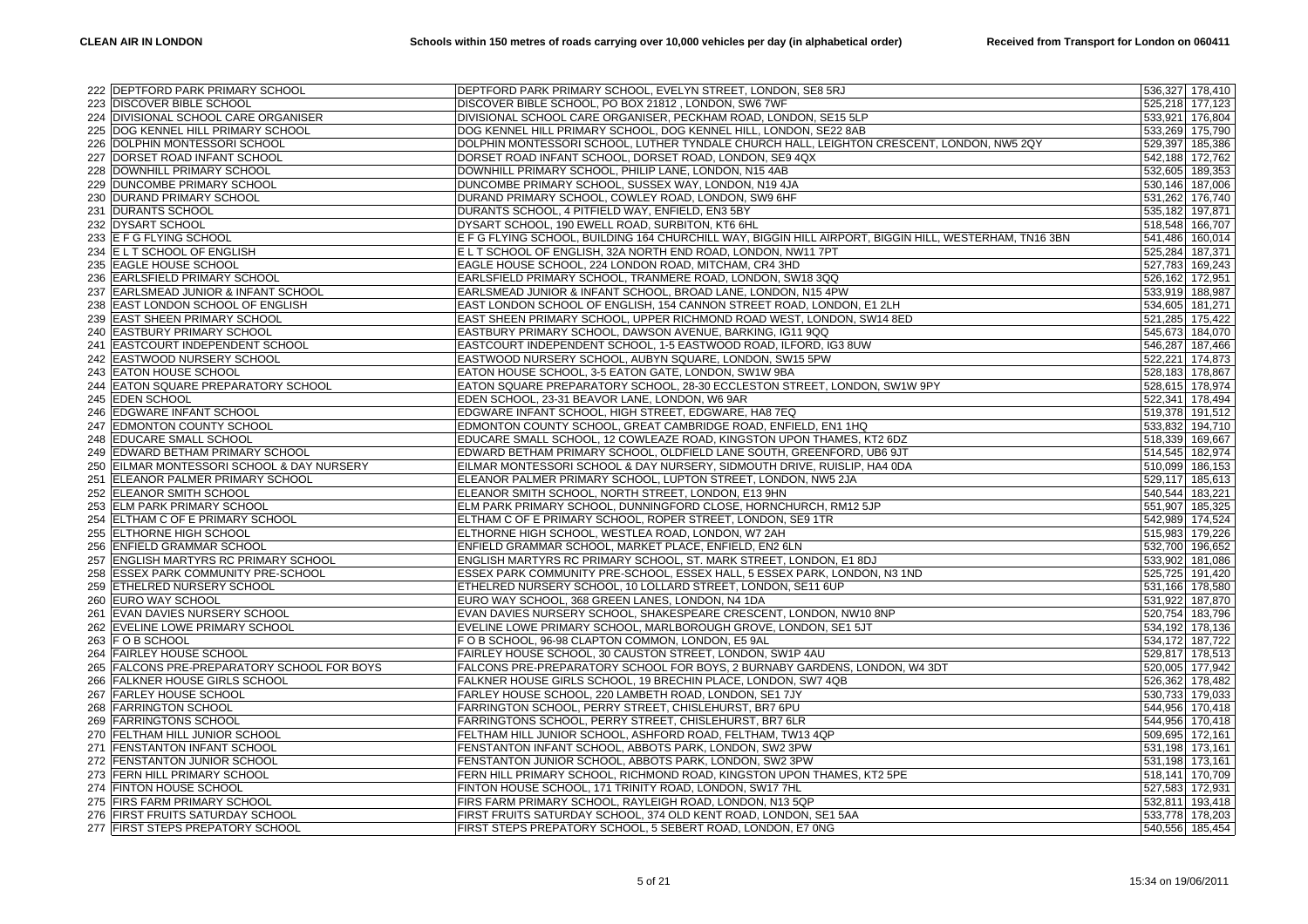|     | 278 FIVE ELMS SCHOOL                                 | FIVE ELMS SCHOOL, WOOD LANE, DAGENHAM, RM9 5TB                                                                              |         | 548,829 186,204 |
|-----|------------------------------------------------------|-----------------------------------------------------------------------------------------------------------------------------|---------|-----------------|
|     | 279 FLEECEFIELD PRIMARY SCHOOL                       | FLEECEFIELD PRIMARY SCHOOL, BRETTENHAM ROAD, LONDON, N18 2ES                                                                |         | 534,303 192,871 |
|     | 280 FLORA GARDENS PRIMARY SCHOOL                     | FLORA GARDENS PRIMARY SCHOOL, DALLING ROAD, LONDON, W6 0UD                                                                  |         | 522,590 178,797 |
| 281 | FOOTSCRAY C OF E PRIMARY SCHOOL                      | FOOTSCRAY C OF E PRIMARY SCHOOL, RECTORY LANE, SIDCUP, DA14 5BU                                                             |         | 547,464 171,071 |
| 282 | FOREST GATE COMMUNITY SCHOOL                         | FOREST GATE COMMUNITY SCHOOL, FOREST STREET, LONDON, E7 0HR                                                                 |         | 540,379 185,369 |
| 283 | <b>FOX PRIMARY SCHOOL</b>                            | FOX PRIMARY SCHOOL, KENSINGTON PLACE, LONDON, W8 7PP                                                                        | 525,233 | 180,251         |
| 284 | FRANCES KING SCHOOL OF ENGLISH                       | FRANCES KING SCHOOL OF ENGLISH, 5 GROSVENOR GARDENS, LONDON, SW1W 0BD                                                       |         | 528,771 179,299 |
| 285 | <b>FRANCIS HOLLAND SCHOOL</b>                        | FRANCIS HOLLAND SCHOOL, 39 IVOR PLACE, LONDON, NW1 6XR                                                                      |         | 527,724 182,244 |
| 286 | <b>FRANCIS HOLLAND SCHOOL</b>                        |                                                                                                                             |         |                 |
|     |                                                      | FRANCIS HOLLAND SCHOOL, 39 GRAHAM TERRACE, LONDON, SW1W 8JF                                                                 |         | 528,263 178,574 |
| 287 | <b>FRANK BARNES SCHOOL</b>                           | FRANK BARNES SCHOOL, HARLEY ROAD, LONDON, NW3 3BN                                                                           |         | 526,914 184,112 |
| 288 | FREDERIC STREET PRE SCHOOL                           | FREDERIC STREET PRE SCHOOL, FREDERIC STREET, LONDON, E17 7LF                                                                |         | 536,321 188,654 |
| 289 | <b>FREEZYWATER ST. GEORGES C OF E PRIMARY SCHOOL</b> | FREEZYWATER ST. GEORGES C OF E PRIMARY SCHOOL, HERTFORD ROAD, ENFIELD, EN3 6NR                                              |         | 535,716 199,064 |
| 290 | <b>FRIARS PRIMARY SCHOOL</b>                         | FRIARS PRIMARY SCHOOL, WEBBER STREET, LONDON, SE1 ORF                                                                       |         | 531,739 179,767 |
| 291 | <b>FULHAM CROSS SECONDARY SCHOOL</b>                 | FULHAM CROSS SECONDARY SCHOOL, MUNSTER ROAD, LONDON, SW6 6BP                                                                |         | 524,106 177,335 |
| 292 | <b>FULHAM PREP SCHOOL</b>                            | FULHAM PREP SCHOOL, 47A FULHAM HIGH STREET, LONDON, SW6 3JJ                                                                 |         | 524,402 176,118 |
| 293 | <b>FULLWOOD PRIMARY SCHOOL</b>                       | FULLWOOD PRIMARY SCHOOL, 21-24 BURFORD CLOSE, ILFORD, IG6 1ER                                                               |         | 544,155 189,394 |
|     | 294 FURNESS PRIMARY SCHOOL                           | FURNESS PRIMARY SCHOOL, FURNESS ROAD, LONDON, NW10 5YT                                                                      |         | 522,256 183,121 |
|     | 295 FURZE INFANT SCHOOL                              | FURZE INFANT SCHOOL, BENNETT ROAD, ROMFORD, RM6 6ES                                                                         |         | 548,410 188,015 |
| 296 | <b>G E M S HAMPSHIRE SCHOOL</b>                      | G E M S HAMPSHIRE SCHOOL, 15 MANRESA ROAD, LONDON, SW3 6NB                                                                  | 527,042 | 178,040         |
|     | 297 GABRIELA MISTRAL SATURDAY SCHOOL                 | GABRIELA MISTRAL SATURDAY SCHOOL, THOMAS CALTON COMMUNITY EDUCATION CENTRE, ALPHA STREET, LONDON, SE15 4N 534,214   176,057 |         |                 |
| 298 | <b>GAINSBOROUGH PRIMARY SCHOOL</b>                   | GAINSBOROUGH PRIMARY SCHOOL, GAINSBOROUGH ROAD, LONDON, E15 3AF                                                             | 539,271 | 182,593         |
| 299 | <b>GALLIONS MOUNT PRIMARY SCHOOL</b>                 | GALLIONS MOUNT PRIMARY SCHOOL, PURRETT ROAD, LONDON, SE18 1JR                                                               |         | 545,821 178,268 |
|     | 300 GALLIONS PRIMARY SCHOOL                          | GALLIONS PRIMARY SCHOOL, WARWALL, LONDON, E6 6WG                                                                            |         | 543,682 181,384 |
| 301 | <b>GARDEN HOUSE SCHOOL</b>                           | GARDEN HOUSE SCHOOL, TURKS ROW, LONDON, SW3 4TW                                                                             |         | 527,991 178,367 |
| 302 | <b>GARDEN SUBURB PRIMARY INFANT SCHOOL</b>           | GARDEN SUBURB PRIMARY INFANT SCHOOL, CHILDS WAY, LONDON, NW11 6XU                                                           |         | 524,949 188,891 |
|     | 303 GARRATT PARK SCHOOL                              | GARRATT PARK SCHOOL, WALDRON ROAD, LONDON, SW18 3TB                                                                         |         | 526,164 172,467 |
| 304 | <b>GATTON SCHOOL</b>                                 | GATTON SCHOOL, 13E BROADWATER ROAD, LONDON, SW17 0DS                                                                        |         | 527,461 171,758 |
|     | 305 GEORGE ELIOT INFANT SCHOOL                       | GEORGE ELIOT INFANT SCHOOL, MARLBOROUGH HILL, LONDON, NW8 0NH                                                               | 526,535 | 183,794         |
|     | 306 GEORGE GREENS SECONDARY SCHOOL                   | GEORGE GREENS SECONDARY SCHOOL, 100 MANCHESTER ROAD, LONDON, E14 3DW                                                        |         | 538,426 178,457 |
| 307 | <b>GEORGE MITCHELL HIGH SCHOOL ANNEXE</b>            | GEORGE MITCHELL HIGH SCHOOL ANNEXE, 4 CRAWLEY ROAD, LONDON, E10 6RJ                                                         |         | 537,882 187,248 |
| 308 | <b>GEORGE SPICER PRIMARY SCHOOL</b>                  | GEORGE SPICER PRIMARY SCHOOL, SOUTHBURY ROAD, ENFIELD, EN1 1YF                                                              |         | 533,765 196,509 |
|     | 309 GHANSHYAM NURSERY SCHOOL                         | GHANSHYAM NURSERY SCHOOL, S K S S TEMPLE, WESTFIELD LANE, HARROW, HA3 9EA                                                   |         | 517,771 189,035 |
| 310 | GIDEA PARK PRIMARY SCHOOL                            | GIDEA PARK PRIMARY SCHOOL, LODGE AVENUE, ROMFORD, RM2 5AJ                                                                   |         | 552,099 189,498 |
|     | 311 GILLESPIE PRIMARY SCHOOL                         | GILLESPIE PRIMARY SCHOOL, GILLESPIE ROAD, LONDON, N5 1LH                                                                    |         | 531,802 186,280 |
|     | 312 GLENDOWER SCHOOL                                 | GLENDOWER SCHOOL, 87 QUEEN'S GATE, LONDON, SW7 5JX                                                                          |         | 526,502 178,797 |
|     | 313 GLOBAL SCHOOL OF EXCELLENCE                      | GLOBAL SCHOOL OF EXCELLENCE, 87A WHITECHAPEL HIGH STREET, LONDON, E1 7QX                                                    |         | 533,965 181,432 |
|     | 314 GLOBE ACADEMY NURSERY SCHOOL                     | GLOBE ACADEMY NURSERY SCHOOL, DEVERELL STREET, LONDON, SE1 4EX                                                              |         | 532,687 179,186 |
|     | 315 GLOUCESTER ROAD NURSERY SCHOOL                   | GLOUCESTER ROAD NURSERY SCHOOL, 42-44 GLOUCESTER ROAD, HARROW, HA1 4PW                                                      |         | 513,692 188,768 |
| 316 | GODOLPHIN & LATYMER SCHOOL                           | GODOLPHIN & LATYMER SCHOOL, IFFLEY ROAD, LONDON, W6 0PG                                                                     |         | 522,972 178,861 |
|     | 317 GOLDERS HILL SCHOOL                              | GOLDERS HILL SCHOOL, 666 FINCHLEY ROAD, LONDON, NW11 7NT                                                                    |         | 525,131 187,721 |
|     | 318 GOLDERS HILL SCHOOL                              | GOLDERS HILL SCHOOL, NURSERY ANNEXE, 678-680 FINCHLEY ROAD, LONDON, NW11 7NP                                                |         | 525,110 187,796 |
| 319 | <b>GOODMAYES PRIMARY SCHOOL</b>                      | GOODMAYES PRIMARY SCHOOL, AIRTHRIE ROAD, ILFORD, IG3 9RW                                                                    |         | 546,708 187,076 |
|     | 320 GOOSE GREEN PRIMARY SCHOOL                       | GOOSE GREEN PRIMARY SCHOOL, TINTAGEL CRESCENT, LONDON, SE22 8HG                                                             |         | 533,707 175,360 |
| 321 | <b>GORRINGE PARK PRIMARY SCHOOL</b>                  | GORRINGE PARK PRIMARY SCHOOL, SANDY LANE, MITCHAM, CR4 2YA                                                                  | 528,303 | 169,740         |
| 322 | <b>GOWER HOUSE PRE SCHOOL</b>                        | GOWER HOUSE PRE SCHOOL, 5 BLACKBIRD HILL, LONDON, NW9 8RR                                                                   | 520,397 | 186,627         |
| 323 | <b>GRAFTON PRIMARY SCHOOL</b>                        | GRAFTON PRIMARY SCHOOL, EBURNE ROAD, LONDON, N7 6AR                                                                         | 530,483 | 186,145         |
| 324 | <b>GRANGE PRIMARY SCHOOL</b>                         | GRANGE PRIMARY SCHOOL, WEBB STREET, LONDON, SE1 4RP                                                                         |         | 533,244 179,211 |
| 325 | <b>GRAVEL HILL PRIMARY SCHOOL</b>                    | GRAVEL HILL PRIMARY SCHOOL, WATLING STREET, BEXLEYHEATH, DA6 7QJ                                                            |         | 549,770 175,013 |
|     | 326 GRAYS FARM PRIMARY SCHOOL                        | GRAYS FARM PRIMARY SCHOOL, GRAYS FARM ROAD, ORPINGTON, BR5 3AD                                                              |         | 546,977 169,671 |
| 327 | <b>GREEK SECONDARY SCHOOL OF LONDON</b>              | GREEK SECONDARY SCHOOL OF LONDON, AVENUE LODGE, BOUNDS GREEN ROAD, LONDON, N22 7EU                                          | 530,576 | 190,736         |
|     | <b>GREEN GABLE SCHOOL</b>                            | GREEN GABLE SCHOOL, CANNON STREET ROAD, LONDON, E1 0BH                                                                      | 534,748 | 180,797         |
| 328 |                                                      |                                                                                                                             |         |                 |
| 329 | <b>GREEN GABLES SCHOOL</b>                           | GREEN GABLES SCHOOL, THE HIGHWAY, LONDON, E1W 3DH                                                                           |         | 535,235 180,747 |
| 330 | GREEN LANE PRE SCHOOL & DAY NURSERY                  | GREEN LANE PRE SCHOOL & DAY NURSERY, 510 GREEN LANE, ILFORD, IG3 9LH                                                        | 545,969 | 186,878         |
| 331 | <b>GREENLEAF PRIMARY SCHOOL</b>                      | GREENLEAF PRIMARY SCHOOL, 80 GREENLEAF ROAD, LONDON, E17 6QW                                                                | 536,934 | 189,703         |
| 332 | <b>GREENWICH SCHOOL OF ENGLISH</b>                   | GREENWICH SCHOOL OF ENGLISH, 259 GREENWICH HIGH ROAD, LONDON, SE10 8NB                                                      |         | 538,256 177,449 |
|     | 333 GREENWOOD PRIMARY SCHOOL                         | GREENWOOD PRIMARY SCHOOL, WOOD END WAY, NORTHOLT, UB5 4QG                                                                   |         | 514,461 185,172 |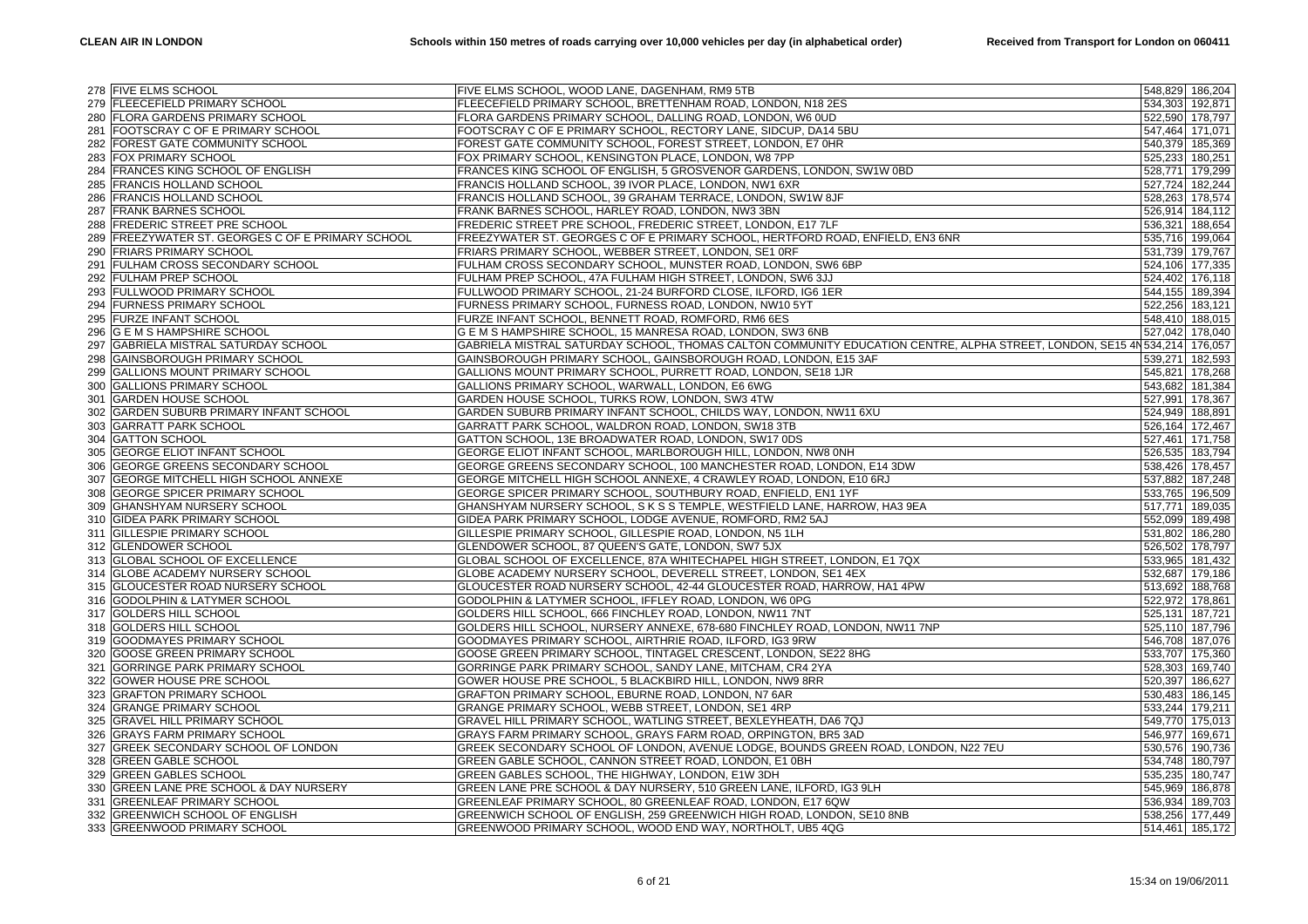|     | 334 GRINLING GIBBONS PRIMARY SCHOOL                  | GRINLING GIBBONS PRIMARY SCHOOL, CLYDE STREET, LONDON, SE8 5LW                 | 536,930 177,681 |         |
|-----|------------------------------------------------------|--------------------------------------------------------------------------------|-----------------|---------|
|     | 335 GUARDIAN ANGELS RC PRIMARY SCHOOL                | GUARDIAN ANGELS RC PRIMARY SCHOOL, WHITMAN ROAD, LONDON, E3 4RB                | 536,313 182,505 |         |
|     | 336 GUMLEY HOUSE CONVENT SCHOOL FOR GIRLS            | GUMLEY HOUSE CONVENT SCHOOL FOR GIRLS, ST. JOHNS ROAD, ISLEWORTH, TW7 6XF      | 516,073 175,779 |         |
|     | 337 HACKBRIDGE PRIMARY SCHOOL                        | HACKBRIDGE PRIMARY SCHOOL, HACKBRIDGE ROAD, WALLINGTON, SM6 7AX                | 528,356 165,994 |         |
|     | 338 HACKNEY FREE & PAROCHIAL C OF E SECONDARY SCHOOL | HACKNEY FREE & PAROCHIAL C OF E SECONDARY SCHOOL, PARAGON ROAD, LONDON, E9 6NR | 535,046 184,634 |         |
|     | 339 HAIMO PRIMARY SCHOOL                             | HAIMO PRIMARY SCHOOL, HAIMO ROAD, LONDON, SE9 6DY                              | 541,948 174,911 |         |
|     |                                                      |                                                                                |                 |         |
| 340 | HALLFIELD INFANT SCHOOL                              | HALLFIELD INFANT SCHOOL, PORCHESTER GARDENS, LONDON, W2 6JJ                    | 525,938 181,119 |         |
|     | 341 HALSTOW PRIMARY SCHOOL                           | HALSTOW PRIMARY SCHOOL, HALSTOW ROAD, LONDON, SE10 OLD                         | 540,062 178,160 |         |
|     | 342 HAMBROUGH FIRST SCHOOL                           | HAMBROUGH FIRST SCHOOL, SOUTH ROAD, SOUTHALL, UB1 1SF                          | 512,655 180,075 |         |
| 343 | HAMPDEN GURNEY C OF E PRIMARY SCHOOL                 | HAMPDEN GURNEY C OF E PRIMARY SCHOOL, 13 FORSET STREET, LONDON, W1H 5YE        | 527,411         | 181,366 |
|     | 344 HAMPDEN GURNEY SCHOOL                            | HAMPDEN GURNEY SCHOOL, 13 NUTFORD PLACE, LONDON, W1H 5HA                       | 527,459 181,362 |         |
|     | 345 HAMPSTEAD HILL SCHOOL                            | HAMPSTEAD HILL SCHOOL, ST. STEPHENS HALL, POND STREET, LONDON, NW3 2PP         | 527,085 185,400 |         |
|     | 346 HAMPSTEAD PAROCHIAL PRIMARY SCHOOL               | HAMPSTEAD PAROCHIAL PRIMARY SCHOOL, HOLLY BUSH VALE, LONDON, NW3 6TX           | 526,301         | 185,733 |
|     | 347 HAMPSTEAD SCHOOL OF ENGLISH                      | HAMPSTEAD SCHOOL OF ENGLISH, 553 FINCHLEY ROAD, LONDON, NW3 7BJ                | 525,194 185,751 |         |
|     | 348 HAMPSTEAD SCHOOL OF ENGLISH                      | HAMPSTEAD SCHOOL OF ENGLISH, 557 FINCHLEY ROAD, LONDON, NW3 7BJ                | 525,188 185,761 |         |
|     | 349 HARENC SCHOOL                                    | HARENC SCHOOL, CHURCH HOUSE, 167 RECTORY LANE, SIDCUP, DA14 5BU                | 547,464 171,071 |         |
|     | 350 HARROW HIGH SCHOOL                               | HARROW HIGH SCHOOL, GAYTON ROAD, HARROW, HA1 2JG                               | 515,974 188,106 |         |
| 351 | HARRY GOSLING PRIMARY SCHOOL                         | HARRY GOSLING PRIMARY SCHOOL, FAIRCLOUGH STREET, LONDON, E1 1NT                | 534,286 181,184 |         |
| 352 | <b>HARTLEY PRIMARY SCHOOL</b>                        | HARTLEY PRIMARY SCHOOL, HARTLEY AVENUE, LONDON, E6 1NT                         | 542,283 183,629 |         |
|     | 353 HASELTINE PRIMARY SCHOOL                         | HASELTINE PRIMARY SCHOOL, HASELTINE ROAD, LONDON, SE26 5AD                     | 536,607 171,749 |         |
|     | 354 HASMONEAN PRIMARY SCHOOL                         | HASMONEAN PRIMARY SCHOOL, 8-10 SHIREHALL LANE, LONDON, NW4 2PD                 | 523,711         | 188,555 |
|     | 355 HAVELOCK PRIMARY SCHOOL                          | HAVELOCK PRIMARY SCHOOL, HAVELOCK ROAD, SOUTHALL, UB2 4PA                      | 512,898 179,250 |         |
|     | 356 HAVERSTOCK SCHOOL                                | HAVERSTOCK SCHOOL, 24 HAVERSTOCK HILL, LONDON, NW3 2BQ                         | 528,081         | 184,497 |
| 357 | HAWLEY INFANT & NURSERY SCHOOL                       | HAWLEY INFANT & NURSERY SCHOOL, BUCK STREET, LONDON, NW1 8NJ                   | 528,895 184,038 |         |
| 358 | HEATH STREET PREP SCHOOL                             | HEATH STREET PREP SCHOOL, 84A HEATH STREET, LONDON, NW3 1DN                    | 526,375 185,899 |         |
|     | 359 HEATHBROOK PRIMARY SCHOOL                        | HEATHBROOK PRIMARY SCHOOL, ST. RULE STREET, LONDON, SW8 3EH                    | 529,067         | 176,207 |
|     | 360 HEATHSIDE PREPARATORY SCHOOL                     | HEATHSIDE PREPARATORY SCHOOL, 16 NEW END, LONDON, NW3 1JA                      | 526,506 185,985 |         |
| 361 | <b>HENDON PREPARATORY SCHOOL</b>                     | HENDON PREPARATORY SCHOOL, 20 TENTERDEN GROVE, LONDON, NW4 1TD                 | 523,599 189,538 |         |
| 362 | <b>HENDON SCHOOL</b>                                 | HENDON SCHOOL, GOLDERS RISE, LONDON, NW4 2HP                                   | 523,568 188,931 |         |
| 363 | HENRY COMPTON SCHOOL                                 | HENRY COMPTON SCHOOL, KINGWOOD ROAD, LONDON, SW6 6SN                           | 524,042 176,935 |         |
| 364 | HENRY FAWCETT PRIMARY SCHOOL                         | HENRY FAWCETT PRIMARY SCHOOL, CLAYTON STREET, LONDON, SE11 5BZ                 | 531,198 177,886 |         |
|     | 365 HENRY GREEN PRIMARY SCHOOL                       | HENRY GREEN PRIMARY SCHOOL, GREEN LANE, DAGENHAM, RM8 1UR                      | 547,581 186,917 |         |
| 366 | <b>HERNE HILL SCHOOL</b>                             | HERNE HILL SCHOOL, 127 HERNE HILL, LONDON, SE24 9LY                            | 532,186 174,572 |         |
| 367 | <b>HERONSGATE PRIMARY SCHOOL</b>                     | HERONSGATE PRIMARY SCHOOL, WHINCHAT ROAD, LONDON, SE28 0EA                     | 544,750 179,236 |         |
|     | 368 HESTON COMMUNITY SCHOOL                          | HESTON COMMUNITY SCHOOL, HESTON ROAD, HOUNSLOW, TW5 0QR                        | 513,320 177,368 |         |
|     | 369 HESTON INFANT SCHOOL                             | HESTON INFANT SCHOOL, HESTON ROAD, HOUNSLOW, TW5 0QR                           | 513,221 177,364 |         |
|     | 370 HESTON JUNIOR SCHOOL                             | HESTON JUNIOR SCHOOL, HESTON ROAD, HOUNSLOW, TW5 0QR                           | 513,255 177,466 |         |
|     | 371 HIGH VIEW PRIMARY SCHOOL                         | HIGH VIEW PRIMARY SCHOOL, PLOUGH ROAD, LONDON, SW11 2AA                        | 526,899 175,236 |         |
| 372 | <b>HIGHBURY GROVE SCHOOL</b>                         | HIGHBURY GROVE SCHOOL, 3 HIGHBURY NEW PARK, LONDON, N5 2EG                     | 531,992 184,986 |         |
|     | 373 HIGHBURY GROVE SCHOOL                            | HIGHBURY GROVE SCHOOL, 8 HIGHBURY GROVE, LONDON, N5 2EQ                        | 531,989 185,043 |         |
|     | 374 HIGHGATE PRIMARY SCHOOL                          | HIGHGATE PRIMARY SCHOOL, NORTH HILL, LONDON, N6 4ED                            | 527,936 188,318 |         |
|     | 375 HIGHSHORE SCHOOL                                 | HIGHSHORE SCHOOL, BELLENDEN ROAD, LONDON, SE15 5BB                             | 533,976 176,578 |         |
|     | 376 HILL HOUSE INTERNATIONAL JUNIOR SCHOOL           | HILL HOUSE INTERNATIONAL JUNIOR SCHOOL, 17 HANS PLACE, LONDON, SW1X 0EP        | 527,823 179,224 |         |
|     | 377 HILLINGDON MANOR LOWER SCHOOL                    | HILLINGDON MANOR LOWER SCHOOL, HARLINGTON ROAD, UXBRIDGE, UB8 3HD              | 507,624 181,664 |         |
|     |                                                      |                                                                                |                 |         |
|     | 378 HILLINGDON MANOR MIDDLE SCHOOL                   | HILLINGDON MANOR MIDDLE SCHOOL, HARLINGTON ROAD, UXBRIDGE, UB8 3HD             | 507,624 181,664 |         |
|     | 379 HILLINGDON PRE SCHOOL                            | HILLINGDON PRE SCHOOL, MICAWBER AVENUE, UXBRIDGE, UB8 3NZ                      | 507,187         | 182,293 |
|     | 380 HILLINGDON PRIMARY SCHOOL                        | HILLINGDON PRIMARY SCHOOL, UXBRIDGE ROAD, UXBRIDGE, UB10 0PH                   | 507,537 182,485 |         |
| 381 | HILLMEAD PRIMARY SCHOOL                              | HILLMEAD PRIMARY SCHOOL, HILLMEAD DRIVE, LONDON, SW9 8UE                       | 531,580 175,364 |         |
| 382 | HOLLAND HOUSE SCHOOL                                 | HOLLAND HOUSE SCHOOL, BROADHURST AVENUE, EDGWARE, HA8 8TP                      | 519,587         | 192,867 |
|     | 383 HOLLAND PARK PRE PREP SCHOOL                     | HOLLAND PARK PRE PREP SCHOOL, 5 HOLLAND ROAD, LONDON, W14 8HJ                  | 524,572 179,086 |         |
| 384 | <b>HOLLYDALE PRIMARY SCHOOL</b>                      | HOLLYDALE PRIMARY SCHOOL, HOLLYDALE ROAD, LONDON, SE15 2AR                     | 535,369 176,100 |         |
| 385 | <b>HOLLYFIELD SECONDARY SCHOOL</b>                   | HOLLYFIELD SECONDARY SCHOOL, SURBITON HILL ROAD, SURBITON, KT6 4TU             | 518,430 167,792 |         |
|     | 386 HOLMLEIGH PRIMARY SCHOOL                         | HOLMLEIGH PRIMARY SCHOOL, DUNSMURE ROAD, LONDON, N16 5PU                       | 533,510 187,449 |         |
| 387 | HOLY FAMILY RC PRIMARY SCHOOL                        | HOLY FAMILY RC PRIMARY SCHOOL, WADES PLACE, LONDON, E14 ODE                    | 537,507 180,862 |         |
| 388 | <b>HOLY FAMILY RC PRIMARY SCHOOL</b>                 | HOLY FAMILY RC PRIMARY SCHOOL, TUDWAY ROAD, LONDON, SE3 9YX                    | 541,151 175,396 |         |
|     | 389 HOLY TRINITY C OF E PRIMARY SCHOOL               | HOLY TRINITY C OF E PRIMARY SCHOOL, SEDDING STREET, LONDON, SW1X 9DE           | 528,059 178,778 |         |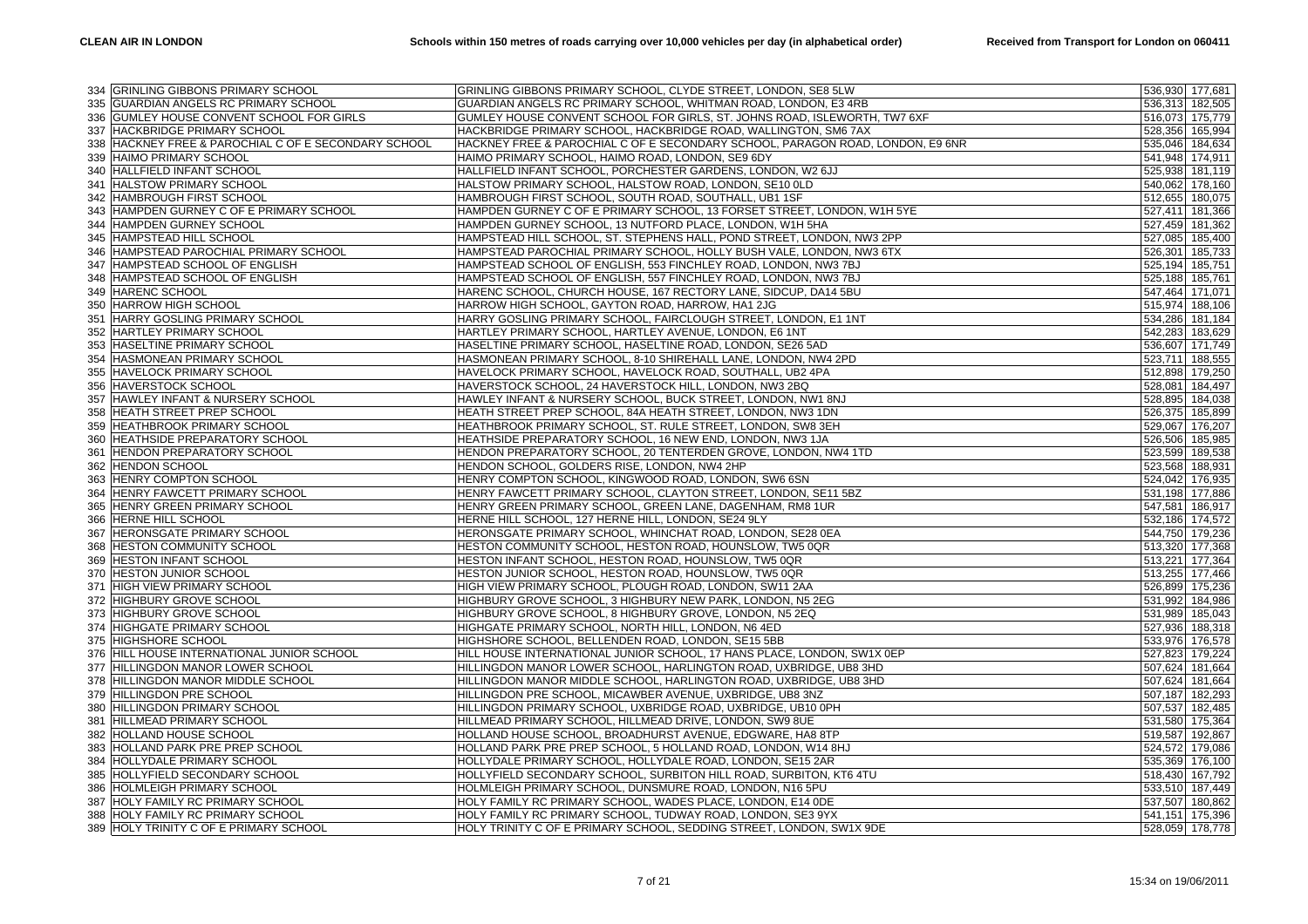|     | 390 HOLY TRINITY C OF E PRIMARY SCHOOL                | HOLY TRINITY C OF E PRIMARY SCHOOL, BEECHWOOD ROAD, LONDON, E8 3DY                     | 533,644 184,605 |
|-----|-------------------------------------------------------|----------------------------------------------------------------------------------------|-----------------|
|     | 391 HOLY TRINITY C OF E SCHOOL                        | HOLY TRINITY C OF E SCHOOL, CARRINGTON ROAD, RICHMOND, TW10 5AA                        | 519,257 175,254 |
|     | 392 HOLY TRINITY COLLEGE & CONVENT PREPARATORY SCHOOL | FLAT 1, ANDORRA COURT, 151 WIDMORE ROAD, BROMLEY, BR1 3AE                              | 541,252 169,493 |
| 393 | <b>HOLY TRINITY PRIMARY SCHOOL</b>                    | HOLY TRINITY PRIMARY SCHOOL, TRINITY WALK, LONDON, NW3 5SQ                             | 526,445 184,601 |
|     | 394 HOLY TRINITY SCHOOL                               | HOLY TRINITY SCHOOL, RICKMANSWORTH ROAD, NORTHWOOD, HA6 2RH                            | 508,306 191,749 |
|     | 395 HOLY TRINITY SCHOOL                               | HOLY TRINITY SCHOOL, CADOGAN GARDENS, LONDON, SW3 2RN                                  | 527,910 178,750 |
|     | 396 HOLY TRINITY SCHOOL                               | HOLY TRINITY SCHOOL, DARTMOUTH ROAD, LONDON, SE23 3HZ                                  | 535,188 172,518 |
|     | 397 HOMESCHOOL                                        | HOMESCHOOL, PO BOX 51638, LONDON, SE8 5XJ                                              | 537,202 177,652 |
|     | 398 HONILANDS PRIMARY SCHOOL                          | HONILANDS PRIMARY SCHOOL, LOVELL ROAD, ENFIELD, EN1 4RE                                | 534,947 199,455 |
| 399 | <b>HOUNDSFIELD PRIMARY SCHOOL</b>                     | HOUNDSFIELD PRIMARY SCHOOL, RIPON ROAD, LONDON, N9 7RE                                 | 534,709 194,642 |
|     | 400 HOUNSLOW TOWN PRIMARY SCHOOL                      | HOUNSLOW TOWN PRIMARY SCHOOL, PEARS ROAD, HOUNSLOW, TW3 1SR                            | 514,456 175,843 |
|     | 401 HUGH MYDDELTON PRIMARY SCHOOL                     | HUGH MYDDELTON PRIMARY SCHOOL, MYDDELTON STREET, LONDON, EC1R 1YJ                      | 531,473 182,684 |
| 402 | HUNGERFORD PRIMARY SCHOOL                             | HUNGERFORD PRIMARY SCHOOL, HUNGERFORD ROAD, LONDON, N7 9LF                             | 529,993 184,984 |
|     | 403 HURLINGHAM SCHOOL                                 | HURLINGHAM SCHOOL, 122 PUTNEY BRIDGE ROAD, LONDON, SW15 2NQ                            | 524,512 175,308 |
|     | 404 HURSTMERE FOUNDATION SCHOOL                       | HURSTMERE FOUNDATION SCHOOL, HURST ROAD, SIDCUP, DA15 9AW                              | 547,061 173,167 |
|     | 405 HYLAND HOUSE SCHOOL                               | HYLAND HOUSE SCHOOL, FOREST ROAD, LONDON, E17 4AE                                      | 538,980 190,144 |
|     | 406 ICKBURGH SCHOOL                                   | ICKBURGH SCHOOL, ICKBURGH ROAD, LONDON, E5 8AD                                         | 534,648 186,397 |
| 407 | <b>IKRA PRIMARY SCHOOL</b>                            | IKRA PRIMARY SCHOOL, 117-119 STOKE NEWINGTON ROAD, LONDON, N16 8BU                     | 533,504 185,817 |
| 408 | <b>ILFORD CRICKET SCHOOL</b>                          | ILFORD CRICKET SCHOOL, BEEHIVE LANE, ILFORD, IG4 5DR                                   | 542,724 188,470 |
|     | 409 ILFORD PREPARATORY SCHOOL                         | ILFORD PREPARATORY SCHOOL, 785 HIGH ROAD, ILFORD, IG3 8RW                              | 546,107 187,357 |
|     | 410 ILFORD URSULINE PREPARATORY SCHOOL                | ILFORD URSULINE PREPARATORY SCHOOL, 2-8 COVENTRY ROAD, ILFORD, IG1 4QR                 | 543,527 186,928 |
|     | 411 INCHBALD SCHOOL OF DESIGN                         | INCHBALD SCHOOL OF DESIGN, 7 EATON GATE, LONDON, SW1W 9BA                              | 528,188 178,873 |
|     | 412 INDEPENDENT SCHOOLS COUNCIL                       | INDEPENDENT SCHOOLS COUNCIL, ST. VINCENT HOUSE, 30 ORANGE STREET, LONDON, WC2H 7HH     | 529,861 180,575 |
|     | 413 INDEPENDENT SCHOOLS INFORMATION SERVICE           | INDEPENDENT SCHOOLS INFORMATION SERVICE, 56 BUCKINGHAM GATE, LONDON, SW1E 6AG          | 529,426 179,362 |
|     | 414 INDEPENDENT SCHOOLS INSPECTORATE                  | INDEPENDENT SCHOOLS INSPECTORATE, C A P HOUSE 9-12 LONG LANE, LONDON, EC1A 9HA         | 532,008 181,818 |
|     | 415 INTERNATIONAL COMMUNITY SCHOOL                    | INTERNATIONAL COMMUNITY SCHOOL, 21 STAR STREET, LONDON, W2 1QB                         | 527,059 181,457 |
|     | 416 INTERNATIONAL COMMUNITY SCHOOL                    | INTERNATIONAL COMMUNITY SCHOOL, 11 YORK TERRACE EAST, LONDON, NW1 4PT                  | 528,286 182,168 |
|     | 417 INTERNATIONAL SCHOOL OF LONDON                    | INTERNATIONAL SCHOOL OF LONDON, 139 GUNNERSBURY AVENUE, LONDON, W3 8LG                 | 519,294 178,822 |
|     | 418 INVICTA PRIMARY SCHOOL                            | INVICTA PRIMARY SCHOOL, INVICTA ROAD, LONDON, SE3 7HE                                  | 540,412 177,493 |
|     | 419 ISLEWORTH TOWN PRIMARY SCHOOL                     | ISLEWORTH TOWN PRIMARY SCHOOL, TWICKENHAM ROAD, ISLEWORTH, TW7 6AB                     | 516,139 176,282 |
| 420 | ITALIA CONTI ASSOCIATE SCHOOLS                        | ITALIA CONTI ASSOCIATE SCHOOLS, PO BOX 60 , BROMLEY, BR1 4UN                           | 540,421 169,620 |
| 421 | IVY HOUSE NURSERY SCHOOL & DAY NURSERY                | IVY HOUSE NURSERY SCHOOL & DAY NURSERY, IVY HOUSE, 233 NEW KINGS ROAD, LONDON, SW6 4XE | 525,173 176,380 |
| 422 | IVYBRIDGE PRIMARY SCHOOL                              | IVYBRIDGE PRIMARY SCHOOL, SUMMERWOOD ROAD, ISLEWORTH, TW7 7QB                          | 515,922 174,346 |
|     | 423 J F S SCHOOL                                      | J F S SCHOOL, THE MALL, HARROW, HA3 9TE                                                | 519,199 188,305 |
|     | 424 JAMES ALLENS GIRLS SCHOOL                         | JAMES ALLENS GIRLS SCHOOL, 144 EAST DULWICH GROVE, LONDON, SE22 8TE                    | 533,103 174,616 |
| 425 | JAMES ALLEN'S PRE-PREP SCHOOL                         | JAMES ALLEN'S PRE-PREP SCHOOL, 2 DULWICH VILLAGE, LONDON, SE21 7AL                     | 532,935 174,373 |
| 426 | JAMES WOLFE PRIMARY SCHOOL                            | JAMES WOLFE PRIMARY SCHOOL, RANDALL PLACE, LONDON, SE10 9LA                            | 538,073 177,440 |
|     | 427 JOHN CHILTON SCHOOL                               | JOHN CHILTON SCHOOL, COMPTON CRESCENT, NORTHOLT, UB5 5LD                               | 512,120 184,053 |
| 428 | JOHN DONNE PRIMARY SCHOOL                             | JOHN DONNE PRIMARY SCHOOL, WOODS ROAD, LONDON, SE15 2SW                                | 534,743 176,680 |
| 429 | JOHN KEBLE ANGLICAN CHURCH PRIMARY SCHOOL             | JOHN KEBLE ANGLICAN CHURCH PRIMARY SCHOOL, CROWNHILL ROAD, LONDON, NW10 4DR            | 521,673 183,577 |
|     | 430 JOHN LYON SCHOOL                                  | JOHN LYON SCHOOL, MIDDLE ROAD, HARROW, HA2 0HN                                         | 514,888 187,108 |
| 431 | JUBILEE PRIMARY SCHOOL                                | JUBILEE PRIMARY SCHOOL, TULSE HILL, LONDON, SW2 2JE                                    | 531,108 174,289 |
| 432 | KATE GREENAWAY NURSERY SCHOOL                         | KATE GREENAWAY NURSERY SCHOOL, TREATY STREET, LONDON, N1 0UH                           | 530,441 183,608 |
|     | 433 KAY ROWE NURSERY SCHOOL                           | KAY ROWE NURSERY SCHOOL, OSBORNE ROAD, LONDON, E7 0PH                                  | 540,592 185,236 |
| 434 | KEIR HARDY PRIMARY SCHOOL                             | KEIR HARDY PRIMARY SCHOOL, EDWIN STREET, LONDON, E16 1PZ                               | 540,189 181,656 |
| 435 | <b>KELMSCOTT SCHOOL</b>                               | KELMSCOTT SCHOOL, 245 MARKHOUSE ROAD, LONDON, E17 8DN                                  | 536,724 188,142 |
| 436 | <b>KELVIN GROVE PRIMARY &amp; NURSERY SCHOOL</b>      | KELVIN GROVE PRIMARY & NURSERY SCHOOL, KELVIN GROVE, LONDON, SE26 6BB                  | 534,768 172,126 |
| 437 | <b>KENDER PRIMARY SCHOOL</b>                          | KENDER PRIMARY SCHOOL, KENDER STREET, LONDON, SE14 5JA                                 | 535,468 176,916 |
| 438 | <b>KENMONT PRIMARY SCHOOL</b>                         | KENMONT PRIMARY SCHOOL, VALLIERE ROAD, LONDON, NW10 6AL                                | 522,546 182,898 |
|     | 439 KENSINGTON PREPARATORY SCHOOL                     | KENSINGTON PREPARATORY SCHOOL, 596 FULHAM ROAD, LONDON, SW6 5PA                        | 524,946 176,910 |
| 440 | KENTISH TOWN PRIMARY SCHOOL                           | KENTISH TOWN PRIMARY SCHOOL, ISLIP STREET, LONDON, NW5 2TU                             | 529,113 185,066 |
| 441 | <b>KEW RIVERSIDE PRIMARY SCHOOL</b>                   | KEW RIVERSIDE PRIMARY SCHOOL, 37 COURTLANDS AVENUE, RICHMOND, TW9 4ES                  | 519,786 176,433 |
| 442 | KING ALFRED SCHOOL                                    | KING ALFRED SCHOOL, 149 NORTH END ROAD, LONDON, NW11 7HY                               | 525,868 187,188 |
| 443 | KINGS SCHOOL OF ENGLISH                               | KINGS SCHOOL OF ENGLISH, 25 BECKENHAM ROAD, BECKENHAM, BR3 4PR                         | 536,705 169,465 |
| 444 | <b>KINGSMEAD SCHOOL</b>                               | KINGSMEAD SCHOOL, 196 SOUTHBURY ROAD, ENFIELD, EN1 1YQ                                 | 534,226 196,459 |
|     | 445 KINGSTON GRAMMAR SCHOOL                           | KINGSTON GRAMMAR SCHOOL, 70 LONDON ROAD, KINGSTON UPON THAMES, KT2 6PY                 | 518,576 169,292 |
|     |                                                       |                                                                                        |                 |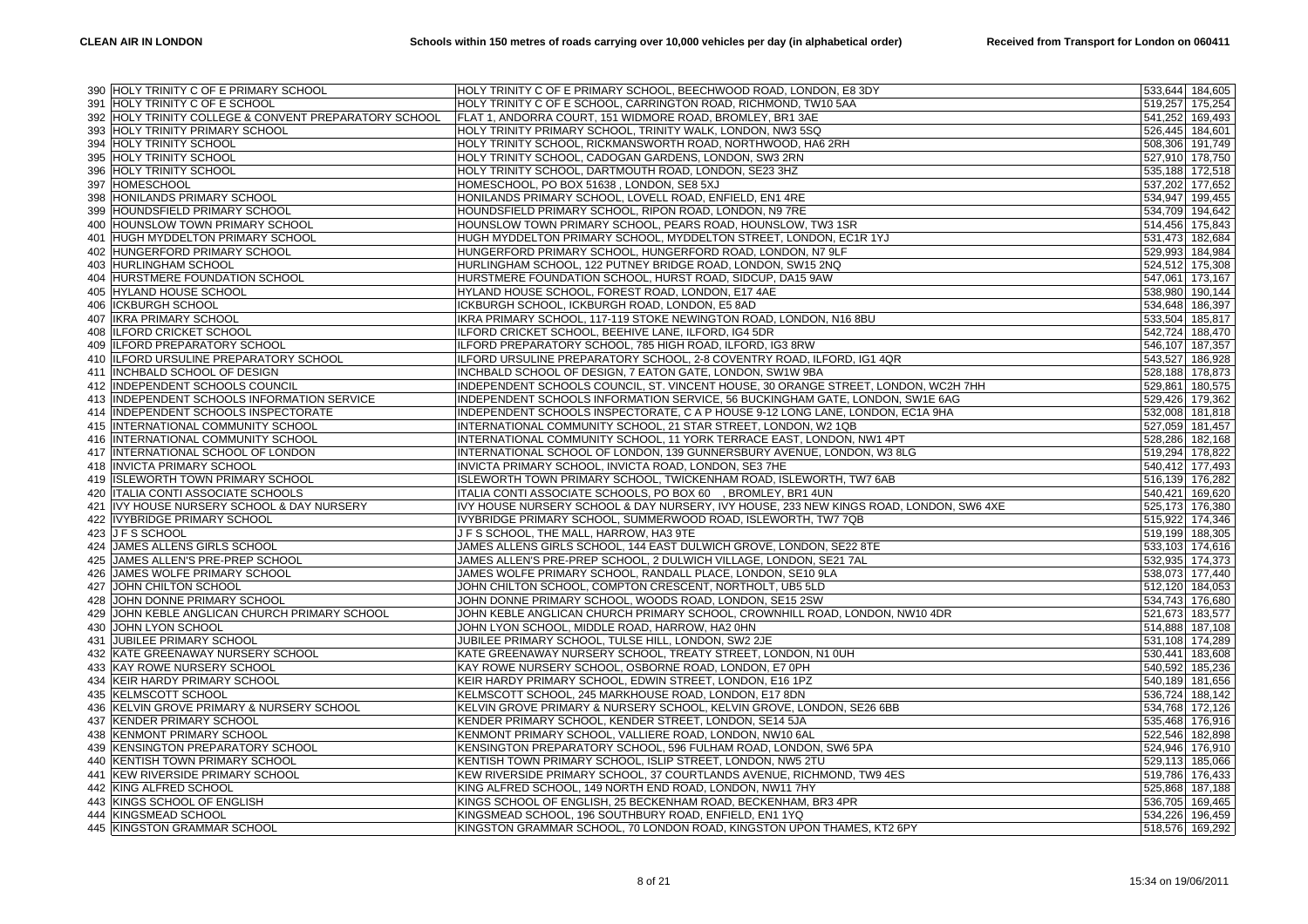|     | 446 KINGSTON VALE MONTESSORI SCHOOL      | KINGSTON VALE MONTESSORI SCHOOL, ST. JOHNS CHURCH HALL, ROBIN HOOD LANE, LONDON, SW15 3PY     | 521,128 171,950 |
|-----|------------------------------------------|-----------------------------------------------------------------------------------------------|-----------------|
|     | 447 KISHARON DAY SCHOOL                  | KISHARON DAY SCHOOL, 1011 FINCHLEY ROAD, LONDON, NW11 7HB                                     | 524,942 188,200 |
| 448 | <b>KNOWLEDGE POINT SCHOOL</b>            | KNOWLEDGE POINT SCHOOL, 431 CALEDONIAN ROAD, LONDON, N7 9BG                                   | 530,583 184,684 |
| 449 | KOBI NAZRUL PRIMARY SCHOOL               | KOBI NAZRUL PRIMARY SCHOOL, SETTLES STREET, LONDON, E1 1JP                                    | 534,367 181,447 |
| 450 | KOKAYI SUPPLEMENTARY SCHOOL              | KOKAYI SUPPLEMENTARY SCHOOL, 12 WOODFALL ROAD, LONDON, N4 3JB                                 | 531,082 187,024 |
| 451 | LA SALETTE RC PRIMARY SCHOOL             | LA SALETTE RC PRIMARY SCHOOL, 1 RAINHAM ROAD, RAINHAM, RM13 8SR                               | 551,993 182,732 |
| 452 | LADYBIRD NURSERY SCHOOL                  | LADYBIRD NURSERY SCHOOL, 24 COLLINGHAM ROAD, LONDON, SW5 0LX                                  | 525,930 178,737 |
|     | 453 LALEHAM LEA SCHOOL                   | LALEHAM LEA SCHOOL, PEAKS HILL, PURLEY, CR8 3JJ                                               | 530,162 162,196 |
| 454 | <b>LAMPTON SCHOOL</b>                    | LAMPTON SCHOOL, LAMPTON AVENUE, HOUNSLOW, TW3 4EP                                             | 513,439 176,624 |
| 455 | LANGTONS JUNIOR & INFANT SCHOOL          | LANGTONS JUNIOR & INFANT SCHOOL, WESTLAND AVENUE, HORNCHURCH, RM11 3SD                        | 554,073 187,242 |
| 456 | LANSDOWNE SCHOOL                         | LANSDOWNE SCHOOL, ARGYLL CLOSE, LONDON, SW9 9QL                                               | 530,681 175,912 |
| 457 | LARKSWOOD PRIMARY SCHOOL                 | LARKSWOOD PRIMARY SCHOOL, 70-72 NEW ROAD, LONDON, E4 8ET                                      | 537,726 192,889 |
| 458 | LARMENIER & SACRED HEART PRIMARY SCHOOL  | LARMENIER & SACRED HEART PRIMARY SCHOOL, 100A HAMMERSMITH ROAD, LONDON, W6 7JP                | 523,886 178,719 |
|     | 459 LATHOM JUNIOR SCHOOL                 | LATHOM JUNIOR SCHOOL, LATHOM ROAD, LONDON, E6 2DU                                             | 542,505 184,073 |
| 460 |                                          |                                                                                               |                 |
|     | LATYMER PREPARATORY SCHOOL               | LATYMER PREPARATORY SCHOOL, 36 UPPER MALL, LONDON, W6 9TA                                     | 522,526 178,325 |
| 461 | LATYMER UPPER SCHOOL                     | LATYMER UPPER SCHOOL, 237 KING STREET, LONDON, W6 9LR                                         | 522,457 178,593 |
| 462 | LAURISTON PRIMARY SCHOOL                 | LAURISTON PRIMARY SCHOOL, 55 RUTLAND ROAD, LONDON, E9 7JS                                     | 535,636 183,779 |
| 463 | LAYCOCK PRIMARY SCHOOL                   | LAYCOCK PRIMARY SCHOOL, LAYCOCK STREET, LONDON, N1 1SW                                        | 531,535 184,551 |
| 464 | LEA VALLEY HIGH SCHOOL                   | LEA VALLEY HIGH SCHOOL, BULLSMOOR LANE, ENFIELD, EN3 6TW                                      | 535,460 199,772 |
| 465 | L'ECOLE DES PETITS SCHOOL                | L'ECOLE DES PETITS SCHOOL, 2 HAZLEBURY ROAD, LONDON, SW6 2NB                                  | 525,738 176,341 |
| 466 | LEICESTER SQUARE SCHOOL OF ENGLISH       | LEICESTER SQUARE SCHOOL OF ENGLISH, 22 LEICESTER SQUARE, LONDON, WC2H 7LE                     | 529,916 180,743 |
| 467 | LESSNESS HEATH CP SCHOOL                 | LESSNESS HEATH CP SCHOOL, ERITH ROAD, BELVEDERE, DA17 6HB                                     | 549,310 178,211 |
| 468 | LEWISHAM BRIDGE PRIMARY SCHOOL           | LEWISHAM BRIDGE PRIMARY SCHOOL, MORNINGTON CENTRE, STANLEY STREET, LONDON, SE8 4BL            | 536,830 177,170 |
| 469 | LEWISHAM BRIDGE PRIMARY SCHOOL           | LEWISHAM BRIDGE PRIMARY SCHOOL, ELMIRA STREET, LONDON, SE13 7BN                               | 537,954 175,718 |
| 470 | LEWISHAM INDO CHINESE COMMUNITY & SCHOOL | LEWISHAM INDO CHINESE COMMUNITY & SCHOOL, 33 CLYDE STREET, LONDON, SE8 5LW                    | 536,980 177,680 |
| 471 | LEWISHAM SCHOOLS 6TH FORM CONSORTIUM     | LEWISHAM SCHOOLS 6TH FORM CONSORTIUM, ELM LANE SPORTS PAVILION, ELM LANE, LONDON, SE6 4LB     | 536,912 172,916 |
| 472 | LIBERTY MIDDLE SCHOOL                    | LIBERTY MIDDLE SCHOOL, WESTERN ROAD, MITCHAM, CR4 3EB                                         | 527,324 169,465 |
| 473 | LILIAN BAYLIS TECHNOLOGY COLLEGE SCHOOL  | LILIAN BAYLIS TECHNOLOGY COLLEGE SCHOOL, KENNINGTON LANE, LONDON, SE11 5LB                    | 530,793 178,036 |
| 474 | LILIAN BAYLIS TECHNOLOGY SCHOOL          | LILIAN BAYLIS TECHNOLOGY SCHOOL, 323 KENNINGTON LANE, LONDON, SE11 5QY                        | 530,793 178,036 |
| 475 | LILIAN BISHOP SCHOOL OF ENGLISH          | LILIAN BISHOP SCHOOL OF ENGLISH, 1 HARRINGTON ROAD, LONDON, SW7 3ES                           | 526,792 178,804 |
| 476 | LINTON MEAD PRIMARY SCHOOL               | LINTON MEAD PRIMARY SCHOOL, CENTRAL WAY, LONDON, SE28 8DT                                     | 546,738 180,895 |
| 477 | LION HOUSE SCHOOL                        | LION HOUSE SCHOOL, THE OLD METHODIST HALL, GWENDOLEN AVENUE, LONDON, SW15 6EH                 | 523,592 175,152 |
| 478 | LITTLE PANDAS PRE SCHOOL                 | LITTLE PANDAS PRE SCHOOL, BOOTH ROAD, CROYDON, CR0 1XY                                        | 531,840 165,536 |
| 479 | LITTLE WANDSWORTH SCHOOL                 | LITTLE WANDSWORTH SCHOOL, ST. MARKS CHURCH HALL, ROWFANT ROAD, LONDON, SW17 7AP               | 528,222 172,950 |
| 480 | LONDON DIOCESAN BOARD FOR SCHOOLS        | LONDON DIOCESAN BOARD FOR SCHOOLS, LONDON DIOCESAN HOUSE, 36 CAUSTON STREET, LONDON, SW1P 4AU | 529,829 178,471 |
| 481 | LONDON SCHOOL OF MARKETING               | LONDON SCHOOL OF MARKETING, 251 BROMPTON ROAD, LONDON, SW3 2EP                                | 527,202 179,064 |
| 482 | LONDON SCHOOL OF ORTHOTROPICS            | LONDON SCHOOL OF ORTHOTROPICS, 16-18 PAMPISFORD ROAD, PURLEY, CR8 2NE                         | 531,280 161,776 |
| 483 | LONDON SCHOOL OF OSTEOPATHY              | LONDON SCHOOL OF OSTEOPATHY, 56-60 NELSON STREET, LONDON, E1 2DE                              | 534,772 181,375 |
| 484 | LONDON SCHOOL OF PUBLISHING              | LONDON SCHOOL OF PUBLISHING, DAVID GAME HOUSE, 69 NOTTING HILL GATE, LONDON, W11 3JS          | 525,233 180,412 |
| 485 | LONDON SCHOOL WEAR                       | LONDON SCHOOL WEAR, 2 LAWRENCE YARD, LAWRENCE ROAD, LONDON, N15 4EG                           | 533,221 189,159 |
| 486 | LONDON WELSH SCHOOL                      | LONDON WELSH SCHOOL, SHAKESPEARE AVENUE, LONDON, NW10 8NG                                     | 520,512 183,840 |
| 487 | LORDSHIP LANE PRIMARY SCHOOL             | LORDSHIP LANE PRIMARY SCHOOL, ELLENBOROUGH ROAD, LONDON, N22 5PS                              | 532,029 190,582 |
| 488 | LOW HALL NURSERY SCHOOL                  | LOW HALL NURSERY SCHOOL, LOW HALL LANE, LONDON, E17 8BE                                       | 536,563 188,420 |
| 489 | LUBAVITCH BOYS SCHOOL                    | LUBAVITCH BOYS SCHOOL, 135 CLAPTON COMMON, LONDON, E5 9AE                                     | 533,813 187,713 |
| 490 | LUCAS VALE JUNIOR SCHOOL                 | LUCAS VALE JUNIOR SCHOOL, LUCAS STREET, LONDON, SE8 4QG                                       | 537,042 176,596 |
| 491 | LUCAS VALE PRIMARY SCHOOL                | LUCAS VALE PRIMARY SCHOOL, THORNVILLE STREET, LONDON, SE8 4QB                                 | 537,042 176,596 |
| 492 | LYCEE FRANCAIS CHARLES DE GAULLE SCHOOL  | LYCEE FRANCAIS CHARLES DE GAULLE SCHOOL, 35 CROMWELL ROAD, LONDON, SW7 2DG                    | 526,663 178,950 |
| 493 | MABWIN SUPPLEMENTARY SCHOOL              | MABWIN SUPPLEMENTARY SCHOOL, 28 GREAT CAMBRIDGE ROAD, ENFIELD, EN1 1UT                        | 534,290 195,469 |
|     | 494 MACE MONTESSORI SCHOOL               | MACE MONTESSORI SCHOOL, 30-40 DALLING ROAD, LONDON, W6 0JB                                    | 522,651 178,684 |
|     | 495 MACE MONTESSORI SCHOOLS LTD          | MACE MONTESSORI SCHOOLS LTD, 69 THORPARCH ROAD, LONDON, SW8 4RH                               | 529,857 176,895 |
| 496 | <b>MADANI GIRLS SCHOOL</b>               | MADANI GIRLS SCHOOL, MYRDLE STREET, LONDON, E1 1HL                                            | 534,514 181,414 |
|     | 497 MALCOLM PRIMARY SCHOOL               | MALCOLM PRIMARY SCHOOL, MALCOLM ROAD, LONDON, SE20 8RH                                        | 535,074 170,377 |
|     | 498 MANOR PRIMARY SCHOOL                 | MANOR PRIMARY SCHOOL, RICHARDSON ROAD, LONDON, E15 3BB                                        | 539,230 183,332 |
| 499 | MAPLEDOWN SCHOOL                         | MAPLEDOWN SCHOOL, CLAREMONT ROAD, LONDON, NW2 1TR                                             | 523,487 187,609 |
|     | 500 MARBLE ARCH INTERNATIONAL SCHOOL     | MARBLE ARCH INTERNATIONAL SCHOOL, 21 STAR STREET, LONDON, W2 1QB                              | 527,059 181,457 |
|     |                                          |                                                                                               |                 |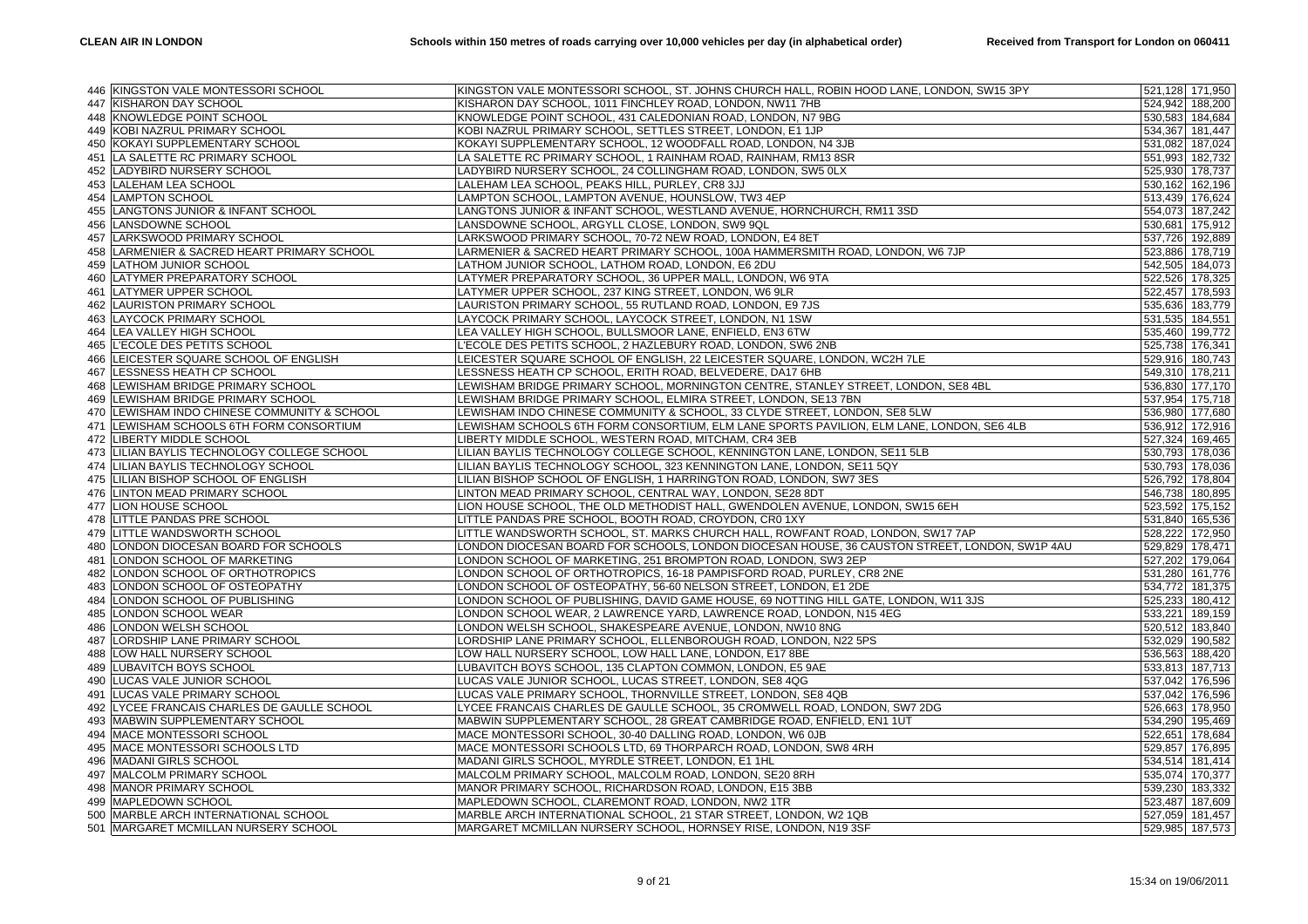|     | 502 MARIA FIDELIS CONVENT LOWER SCHOOL             | MARIA FIDELIS CONVENT LOWER SCHOOL, NORTH GOWER STREET, LONDON, NW1 2LY                                                                             |                 | 529,283 182,627                    |
|-----|----------------------------------------------------|-----------------------------------------------------------------------------------------------------------------------------------------------------|-----------------|------------------------------------|
|     | 503 MARIA FIDELIS CONVENT UPPER SCHOOL             | MARIA FIDELIS CONVENT UPPER SCHOOL, 34 PHOENIX ROAD, LONDON, NW1 1TA                                                                                |                 | 529,666 182,953                    |
|     | 504 MARION RICHARDSON SCHOOL                       | MARION RICHARDSON SCHOOL, 71 SENRAB STREET, LONDON, E1 0QF                                                                                          |                 | 535,682 181,244                    |
|     | 505 MARNER PRIMARY SCHOOL                          | MARNER PRIMARY SCHOOL, DEVAS STREET, LONDON, E3 3LL                                                                                                 |                 | 537,992 182,318                    |
|     | 506 MARSH GREEN PRIMARY SCHOOL                     | MARSH GREEN PRIMARY SCHOOL, SOUTH CLOSE, DAGENHAM, RM10 9NJ                                                                                         |                 | 549,365 183,556                    |
| 507 | MARSHGATE PRIMARY SCHOOL                           | MARSHGATE PRIMARY SCHOOL, 157 QUEENS ROAD, RICHMOND, TW10 6HY                                                                                       |                 | 518,896 174,985                    |
|     |                                                    |                                                                                                                                                     |                 |                                    |
|     | 508 MARTIN INFANT & JUNIOR SCHOOL                  | MARTIN INFANT & JUNIOR SCHOOL, PLANE TREE WALK, LONDON, N2 9JP                                                                                      |                 | 526,982 190,033                    |
|     | 509 MATHEMATICS SCHOOL                             | MATHEMATICS SCHOOL, ADJACENT TO 1 WINDSOR ROAD, LONDON, N13 5PP                                                                                     |                 | 531,277 193,118                    |
|     | 510 MATHILDA MARKS KENNEDY SCHOOL                  | MATHILDA MARKS KENNEDY SCHOOL, HALE LANE, LONDON, NW7 3RT                                                                                           |                 | 520,922 192,197                    |
|     | 511 MAXILLA NURSERY SCHOOL                         | MAXILLA NURSERY SCHOOL, 4 MAXILLA WALK, LONDON, W10 6NQ                                                                                             |                 | 523,883 181,209                    |
|     | 512 MAYFLOWER SCHOOL                               | MAYFLOWER SCHOOL, UPPER NORTH STREET, LONDON, E14 6DU                                                                                               |                 | 537,496 181,057                    |
|     | 513 MAYTIME MONTESORRI NURSERY SCHOOL              | MAYTIME MONTESORRI NURSERY SCHOOL, 2 EASTWOOD ROAD, ILFORD, IG3 8XB                                                                                 |                 | 546,323 187,465                    |
|     | 514 MAYTIME PREPARATORY SCHOOL                     | MAYTIME PREPARATORY SCHOOL, 87 YORK ROAD, ILFORD, IG1 3AQ                                                                                           |                 | 543,225 186,423                    |
|     | 515 MCMORRAN PRE SCHOOL                            | MCMORRAN PRE SCHOOL, MCMORRAN HOUSE, CHAMBERS ROAD, LONDON, N7 0NP                                                                                  |                 | 530,184 185,722                    |
|     | 516 MECHINAH LIYESHIVA ZICHRON MOSHE SCHOOL        | MECHINAH LIYESHIVA ZICHRON MOSHE SCHOOL, 86 AMHURST PARK, LONDON, N16 5AR                                                                           |                 | 532,915 187,972                    |
|     | 517 MELCOMBE PRIMARY SCHOOL                        | MELCOMBE PRIMARY SCHOOL, FULHAM PALACE ROAD, LONDON, W6 9ER                                                                                         |                 | 523,607 177,859                    |
|     | 518 MELLOW LANE SCHOOL                             | MELLOW LANE SCHOOL, HEWENS ROAD, HAYES, UB4 8JP                                                                                                     |                 | 508,346 182,206                    |
|     | 519 MERIDIAN SCHOOL                                | MERIDIAN SCHOOL, OLD WOOLWICH ROAD, LONDON, SE10 9NY                                                                                                |                 | 538,861 177,987                    |
|     | 520 MERLIN SCHOOL                                  | MERLIN SCHOOL, 4 CARLTON DRIVE, LONDON, SW15 2BZ                                                                                                    |                 | 524,005 174,649                    |
|     | 521 MERTON ABBEY PRIMARY SCHOOL                    | MERTON ABBEY PRIMARY SCHOOL, HIGH PATH, LONDON, SW19 2JY                                                                                            |                 | 525,912 169,823                    |
| 522 | METHODIST COLLEGES & SCHOOLS                       | METHODIST COLLEGES & SCHOOLS, 25 MARYLEBONE ROAD, LONDON, NW1 5JP                                                                                   |                 | 528,202 182,019                    |
|     | 523 MIDDLE ROW PRIMARY SCHOOL                      | MIDDLE ROW PRIMARY SCHOOL, KENSAL ROAD, LONDON, W10 5DB                                                                                             |                 | 524,136 182,280                    |
|     | 524 MIKOLAJ REJ POLISH SCHOOL                      | MIKOLAJ REJ POLISH SCHOOL, PO BOX 57919, LONDON, W4 3RW                                                                                             |                 | 520,717 178,385                    |
|     | 525 MILLENNIUM VILLAGE SCHOOL                      | MILLENNIUM VILLAGE SCHOOL, 50 JOHN HARRISON WAY, LONDON, SE10 0BG                                                                                   |                 | 539,725 179,099                    |
|     | 526 MILNER SCHOOL OF ENGLISH                       | MILNER SCHOOL OF ENGLISH, OLYMPIC HOUSE, 196 THE BROADWAY, LONDON, SW19 1RY                                                                         |                 | 525,437 170,475                    |
|     | 527 MING TAK CHINESE SCHOOL                        | MING TAK CHINESE SCHOOL, PO BOX 364, SUTTON, SM2 6WB                                                                                                |                 | 525,907 163,866                    |
|     | 528 MONTEM PRIMARY SCHOOL                          | MONTEM PRIMARY SCHOOL, HORNSEY ROAD, LONDON, N7 7QT                                                                                                 |                 |                                    |
|     |                                                    |                                                                                                                                                     |                 | 530,782 186,383                    |
|     | 529 MONTESSORI SCHOOL                              | MONTESSORI SCHOOL, BURY STREET, RUISLIP, HA4 7SU                                                                                                    |                 | 509,073 187,825                    |
|     | 530 MONTESSORI SCHOOL                              | MONTESSORI SCHOOL, 7 BALFOUR ROAD, ILFORD, IG1 4HP                                                                                                  |                 | 543,639 186,669                    |
|     | 531 MORDEN FIRST SCHOOL                            | MORDEN FIRST SCHOOL, LONDON ROAD, MORDEN, SM4 5PX                                                                                                   |                 | 525,115 167,495                    |
|     | 532 MORDEN MOUNT SCHOOL                            | MORDEN MOUNT SCHOOL, LEWISHAM ROAD, LONDON, SE13 7QP                                                                                                |                 | 538,003 176,437                    |
|     | 533 MORE HOUSE SCHOOL                              | MORE HOUSE SCHOOL, 22-24 PONT STREET, LONDON, SW1X 0AA                                                                                              |                 | 527,841 179,203                    |
| 534 | MORELAND JUNIOR MIDDLE & INFANT PRIMARY SCHOOL     | MORELAND JUNIOR MIDDLE & INFANT PRIMARY SCHOOL, MORELAND STREET, LONDON, EC1V 8BB                                                                   |                 | 531,942 182,766                    |
|     | 535 MORETON DAY NURSERY & PRE SCHOOL               | MORETON DAY NURSERY & PRE SCHOOL, 18 CHURTON STREET, LONDON, SW1V 2LL                                                                               |                 | 529,310 178,648                    |
|     | 536 MOTTINGHAM PRIMARY SCHOOL                      | MOTTINGHAM PRIMARY SCHOOL, RAVENSWORTH ROAD, LONDON, SE9 4LW                                                                                        |                 | 542,749 172,064                    |
| 537 | MOUNT VERNON NURSERY SCHOOL                        | MOUNT VERNON NURSERY SCHOOL, RICKMANSWORTH ROAD, NORTHWOOD, HA6 2RG                                                                                 |                 | 507,862 191,962                    |
|     | 538 MULBERRY HOUSE SCHOOL                          | MULBERRY HOUSE SCHOOL, 7 MINSTER ROAD, LONDON, NW2 3SD                                                                                              |                 | 524,389 185,149                    |
|     | 539 MULBERRY SCHOOL FOR GIRLS                      | MULBERRY SCHOOL FOR GIRLS, MULBERRY SCHOOL, RICHARD STREET, LONDON, E1 2JP                                                                          |                 | 534,736 181,259                    |
|     | 540 MULGRAVE SCHOOL                                | MULGRAVE SCHOOL, RECTORY PLACE, LONDON, SE18 5DL                                                                                                    |                 | 543,186 178,646                    |
|     | 541 MUSTARD SCHOOL                                 | MUSTARD SCHOOL, PARISH HALL, NUTTALL STREET, LONDON, N1 5LR                                                                                         |                 | 533,428 183,482                    |
|     | 542 MUSWELL HILL PRIMARY SCHOOL                    | MUSWELL HILL PRIMARY SCHOOL, MUSWELL HILL, LONDON, N10 3ST                                                                                          |                 | 528,962 189,695                    |
| 543 | <b>MYATT GARDEN PRIMARY SCHOOL</b>                 | MYATT GARDEN PRIMARY SCHOOL, ROKEBY ROAD, LONDON, SE4 1DF                                                                                           |                 | 536,827 176,434                    |
|     | 544 NAXOS FASHION & SCHOOLWEAR                     | NAXOS FASHION & SCHOOLWEAR, 369 HIGH ROAD, LONDON, N22 8JA                                                                                          |                 | 530,839 191,207                    |
|     | 545 NELL GWYNN NURSERY SCHOOL                      | NELL GWYNN NURSERY SCHOOL, MEETING HOUSE LANE, LONDON, SE15 2TT                                                                                     |                 | 534,515 176,877                    |
| 546 | NETLEY PRIMARY SCHOOL                              | NETLEY PRIMARY SCHOOL, 30 WILLIAM ROAD, LONDON, NW1 3EN                                                                                             |                 | 529,095 182,598                    |
|     | 547 NEW ELTHAM PRE-SCHOOL                          | NEW ELTHAM PRE-SCHOOL, 699 SIDCUP ROAD, LONDON, SE9 3AQ                                                                                             |                 | 543,417 172,856                    |
|     | 548 NEW END PRIMARY SCHOOL                         | NEW END PRIMARY SCHOOL, STREATLEY PLACE, LONDON, NW3 1HU                                                                                            |                 | 526,483 185,916                    |
|     |                                                    |                                                                                                                                                     |                 |                                    |
|     |                                                    |                                                                                                                                                     |                 |                                    |
|     | 549 NEW HOPE CHRISTIAN SCHOOL                      | NEW HOPE CHRISTIAN SCHOOL, 43 GROVE VALE, LONDON, SE22 8EQ                                                                                          | 533,573 175,379 |                                    |
|     | 550 NEW KINGS PRIMARY SCHOOL                       | NEW KINGS PRIMARY SCHOOL, NEW KINGS ROAD, LONDON, SW6 4LY                                                                                           |                 | 524,737 176,318                    |
|     | 551 NEW NORTH COMMUNITY SCHOOL                     | NEW NORTH COMMUNITY SCHOOL, 32 POPHAM ROAD, LONDON, N1 8SJ                                                                                          |                 | 532,183 183,948                    |
| 552 | <b>NEW SCHOOLS LTD</b>                             | NEW SCHOOLS LTD, TOTE HOUSE 8-12 NEW BRIDGE STREET, LONDON, EC4V 6AL                                                                                |                 | 531,623 181,085                    |
|     | 553 NEWHAM PRE SCHOOL LEARNING ALLIANCE            | NEWHAM PRE SCHOOL LEARNING ALLIANCE, 8 FELLOWSHIP HOUSE, ST. BARTHOLOMEW'S ROAD, LONDON, E6 3AG                                                     |                 | 542,488 183,466                    |
|     | 554 NEWINGTON GREEN INFANT SCHOOL                  | NEWINGTON GREEN INFANT SCHOOL, MATTHIAS ROAD, LONDON, N16 8NP                                                                                       |                 | 532,981 185,349                    |
| 555 | NEWTON PREPARATORY SCHOOL                          | NEWTON PREPARATORY SCHOOL, 149 BATTERSEA PARK ROAD, LONDON, SW8 4BX                                                                                 |                 | 528,870 176,969                    |
|     | 556 NIGHTINGALE PRIMARY SCHOOL<br>557 NINE SCHOOLS | NIGHTINGALE PRIMARY SCHOOL, BOUNDS GREEN ROAD, LONDON, N22 8ES<br>NINE SCHOOLS, UNIT 9, FERRIER INDUSTRIAL ESTATE, FERRIER STREET, LONDON, SW18 1SW |                 | 530,587 190,903<br>525,906 175,072 |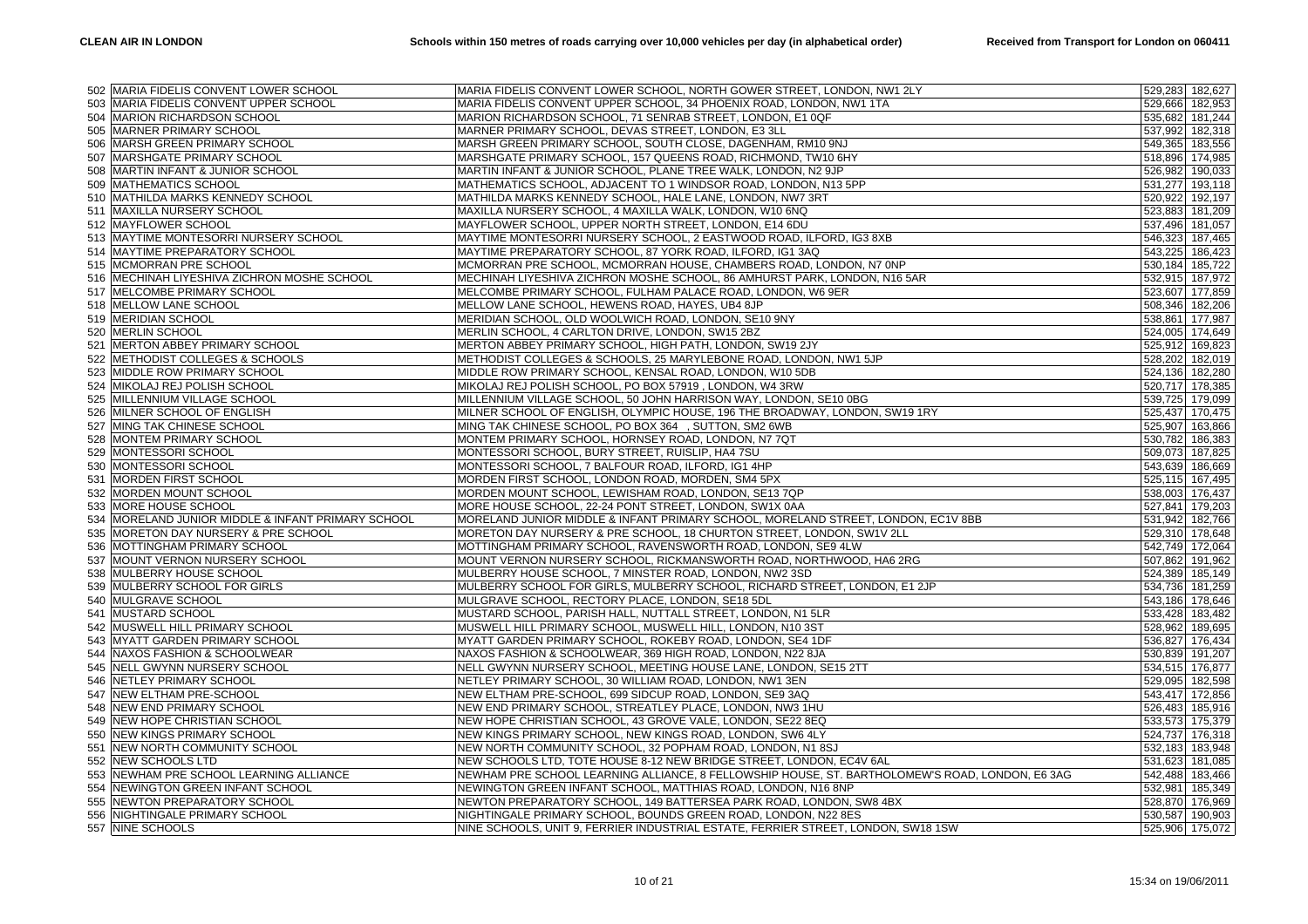|     | 558 NOAM PRIMARY SCHOOL                          | NOAM PRIMARY SCHOOL, 8-10 FORTY AVENUE, WEMBLEY, HA9 8JW                                   | 518,634 186,194 |         |
|-----|--------------------------------------------------|--------------------------------------------------------------------------------------------|-----------------|---------|
|     | 559 NODDYS NURSERY SCHOOL                        | NODDYS NURSERY SCHOOL, 2 GWENDOLEN AVENUE, LONDON, SW15 6EH                                | 523,599 175,134 |         |
|     | 560 NORLAND PLACE SCHOOL                         | NORLAND PLACE SCHOOL, 162-166 HOLLAND PARK AVENUE, LONDON, W11 4UH                         | 524,211 180,097 |         |
| 561 | NORMAND CROFT COMMUNITY SCHOOL                   | NORMAND CROFT COMMUNITY SCHOOL, LILLIE ROAD, LONDON, SW6 7SR                               | 524,798 177,764 |         |
| 562 | NORMANDCROFT COMMUNITY SCHOOL                    | NORMANDCROFT COMMUNITY SCHOOL, BRAMBER ROAD, LONDON, W14 9PA                               | 524,798 177,764 |         |
| 563 | NORTH BRIDGE HOUSE SCHOOL                        | NORTH BRIDGE HOUSE SCHOOL, 8 NETHERHALL GARDENS, LONDON, NW3 5RR                           | 526,368 184,811 |         |
| 564 | NORTH BRIDGE HOUSE SCHOOL                        | NORTH BRIDGE HOUSE SCHOOL, 1 GLOUCESTER AVENUE, LONDON, NW1 7AB                            | 528,617 183,613 |         |
|     | 565 NORTH LONDON SCHOOL SHOP                     | NORTH LONDON SCHOOL SHOP, 10 LYMINGTON AVENUE, LONDON, N22 6JA                             | 531,301         | 190,026 |
| 566 | NORTHBURY JUNIOR & INFANT SCHOOL                 | NORTHBURY JUNIOR & INFANT SCHOOL, NORTH STREET, BARKING, IG11 8JA                          | 544,013 184,537 |         |
| 567 | NORTHEND CP SCHOOL                               | NORTHEND CP SCHOOL, PEARESWOOD ROAD, ERITH, DA8 3PR                                        | 551,660 176,927 |         |
|     | 568 NORWOOD SCHOOL                               | NORWOOD SCHOOL, CROWN DALE, LONDON, SE19 3NY                                               | 532,224 171,065 |         |
|     | 569 NOTRE DAME RC GIRLS SCHOOL                   | NOTRE DAME RC GIRLS SCHOOL, 118 ST. GEORGES ROAD, LONDON, SE1 6EX                          | 531,562 179,260 |         |
| 570 | NOTTING HILL PREPARATORY SCHOOL LTD              | NOTTING HILL PREPARATORY SCHOOL LTD, 95 LANCASTER ROAD, LONDON, W11 1QQ                    | 524,376 181,269 |         |
|     | 571 NOWER HILL HIGH SCHOOL                       | NOWER HILL HIGH SCHOOL, GEORGE V AVENUE, PINNER, HA5 5RP                                   | 513,351         | 189,250 |
|     | 572 NURSERY SCHOOL                               | NURSERY SCHOOL, 29 MULLINS PATH, LONDON, SW14 8EZ                                          | 520,745 175,892 |         |
| 573 | OAK FARM JUNIOR & INFANT SCHOOL                  | OAK FARM JUNIOR & INFANT SCHOOL, WINDSOR AVENUE, UXBRIDGE, UB10 9PD                        | 507,668 183,913 |         |
|     | 574 OAKDALE JUNIOR SCHOOL                        | OAKDALE JUNIOR SCHOOL, OAKDALE ROAD, LONDON, E18 1JX                                       | 540,973 190,096 |         |
| 575 | OAKFIELD PREPARATORY SCHOOL                      | OAKFIELD PREPARATORY SCHOOL, 126-128 THURLOW PARK ROAD, LONDON, SE21 8HP                   | 532,627 173,038 |         |
|     | 576 OAKLEIGH SCHOOL                              | OAKLEIGH SCHOOL, OAKLEIGH ROAD NORTH, LONDON, N20 0DH                                      | 527,540 193,376 |         |
|     | 577 OAKTREE SCHOOL                               | OAKTREE SCHOOL, 311 CHASE SIDE, LONDON, N14 4HN                                            | 528,389         | 195,437 |
| 578 | OAKWOOD INDEPENDENT SCHOOL                       | OAKWOOD INDEPENDENT SCHOOL, 59 GODSTONE ROAD, PURLEY, CR8 2AN                              | 531,891         | 160,733 |
| 579 | <b>OCTAGON NURSERY SCHOOL</b>                    | OCTAGON NURSERY SCHOOL, ST. SAVIOURS CHURCH HALL, ETON ROAD, LONDON, NW3 4SU               | 527,847 184,509 |         |
|     | 580 O'FARRELL STAGE SCHOOL                       | O'FARRELL STAGE SCHOOL, 36 SHIRLEY STREET, LONDON, E16 1HU                                 | 539,710 181,198 |         |
| 581 | OLD BEXLEY C OF E PRIMARY SCHOOL                 | OLD BEXLEY C OF E PRIMARY SCHOOL, HURST ROAD, BEXLEY, DA5 3JR                              | 548,886 173,437 |         |
|     | 582 OLD PALACE SCHOOL                            | OLD PALACE SCHOOL, OLD PALACE ROAD, CROYDON, CR0 1AX                                       | 531,964         | 165,395 |
|     | 583 OLD SCHOOL HOUSE                             | OLD SCHOOL HOUSE, 9 ARISTOTLE ROAD, LONDON, SW4 7UY                                        | 529,967         | 175,533 |
| 584 | <b>OLDFIELD INFANT SCHOOL</b>                    | OLDFIELD INFANT SCHOOL, OLDFIELD LANE NORTH, GREENFORD, UB6 8PR                            | 514,747         | 183,343 |
|     | 585 OLIVER GOLDSMITH PRIMARY SCHOOL              | OLIVER GOLDSMITH PRIMARY SCHOOL, CONISTON GARDENS, LONDON, NW9 0BD                         | 520,811         | 188,560 |
|     | 586 OLIVER GOLDSMITH PRIMARY SCHOOL              | OLIVER GOLDSMITH PRIMARY SCHOOL, 83 PECKHAM ROAD, LONDON, SE5 8UH                          | 533,566 176,849 |         |
| 587 | OLIVER HOUSE PREPARATORY SCHOOL                  | OLIVER HOUSE PREPARATORY SCHOOL, 7 NIGHTINGALE LANE, LONDON, SW4 9AH                       | 528,697 174,248 |         |
| 588 | <b>ORCHARD PRIMARY SCHOOL</b>                    | ORCHARD PRIMARY SCHOOL, HOLCROFT ROAD, LONDON, E9 7BB                                      | 535,394 184,242 |         |
|     | 589 ORIEL JUNIOR & INFANT SCHOOL                 | ORIEL JUNIOR & INFANT SCHOOL, HOUNSLOW ROAD, HANWORTH, FELTHAM, TW13 6QQ                   | 512,013 172,054 |         |
| 590 | <b>ORLEANS PARK SCHOOL</b>                       | ORLEANS PARK SCHOOL, RICHMOND ROAD, TWICKENHAM, TW1 3BB                                    | 516,818 173,617 |         |
| 591 | <b>OSIDGE JMI SCHOOL</b>                         | OSIDGE JMI SCHOOL, CHASE SIDE, LONDON, N14 5HD                                             | 529,173 194,444 |         |
|     | 592 OUR LADY & ST. JOHN RC PRIMARY SCHOOL        | OUR LADY & ST. JOHN RC PRIMARY SCHOOL, BOSTON PARK ROAD, BRENTFORD, TW8 9JF                | 517,184 178,195 |         |
| 593 | OUR LADY & ST. JOSEPH RC PRIMARY SCHOOL          | OUR LADY & ST. JOSEPH RC PRIMARY SCHOOL, 168 CULFORD ROAD, LONDON, N1 4JB                  | 533,187 184,691 |         |
|     | 594 OUR LADY IMMACULATE RC PRIMARY SCHOOL        | OUR LADY IMMACULATE RC PRIMARY SCHOOL, 399 EWELL ROAD, SURBITON, KT6 7DG                   | 519,560 166,315 |         |
|     | 595 OUR LADY OF DOLOURS RC PRIMARY SCHOOL        | OUR LADY OF DOLOURS RC PRIMARY SCHOOL, CIRENCESTER STREET, LONDON, W2 5SR                  | 525,575 181,820 |         |
| 596 | OUR LADY OF DOLOURS SCHOOL                       | OUR LADY OF DOLOURS SCHOOL, DESBOROUGH STREET, LONDON, W2 5SP                              | 525,575 181,820 |         |
|     | 597 OUR LADY OF GRACE RC INFANT & NURSERY SCHOOL | OUR LADY OF GRACE RC INFANT & NURSERY SCHOOL, DOLLIS HILL AVENUE, LONDON, NW2 6EU          | 523,176 186,533 |         |
|     | 598 OUR LADY OF LOURDES RC NURSERY SCHOOL        | OUR LADY OF LOURDES RC NURSERY SCHOOL, BOW LANE, LONDON, N12 OJP                           | 526,420 190,952 |         |
| 599 | OUR LADY OF LOURDES RC PRIMARY SCHOOL            | OUR LADY OF LOURDES RC PRIMARY SCHOOL, WESLEY ROAD, LONDON, NW10 8PP                       | 520,418 183,856 |         |
|     | 600 OUR LADY OF LOURDES RC PRIMARY SCHOOL        | OUR LADY OF LOURDES RC PRIMARY SCHOOL, THE LIMES AVENUE, LONDON, N11 1RD                   | 529,136 192,398 |         |
|     | 601 OUR LADY OF LOURDES RC SCHOOL                | OUR LADY OF LOURDES RC SCHOOL, BOW LANE, LONDON, N12 OJP                                   | 526,420 190,952 |         |
| 602 | OUR LADY OF VICTORIES RC PRIMARY SCHOOL          | OUR LADY OF VICTORIES RC PRIMARY SCHOOL, 1 CLARENDON DRIVE, LONDON, SW15 1AW               | 523,640 175,351 |         |
|     | 603 OUR LADY QUEEN OF HEAVEN RC PRIMARY SCHOOL   | OUR LADY QUEEN OF HEAVEN RC PRIMARY SCHOOL, VICTORIA DRIVE, LONDON, SW19 6AD               | 523,701         | 173,544 |
|     | 604 OUR LADY RC PRIMARY SCHOOL                   | OUR LADY RC PRIMARY SCHOOL, COPENHAGEN PLACE, LONDON, E14 7DA                              | 536,767         | 181,220 |
| 605 | OUR LADYS CONVENT RC HIGH SCHOOL                 | OUR LADYS CONVENT RC HIGH SCHOOL, 6-16 AMHURST PARK, LONDON, N16 5AF                       | 533,481         | 187,911 |
|     | 606 OUR LADYS RC PRIMARY SCHOOL                  | OUR LADYS RC PRIMARY SCHOOL, PRATT STREET, LONDON, NW1 0DP                                 | 529,231         | 183,879 |
| 607 | <b>OVAL PRIMARY SCHOOL</b>                       | OVAL PRIMARY SCHOOL, 98 CHERRY ORCHARD ROAD, CROYDON, CR0 6BA                              | 533,053 166,054 |         |
| 608 | OXFORD GARDENS PRIMARY SCHOOL                    | OXFORD GARDENS PRIMARY SCHOOL, OXFORD GARDENS, LONDON, W10 6NF                             | 523,676 181,272 |         |
| 609 | PAINT POTS MONTESSORI SCHOOLS LTD                | PAINT POTS MONTESSORI SCHOOLS LTD, UNIT 1, OLD GARDEN HOUSE, BRIDGE LANE, LONDON, SW11 3AD | 527,345 176,612 |         |
|     | 610 PAKEMAN PRIMARY SCHOOL                       | PAKEMAN PRIMARY SCHOOL, HORNSEY ROAD, LONDON, N7 6DU                                       | 530,838 186,121 |         |
|     | 611 PARAISO SCHOOL OF SAMBA                      | PARAISO SCHOOL OF SAMBA, PO BOX 45535, LONDON, NW1 8WU                                     | 529,433         | 182,967 |
|     | 612 PARDES HOUSE GRAMMAR SCHOOL                  | PARDES HOUSE GRAMMAR SCHOOL, HENDON LANE, LONDON, N3 1SA                                   | 524,942 190,464 |         |
|     | 613 PARDES HOUSE PRIMARY SCHOOL                  | PARDES HOUSE PRIMARY SCHOOL, HENDON LANE, LONDON, N3 1SA                                   | 524,942 190,464 |         |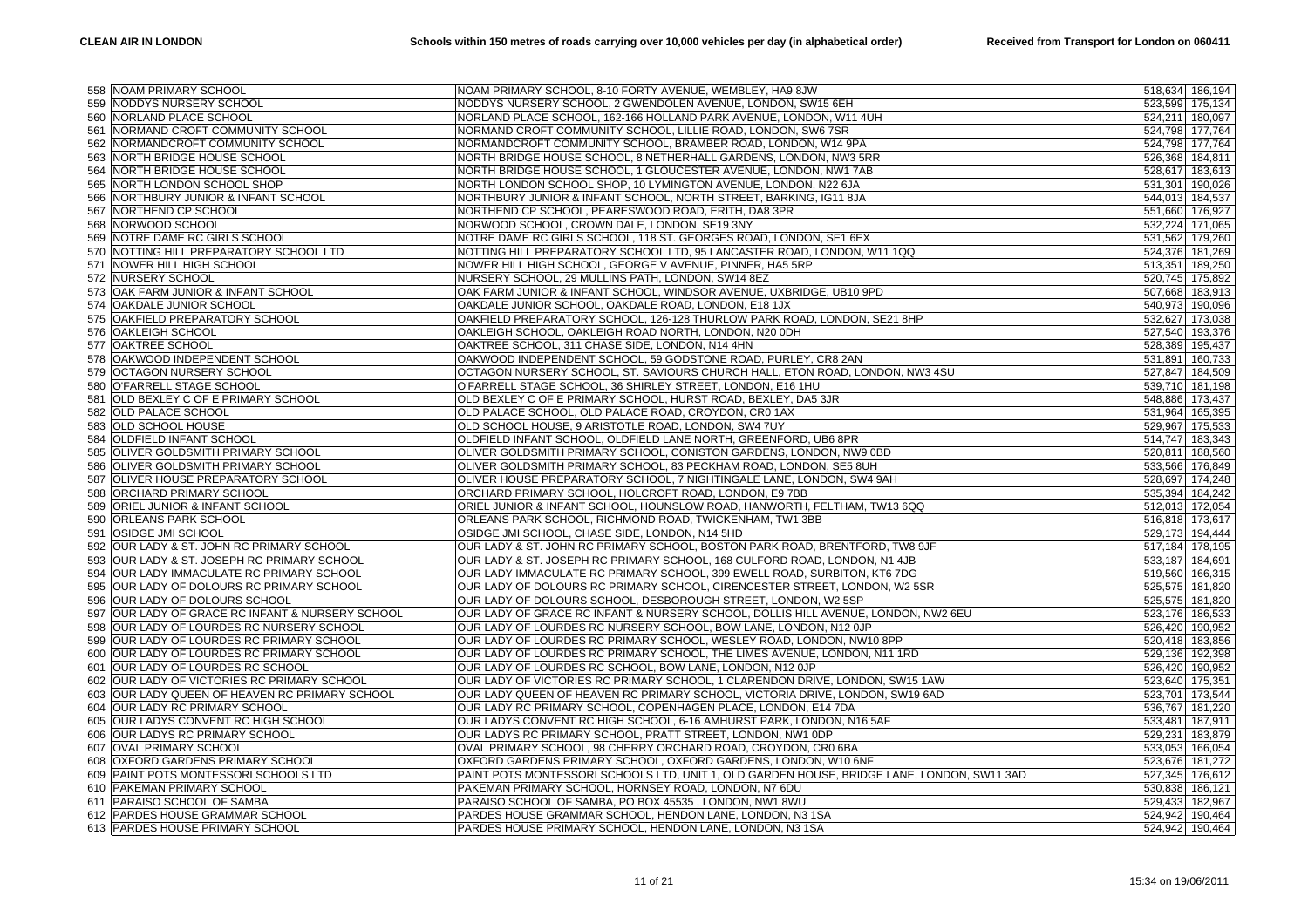|     | 614 PARISH CHURCH NURSERY & INFANT SCHOOL         | PARISH CHURCH NURSERY & INFANT SCHOOL, WARRINGTON ROAD, CROYDON, CR0 4BH                  |                 | 531,669 165,077 |
|-----|---------------------------------------------------|-------------------------------------------------------------------------------------------|-----------------|-----------------|
|     | 615 PARK AVENUE PRE-SCHOOL                        | PARK AVENUE PRE-SCHOOL, PARK AVENUE, ENFIELD, EN1 2BA                                     |                 | 533,055 195,474 |
|     | 616 PARK LANE PRIMARY SCHOOL                      | PARK LANE PRIMARY SCHOOL, PARK LANE, WEMBLEY, HA9 7RY                                     |                 | 518,377 185,485 |
|     | 617 PARK SCHOOL FOR GIRLS                         | PARK SCHOOL FOR GIRLS, 20-22 PARK AVENUE, ILFORD, IG1 4RS                                 |                 | 543,525 187,038 |
|     | 618 PARK WALK PRIMARY SCHOOL                      | PARK WALK PRIMARY SCHOOL, PARK WALK, LONDON, SW10 0AY                                     |                 | 526,612 177,707 |
|     | 619 PARKGATE SCHOOL                               | PARKGATE SCHOOL, 80 CLAPHAM COMMON NORTH SIDE, LONDON, SW4 9SD                            | 528,332 175,241 |                 |
|     | 620 PARKLANDS SCHOOL                              | PARKLANDS SCHOOL, HAVERING ROAD, ROMFORD, RM1 4QX                                         |                 | 550,658 189,989 |
|     | 621 PARKSIDE PREPARATORY SCHOOL                   | PARKSIDE PREPARATORY SCHOOL, CHURCH LANE, LONDON, N17 7AA                                 |                 | 533,326 190,706 |
| 622 | PELHAM PRIMARY SCHOOL                             | PELHAM PRIMARY SCHOOL, SOUTHEY ROAD, LONDON, SW19 1NU                                     |                 | 525,429 170,149 |
| 623 | PEMBURY NURSERY SCHOOL                            | PEMBURY NURSERY SCHOOL, LANSDOWNE ROAD, LONDON, N17 9XE                                   | 533,973 190,605 |                 |
|     | 624 PENWORTHAM PRIMARY SCHOOL                     | PENWORTHAM PRIMARY SCHOOL, PENWORTHAM ROAD, LONDON, SW16 6RJ                              |                 | 528,964 170,848 |
| 625 | PEQUES ANGLO SPANISH NURSERY SCHOOL               | PEQUES ANGLO SPANISH NURSERY SCHOOL, ST. JOHNS CHURCH, NORTH END ROAD, LONDON, SW6 1PB    |                 | 525,173 177,325 |
| 626 | PERRY HALL SCHOOL                                 | PERRY HALL SCHOOL, PERRY HALL ROAD, ORPINGTON, BR6 0EF                                    |                 | 545,845 167,071 |
| 627 | PETER PIPER NURSERY SCHOOL                        | PETER PIPER NURSERY SCHOOL, ST. LUKES CHURCH HALL, KIDDERPORE AVENUE, LONDON, NW3 7SU     |                 | 525,270 185,912 |
|     | 628 PETERBOROUGH & ST. MARGARETS SCHOOL FOR GIRLS | PETERBOROUGH & ST. MARGARETS SCHOOL FOR GIRLS, TANGLEWOOD, COMMON ROAD, STANMORE, HA7 3JB |                 | 515,144 193,445 |
| 629 | PETTS HILL PRIMARY SCHOOL                         | PETTS HILL PRIMARY SCHOOL, NEWMARKET AVENUE, NORTHOLT, UB5 4HB                            |                 | 513,691 185,064 |
|     | 630 PHOENIX HIGH SCHOOL                           | PHOENIX HIGH SCHOOL, THE CURVE, LONDON, W12 0RQ                                           | 522,377 180,823 |                 |
|     | 631 PHOENIX HOUSE NURSERY SCHOOL                  | PHOENIX HOUSE NURSERY SCHOOL, 27 STAMFORD HILL, LONDON, N16 5TU                           |                 | 533,621 186,854 |
|     | 632 PHOENIX SCHOOL                                | PHOENIX SCHOOL, 36 COLLEGE CRESCENT, LONDON, NW3 5LF                                      |                 | 526,485 184,553 |
|     | 633 PHOENIX SPECIAL SCHOOL                        | PHOENIX SPECIAL SCHOOL, 49 BOW ROAD, LONDON, E3 2AD                                       |                 | 536,992 182,799 |
|     | 634 PILGRIMS WAY JUNIOR & INFANT SCHOOL           | PILGRIMS WAY JUNIOR & INFANT SCHOOL, TUSTIN ESTATE, LONDON, SE15 1EF                      |                 | 535,095 177,517 |
|     | 635 PLASHET COMPREHENSIVE SCHOOL                  | PLASHET COMPREHENSIVE SCHOOL, PLASHET GROVE, LONDON, E6 1DG                               |                 | 542,240 184,286 |
|     | 636 PORTLAND PLACE SCHOOL                         | PORTLAND PLACE SCHOOL, 56-58 PORTLAND PLACE, LONDON, W1B 1NJ                              |                 | 528,805 181,838 |
| 637 | PORTLAND PLACE SCHOOL                             | PORTLAND PLACE SCHOOL, GREAT PORTLAND STREET, LONDON, W1W 6QE                             |                 | 528,960 181,693 |
|     | 638 PORTWAY PRIMARY SCHOOL                        | FLAT 1, NICHOLLS POINT, PARK GROVE, LONDON, E15 3QU                                       |                 | 540,236 183,741 |
|     | 639 PRE SCHOOL CENTRE                             | 1C HIGH STREET, WEALDSTONE, HARROW, HA3 5BY                                               |                 | 515,419 189,554 |
| 640 | <b>PREMIER SCHOOLWEAR</b>                         | PREMIER SCHOOLWEAR, 688-690 BECONTREE AVENUE, DAGENHAM, RM8 3HD                           |                 | 548,950 186,795 |
| 641 | <b>PRESTON MANOR HIGH SCHOOL</b>                  | PRESTON MANOR HIGH SCHOOL, CARLTON AVENUE EAST, WEMBLEY, HA9 8NA                          |                 | 518,689 186,629 |
| 642 | <b>PRINCESS MAY PRIMARY SCHOOL</b>                | PRINCESS MAY PRIMARY SCHOOL, BARRETTS GROVE, LONDON, N16 8AJ                              |                 | 533,517 185,484 |
|     | 643 PRIOR WESTON SCHOOL                           | PRIOR WESTON SCHOOL, BUNHILL ROW, LONDON, EC1Y 8RX                                        |                 | 532,624 182,325 |
|     | 644 PRIORY SCHOOL                                 | PRIORY SCHOOL, TENNISON ROAD, LONDON, SE25 5RR                                            |                 | 533,612 168,141 |
|     | 645 PROSPECT HOUSE SCHOOL                         | PROSPECT HOUSE SCHOOL, 75 PUTNEY HILL, LONDON, SW15 3NT                                   |                 | 523,728 173,976 |
| 646 | PURLEY NURSERY SCHOOL                             | PURLEY NURSERY SCHOOL, 58 PAMPISFORD ROAD, PURLEY, CR8 2NE                                |                 | 531,478 161,952 |
| 647 | PURLEY OAKS PRIMARY SCHOOL                        | PURLEY OAKS PRIMARY SCHOOL, BYNES ROAD, SOUTH CROYDON, CR2 OPR                            |                 | 532,675 163,281 |
|     | 648 PUTNEY HIGH SCHOOL                            | PUTNEY HIGH SCHOOL, 35-37 PUTNEY HILL, LONDON, SW15 6BH                                   |                 | 523,900 174,602 |
|     | 649 QUEEN COLLEGE SCHOOL                          | QUEEN COLLEGE SCHOOL, 61 PORTLAND PLACE, LONDON, W1B 1QP                                  |                 | 528,724 181,920 |
|     | 650 QUEEN COLLEGE SCHOOL                          | QUEEN COLLEGE SCHOOL, 59 PORTLAND PLACE, LONDON, W1B 1QW                                  |                 | 528,726 181,911 |
|     | 651 QUEEN ELIZABETH II JUBILEE SCHOOL             | QUEEN ELIZABETH II JUBILEE SCHOOL, KENNET ROAD, LONDON, W9 3LG                            | 524,809 182,251 |                 |
| 652 | <b>QUEEN ELIZABETHS GIRLS SCHOOL</b>              | QUEEN ELIZABETHS GIRLS SCHOOL, HIGH STREET, BARNET, EN5 5RR                               |                 | 524,845 196,314 |
|     | 653 QUEENS GATE SCHOOL                            | QUEENS GATE SCHOOL, 126 QUEEN'S GATE, LONDON, SW7 5LJ                                     |                 | 526,558 178,829 |
|     | 654 QUEENS PARK PRIMARY SCHOOL                    | QUEENS PARK PRIMARY SCHOOL, DROOP STREET, LONDON, W10 4DQ                                 |                 | 524,394 182,467 |
| 655 | QUEENSBURY SCHOOL                                 | QUEENSBURY SCHOOL, RENAMEL HOUSE, CUMBERLAND ROAD, STANMORE, HA7 1EL                      |                 | 518,755 189,656 |
|     | 656 QUINTIN KYNASTON SCHOOL                       | QUINTIN KYNASTON SCHOOL, MARLBOROUGH HILL, LONDON, NW8 ONL                                |                 | 526,552 183,679 |
|     | 657 QUWWAT-UL-ISLAM GIRLS SCHOOL                  | QUWWAT-UL-ISLAM GIRLS SCHOOL, 16 CHAUCER ROAD, LONDON, E7 9NB                             |                 | 540,551 184,794 |
| 658 | R C A SCULPTURE SCHOOL                            | R C A SCULPTURE SCHOOL, 15-25 HOWIE STREET, LONDON, SW11 4AS                              |                 | 527,210 177,107 |
|     | 659 RABBS FARM PRIMARY SCHOOL                     | RABBS FARM PRIMARY SCHOOL, GORDON ROAD, WEST DRAYTON, UB7 8AH                             |                 | 506,050 180,962 |
|     | 660 RACHEL MCMILLAN NURSERY SCHOOL                | RACHEL MCMILLAN NURSERY SCHOOL, MCMILLAN STREET, LONDON, SE8 3EH                          |                 | 537,362 177,674 |
| 661 | <b>RAINES FOUNDATION LOWER SCHOOL</b>             | RAINES FOUNDATION LOWER SCHOOL, OLD BETHNAL GREEN ROAD, LONDON, E2 9RG                    |                 | 534,791 183,010 |
| 662 | RAINES FOUNDATION SCHOOL                          | RAINES FOUNDATION SCHOOL, APPROACH ROAD, LONDON, E2 9LY                                   |                 | 534,791 183,010 |
| 663 | <b>RANELAGH PRIMARY SCHOOL</b>                    | RANELAGH PRIMARY SCHOOL, NAPIER ROAD, LONDON, E15 3DN                                     |                 | 539,467 183,286 |
| 664 | RATHFERN PRIMARY SCHOOL                           | RATHFERN PRIMARY SCHOOL, RATHFERN ROAD, LONDON, SE6 4NL                                   | 536,828 173,191 |                 |
| 665 | <b>RAVENSBOURNE SCHOOL</b>                        | RAVENSBOURNE SCHOOL, NEAVE CRESCENT, ROMFORD, RM3 8HN                                     |                 | 553,748 190,796 |
|     | 666 RAVENSCOURT PARK PREPARATORY SCHOOL           | RAVENSCOURT PARK PREPARATORY SCHOOL, 16 RAVENSCOURT AVENUE, LONDON, W6 0SL                |                 | 522,386 178,711 |
| 667 | RAVENSTONE PRIMARY SCHOOL                         | RAVENSTONE PRIMARY SCHOOL, RAVENSTONE STREET, LONDON, SW12 9SS                            |                 | 528,472 172,979 |
|     | 668 RAYNES PARK HIGH SCHOOL                       | RAYNES PARK HIGH SCHOOL, BUSHEY ROAD, LONDON, SW20 OJL                                    |                 | 522,579 168,610 |
|     | 669 REAY PRIMARY SCHOOL                           | REAY PRIMARY SCHOOL, HACKFORD ROAD, LONDON, SW9 0EN                                       |                 | 530,994 177,078 |
|     |                                                   |                                                                                           |                 |                 |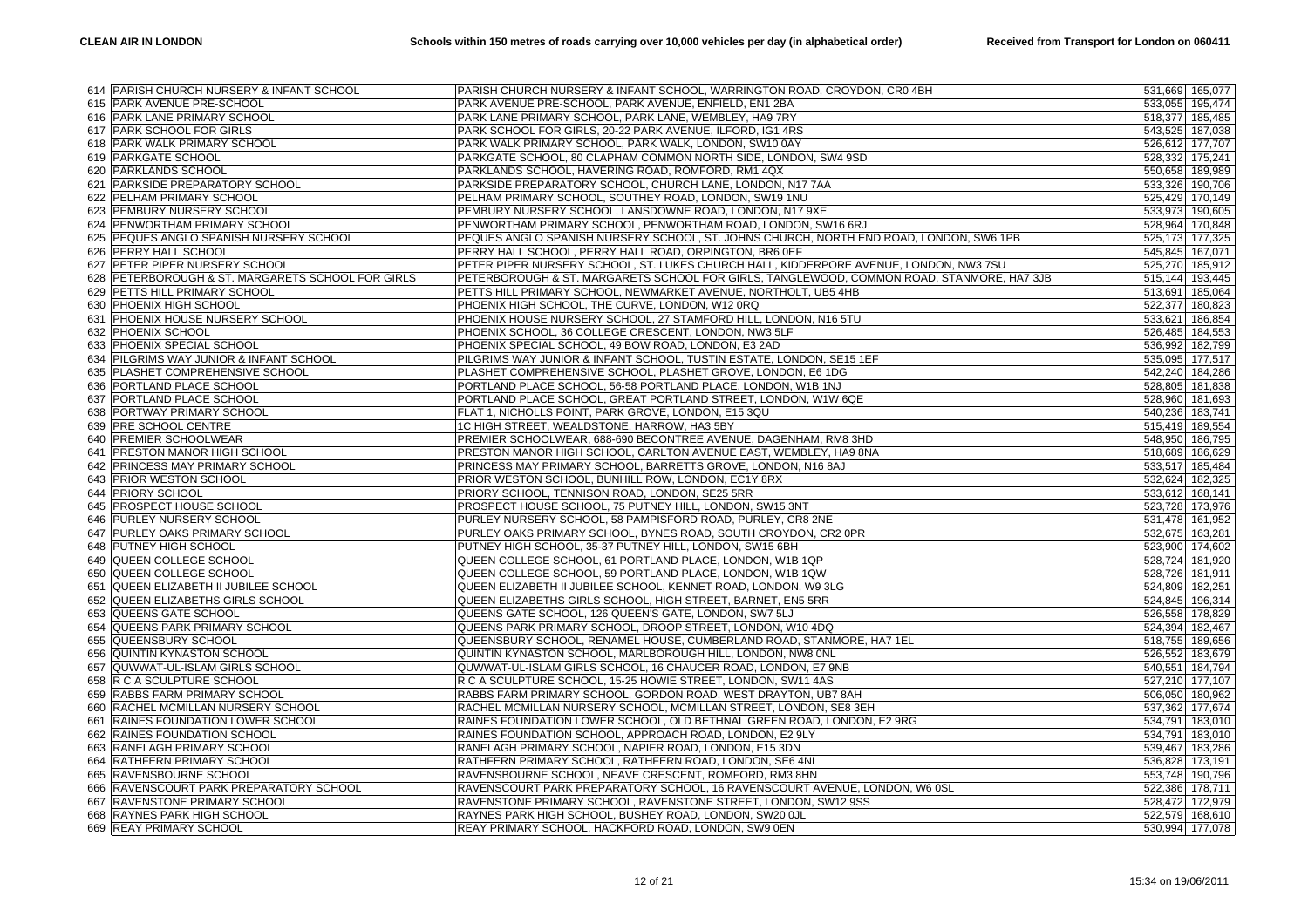|            | 670 REBECCA CHEETHAM NURSERY SCHOOL                                  | REBECCA CHEETHAM NURSERY SCHOOL, MARCUS STREET, LONDON, E15 3JT                                                                           | 539,454 183,758                    |
|------------|----------------------------------------------------------------------|-------------------------------------------------------------------------------------------------------------------------------------------|------------------------------------|
|            | 671 REDCLIFFE SCHOOL                                                 | REDCLIFFE SCHOOL, 47 REDCLIFFE GARDENS, LONDON, SW10 9JH                                                                                  | 526,010 177,915                    |
| 672        | <b>REDGATE SCHOOL</b>                                                | REDGATE SCHOOL, 489 PURLEY WAY, CROYDON, CR0 4RG                                                                                          | 531,151 164,373                    |
| 673        | <b>REDHILL PRIMARY SCHOOL</b>                                        | REDHILL PRIMARY SCHOOL, RED HILL, CHISLEHURST, BR7 6DA                                                                                    | 543,538 171,053                    |
|            | 674 RICHARD CLOUDESLEY SCHOOL                                        | RICHARD CLOUDESLEY SCHOOL, 115 GOLDEN LANE, LONDON, EC1Y 0TJ                                                                              | 532,218 182,247                    |
| 675        | RICHARD COBDEN PRIMARY SCHOOL                                        | RICHARD COBDEN PRIMARY SCHOOL, 29 CAMDEN STREET, LONDON, NW1 OLL                                                                          | 529,365 183,532                    |
|            | 676 RIPPLE PRIMARY SCHOOL                                            | RIPPLE PRIMARY SCHOOL, SUFFOLK ROAD, BARKING, IG11 7QS                                                                                    | 545,126 184,029                    |
|            | 677 RIPPLES MONTESSORI SCHOOL                                        | RIPPLES MONTESSORI SCHOOL, THE CRYPT, ST. JOHN THE BAPTIST CHURCH, HOLLAND ROAD, LONDON, W14 8AH                                          | 524,037 179,759                    |
|            | 678 RISLEY AVENUE PRIMARY SCHOOL                                     | RISLEY AVENUE PRIMARY SCHOOL, THE ROUNDWAY, LONDON, N17 7AB                                                                               | 533,204 190,768                    |
|            | 679 RIVERLEY PRIMARY SCHOOL                                          | RIVERLEY PRIMARY SCHOOL, 40 PARK ROAD, LONDON, E10 7BZ                                                                                    | 537,412 187,139                    |
|            | 680 RIVERSDALE PRIMARY SCHOOL                                        | RIVERSDALE PRIMARY SCHOOL, 302A MERTON ROAD, LONDON, SW18 5JP                                                                             | 525,248 173,488                    |
| 681        | <b>RIVERSIDE SCHOOL</b>                                              | RIVERSIDE SCHOOL, MAIN ROAD, ORPINGTON, BR5 3HS                                                                                           | 547,193 169,402                    |
| 682        | <b>RIVERSTON SCHOOL</b>                                              | RIVERSTON SCHOOL, 63-69 ELTHAM ROAD, LONDON, SE12 8UF                                                                                     | 540,433 174,828                    |
| 683        | ROAN SCHOOL PLAYING FIELDS                                           | ROAN SCHOOL PLAYING FIELDS, KIDBROOKE PARK ROAD, LONDON, SE3 9NF                                                                          | 540,860 174,904                    |
| 684        | ROBERT CLACK SCHOOL                                                  | ROBERT CLACK SCHOOL, GREEN LANE, DAGENHAM, RM8 1AL                                                                                        | 548,825 186,950                    |
| 685        | <b>ROBERT CLACK SCHOOL</b>                                           | ROBERT CLACK SCHOOL, GOSFIELD ROAD, DAGENHAM, RM8 1JU                                                                                     | 548,825 186,950                    |
| 686        | <b>ROCKSCHOOL LTD</b>                                                | ROCKSCHOOL LTD, 2-4 KING STREET, TWICKENHAM, TW1 3RZ                                                                                      | 516,252 173,291                    |
| 687        | RODING PRIMARY SCHOOL                                                | RODING PRIMARY SCHOOL, HEWETT ROAD, DAGENHAM, RM8 2XS                                                                                     | 547,522 185,528                    |
| 688        | ROEHAMPTON CHURCH SCHOOL                                             | ROEHAMPTON CHURCH SCHOOL, 245 ROEHAMPTON LANE, LONDON, SW15 4AA                                                                           | 522,568 173,689                    |
| 689        | <b>ROEHAMPTON CHURCH SCHOOL</b>                                      | ROEHAMPTON CHURCH SCHOOL, THE SCHOOL HOUSE, PONSONBY ROAD, LONDON, SW15 4LA                                                               | 522,632 173,757                    |
| 690        | <b>ROKE PRIMARY SCHOOL</b>                                           | ROKE PRIMARY SCHOOL, 51 LITTLE ROKE ROAD, KENLEY, CR8 5NF                                                                                 | 532,253 160,266                    |
| 691        | ROKESLY INFANT SCHOOL                                                | ROKESLY INFANT SCHOOL, ROKESLY AVENUE, LONDON, N8 8NH                                                                                     | 530,372 188,815                    |
| 692        | <b>ROKESLY JUNIOR SCHOOL</b>                                         | ROKESLY JUNIOR SCHOOL, ROKESLY AVENUE, LONDON, N8 8NH                                                                                     | 530,319 188,795                    |
| 693        | RONALD ROSS PRIMARY SCHOOL                                           | RONALD ROSS PRIMARY SCHOOL, CASTLECOMBE DRIVE, LONDON, SW19 6RW                                                                           | 524,020 173,827                    |
| 694        | <b>ROSARY RC JUNIOR SCHOOL</b>                                       | ROSARY RC JUNIOR SCHOOL, 10 THE GREEN, HOUNSLOW, TW5 0RL                                                                                  | 513,024 177,772                    |
| 695        | <b>ROSARY RC PRIMARY SCHOOL</b>                                      | ROSARY RC PRIMARY SCHOOL, 238 HAVERSTOCK HILL, LONDON, NW3 2AE                                                                            | 527,199 185,281                    |
| 696        | ROSEMEAD PREPARATORY SCHOOL                                          | ROSEMEAD PREPARATORY SCHOOL, 70 THURLOW PARK ROAD, LONDON, SE21 8HZ                                                                       | 532,233 172,849                    |
| 697        | <b>ROSENDALE PRIMARY SCHOOL</b>                                      | ROSENDALE PRIMARY SCHOOL, ROSENDALE ROAD, LONDON, SE21 8LR                                                                                | 532,270 173,625                    |
| 698        | <b>ROTHERFIELD PRIMARY SCHOOL</b>                                    | ROTHERFIELD PRIMARY SCHOOL, 23 ROTHERFIELD STREET, LONDON, N1 3EE                                                                         | 532,482 183,986                    |
|            |                                                                      |                                                                                                                                           |                                    |
| 699<br>700 | ROTHERHITHE PRIMARY SCHOOL                                           | ROTHERHITHE PRIMARY SCHOOL, ROTHERHITHE NEW ROAD, LONDON, SE16 2PL<br>ROXETH FIRST & MIDDLE SCHOOL, BRICKFIELDS, HARROW, HA2 0JA          | 535,484 178,762<br>514,880 186,903 |
| 701        | <b>ROXETH FIRST &amp; MIDDLE SCHOOL</b><br><b>ROXETH MEAD SCHOOL</b> | ROXETH MEAD SCHOOL, 25 MIDDLE ROAD, HARROW, HA2 0HW                                                                                       | 514,776 186,975                    |
| 702        | ROYSTON PRIMARY SCHOOL                                               | ROYSTON PRIMARY SCHOOL, HIGH STREET, LONDON, SE20 7QR                                                                                     | 535,805 169,952                    |
|            | <b>RUISLIP HIGH SCHOOL</b>                                           | RUISLIP HIGH SCHOOL, SIDMOUTH DRIVE, RUISLIP, HA4 0BY                                                                                     | 510,180 186,087                    |
| 703<br>704 | <b>RUSKIN HOUSE SCHOOL</b>                                           | RUSKIN HOUSE SCHOOL, 48 HERNE HILL, LONDON, SE24 9QP                                                                                      | 532,285 174,780                    |
| 705        | <b>RUSSET HOUSE SCHOOL</b>                                           | RUSSET HOUSE SCHOOL, 11 AUTUMN CLOSE, ENFIELD, EN1 4JA                                                                                    | 534,522 197,759                    |
|            |                                                                      |                                                                                                                                           |                                    |
|            | 706 RYE OAK PRIMARY SCHOOL                                           | RYE OAK PRIMARY SCHOOL, WHORLTON ROAD, LONDON, SE15 3PD<br>SACRED HEART HIGH SCHOOL, 212 HAMMERSMITH ROAD, LONDON, W6 7DG                 | 534,641 175,729<br>523,435 178,678 |
| 707<br>708 | <b>SACRED HEART HIGH SCHOOL</b>                                      |                                                                                                                                           |                                    |
|            | SACRED HEART OF MARY GIRLS SCHOOL                                    | SACRED HEART OF MARY GIRLS SCHOOL, ST. MARYS LANE, UPMINSTER, RM14 2QR                                                                    | 555,627 186,604                    |
| 709        | SACRED HEART R C SCHOOL                                              | SACRED HEART R C SCHOOL, 2 OAKLEIGH PARK SOUTH, LONDON, N20 9JU                                                                           | 527,136 193,883                    |
|            | 710 SACRED HEART RC PRIMARY SCHOOL<br>SACRED HEART RC PRIMARY SCHOOL | SACRED HEART RC PRIMARY SCHOOL, BURLINGTON ROAD, NEW MALDEN, KT3 4ND<br>SACRED HEART RC PRIMARY SCHOOL, ROEHAMPTON LANE, LONDON, SW15 5NX | 522,517 168,302<br>522,257 174,642 |
| 711        |                                                                      |                                                                                                                                           |                                    |
|            | 712 SACRED HEART RC SCHOOL                                           | SACRED HEART RC SCHOOL, 186 HIGH STREET, WEALDSTONE, HARROW, HA3 7AY                                                                      | 515,333 190,273                    |
|            | 713 SACRED HEART RC SECONDARY SCHOOL                                 | SACRED HEART RC SECONDARY SCHOOL, CAMBERWELL NEW ROAD, LONDON, SE5 0RP                                                                    | 532,238 176,847                    |
| 714        | <b>SALISBURY PRIMARY SCHOOL</b>                                      | SALISBURY PRIMARY SCHOOL, ROMFORD ROAD, LONDON, E12 5AF                                                                                   | 542,023 185,410                    |
|            | 715 SAMUEL RHODES SCHOOL                                             | SAMUEL RHODES SCHOOL, 11 HIGHBURY NEW PARK, LONDON, N5 2EG                                                                                | 531,990 185,103                    |
|            | 716 SANDRINGHAM PRIMARY SCHOOL                                       | SANDRINGHAM PRIMARY SCHOOL, SANDRINGHAM ROAD, LONDON, E7 8ED                                                                              | 541,183 185,020                    |
|            | 717 SARAH BONNELL COMPREHENSIVE SCHOOL                               | SARAH BONNELL COMPREHENSIVE SCHOOL, DEANERY ROAD, LONDON, E15 4LP                                                                         | 539,346 184,654                    |
|            | 718 SCHOOL GOVERNORS ONE-STOP SHOP                                   | SCHOOL GOVERNORS ONE-STOP SHOP, SHEPPERTON HOUSE 83-93 SHEPPERTON ROAD, LONDON, N1 3DF                                                    | 532,492 183,864                    |
|            | 719 SCHOOL HOUSE                                                     | SCHOOL HOUSE, NEW ROAD, DAGENHAM, RM10 9NH                                                                                                | 549,430 183,466                    |
| 720        | <b>SCHOOL HOUSE GRAMMAR SCHOOL</b>                                   | SCHOOL HOUSE GRAMMAR SCHOOL, HURST ROAD, SIDCUP, DA15 9AQ                                                                                 | 546,667 172,815                    |
| 721        | <b>SCHOOL IMPROVEMENT TEAM</b>                                       | SCHOOL IMPROVEMENT TEAM, ISAAC NEWTON CENTRE 108A LANCASTER ROAD, LONDON, W11 1QS                                                         | 524,426 181,344                    |
|            | 722 SCHOOL JOURNEY ASSOCIATION                                       | SCHOOL JOURNEY ASSOCIATION, 48 CAVENDISH ROAD, LONDON, SW12 0DH                                                                           | 529,045 174,315                    |
| 723        | SCHOOL OF COMPUTER TECHNOLOGY                                        | SCHOOL OF COMPUTER TECHNOLOGY, 73 GREAT EASTERN STREET, LONDON, EC2A 3HR                                                                  | 533,129 182,445                    |
| 724        | SCHOOL OF ECONOMIC SCIENCE                                           | SCHOOL OF ECONOMIC SCIENCE, 11-13 MANDEVILLE PLACE, LONDON, W1U 3AJ                                                                       | 528,356 181,365                    |
|            | 725 SCHOOL OF ENGLISH                                                | SCHOOL OF ENGLISH, 1A BEDFORD ROAD, LONDON, N2 9DB                                                                                        | 527,186 189,735                    |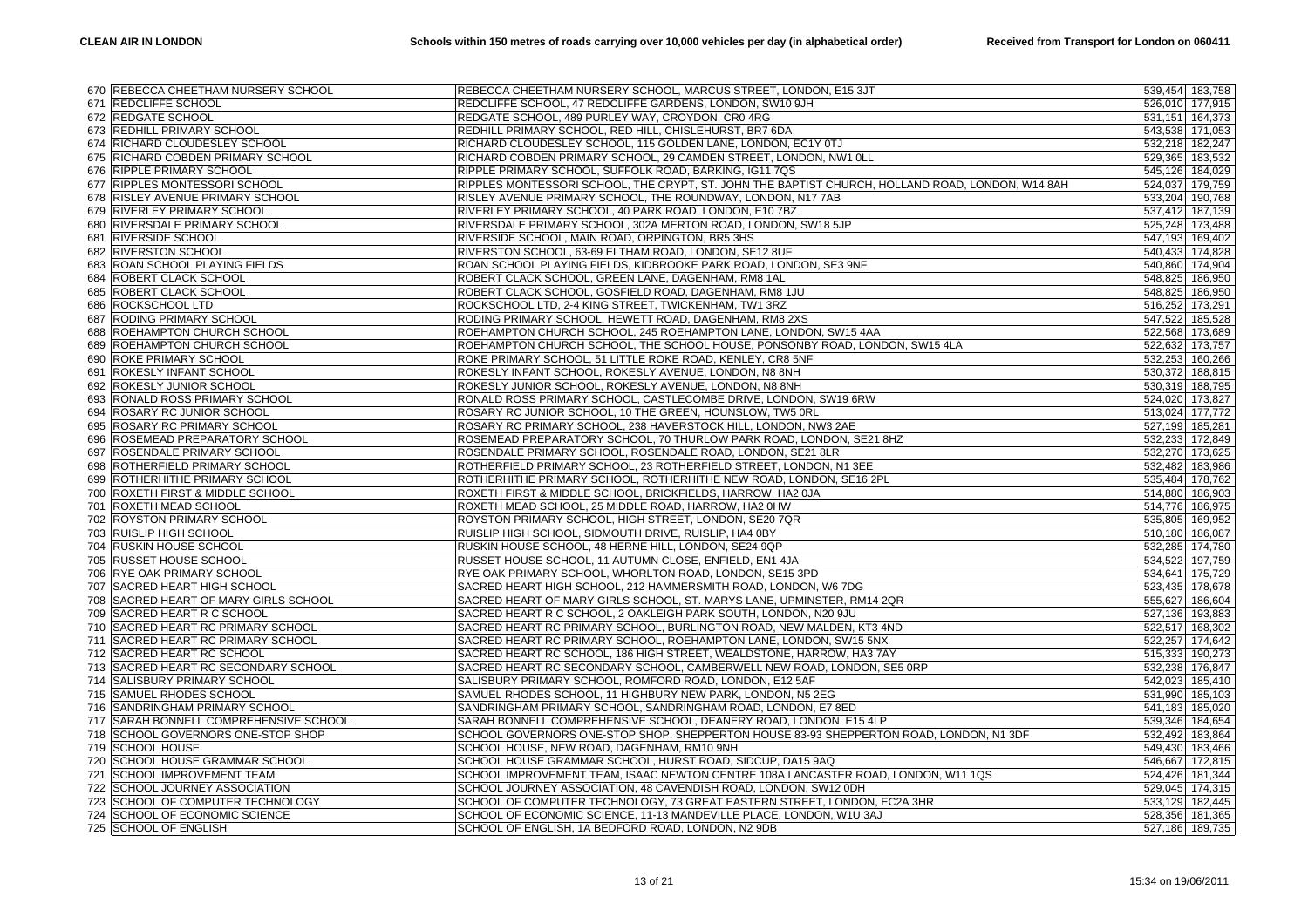|     | 726 SCHOOL OF ORIENTAL & AFRICAN STUDIES           | SCHOOL OF ORIENTAL & AFRICAN STUDIES, 10 THORNHAUGH STREET, LONDON, WC1H 0XG                   |                 | 529,885 182,040 |
|-----|----------------------------------------------------|------------------------------------------------------------------------------------------------|-----------------|-----------------|
|     | 727 SCHOOL OF PUBLIC POLICY                        | SCHOOL OF PUBLIC POLICY, 29-30 TAVISTOCK SQUARE, LONDON, WC1H 9QU                              |                 | 529,805 182,350 |
|     | 728 SCHOOL OF SLAVONIC & EAST EUROPEAN STUDIES     | SCHOOL OF SLAVONIC & EAST EUROPEAN STUDIES, 21-22 RUSSELL SQUARE, LONDON, WC1B 5EA             |                 | 529,986 182,030 |
| 729 | <b>SCHOOL UNIFORM DIRECT</b>                       | SCHOOL UNIFORM DIRECT, 343 NORTH END ROAD, LONDON, SW6 1NN                                     |                 | 524,956 177,736 |
|     | 730 SCHOOL WEAR                                    | SCHOOL WEAR, 140 BRENT STREET, LONDON, NW4 2DR                                                 |                 | 523,370 189,112 |
| 731 | <b>SCHOOL ZONE LTD</b>                             | SCHOOL ZONE LTD, PO BOX 734, RICHMOND, TW9 4WS                                                 |                 | 517,837 175,249 |
| 732 | <b>SELSDON CP SCHOOL</b>                           | SELSDON CP SCHOOL, ADDINGTON ROAD, SOUTH CROYDON, CR2 8LQ                                      |                 | 535,492 162,668 |
| 733 | <b>SELSDON PRE SCHOOL</b>                          | SELSDON PRE SCHOOL, 132 ADDINGTON ROAD, SOUTH CROYDON, CR2 8LA                                 | 535,030 162,161 |                 |
| 734 | SELWYN PRIMARY SCHOOL                              | SELWYN PRIMARY SCHOOL, CECIL ROAD, LONDON, E13 0LX                                             |                 | 540,476 183,882 |
| 735 | <b>SERVITE RC PRIMARY SCHOOL</b>                   | SERVITE RC PRIMARY SCHOOL, 252 FULHAM ROAD, LONDON, SW10 9NA                                   |                 | 526,204 177,810 |
| 736 | SEVEN MILLS PRIMARY SCHOOL                         | SEVEN MILLS PRIMARY SCHOOL, MALABAR STREET, LONDON, E14 8LY                                    |                 | 537,259 179,545 |
| 737 | <b>SHACKLEWELL PRIMARY SCHOOL</b>                  | SHACKLEWELL PRIMARY SCHOOL, SHACKLEWELL ROW, LONDON, E8 2EA                                    |                 | 533,714 185,576 |
| 738 | <b>SHAPLA PRIMARY SCHOOL</b>                       |                                                                                                |                 | 534,240 180,775 |
|     | 739 SHARONA STAGE SCHOOL                           | SHAPLA PRIMARY SCHOOL, WELLCLOSE SQUARE, LONDON, E1 8HY                                        |                 |                 |
|     |                                                    | SHARONA STAGE SCHOOL, SOUTH WIMBLEDON COMMUNITY CENTRE, 74 HAYDONS ROAD, LONDON, SW19 1HL      |                 | 526,129 170,335 |
| 740 | SHATSU SCHOOL                                      | SHATSU SCHOOL, 14 NEAL'S YARD, LONDON, WC2H 9DP                                                |                 | 530,108 181,179 |
|     | 741 SHERINGHAM JUNIOR SCHOOL                       | SHERINGHAM JUNIOR SCHOOL, SHERINGHAM AVENUE, LONDON, E12 5PB                                   |                 | 542,881 185,860 |
|     | 742 SHERINGHAM NURSERY SCHOOL                      | SHERINGHAM NURSERY SCHOOL, SHERINGHAM AVENUE, LONDON, E12 5PB                                  |                 | 542,932 185,904 |
| 743 | <b>SHERWOOD PARK SCHOOL</b>                        | SHERWOOD PARK SCHOOL, STREETERS LANE, WALLINGTON, SM6 7NP                                      |                 | 529,824 165,077 |
|     | 744 SHINGAKUSHA INTERNATIONAL SCHOOL OF LONDON     | SHINGAKUSHA INTERNATIONAL SCHOOL OF LONDON, 5-6 ACTON HILL MEWS, UXBRIDGE ROAD, LONDON, W3 9QN |                 | 519,633 180,287 |
|     | 745 SIR JOHN CASS'S FOUNDATION PRIMARY SCHOOL      | SIR JOHN CASS'S FOUNDATION PRIMARY SCHOOL, ST. JAMES'S PASSAGE, LONDON, EC3A 5DE               |                 | 533,498 181,201 |
| 746 | <b>SIR JOHN LILLIE PRIMARY SCHOOL</b>              | SIR JOHN LILLIE PRIMARY SCHOOL, LILLIE ROAD, LONDON, SW6 7LN                                   |                 | 524,416 177,532 |
|     | 747 SIR WILLIAM BURROUGH PRIMARY SCHOOL            | SIR WILLIAM BURROUGH PRIMARY SCHOOL, SALMON LANE, LONDON, E14 7PQ                              |                 | 536,504 181,262 |
|     | 748 SKINNERS GIRLS SCHOOL                          | SKINNERS GIRLS SCHOOL, 117 STAMFORD HILL, LONDON, N16 5RS                                      |                 | 533,613 187,732 |
| 749 | SMALLBERRY GREEN SCHOOL                            | SMALLBERRY GREEN SCHOOL, TURNPIKE WAY, ISLEWORTH, TW7 5BF                                      |                 | 516,226 176,513 |
| 750 | <b>SOGANS SCHOOLCARE SHOP</b>                      | SOGANS SCHOOLCARE SHOP, 6 GREYHOUND ROAD, LONDON, W6 8NX                                       |                 | 523,738 177,706 |
| 751 | <b>SOHO PARISH SCHOOL</b>                          | SOHO PARISH SCHOOL, 23 GREAT WINDMILL STREET, LONDON, W1D 7LF                                  |                 | 529,559 180,851 |
| 752 | SOMERSET NURSERY SCHOOL                            | SOMERSET NURSERY SCHOOL, ST. JOHNS HALL, MOWBRAY ROAD, NEW BARNET, BARNET, EN5 1RH             |                 | 526,124 195,961 |
| 753 | <b>SONG SCHOOL</b>                                 | SONG SCHOOL, DEANS YARD, LONDON, SW1P 3PA                                                      |                 | 529,923 179,405 |
| 754 | SOUTH CAMDEN COMMUNITY SCHOOL                      | SOUTH CAMDEN COMMUNITY SCHOOL, CHARRINGTON STREET, LONDON, NW1 1RG                             |                 | 529,527 183,299 |
| 755 | SOUTH CHELSEA SCHOOL OF ENGLISH & COMPUTER STUDIES | SOUTH CHELSEA SCHOOL OF ENGLISH & COMPUTER STUDIES, 4 TUNSTALL ROAD, LONDON, SW9 8BN           |                 | 531,017 175,450 |
| 756 | SOUTH GROVE PRIMARY SCHOOL                         | SOUTH GROVE PRIMARY SCHOOL, 37 RINGWOOD ROAD, LONDON, E17 8PW                                  |                 | 536,606 188,446 |
| 757 | <b>SOUTH HAMPSTEAD HIGH SCHOOL</b>                 | SOUTH HAMPSTEAD HIGH SCHOOL, 1-3 MARESFIELD GARDENS, LONDON, NW3 5SS                           |                 | 526,491 184,607 |
| 758 | SOUTH HAMPSTEAD HIGH SCHOOL                        | SOUTH HAMPSTEAD HIGH SCHOOL, 5 NETHERHALL GARDENS, LONDON, NW3 5RN                             |                 | 526,321 184,865 |
| 759 | SOUTH HARINGEY INFANTS & NURSERY SCHOOL            | SOUTH HARINGEY INFANTS & NURSERY SCHOOL, PEMBERTON ROAD, LONDON, N4 1BA                        |                 | 531,649 188,545 |
| 760 | SOUTH VALE PRESCHOOL NURSERY                       | SOUTH VALE PRESCHOOL NURSERY, SOUTH VALE, HARROW, HA1 3PN                                      |                 | 515,454 185,843 |
| 761 | SOUTHBANK INTERNATIONAL SCHOOL                     | SOUTHBANK INTERNATIONAL SCHOOL, 63-65 PORTLAND PLACE, LONDON, W1B 1QR                          |                 | 528,722 181,928 |
| 762 | SOUTHBOROUGH HIGH SCHOOL                           | SOUTHBOROUGH HIGH SCHOOL, HOOK ROAD, SURBITON, KT6 5AS                                         |                 | 518,286 165,452 |
|     | 763 SOUTHBURY PRIMARY SCHOOL                       | SOUTHBURY PRIMARY SCHOOL, SWANSEA ROAD, ENFIELD, EN3 4JG                                       |                 | 535,099 196,350 |
| 764 | SOUTHWOOD SCHOOL                                   | SOUTHWOOD SCHOOL, KEPPEL ROAD, DAGENHAM, RM9 5LT                                               |                 | 548,106 185,779 |
| 765 | <b>SPRING GROVE PRIMARY SCHOOL</b>                 | SPRING GROVE PRIMARY SCHOOL, STAR ROAD, ISLEWORTH, TW7 4HB                                     |                 | 514,791 176,242 |
| 766 | <b>SQUARE ONE NURSERY SCHOOL</b>                   | SQUARE ONE NURSERY SCHOOL, 12 RAVENNA ROAD, LONDON, SW15 6AW                                   |                 | 523,757 175,067 |
| 767 | ST. AGNES PRIMARY SCHOOL                           | ST. AGNES PRIMARY SCHOOL, RAINHILL WAY, LONDON, E3 3ER                                         |                 | 537,541 182,817 |
|     | 768 ST. AGNES RC PRIMARY SCHOOL                    | ST. AGNES RC PRIMARY SCHOOL, THORVERTON ROAD, LONDON, NW2 1RG                                  |                 | 524,125 186,126 |
|     | 769 ST. ALBANS SCHOOL                              | ST. ALBANS SCHOOL, BALDWINS GARDENS, LONDON, EC1N 7SD                                          |                 | 531,156 181,834 |
| 770 | ST. ALFEGE & ST. PETERS C OF E PRIMARY SCHOOL      | ST. ALFEGE & ST. PETERS C OF E PRIMARY SCHOOL, CREEK ROAD, LONDON, SE10 9RB                    |                 | 538,127 177,732 |
|     | 771 ST. ALOYSIUS CATHOLIC INFANT SCHOOL            | ST. ALOYSIUS CATHOLIC INFANT SCHOOL, 28 PHOENIX ROAD, LONDON, NW1 1TA                          |                 | 529,641 182,910 |
|     | 772 ST. ALOYSIUS RC JUNIOR SCHOOL                  | ST. ALOYSIUS RC JUNIOR SCHOOL, ALDENHAM STREET, LONDON, NW1 1PS                                |                 | 529,505 183,062 |
| 773 | ST. ANDREWS C OF E PRIMARY SCHOOL                  | ST. ANDREWS C OF E PRIMARY SCHOOL, TOTTERIDGE VILLAGE, LONDON, N20 8NX                         |                 | 524,931 193,894 |
|     | 774 ST. ANDREWS GREEK SCHOOL                       | ST. ANDREWS GREEK SCHOOL, 46 ROCHESTER ROAD, LONDON, NW1 9JJ                                   |                 | 528,991 184,590 |
| 775 | ST. ANDREWS RC PRIMARY SCHOOL                      | ST. ANDREWS RC PRIMARY SCHOOL, POLWORTH ROAD, LONDON, SW16 2ET                                 |                 | 530,283 171,148 |
| 776 | <b>ST. ANDREWS SCHOOL</b>                          | ST. ANDREWS SCHOOL, MATILDA STREET, LONDON, N1 OLB                                             |                 | 530,855 183,827 |
|     | 777 ST. ANDREWS SCHOOL                             | ST. ANDREWS SCHOOL, WARRINGTON ROAD, CROYDON, CR0 4BH                                          |                 | 531,669 165,077 |
|     | 778 ST. ANNES CATHOLIC HIGH SCHOOL FOR GIRLS       | ST. ANNES CATHOLIC HIGH SCHOOL FOR GIRLS, 50 LONDON ROAD, ENFIELD, EN2 6EL                     |                 | 532,955 196,374 |
| 779 | ST. ANNES CATHOLIC SCHOOL FOR GIRLS                | ST. ANNES CATHOLIC SCHOOL FOR GIRLS, UPPER SCHOOL, 6 OAKTHORPE ROAD, LONDON, N13 5TY           |                 | 531,090 192,526 |
| 780 | <b>ST. ANNES NURSERY SCHOOL</b>                    | ST. ANNES NURSERY SCHOOL, FRESTON ROAD, LONDON, W10 6TT                                        |                 | 523,612 180,946 |
|     | 781 ST. ANNES RC PRIMARY SCHOOL                    | ST. ANNES RC PRIMARY SCHOOL, 6 DURHAM STREET, LONDON, SE11 5JA                                 |                 | 530,677 177,967 |
|     |                                                    |                                                                                                |                 |                 |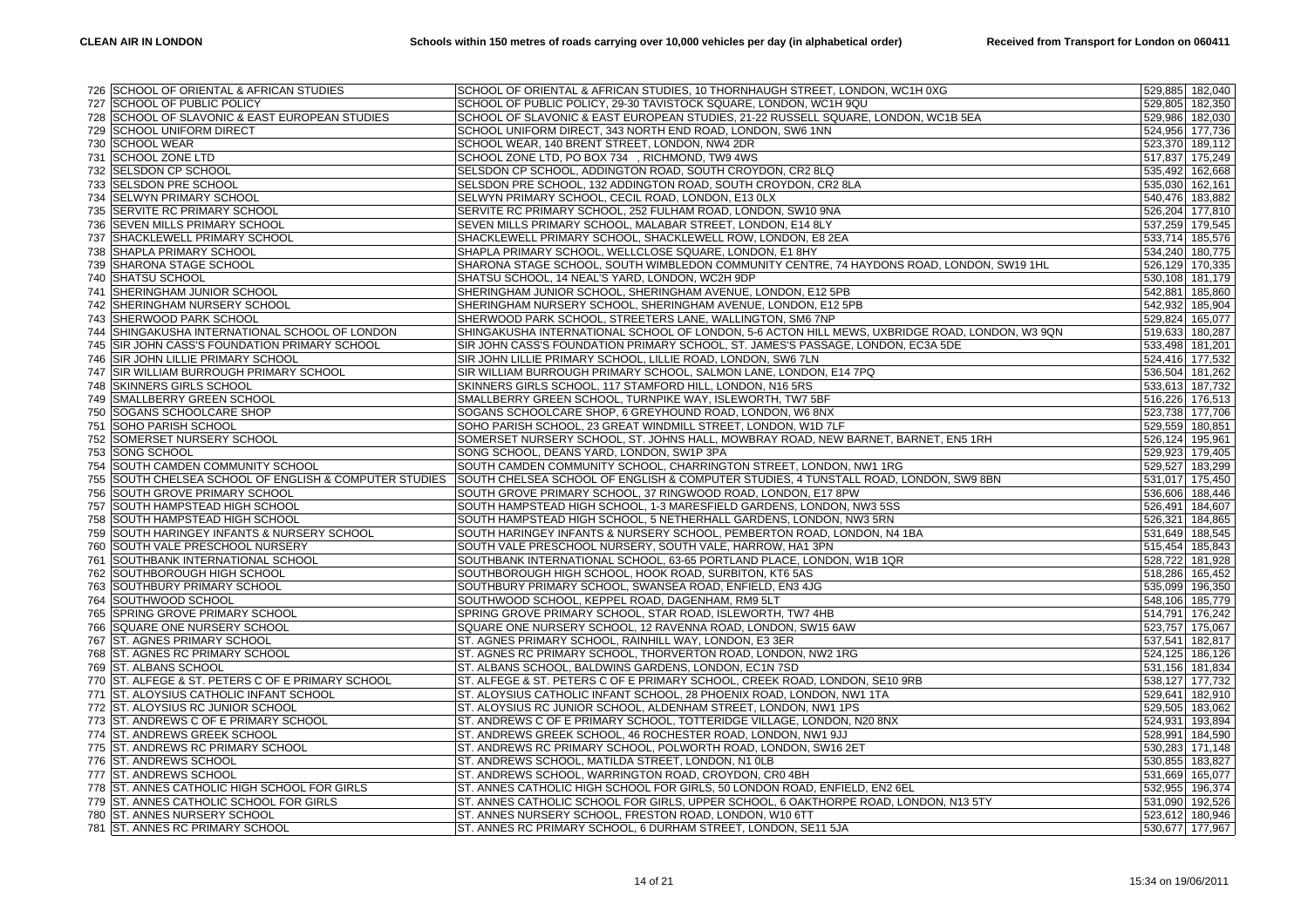|     | 782 ST. ANNS C OF E PRIMARY SCHOOL               | ST. ANNS C OF E PRIMARY SCHOOL, 208 ST. ANN'S HILL, LONDON, SW18 2RU                  | 525,950 174,606 |
|-----|--------------------------------------------------|---------------------------------------------------------------------------------------|-----------------|
|     | 783 ST. ANSELMS SCHOOL                           | ST. ANSELMS SCHOOL, ROXBOROUGH PARK, HARROW, HA1 3BE                                  | 515,057 187,620 |
| 784 | ST. ANSLEMS RC PRIMARY SCHOOL                    | ST. ANSLEMS RC PRIMARY SCHOOL, 19 TOOTING BEC ROAD, LONDON, SW17 8BS                  | 528,126 172,354 |
| 785 | <b>ST. ANTHONY RC SCHOOL</b>                     | ST. ANTHONY RC SCHOOL, GENOA ROAD, LONDON, SE20 8ES                                   | 535,007 169,655 |
|     | 786 ST. ANTONYS RC PRIMARY SCHOOL                | ST. ANTONYS RC PRIMARY SCHOOL, UPTON AVENUE, LONDON, E7 9PN                           | 540,527 184,370 |
| 787 | ST. ANTONYS RC PRIMARY SCHOOL                    | ST. ANTONYS RC PRIMARY SCHOOL, MORNINGTON ROAD, WOODFORD GREEN, IG8 0TX               | 540,233 192,756 |
| 788 | <b>ST. AUGUSTINES PRIMARY SCHOOL</b>             | ST. AUGUSTINES PRIMARY SCHOOL, DISBROWE ROAD, LONDON, W6 8QE                          | 524,414 177,667 |
|     | 789 ST. AUGUSTINES PRIMARY SCHOOL                | ST. AUGUSTINES PRIMARY SCHOOL, KILBURN PARK ROAD, LONDON, NW6 5XA                     | 525,528 183,286 |
| 790 | ST. AUGUSTINES RC JUNIOR SCHOOL                  | ST. AUGUSTINES RC JUNIOR SCHOOL, CRANBROOK ROAD, ILFORD, IG2 6RG                      | 543,825 188,898 |
| 791 | <b>ST. AUGUSTINES RC PRIMARY SCHOOL</b>          | ST. AUGUSTINES RC PRIMARY SCHOOL, DUNFIELD ROAD, LONDON, SE6 3RD                      | 538,005 171,307 |
| 792 | ST. BARNABAS & ST. PHILIPS C OF E PRIMARY SCHOOL | ST. BARNABAS & ST. PHILIPS C OF E PRIMARY SCHOOL, 58 EARLS COURT ROAD, LONDON, W8 6EJ | 525,153 179,172 |
| 793 | ST. BARNABAS C OF E SCHOOL                       | ST. BARNABAS C OF E SCHOOL, ST. BARNABAS STREET, LONDON, SW1W 8PF                     | 528,418 178,468 |
| 794 | <b>ST. BERNADETTES RC SCHOOL</b>                 | ST. BERNADETTES RC SCHOOL, LONG LANE, HILLINGDON, UXBRIDGE, UB10 0EH                  | 507,594 183,493 |
|     | 795 ST. BONAVENTURES RC SECONDARY SCHOOL         | ST. BONAVENTURES RC SECONDARY SCHOOL, BOLEYN ROAD, LONDON, E7 9QD                     | 540,454 184,148 |
| 796 | <b>ST. BONIFACE RC SCHOOL</b>                    | ST. BONIFACE RC SCHOOL, UNDINE STREET, LONDON, SW17 8PP                               | 527,651 171,395 |
| 797 | ST. CATHERINES CATHOLIC SCHOOL FOR GIRLS         |                                                                                       | 549,953 175,009 |
|     |                                                  | ST. CATHERINES CATHOLIC SCHOOL FOR GIRLS, WATLING STREET, BEXLEYHEATH, DA6 7QJ        |                 |
|     | 798 ST. CATHERINES RC PRIMARY SCHOOL             | ST. CATHERINES RC PRIMARY SCHOOL, VALE DRIVE, BARNET, EN5 2ED                         | 525,067 195,987 |
| 799 | <b>ST. CATHERINES SCHOOL</b>                     | ST. CATHERINES SCHOOL, CROSS DEEP, TWICKENHAM, TW1 4QJ                                | 516,026 172,811 |
| 800 | ST. CECILIAS CATHOLIC PRIMARY SCHOOL             | ST. CECILIAS CATHOLIC PRIMARY SCHOOL, LONDON ROAD, SUTTON, SM3 9DL                    | 523,838 165,769 |
|     | 801 ST. CHADS RC PRIMARY SCHOOL                  | ST. CHADS RC PRIMARY SCHOOL, ALVERSTON GARDENS, LONDON, SE25 6LR                      | 533,380 167,845 |
| 802 | ST. CHRISTOPHERS SCHOOL                          | ST. CHRISTOPHERS SCHOOL, 71 WEMBLEY PARK DRIVE, WEMBLEY, HA9 8HE                      | 518,914 186,169 |
|     | 803 ST. CHRISTOPHERS SCHOOL                      | ST. CHRISTOPHERS SCHOOL, BROMLEY ROAD, BECKENHAM, BR3 5PA                             | 538,284 169,385 |
|     | 804 ST. CLEMENT DANES SCHOOL                     | ST. CLEMENT DANES SCHOOL, DRURY LANE, LONDON, WC2B 5SU                                | 530,611 181,081 |
| 805 | ST. COLUMBAS RC BOYS SCHOOL                      | ST. COLUMBAS RC BOYS SCHOOL, HALCOT AVENUE, BEXLEYHEATH, DA6 7QB                      | 549,876 174,751 |
| 806 | ST. CUTHBERT WITH ST. MATTIAS SCHOOL             | ST. CUTHBERT WITH ST. MATTIAS SCHOOL, WARWICK ROAD, LONDON, SW5 9UE                   | 525,509 178,268 |
|     | 807 ST. DOMINIC RC PRIMARY SCHOOL                | ST. DOMINIC RC PRIMARY SCHOOL, BALLANCE ROAD, LONDON, E9 5SR                          | 536,148 184,781 |
| 808 | ST. DUNSTANS C OF E PRIMARY SCHOOL               | ST. DUNSTANS C OF E PRIMARY SCHOOL, ANNE BOLEYNS WALK, SUTTON, SM3 8DF                | 524,094 163,448 |
| 809 | <b>ST. EDMUNDS RC PRIMARY SCHOOL</b>             | ST. EDMUNDS RC PRIMARY SCHOOL, 299 WESTFERRY ROAD, LONDON, E14 3RS                    | 537,387 178,752 |
|     | 810 ST. EDMUNDS RC SCHOOL                        | ST. EDMUNDS RC SCHOOL, HERTFORD ROAD, LONDON, N9 7HJ                                  | 534,676 194,044 |
| 811 | ST. EDWARDS C OF E COMPREHENSIVE SCHOOL          | ST. EDWARDS C OF E COMPREHENSIVE SCHOOL, LONDON ROAD, ROMFORD, RM7 9NX                | 549,396 188,164 |
|     | 812 ST. FIDELIS RC PRIMARY SCHOOL                | ST. FIDELIS RC PRIMARY SCHOOL, BEXLEY ROAD, ERITH, DA8 3HQ                            | 550,289 177,625 |
|     | 813 ST. FRANCIS DE SALES RC JUNIOR SCHOOL        | ST. FRANCIS DE SALES RC JUNIOR SCHOOL, CHURCH ROAD, LONDON, N17 8AZ                   | 533,829 191,113 |
|     | 814 ST. GABRIEL'S SCHOOL                         | ST. GABRIEL'S SCHOOL, CHURCHILL GARDENS, LONDON, SW1V 3AG                             | 529,103 178,017 |
|     | 815 ST. GEORGES RC FIRST & MIDDLE SCHOOL         | ST. GEORGES RC FIRST & MIDDLE SCHOOL, SUDBURY HILL, HARROW, HA1 3SB                   | 515,728 186,230 |
|     | 816 ST. GEORGES RC PRIMARY SCHOOL                | ST. GEORGES RC PRIMARY SCHOOL, 28 LAMBETH ROAD, LONDON, SE1 6HU                       | 531,553 179,421 |
| 817 | ST. GEORGES RC SCHOOL                            | ST. GEORGES RC SCHOOL, MAIDA VALE, LONDON, W9 1RB                                     | 525,795 183,125 |
|     | 818 ST. GEORGES SCHOOL                           | ST. GEORGES SCHOOL, 33 WESTMINSTER BRIDGE ROAD, LONDON, SE1 7JB                       | 531,508 179,409 |
|     | 819 ST. GILDAS RC JUNIOR SCHOOL                  | ST. GILDAS RC JUNIOR SCHOOL, OAKINGTON WAY, LONDON, N8 9EP                            | 530,347 187,996 |
| 820 | ST. HELENS RC PRIMARY SCHOOL                     | ST. HELENS RC PRIMARY SCHOOL, KNOWLE CLOSE, LONDON, SW9 0TQ                           | 531,142 175,926 |
| 821 | <b>ST. IGNATIUS RC PRIMARY SCHOOL</b>            | ST. IGNATIUS RC PRIMARY SCHOOL, HIGH ROAD, LONDON, N15 6ND                            | 533,578 188,225 |
| 822 | ST. JAMES C OF E PRIMARY SCHOOL                  | ST. JAMES C OF E PRIMARY SCHOOL, OLD JAMAICA ROAD, LONDON, SE16 4SU                   | 534,223 179,425 |
| 823 | ST. JAMES C OF E PRIMARY SCHOOL                  | ST. JAMES C OF E PRIMARY SCHOOL, FREDERICK CRESCENT, ENFIELD, EN3 7HH                 | 535,271 197,210 |
|     | 824 ST. JAMES HATCHAM C OF E SCHOOL              | ST. JAMES HATCHAM C OF E SCHOOL, ST. JAMES'S, LONDON, SE14 6AD                        | 536,293 176,821 |
| 825 | <b>ST. JAMES INDEPENDENT SCHOOL</b>              | ST. JAMES INDEPENDENT SCHOOL, EARSBY STREET, LONDON, W14 8SH                          | 524,403 178,848 |
| 826 | ST. JAMES INDEPENDENT SCHOOL FOR BOYS            | ST. JAMES INDEPENDENT SCHOOL FOR BOYS, POPES VILLA, CROSS DEEP, TWICKENHAM, TW1 4QG   | 516,058 172,753 |
|     | 827 ST. JAMES SCHOOL                             | ST. JAMES SCHOOL, LAURIE GROVE, LONDON, SE14 6NH                                      | 536,293 176,821 |
|     | 828 ST. JAMES THE GREAT CATHOLIC PRIMARY SCHOOL  | ST. JAMES THE GREAT CATHOLIC PRIMARY SCHOOL, PECKHAM ROAD, LONDON, SE15 5LP           | 533,921 176,804 |
| 829 | ST. JOACHIMS RC SCHOOL                           | ST. JOACHIMS RC SCHOOL, SHIPMAN ROAD, LONDON, E16 3DT                                 | 541,026 181,114 |
| 830 | ST. JOAN OF ARC RC PRIMARY SCHOOL                | ST. JOAN OF ARC RC PRIMARY SCHOOL, NORTHOLME ROAD, LONDON, N5 2UX                     | 532,024 185,906 |
| 831 | ST. JOHN & ST. JAMES C OF E PRIMARY SCHOOL       | ST. JOHN & ST. JAMES C OF E PRIMARY SCHOOL, ISABELLA ROAD, LONDON, E9 6DX             | 535,261 185,051 |
| 832 | ST. JOHN & ST. JAMES SCHOOL                      | ST. JOHN & ST. JAMES SCHOOL, GROVE STREET, LONDON, N18 2TL                            | 533,976 192,024 |
| 833 | <b>ST. JOHN BAPTIST SCHOOL</b>                   | ST. JOHN BAPTIST SCHOOL, BEACHBOROUGH ROAD, BROMLEY, BR1 5RL                          | 538,325 171,872 |
|     | 834 ST. JOHN THE DIVINE C OF E PRIMARY SCHOOL    | ST. JOHN THE DIVINE C OF E PRIMARY SCHOOL, WARHAM STREET, LONDON, SE5 0SX             | 531,782 177,253 |
| 835 | ST. JOHN THE EVANGELIST RC PRIMARY SCHOOL        | ST. JOHN THE EVANGELIST RC PRIMARY SCHOOL, DUNCAN STREET, LONDON, N1 8BL              | 531,600 183,377 |
| 836 | <b>ST. JOHN VIANNEY RC SCHOOL</b>                | ST. JOHN VIANNEY RC SCHOOL, STANLEY ROAD, LONDON, N15 3HD                             | 531,938 189,139 |
|     | 837 ST. JOHNS C OF E FIRST SCHOOL                | ST. JOHNS C OF E FIRST SCHOOL, EMBRY WAY, STANMORE, HA7 3AZ                           | 516,513 192,656 |
|     |                                                  |                                                                                       |                 |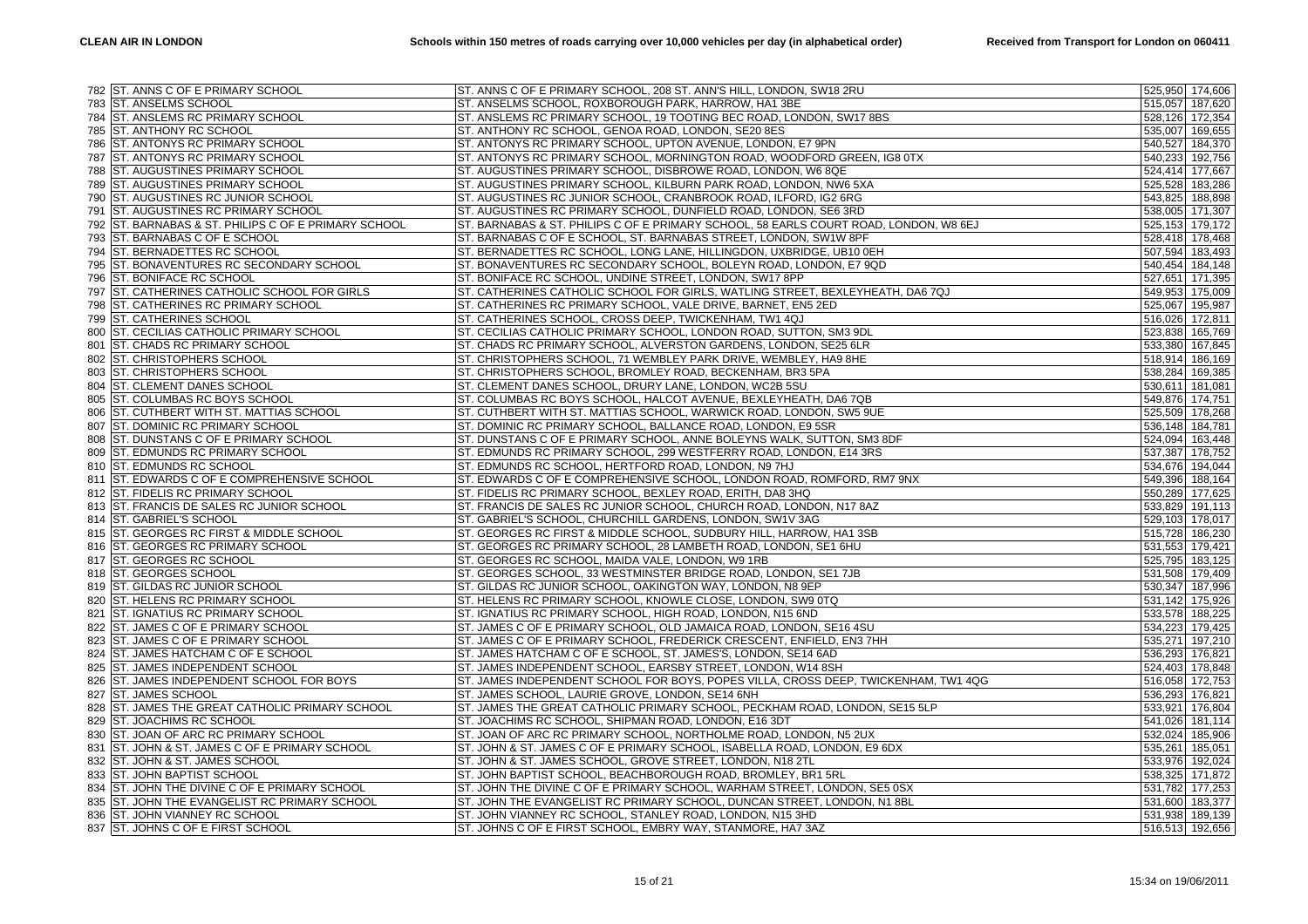| 838 ST. JOHNS C OF E PRIMARY SCHOOL                   | ST. JOHNS C OF E PRIMARY SCHOOL, SWAN LANE, LONDON, N20 OPL                                      | 526,280 193,561 |
|-------------------------------------------------------|--------------------------------------------------------------------------------------------------|-----------------|
| 839 ST. JOHNS C OF E PRIMARY SCHOOL                   | ST. JOHNS C OF E PRIMARY SCHOOL, PEEL GROVE, LONDON, E2 9LR                                      | 535,059 183,050 |
| 840 ST. JOHNS C OF E SCHOOL                           | ST. JOHNS C OF E SCHOOL, GREEN LANE, STANMORE, HA7 3AD                                           | 516,471 192,725 |
| 841 ST. JOHNS SCHOOL                                  | ST. JOHNS SCHOOL, CONEWOOD STREET, LONDON, N5 1DL                                                | 531,798 186,087 |
| 842 ST. JOHNS WALWORTH C OF E JUNIOR & INFANT SCHOOL  | ST. JOHNS WALWORTH C OF E JUNIOR & INFANT SCHOOL, LARCOM STREET, LONDON, SE17 1NQ                | 532,297 178,577 |
| ST. JOHNS WOOD PRE-PREPATORY SCHOOL<br>843            | ST. JOHNS WOOD PRE-PREPATORY SCHOOL, ST. JOHNS HALL, ST. JOHNS WOOD HIGH STREET, LONDON, NW8 7NE | 527,164 182,912 |
| ST. JOSEPHS CONVENT SCHOOL<br>844                     | ST. JOSEPHS CONVENT SCHOOL, 59 CAMBRIDGE PARK, LONDON, E11 2PR                                   | 540,256 188,050 |
| 845 ST. JOSEPHS CP SCHOOL                             | ST. JOSEPHS CP SCHOOL, LITTLE DORRIT COURT, LONDON, SE1 1NJ                                      | 532,446 179,910 |
| <b>ST. JOSEPHS INFANT SCHOOL</b><br>846               | ST. JOSEPHS INFANT SCHOOL, ST. JOSEPHS, WATFORD WAY, LONDON, NW4 4TY                             | 522,628 189,054 |
| ST. JOSEPHS INFANT SCHOOL<br>847                      | ST. JOSEPHS INFANT SCHOOL, CROWN DALE, LONDON, SE19 3NX                                          | 532,253 170,945 |
| 848 ST. JOSEPHS JUNIOR SCHOOL                         | ST. JOSEPHS JUNIOR SCHOOL, ST. JOSEPHS, WATFORD WAY, LONDON, NW4 4TY                             | 522,628 189,054 |
| ST. JOSEPHS PRIMARY SCHOOL<br>849                     | ST. JOSEPHS PRIMARY SCHOOL, OAKHILL ROAD, LONDON, SW15 2QD                                       | 525,119 174,894 |
| ST. JOSEPHS RC INFANT & JUNIOR SCHOOL<br>850          | ST. JOSEPHS RC INFANT & JUNIOR SCHOOL, GEORGE ROW, LONDON, SE16 4UP                              | 534,097 179,619 |
| <b>ST. JOSEPHS RC JUNIOR SCHOOL</b><br>851            | ST. JOSEPHS RC JUNIOR SCHOOL, WOODEND, LONDON, SE19 3NU                                          | 532,238 170,854 |
| ST. JOSEPHS RC PRIMARY SCHOOL<br>852                  | ST. JOSEPHS RC PRIMARY SCHOOL, LANARK ROAD, LONDON, W9 1DF                                       | 526,196 182,511 |
| ST. JOSEPHS RC PRIMARY SCHOOL<br>853                  | ST. JOSEPHS RC PRIMARY SCHOOL, MACKLIN STREET, LONDON, WC2B 5NA                                  | 530,415 181,368 |
| <b>ST. JOSEPHS RC PRIMARY SCHOOL</b><br>854           | ST. JOSEPHS RC PRIMARY SCHOOL, GOMM ROAD, LONDON, SE16 2TY                                       | 535,330 179,141 |
| ST. JOSEPHS RC PRIMARY SCHOOL<br>855                  | ST. JOSEPHS RC PRIMARY SCHOOL, PELTON ROAD, LONDON, SE10 9AN                                     | 539,421 178,367 |
| ST. JOSEPHS RC PRIMARY SCHOOL<br>856                  | ST. JOSEPHS RC PRIMARY SCHOOL, GASCOIGNE ROAD, BARKING, IG11 7AR                                 | 544,156 183,775 |
| 857 ST. JOSEPHS SCHOOL                                | ST. JOSEPHS SCHOOL, 115 ST. MARYS LANE, UPMINSTER, RM14 2QB                                      | 555,897 186,587 |
| ST. JUDES C OF E PRIMARY SCHOOL<br>858                | ST. JUDES C OF E PRIMARY SCHOOL, REGENT ROAD, LONDON, SE24 0EL                                   | 531,761 174,518 |
| ST. JUDES SOUTHWARK C OF E PRIMARY SCHOOL<br>859      | ST. JUDES SOUTHWARK C OF E PRIMARY SCHOOL, COLNBROOK STREET, LONDON, SE1 6HA                     | 531,616 179,248 |
| 860 ST. LAWRENCE R C PRIMARY SCHOOL                   | ST. LAWRENCE R C PRIMARY SCHOOL, VICTORIA ROAD, FELTHAM, TW13 4FF                                | 510,674 172,982 |
| <b>ST. LEONARDS C OF E PRIMARY SCHOOL</b><br>861      | ST. LEONARDS C OF E PRIMARY SCHOOL, 42 MITCHAM LANE, LONDON, SW16 6NP                            | 529,711 171,437 |
| ST. LUKES PRIMARY SCHOOL<br>862                       | ST. LUKES PRIMARY SCHOOL, SAUNDERS NESS ROAD, LONDON, E14 3EB                                    | 538,579 178,697 |
| 863 ST. LUKES SCHOOL                                  | ST. LUKES SCHOOL, ACORN HOUSE, WINTERBOURNE ROAD, THORNTON HEATH, CR7 7QT                        | 531,185 168,374 |
| ST. MARGARETS C OF E PRIMARY SCHOOL<br>864            | ST. MARGARETS C OF E PRIMARY SCHOOL, NORTH STREET, BARKING, IG11 8AS                             | 544,043 184,012 |
| ST. MARGARET'S LEE C OF E PRIMARY SCHOOL<br>865       | ST. MARGARET'S LEE C OF E PRIMARY SCHOOL, LEE CHURCH STREET, LONDON, SE13 5SG                    | 539,396 175,316 |
| ST. MARGARETS NURSERY SCHOOL<br>866                   | ST. MARGARETS NURSERY SCHOOL, MARGARET ROAD, BARNET, EN4 9NT                                     | 526,828 196,062 |
| ST. MARKS C OF E PRIMARY SCHOOL<br>867                | ST. MARKS C OF E PRIMARY SCHOOL, KENNINGTON OVAL, LONDON, SE11 5SL                               | 530,822 177,860 |
| ST. MARKS C OF E SCHOOL<br>868                        | ST. MARKS C OF E SCHOOL, ALBERT ROAD, LONDON, SE25 4JD                                           | 534,245 168,413 |
| <b>ST. MARKS PRIMARY SCHOOL</b><br>869                | ST. MARKS PRIMARY SCHOOL, 49-57 ST. MARKS ROAD, MITCHAM, CR4 2LF                                 | 527,938 169,123 |
| <b>ST. MARKS PRIMARY SCHOOL</b><br>870                | ST. MARKS PRIMARY SCHOOL, SUSSEX WAY, LONDON, N19 4JF                                            | 530,397 186,688 |
| <b>ST. MARKS RC SCHOOL</b><br>871                     | ST. MARKS RC SCHOOL, 106 BATH ROAD, HOUNSLOW, TW3 3EJ                                            | 513,010 175,635 |
| ST. MARKS SQUARE NURSERY SCHOOL<br>872                | ST. MARKS SQUARE NURSERY SCHOOL, ST. MARKS CHURCH, ST. MARKS SQUARE, LONDON, NW1 7TN             | 528,244 183,725 |
| ST. MARTIN-IN-THE-FIELDS HIGH SCHOOL FOR GIRLS<br>873 | ST. MARTIN-IN-THE-FIELDS HIGH SCHOOL FOR GIRLS, 155 TULSE HILL, LONDON, SW2 3UP                  | 531,466 173,379 |
| <b>ST. MARTINS SCHOOL</b><br>874                      | ST. MARTINS SCHOOL, 22 GOODWYN AVENUE, LONDON, NW7 3RG                                           | 521,427 192,238 |
| 875 ST. MARY & ST. MICHAEL PRIMARY SCHOOL             | ST. MARY & ST. MICHAEL PRIMARY SCHOOL, SUTTON STREET, LONDON, E1 0BD                             | 535,206 181,217 |
| ST. MARY & ST. PANCRAS PRIMARY SCHOOL<br>876          | ST. MARY & ST. PANCRAS PRIMARY SCHOOL, 81 WERRINGTON STREET, LONDON, NW1 1QP                     | 529,537 183,076 |
| <b>ST. MARY ABBOTS C OF E PRIMARY SCHOOL</b><br>877   | ST. MARY ABBOTS C OF E PRIMARY SCHOOL, 2 KENSINGTON CHURCH COURT, LONDON, W8 4SP                 | 525,573 179,680 |
| 878 ST. MARY MAGDALENS RC JUNIOR SCHOOL               | ST. MARY MAGDALENS RC JUNIOR SCHOOL, LINACRE ROAD, LONDON, NW2 5BB                               | 522,908 184,692 |
| ST. MARY MAGDELENS PRIMARY SCHOOL<br>879              | ST. MARY MAGDELENS PRIMARY SCHOOL, WORPLE STREET, LONDON, SW14 8HE                               | 520,835 175,871 |
| ST. MARY OF THE ANGELS RC PRIMARY SCHOOL<br>880       | ST. MARY OF THE ANGELS RC PRIMARY SCHOOL, SHREWSBURY ROAD, LONDON, W2 5PR                        | 525,132 181,428 |
| 881 ST. MARYLEBONE C OF E SECONDARY SCHOOL            | ST. MARYLEBONE C OF E SECONDARY SCHOOL, 64 MARYLEBONE HIGH STREET, LONDON, W1U 5BA               | 528,296 181,984 |
| ST. MARYS & ST. JOHNS C OF E PRIMARY SCHOOL<br>882    | ST. MARYS & ST. JOHNS C OF E PRIMARY SCHOOL, PROTHERO GARDENS, LONDON, NW4 3SL                   | 522,925 188,810 |
| ST. MARYS C OF E JUNIOR SCHOOL<br>883                 | ST. MARYS C OF E JUNIOR SCHOOL, RECTORY GARDENS, LONDON, N8 7QN                                  | 530,237 189,323 |
| 884 ST. MARYS C OF E PRIMARY SCHOOL                   | ST. MARYS C OF E PRIMARY SCHOOL, ENFORD STREET, LONDON, W1H 1DL                                  | 527,546 181,766 |
| ST. MARYS C OF E PRIMARY SCHOOL<br>885                | ST. MARYS C OF E PRIMARY SCHOOL, FOWLER ROAD, LONDON, N1 2EP                                     | 531,845 184,012 |
| ST. MARYS C OF E SCHOOL<br>886                        | ST. MARYS C OF E SCHOOL, AMYAND PARK ROAD, TWICKENHAM, TW1 3HE                                   | 516,287 173,559 |
| 887 ST. MARYS C OF E SCHOOL                           | ST. MARYS C OF E SCHOOL, LEWISHAM HIGH STREET, LONDON, SE13 6NX                                  | 537,996 174,766 |
| <b>ST. MARYS CP SCHOOL</b><br>888                     | ST. MARYS CP SCHOOL, HORNCHURCH ROAD, HORNCHURCH, RM12 4TL                                       | 552,326 187,377 |
| <b>ST. MARYS INFANT SCHOOL</b><br>889                 | ST. MARYS INFANT SCHOOL, 100 RICHMOND ROAD, TWICKENHAM, TW1 3BA                                  | 516,908 173,660 |
| 890 ST. MARYS JUNIOR INFANT & NURSERY SCHOOL          | ST. MARYS JUNIOR INFANT & NURSERY SCHOOL, SOUTH STREET, ISLEWORTH, TW7 7EE                       | 516,294 175,817 |
| ST. MARY'S PRE SCHOOL<br>891                          | ST. MARY'S PRE SCHOOL, ST. MARY MAGDALENE CHURCH HALL, 63 ST. MARY'S ROAD, LONDON, SE15 2EA      | 535,323 176,256 |
| <b>ST. MARYS PRIMARY SCHOOL</b><br>892                | ST. MARYS PRIMARY SCHOOL, KINGSMAN STREET, LONDON, SE18 5PW                                      | 543,204 178,925 |
| 893 ST. MARYS RC JUNIOR SCHOOL                        | ST. MARYS RC JUNIOR SCHOOL, SHORTS ROAD, CARSHALTON, SM5 2PB                                     | 527,714 164,428 |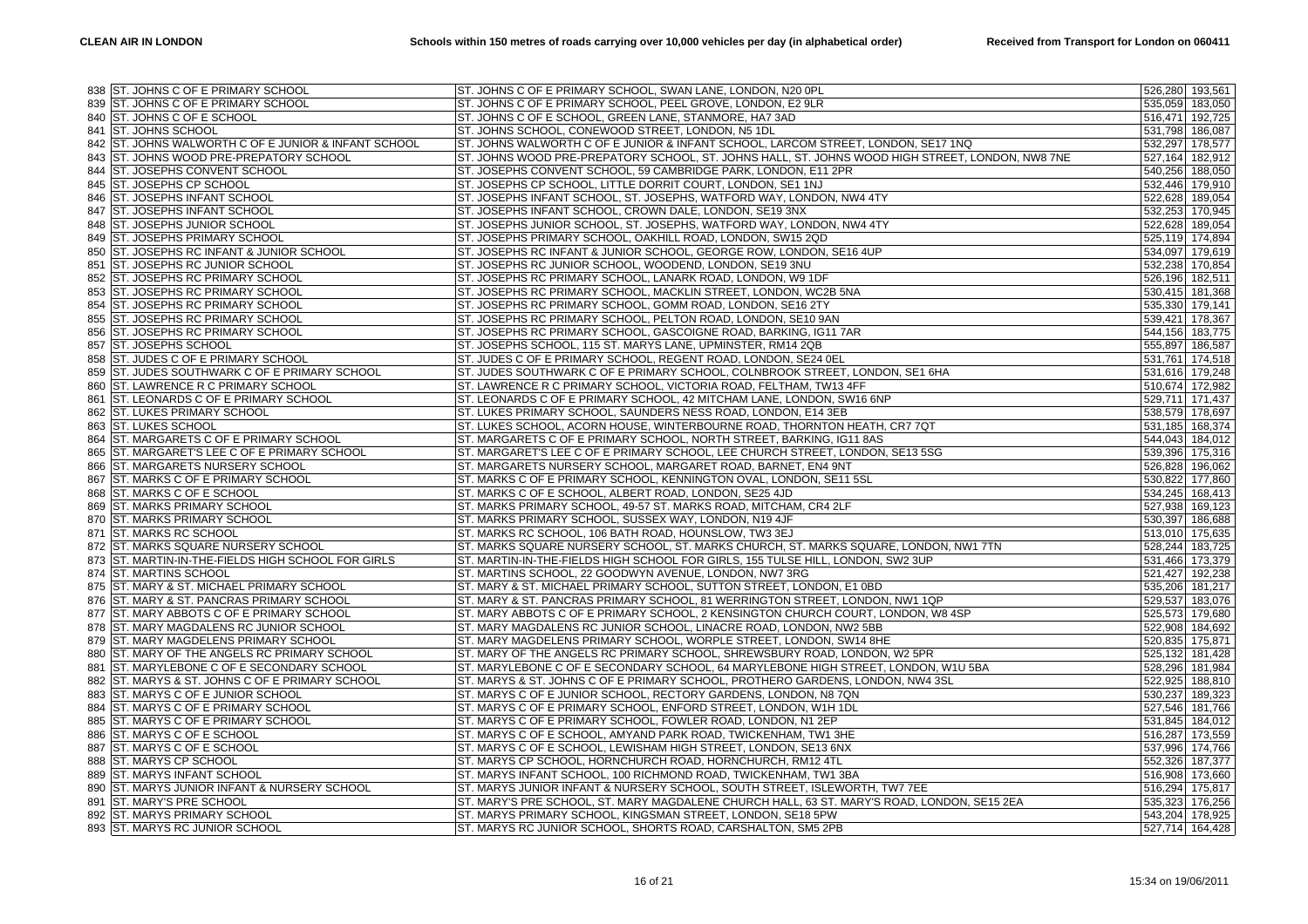| 895 ST. MARYS RC PRIMARY SCHOOL<br>ST. MARYS RC PRIMARY SCHOOL, RUSSELL ROAD, LONDON, SW19 1QL<br>525,197 170,361<br>896 ST. MARYS RC PRIMARY SCHOOL<br>ST. MARYS RC PRIMARY SCHOOL, DURANTS ROAD, ENFIELD, EN3 7DE<br>535,756 196,174<br><b>ST. MARYS RC PRIMARY SCHOOL</b><br>ST. MARYS RC PRIMARY SCHOOL, STATION ROAD, LONDON, E4 7BJ<br>538,663 194,267<br>897<br>ST. MARYS RC SCHOOL, LOCKINGTON ROAD, LONDON, SW8 4BE<br>898 ST. MARYS RC SCHOOL<br>528,862 176,897<br>899 ST. MARYS RC SCHOOL<br>ST. MARYS RC SCHOOL, WOBURN ROAD, CROYDON, CR9 2EE<br>532,421 166,334<br>ST. MARYS SCHOOL, CHURCH LANE, LONDON, N8 7BU<br><b>ST. MARYS SCHOOL</b><br>530,697 189,275<br>900<br>ST. MATTHEWS C OF E PRIMARY SCHOOL<br>ST. MATTHEWS C OF E PRIMARY SCHOOL, LANGLEY ROAD, SURBITON, KT6 6LW<br>518,442 166,790<br>901<br>ST. MATTHEWS C OF E PRIMARY SCHOOL<br>ST. MATTHEWS C OF E PRIMARY SCHOOL, 16-18 OLD PYE STREET, LONDON, SW1P 2DG<br>529,827 179,261<br>902<br>ST. MATTHIAS PRIMARY SCHOOL, GRANBY STREET, LONDON, E2 6DR<br>533,936 182,421<br>ST. MATTHIAS PRIMARY SCHOOL<br>903<br><b>ST. MATTHIAS SCHOOL</b><br>ST. MATTHIAS SCHOOL, BACON STREET, LONDON, E2 6DY<br>533,936 182,421<br>904<br>ST. MICHAEL STEINER SCHOOL<br>ST. MICHAEL STEINER SCHOOL, 5 MERTON ROAD, LONDON, SW18 5ST<br>525,241 174,576<br>905<br>ST. MICHAELS C OF E JUNIOR & INFANT SCHOOL<br>ST. MICHAELS C OF E JUNIOR & INFANT SCHOOL, BOUNDS GREEN ROAD, LONDON, N22 8HE<br>530,749 190,633<br>906<br>529,204 183,886<br>ST. MICHAELS CAMDEN TOWN C E PRIMARY SCHOOL<br>ST. MICHAELS CAMDEN TOWN C E PRIMARY SCHOOL, 88 CAMDEN STREET, LONDON, NW1 0JA<br>907<br><b>ST. MICHAELS CATHOLIC PRIMARY SCHOOL</b><br>ST. MICHAELS CATHOLIC PRIMARY SCHOOL, HOWARD ROAD, LONDON, E6 6EE<br>542,793 183,259<br>908<br>ST. MICHAELS NURSERY SCHOOL<br>ST. MICHAELS NURSERY SCHOOL, THE RIDING, LONDON, NW11 8HL<br>524,696 187,635<br>909<br>ST. MICHAELS SCHOOL, BELGRAVE ROAD, HOUNSLOW, TW4 7BY<br>910 ST. MICHAELS SCHOOL<br>512,627 175,576<br><b>ST. MONICAS PRE SCHOOL</b><br>ST. MONICAS PRE SCHOOL, CANNON ROAD, LONDON, N14 7HE<br>530,249 193,219<br>911<br>912 ST. MONICAS RC PRIMARY SCHOOL<br>ST. MONICAS RC PRIMARY SCHOOL, CANNON ROAD, LONDON, N14 7HE<br>530,182 193,191<br>913 ST. NICHOLAS PREPARATORY SCHOOL<br>ST. NICHOLAS PREPARATORY SCHOOL, 23 PRINCES GATE, LONDON, SW7 1PT<br>526,895 179,631<br>914 ST. NICHOLAS SCHOOL<br>ST. NICHOLAS SCHOOL, SCHOOL ROAD, CHISLEHURST, BR7 5PQ<br>544,251 170,018<br>915 ST. OLAVES & ST. SAVIOURS SCHOOLS FOUNDATION<br>ST. OLAVES & ST. SAVIOURS SCHOOLS FOUNDATION, EUROPOINT HOUSE, 5 LAVINGTON STREET, LONDON, SE1 0NZ<br>531,950 180,195<br>916 ST. OSMUNDS RC PRIMARY SCHOOL<br>ST. OSMUNDS RC PRIMARY SCHOOL, CHURCH ROAD, LONDON, SW13 9HQ<br>521,943 176,497<br><b>ST. PATRICKS CATHOLIC PRIMARY SCHOOL</b><br>ST. PATRICKS CATHOLIC PRIMARY SCHOOL, 1 LONGFIELD AVENUE, LONDON, E17 7DP<br>536,095 189,171<br>917<br><b>ST. PATRICKS MONTESSORI NURSERY SCHOOL</b><br>ST. PATRICKS MONTESSORI NURSERY SCHOOL, 91 CORNWALL ROAD, LONDON, SE1 8TH<br>531,199 180,123<br>918<br>ST. PATRICKS PRIMARY SCHOOL, HOLMES ROAD, LONDON, NW5 3AH<br>528,861 185,010<br>919 ST. PATRICKS PRIMARY SCHOOL<br>ST. PAUL WITH ST. LUKE C OF E PRIMARY SCHOOL<br>ST. PAUL WITH ST. LUKE C OF E PRIMARY SCHOOL, LEOPOLD STREET, LONDON, E3 4LA<br>536,879 181,745<br>920<br>ST. PAULINUS C OF E PRIMARY SCHOOL<br>ST. PAULINUS C OF E PRIMARY SCHOOL, IRON MILL LANE, DARTFORD, DA1 4RW<br>551,330 175,130<br>921<br>ST. PAULS C OF E PRIMARY SCHOOL<br>ST. PAULS C OF E PRIMARY SCHOOL, ST. PAULS ROAD, BRENTFORD, TW8 0PN<br>517,794 177,567<br>922<br>ST. PAULS C OF E PRIMARY SCHOOL<br>ST. PAULS C OF E PRIMARY SCHOOL, THE AVENUE, LONDON, N11 1NQ<br>528,581 192,454<br>923<br>ST. PAULS C OF E PRIMARY SCHOOL<br>ST. PAULS C OF E PRIMARY SCHOOL, WELLCLOSE SQUARE, LONDON, E1 8HY<br>534,320 180,791<br>924<br>925 ST. PAULS CATHEDRAL SCHOOL<br>ST. PAULS CATHEDRAL SCHOOL, 2 NEW CHANGE, LONDON, EC4M 9AD<br>532,160 181,151<br>ST. PAULS NURSERY SCHOOL<br>ST. PAULS NURSERY SCHOOL, CROFTON ROAD, ORPINGTON, BR6 8JE<br>544,177 165,804<br>926<br><b>ST. PAULS PRIMARY SCHOOL</b><br>ST. PAULS PRIMARY SCHOOL, WORLIDGE STREET, LONDON, W6 9BP<br>523,176 178,344<br>927<br>ST. PAULS SCHOOL, 1 ORCHARD ROAD, CHESSINGTON, KT9 1AJ<br>518,094 164,832<br>928 ST. PAULS SCHOOL<br>ST. PAULS STEINER SCHOOL<br>ST. PAULS STEINER SCHOOL, 1 ST. PAULS ROAD, LONDON, N1 2QH<br>532,684 184,807<br>929<br><b>ST. PETER &amp; PAUL RC PRIMARY SCHOOL</b><br>ST. PETER & PAUL RC PRIMARY SCHOOL, GORDON ROAD, ILFORD, IG1 1SA<br>544,785 186,425<br>930<br>931 ST. PETER & ST. PAUL RC PRIMARY SCHOOL<br>ST. PETER & ST. PAUL RC PRIMARY SCHOOL, CRICKET GREEN, MITCHAM, CR4 4LA<br>527,570 168,344<br>ST. PETER CHANEL RC SCHOOL<br>ST. PETER CHANEL RC SCHOOL, BAUGH ROAD, SIDCUP, DA14 5ED<br>547,304 171,192<br>932<br>ST. PETERS & ST. PAULS PRIMARY SCHOOL<br>ST. PETERS & ST. PAULS PRIMARY SCHOOL, COMPTON STREET, LONDON, EC1V 0EU<br>531,847 182,367<br>933<br>522,274 178,492<br>934 ST. PETERS C OF E PRIMARY SCHOOL<br>ST. PETERS C OF E PRIMARY SCHOOL, ST. PETERS ROAD, LONDON, W6 9BA<br>ST. PETERS C OF E PRIMARY SCHOOL<br>ST. PETERS C OF E PRIMARY SCHOOL, CHIPPENHAM MEWS, LONDON, W9 2AN<br>525,183 182,121<br>935<br>ST. PETERS EATON SQUARE PRIMARY SCHOOL<br>ST. PETERS EATON SQUARE PRIMARY SCHOOL, LOWER BELGRAVE STREET, LONDON, SW1W ONL<br>528,736 179,092<br>936<br>ST. PETERS RC SCHOOL, GORESBROOK ROAD, DAGENHAM, RM9 6UU<br><b>ST. PETERS RC SCHOOL</b><br>548,838 183,622<br>937<br>ST. SAVIOURS & ST. OLAVES C OF E SECONDARY SCHOOL<br>ST. SAVIOURS & ST. OLAVES C OF E SECONDARY SCHOOL, NEW KENT ROAD, LONDON, SE1 4AN<br>532,857 179,036<br>938<br><b>ST. SAVIOURS PRIMARY SCHOOL</b><br>ST. SAVIOURS PRIMARY SCHOOL, 33 VERULAM AVENUE, LONDON, E17 8ER<br>536,597 187,904<br>939<br>940 ST. SAVIOUR'S PRIMARY SCHOOL<br>ST. SAVIOUR'S PRIMARY SCHOOL, 10 BONFIELD ROAD, LONDON, SE13 6AL<br>538,324 175,333<br>ST. STEPHENS C OF E JUNIOR SCHOOL<br>ST. STEPHENS C OF E JUNIOR SCHOOL, WINCHESTER ROAD, TWICKENHAM, TW1 1LF<br>516,561 174,436<br>941<br>ST. STEPHENS C OF E PRIMARY SCHOOL<br>ST. STEPHENS C OF E PRIMARY SCHOOL, UXBRIDGE ROAD, LONDON, W12 8LH<br>523,024 179,990<br>942<br>943 ST. STEPHENS C OF E PRIMARY SCHOOL<br>ST. STEPHENS C OF E PRIMARY SCHOOL, 91-99 WESTBOURNE PARK ROAD, LONDON, W2 5QH<br>525,274 181,553<br>ST. STEPHENS C OF E PRIMARY SCHOOL, DORSET ROAD, LONDON, SW8 1EJ<br>ST. STEPHENS C OF E PRIMARY SCHOOL<br>530,488 177,314<br>944<br><b>ST. TERESA RC PRIMARY SCHOOL</b><br>ST. TERESA RC PRIMARY SCHOOL, BOWES ROAD, DAGENHAM, RM8 2XJ<br>547,411 185,611<br>945<br>946 ST. THERESAS PRIMARY SCHOOL<br>ST. THERESAS PRIMARY SCHOOL, EAST END ROAD, LONDON, N3 2TD<br>525,580 189,989<br>ST. THERESAS SCHOOL, MONTACUTE ROAD, MORDEN, SM4 6RL<br>ST. THERESAS SCHOOL<br>526,589 167,162<br>947<br>ST. THOMAS MORE RC SCHOOL<br>ST. THOMAS MORE RC SCHOOL, FOOTSCRAY ROAD, LONDON, SE9 2SU<br>543,353 174,161<br>948<br>949 ST. VINCENT DE PAUL PRIMARY SCHOOL<br>ST. VINCENT DE PAUL PRIMARY SCHOOL, MORPETH TERRACE, LONDON, SW1P 1EP<br>529,206 179,068 | 894 ST. MARYS RC PRIMARY SCHOOL | ST. MARYS RC PRIMARY SCHOOL, DUKE ROAD, LONDON, W4 2DF | 521,077 178,004 |
|------------------------------------------------------------------------------------------------------------------------------------------------------------------------------------------------------------------------------------------------------------------------------------------------------------------------------------------------------------------------------------------------------------------------------------------------------------------------------------------------------------------------------------------------------------------------------------------------------------------------------------------------------------------------------------------------------------------------------------------------------------------------------------------------------------------------------------------------------------------------------------------------------------------------------------------------------------------------------------------------------------------------------------------------------------------------------------------------------------------------------------------------------------------------------------------------------------------------------------------------------------------------------------------------------------------------------------------------------------------------------------------------------------------------------------------------------------------------------------------------------------------------------------------------------------------------------------------------------------------------------------------------------------------------------------------------------------------------------------------------------------------------------------------------------------------------------------------------------------------------------------------------------------------------------------------------------------------------------------------------------------------------------------------------------------------------------------------------------------------------------------------------------------------------------------------------------------------------------------------------------------------------------------------------------------------------------------------------------------------------------------------------------------------------------------------------------------------------------------------------------------------------------------------------------------------------------------------------------------------------------------------------------------------------------------------------------------------------------------------------------------------------------------------------------------------------------------------------------------------------------------------------------------------------------------------------------------------------------------------------------------------------------------------------------------------------------------------------------------------------------------------------------------------------------------------------------------------------------------------------------------------------------------------------------------------------------------------------------------------------------------------------------------------------------------------------------------------------------------------------------------------------------------------------------------------------------------------------------------------------------------------------------------------------------------------------------------------------------------------------------------------------------------------------------------------------------------------------------------------------------------------------------------------------------------------------------------------------------------------------------------------------------------------------------------------------------------------------------------------------------------------------------------------------------------------------------------------------------------------------------------------------------------------------------------------------------------------------------------------------------------------------------------------------------------------------------------------------------------------------------------------------------------------------------------------------------------------------------------------------------------------------------------------------------------------------------------------------------------------------------------------------------------------------------------------------------------------------------------------------------------------------------------------------------------------------------------------------------------------------------------------------------------------------------------------------------------------------------------------------------------------------------------------------------------------------------------------------------------------------------------------------------------------------------------------------------------------------------------------------------------------------------------------------------------------------------------------------------------------------------------------------------------------------------------------------------------------------------------------------------------------------------------------------------------------------------------------------------------------------------------------------------------------------------------------------------------------------------------------------------------------------------------------------------------------------------------------------------------------------------------------------------------------------------------------------------------------------------------------------------------------------------------------------------------------------------------------------------------------------------------------------------------------------------------------------------------------------------------------------------------------------------------------------------------------------------------------------------------------------------------------------------------------------------------------------------------------------------------------------------------------------------------------------------------------------------------------------------------------------------------------------------------------------------------------------------------------------------------------------------------------------------------------------------------------------------------------------------------------------------------------------------------------------------------------------------------------------------------------------------------------------------------------------------------------------------------------------------------------------------------------------------------------------------|---------------------------------|--------------------------------------------------------|-----------------|
|                                                                                                                                                                                                                                                                                                                                                                                                                                                                                                                                                                                                                                                                                                                                                                                                                                                                                                                                                                                                                                                                                                                                                                                                                                                                                                                                                                                                                                                                                                                                                                                                                                                                                                                                                                                                                                                                                                                                                                                                                                                                                                                                                                                                                                                                                                                                                                                                                                                                                                                                                                                                                                                                                                                                                                                                                                                                                                                                                                                                                                                                                                                                                                                                                                                                                                                                                                                                                                                                                                                                                                                                                                                                                                                                                                                                                                                                                                                                                                                                                                                                                                                                                                                                                                                                                                                                                                                                                                                                                                                                                                                                                                                                                                                                                                                                                                                                                                                                                                                                                                                                                                                                                                                                                                                                                                                                                                                                                                                                                                                                                                                                                                                                                                                                                                                                                                                                                                                                                                                                                                                                                                                                                                                                                                                                                                                                                                                                                                                                                                                                                                                                                                                                                                                                                                                                                                                                                                                                                                                                                                                                                                                                                                                                                                                                                                      |                                 |                                                        |                 |
|                                                                                                                                                                                                                                                                                                                                                                                                                                                                                                                                                                                                                                                                                                                                                                                                                                                                                                                                                                                                                                                                                                                                                                                                                                                                                                                                                                                                                                                                                                                                                                                                                                                                                                                                                                                                                                                                                                                                                                                                                                                                                                                                                                                                                                                                                                                                                                                                                                                                                                                                                                                                                                                                                                                                                                                                                                                                                                                                                                                                                                                                                                                                                                                                                                                                                                                                                                                                                                                                                                                                                                                                                                                                                                                                                                                                                                                                                                                                                                                                                                                                                                                                                                                                                                                                                                                                                                                                                                                                                                                                                                                                                                                                                                                                                                                                                                                                                                                                                                                                                                                                                                                                                                                                                                                                                                                                                                                                                                                                                                                                                                                                                                                                                                                                                                                                                                                                                                                                                                                                                                                                                                                                                                                                                                                                                                                                                                                                                                                                                                                                                                                                                                                                                                                                                                                                                                                                                                                                                                                                                                                                                                                                                                                                                                                                                                      |                                 |                                                        |                 |
|                                                                                                                                                                                                                                                                                                                                                                                                                                                                                                                                                                                                                                                                                                                                                                                                                                                                                                                                                                                                                                                                                                                                                                                                                                                                                                                                                                                                                                                                                                                                                                                                                                                                                                                                                                                                                                                                                                                                                                                                                                                                                                                                                                                                                                                                                                                                                                                                                                                                                                                                                                                                                                                                                                                                                                                                                                                                                                                                                                                                                                                                                                                                                                                                                                                                                                                                                                                                                                                                                                                                                                                                                                                                                                                                                                                                                                                                                                                                                                                                                                                                                                                                                                                                                                                                                                                                                                                                                                                                                                                                                                                                                                                                                                                                                                                                                                                                                                                                                                                                                                                                                                                                                                                                                                                                                                                                                                                                                                                                                                                                                                                                                                                                                                                                                                                                                                                                                                                                                                                                                                                                                                                                                                                                                                                                                                                                                                                                                                                                                                                                                                                                                                                                                                                                                                                                                                                                                                                                                                                                                                                                                                                                                                                                                                                                                                      |                                 |                                                        |                 |
|                                                                                                                                                                                                                                                                                                                                                                                                                                                                                                                                                                                                                                                                                                                                                                                                                                                                                                                                                                                                                                                                                                                                                                                                                                                                                                                                                                                                                                                                                                                                                                                                                                                                                                                                                                                                                                                                                                                                                                                                                                                                                                                                                                                                                                                                                                                                                                                                                                                                                                                                                                                                                                                                                                                                                                                                                                                                                                                                                                                                                                                                                                                                                                                                                                                                                                                                                                                                                                                                                                                                                                                                                                                                                                                                                                                                                                                                                                                                                                                                                                                                                                                                                                                                                                                                                                                                                                                                                                                                                                                                                                                                                                                                                                                                                                                                                                                                                                                                                                                                                                                                                                                                                                                                                                                                                                                                                                                                                                                                                                                                                                                                                                                                                                                                                                                                                                                                                                                                                                                                                                                                                                                                                                                                                                                                                                                                                                                                                                                                                                                                                                                                                                                                                                                                                                                                                                                                                                                                                                                                                                                                                                                                                                                                                                                                                                      |                                 |                                                        |                 |
|                                                                                                                                                                                                                                                                                                                                                                                                                                                                                                                                                                                                                                                                                                                                                                                                                                                                                                                                                                                                                                                                                                                                                                                                                                                                                                                                                                                                                                                                                                                                                                                                                                                                                                                                                                                                                                                                                                                                                                                                                                                                                                                                                                                                                                                                                                                                                                                                                                                                                                                                                                                                                                                                                                                                                                                                                                                                                                                                                                                                                                                                                                                                                                                                                                                                                                                                                                                                                                                                                                                                                                                                                                                                                                                                                                                                                                                                                                                                                                                                                                                                                                                                                                                                                                                                                                                                                                                                                                                                                                                                                                                                                                                                                                                                                                                                                                                                                                                                                                                                                                                                                                                                                                                                                                                                                                                                                                                                                                                                                                                                                                                                                                                                                                                                                                                                                                                                                                                                                                                                                                                                                                                                                                                                                                                                                                                                                                                                                                                                                                                                                                                                                                                                                                                                                                                                                                                                                                                                                                                                                                                                                                                                                                                                                                                                                                      |                                 |                                                        |                 |
|                                                                                                                                                                                                                                                                                                                                                                                                                                                                                                                                                                                                                                                                                                                                                                                                                                                                                                                                                                                                                                                                                                                                                                                                                                                                                                                                                                                                                                                                                                                                                                                                                                                                                                                                                                                                                                                                                                                                                                                                                                                                                                                                                                                                                                                                                                                                                                                                                                                                                                                                                                                                                                                                                                                                                                                                                                                                                                                                                                                                                                                                                                                                                                                                                                                                                                                                                                                                                                                                                                                                                                                                                                                                                                                                                                                                                                                                                                                                                                                                                                                                                                                                                                                                                                                                                                                                                                                                                                                                                                                                                                                                                                                                                                                                                                                                                                                                                                                                                                                                                                                                                                                                                                                                                                                                                                                                                                                                                                                                                                                                                                                                                                                                                                                                                                                                                                                                                                                                                                                                                                                                                                                                                                                                                                                                                                                                                                                                                                                                                                                                                                                                                                                                                                                                                                                                                                                                                                                                                                                                                                                                                                                                                                                                                                                                                                      |                                 |                                                        |                 |
|                                                                                                                                                                                                                                                                                                                                                                                                                                                                                                                                                                                                                                                                                                                                                                                                                                                                                                                                                                                                                                                                                                                                                                                                                                                                                                                                                                                                                                                                                                                                                                                                                                                                                                                                                                                                                                                                                                                                                                                                                                                                                                                                                                                                                                                                                                                                                                                                                                                                                                                                                                                                                                                                                                                                                                                                                                                                                                                                                                                                                                                                                                                                                                                                                                                                                                                                                                                                                                                                                                                                                                                                                                                                                                                                                                                                                                                                                                                                                                                                                                                                                                                                                                                                                                                                                                                                                                                                                                                                                                                                                                                                                                                                                                                                                                                                                                                                                                                                                                                                                                                                                                                                                                                                                                                                                                                                                                                                                                                                                                                                                                                                                                                                                                                                                                                                                                                                                                                                                                                                                                                                                                                                                                                                                                                                                                                                                                                                                                                                                                                                                                                                                                                                                                                                                                                                                                                                                                                                                                                                                                                                                                                                                                                                                                                                                                      |                                 |                                                        |                 |
|                                                                                                                                                                                                                                                                                                                                                                                                                                                                                                                                                                                                                                                                                                                                                                                                                                                                                                                                                                                                                                                                                                                                                                                                                                                                                                                                                                                                                                                                                                                                                                                                                                                                                                                                                                                                                                                                                                                                                                                                                                                                                                                                                                                                                                                                                                                                                                                                                                                                                                                                                                                                                                                                                                                                                                                                                                                                                                                                                                                                                                                                                                                                                                                                                                                                                                                                                                                                                                                                                                                                                                                                                                                                                                                                                                                                                                                                                                                                                                                                                                                                                                                                                                                                                                                                                                                                                                                                                                                                                                                                                                                                                                                                                                                                                                                                                                                                                                                                                                                                                                                                                                                                                                                                                                                                                                                                                                                                                                                                                                                                                                                                                                                                                                                                                                                                                                                                                                                                                                                                                                                                                                                                                                                                                                                                                                                                                                                                                                                                                                                                                                                                                                                                                                                                                                                                                                                                                                                                                                                                                                                                                                                                                                                                                                                                                                      |                                 |                                                        |                 |
|                                                                                                                                                                                                                                                                                                                                                                                                                                                                                                                                                                                                                                                                                                                                                                                                                                                                                                                                                                                                                                                                                                                                                                                                                                                                                                                                                                                                                                                                                                                                                                                                                                                                                                                                                                                                                                                                                                                                                                                                                                                                                                                                                                                                                                                                                                                                                                                                                                                                                                                                                                                                                                                                                                                                                                                                                                                                                                                                                                                                                                                                                                                                                                                                                                                                                                                                                                                                                                                                                                                                                                                                                                                                                                                                                                                                                                                                                                                                                                                                                                                                                                                                                                                                                                                                                                                                                                                                                                                                                                                                                                                                                                                                                                                                                                                                                                                                                                                                                                                                                                                                                                                                                                                                                                                                                                                                                                                                                                                                                                                                                                                                                                                                                                                                                                                                                                                                                                                                                                                                                                                                                                                                                                                                                                                                                                                                                                                                                                                                                                                                                                                                                                                                                                                                                                                                                                                                                                                                                                                                                                                                                                                                                                                                                                                                                                      |                                 |                                                        |                 |
|                                                                                                                                                                                                                                                                                                                                                                                                                                                                                                                                                                                                                                                                                                                                                                                                                                                                                                                                                                                                                                                                                                                                                                                                                                                                                                                                                                                                                                                                                                                                                                                                                                                                                                                                                                                                                                                                                                                                                                                                                                                                                                                                                                                                                                                                                                                                                                                                                                                                                                                                                                                                                                                                                                                                                                                                                                                                                                                                                                                                                                                                                                                                                                                                                                                                                                                                                                                                                                                                                                                                                                                                                                                                                                                                                                                                                                                                                                                                                                                                                                                                                                                                                                                                                                                                                                                                                                                                                                                                                                                                                                                                                                                                                                                                                                                                                                                                                                                                                                                                                                                                                                                                                                                                                                                                                                                                                                                                                                                                                                                                                                                                                                                                                                                                                                                                                                                                                                                                                                                                                                                                                                                                                                                                                                                                                                                                                                                                                                                                                                                                                                                                                                                                                                                                                                                                                                                                                                                                                                                                                                                                                                                                                                                                                                                                                                      |                                 |                                                        |                 |
|                                                                                                                                                                                                                                                                                                                                                                                                                                                                                                                                                                                                                                                                                                                                                                                                                                                                                                                                                                                                                                                                                                                                                                                                                                                                                                                                                                                                                                                                                                                                                                                                                                                                                                                                                                                                                                                                                                                                                                                                                                                                                                                                                                                                                                                                                                                                                                                                                                                                                                                                                                                                                                                                                                                                                                                                                                                                                                                                                                                                                                                                                                                                                                                                                                                                                                                                                                                                                                                                                                                                                                                                                                                                                                                                                                                                                                                                                                                                                                                                                                                                                                                                                                                                                                                                                                                                                                                                                                                                                                                                                                                                                                                                                                                                                                                                                                                                                                                                                                                                                                                                                                                                                                                                                                                                                                                                                                                                                                                                                                                                                                                                                                                                                                                                                                                                                                                                                                                                                                                                                                                                                                                                                                                                                                                                                                                                                                                                                                                                                                                                                                                                                                                                                                                                                                                                                                                                                                                                                                                                                                                                                                                                                                                                                                                                                                      |                                 |                                                        |                 |
|                                                                                                                                                                                                                                                                                                                                                                                                                                                                                                                                                                                                                                                                                                                                                                                                                                                                                                                                                                                                                                                                                                                                                                                                                                                                                                                                                                                                                                                                                                                                                                                                                                                                                                                                                                                                                                                                                                                                                                                                                                                                                                                                                                                                                                                                                                                                                                                                                                                                                                                                                                                                                                                                                                                                                                                                                                                                                                                                                                                                                                                                                                                                                                                                                                                                                                                                                                                                                                                                                                                                                                                                                                                                                                                                                                                                                                                                                                                                                                                                                                                                                                                                                                                                                                                                                                                                                                                                                                                                                                                                                                                                                                                                                                                                                                                                                                                                                                                                                                                                                                                                                                                                                                                                                                                                                                                                                                                                                                                                                                                                                                                                                                                                                                                                                                                                                                                                                                                                                                                                                                                                                                                                                                                                                                                                                                                                                                                                                                                                                                                                                                                                                                                                                                                                                                                                                                                                                                                                                                                                                                                                                                                                                                                                                                                                                                      |                                 |                                                        |                 |
|                                                                                                                                                                                                                                                                                                                                                                                                                                                                                                                                                                                                                                                                                                                                                                                                                                                                                                                                                                                                                                                                                                                                                                                                                                                                                                                                                                                                                                                                                                                                                                                                                                                                                                                                                                                                                                                                                                                                                                                                                                                                                                                                                                                                                                                                                                                                                                                                                                                                                                                                                                                                                                                                                                                                                                                                                                                                                                                                                                                                                                                                                                                                                                                                                                                                                                                                                                                                                                                                                                                                                                                                                                                                                                                                                                                                                                                                                                                                                                                                                                                                                                                                                                                                                                                                                                                                                                                                                                                                                                                                                                                                                                                                                                                                                                                                                                                                                                                                                                                                                                                                                                                                                                                                                                                                                                                                                                                                                                                                                                                                                                                                                                                                                                                                                                                                                                                                                                                                                                                                                                                                                                                                                                                                                                                                                                                                                                                                                                                                                                                                                                                                                                                                                                                                                                                                                                                                                                                                                                                                                                                                                                                                                                                                                                                                                                      |                                 |                                                        |                 |
|                                                                                                                                                                                                                                                                                                                                                                                                                                                                                                                                                                                                                                                                                                                                                                                                                                                                                                                                                                                                                                                                                                                                                                                                                                                                                                                                                                                                                                                                                                                                                                                                                                                                                                                                                                                                                                                                                                                                                                                                                                                                                                                                                                                                                                                                                                                                                                                                                                                                                                                                                                                                                                                                                                                                                                                                                                                                                                                                                                                                                                                                                                                                                                                                                                                                                                                                                                                                                                                                                                                                                                                                                                                                                                                                                                                                                                                                                                                                                                                                                                                                                                                                                                                                                                                                                                                                                                                                                                                                                                                                                                                                                                                                                                                                                                                                                                                                                                                                                                                                                                                                                                                                                                                                                                                                                                                                                                                                                                                                                                                                                                                                                                                                                                                                                                                                                                                                                                                                                                                                                                                                                                                                                                                                                                                                                                                                                                                                                                                                                                                                                                                                                                                                                                                                                                                                                                                                                                                                                                                                                                                                                                                                                                                                                                                                                                      |                                 |                                                        |                 |
|                                                                                                                                                                                                                                                                                                                                                                                                                                                                                                                                                                                                                                                                                                                                                                                                                                                                                                                                                                                                                                                                                                                                                                                                                                                                                                                                                                                                                                                                                                                                                                                                                                                                                                                                                                                                                                                                                                                                                                                                                                                                                                                                                                                                                                                                                                                                                                                                                                                                                                                                                                                                                                                                                                                                                                                                                                                                                                                                                                                                                                                                                                                                                                                                                                                                                                                                                                                                                                                                                                                                                                                                                                                                                                                                                                                                                                                                                                                                                                                                                                                                                                                                                                                                                                                                                                                                                                                                                                                                                                                                                                                                                                                                                                                                                                                                                                                                                                                                                                                                                                                                                                                                                                                                                                                                                                                                                                                                                                                                                                                                                                                                                                                                                                                                                                                                                                                                                                                                                                                                                                                                                                                                                                                                                                                                                                                                                                                                                                                                                                                                                                                                                                                                                                                                                                                                                                                                                                                                                                                                                                                                                                                                                                                                                                                                                                      |                                 |                                                        |                 |
|                                                                                                                                                                                                                                                                                                                                                                                                                                                                                                                                                                                                                                                                                                                                                                                                                                                                                                                                                                                                                                                                                                                                                                                                                                                                                                                                                                                                                                                                                                                                                                                                                                                                                                                                                                                                                                                                                                                                                                                                                                                                                                                                                                                                                                                                                                                                                                                                                                                                                                                                                                                                                                                                                                                                                                                                                                                                                                                                                                                                                                                                                                                                                                                                                                                                                                                                                                                                                                                                                                                                                                                                                                                                                                                                                                                                                                                                                                                                                                                                                                                                                                                                                                                                                                                                                                                                                                                                                                                                                                                                                                                                                                                                                                                                                                                                                                                                                                                                                                                                                                                                                                                                                                                                                                                                                                                                                                                                                                                                                                                                                                                                                                                                                                                                                                                                                                                                                                                                                                                                                                                                                                                                                                                                                                                                                                                                                                                                                                                                                                                                                                                                                                                                                                                                                                                                                                                                                                                                                                                                                                                                                                                                                                                                                                                                                                      |                                 |                                                        |                 |
|                                                                                                                                                                                                                                                                                                                                                                                                                                                                                                                                                                                                                                                                                                                                                                                                                                                                                                                                                                                                                                                                                                                                                                                                                                                                                                                                                                                                                                                                                                                                                                                                                                                                                                                                                                                                                                                                                                                                                                                                                                                                                                                                                                                                                                                                                                                                                                                                                                                                                                                                                                                                                                                                                                                                                                                                                                                                                                                                                                                                                                                                                                                                                                                                                                                                                                                                                                                                                                                                                                                                                                                                                                                                                                                                                                                                                                                                                                                                                                                                                                                                                                                                                                                                                                                                                                                                                                                                                                                                                                                                                                                                                                                                                                                                                                                                                                                                                                                                                                                                                                                                                                                                                                                                                                                                                                                                                                                                                                                                                                                                                                                                                                                                                                                                                                                                                                                                                                                                                                                                                                                                                                                                                                                                                                                                                                                                                                                                                                                                                                                                                                                                                                                                                                                                                                                                                                                                                                                                                                                                                                                                                                                                                                                                                                                                                                      |                                 |                                                        |                 |
|                                                                                                                                                                                                                                                                                                                                                                                                                                                                                                                                                                                                                                                                                                                                                                                                                                                                                                                                                                                                                                                                                                                                                                                                                                                                                                                                                                                                                                                                                                                                                                                                                                                                                                                                                                                                                                                                                                                                                                                                                                                                                                                                                                                                                                                                                                                                                                                                                                                                                                                                                                                                                                                                                                                                                                                                                                                                                                                                                                                                                                                                                                                                                                                                                                                                                                                                                                                                                                                                                                                                                                                                                                                                                                                                                                                                                                                                                                                                                                                                                                                                                                                                                                                                                                                                                                                                                                                                                                                                                                                                                                                                                                                                                                                                                                                                                                                                                                                                                                                                                                                                                                                                                                                                                                                                                                                                                                                                                                                                                                                                                                                                                                                                                                                                                                                                                                                                                                                                                                                                                                                                                                                                                                                                                                                                                                                                                                                                                                                                                                                                                                                                                                                                                                                                                                                                                                                                                                                                                                                                                                                                                                                                                                                                                                                                                                      |                                 |                                                        |                 |
|                                                                                                                                                                                                                                                                                                                                                                                                                                                                                                                                                                                                                                                                                                                                                                                                                                                                                                                                                                                                                                                                                                                                                                                                                                                                                                                                                                                                                                                                                                                                                                                                                                                                                                                                                                                                                                                                                                                                                                                                                                                                                                                                                                                                                                                                                                                                                                                                                                                                                                                                                                                                                                                                                                                                                                                                                                                                                                                                                                                                                                                                                                                                                                                                                                                                                                                                                                                                                                                                                                                                                                                                                                                                                                                                                                                                                                                                                                                                                                                                                                                                                                                                                                                                                                                                                                                                                                                                                                                                                                                                                                                                                                                                                                                                                                                                                                                                                                                                                                                                                                                                                                                                                                                                                                                                                                                                                                                                                                                                                                                                                                                                                                                                                                                                                                                                                                                                                                                                                                                                                                                                                                                                                                                                                                                                                                                                                                                                                                                                                                                                                                                                                                                                                                                                                                                                                                                                                                                                                                                                                                                                                                                                                                                                                                                                                                      |                                 |                                                        |                 |
|                                                                                                                                                                                                                                                                                                                                                                                                                                                                                                                                                                                                                                                                                                                                                                                                                                                                                                                                                                                                                                                                                                                                                                                                                                                                                                                                                                                                                                                                                                                                                                                                                                                                                                                                                                                                                                                                                                                                                                                                                                                                                                                                                                                                                                                                                                                                                                                                                                                                                                                                                                                                                                                                                                                                                                                                                                                                                                                                                                                                                                                                                                                                                                                                                                                                                                                                                                                                                                                                                                                                                                                                                                                                                                                                                                                                                                                                                                                                                                                                                                                                                                                                                                                                                                                                                                                                                                                                                                                                                                                                                                                                                                                                                                                                                                                                                                                                                                                                                                                                                                                                                                                                                                                                                                                                                                                                                                                                                                                                                                                                                                                                                                                                                                                                                                                                                                                                                                                                                                                                                                                                                                                                                                                                                                                                                                                                                                                                                                                                                                                                                                                                                                                                                                                                                                                                                                                                                                                                                                                                                                                                                                                                                                                                                                                                                                      |                                 |                                                        |                 |
|                                                                                                                                                                                                                                                                                                                                                                                                                                                                                                                                                                                                                                                                                                                                                                                                                                                                                                                                                                                                                                                                                                                                                                                                                                                                                                                                                                                                                                                                                                                                                                                                                                                                                                                                                                                                                                                                                                                                                                                                                                                                                                                                                                                                                                                                                                                                                                                                                                                                                                                                                                                                                                                                                                                                                                                                                                                                                                                                                                                                                                                                                                                                                                                                                                                                                                                                                                                                                                                                                                                                                                                                                                                                                                                                                                                                                                                                                                                                                                                                                                                                                                                                                                                                                                                                                                                                                                                                                                                                                                                                                                                                                                                                                                                                                                                                                                                                                                                                                                                                                                                                                                                                                                                                                                                                                                                                                                                                                                                                                                                                                                                                                                                                                                                                                                                                                                                                                                                                                                                                                                                                                                                                                                                                                                                                                                                                                                                                                                                                                                                                                                                                                                                                                                                                                                                                                                                                                                                                                                                                                                                                                                                                                                                                                                                                                                      |                                 |                                                        |                 |
|                                                                                                                                                                                                                                                                                                                                                                                                                                                                                                                                                                                                                                                                                                                                                                                                                                                                                                                                                                                                                                                                                                                                                                                                                                                                                                                                                                                                                                                                                                                                                                                                                                                                                                                                                                                                                                                                                                                                                                                                                                                                                                                                                                                                                                                                                                                                                                                                                                                                                                                                                                                                                                                                                                                                                                                                                                                                                                                                                                                                                                                                                                                                                                                                                                                                                                                                                                                                                                                                                                                                                                                                                                                                                                                                                                                                                                                                                                                                                                                                                                                                                                                                                                                                                                                                                                                                                                                                                                                                                                                                                                                                                                                                                                                                                                                                                                                                                                                                                                                                                                                                                                                                                                                                                                                                                                                                                                                                                                                                                                                                                                                                                                                                                                                                                                                                                                                                                                                                                                                                                                                                                                                                                                                                                                                                                                                                                                                                                                                                                                                                                                                                                                                                                                                                                                                                                                                                                                                                                                                                                                                                                                                                                                                                                                                                                                      |                                 |                                                        |                 |
|                                                                                                                                                                                                                                                                                                                                                                                                                                                                                                                                                                                                                                                                                                                                                                                                                                                                                                                                                                                                                                                                                                                                                                                                                                                                                                                                                                                                                                                                                                                                                                                                                                                                                                                                                                                                                                                                                                                                                                                                                                                                                                                                                                                                                                                                                                                                                                                                                                                                                                                                                                                                                                                                                                                                                                                                                                                                                                                                                                                                                                                                                                                                                                                                                                                                                                                                                                                                                                                                                                                                                                                                                                                                                                                                                                                                                                                                                                                                                                                                                                                                                                                                                                                                                                                                                                                                                                                                                                                                                                                                                                                                                                                                                                                                                                                                                                                                                                                                                                                                                                                                                                                                                                                                                                                                                                                                                                                                                                                                                                                                                                                                                                                                                                                                                                                                                                                                                                                                                                                                                                                                                                                                                                                                                                                                                                                                                                                                                                                                                                                                                                                                                                                                                                                                                                                                                                                                                                                                                                                                                                                                                                                                                                                                                                                                                                      |                                 |                                                        |                 |
|                                                                                                                                                                                                                                                                                                                                                                                                                                                                                                                                                                                                                                                                                                                                                                                                                                                                                                                                                                                                                                                                                                                                                                                                                                                                                                                                                                                                                                                                                                                                                                                                                                                                                                                                                                                                                                                                                                                                                                                                                                                                                                                                                                                                                                                                                                                                                                                                                                                                                                                                                                                                                                                                                                                                                                                                                                                                                                                                                                                                                                                                                                                                                                                                                                                                                                                                                                                                                                                                                                                                                                                                                                                                                                                                                                                                                                                                                                                                                                                                                                                                                                                                                                                                                                                                                                                                                                                                                                                                                                                                                                                                                                                                                                                                                                                                                                                                                                                                                                                                                                                                                                                                                                                                                                                                                                                                                                                                                                                                                                                                                                                                                                                                                                                                                                                                                                                                                                                                                                                                                                                                                                                                                                                                                                                                                                                                                                                                                                                                                                                                                                                                                                                                                                                                                                                                                                                                                                                                                                                                                                                                                                                                                                                                                                                                                                      |                                 |                                                        |                 |
|                                                                                                                                                                                                                                                                                                                                                                                                                                                                                                                                                                                                                                                                                                                                                                                                                                                                                                                                                                                                                                                                                                                                                                                                                                                                                                                                                                                                                                                                                                                                                                                                                                                                                                                                                                                                                                                                                                                                                                                                                                                                                                                                                                                                                                                                                                                                                                                                                                                                                                                                                                                                                                                                                                                                                                                                                                                                                                                                                                                                                                                                                                                                                                                                                                                                                                                                                                                                                                                                                                                                                                                                                                                                                                                                                                                                                                                                                                                                                                                                                                                                                                                                                                                                                                                                                                                                                                                                                                                                                                                                                                                                                                                                                                                                                                                                                                                                                                                                                                                                                                                                                                                                                                                                                                                                                                                                                                                                                                                                                                                                                                                                                                                                                                                                                                                                                                                                                                                                                                                                                                                                                                                                                                                                                                                                                                                                                                                                                                                                                                                                                                                                                                                                                                                                                                                                                                                                                                                                                                                                                                                                                                                                                                                                                                                                                                      |                                 |                                                        |                 |
|                                                                                                                                                                                                                                                                                                                                                                                                                                                                                                                                                                                                                                                                                                                                                                                                                                                                                                                                                                                                                                                                                                                                                                                                                                                                                                                                                                                                                                                                                                                                                                                                                                                                                                                                                                                                                                                                                                                                                                                                                                                                                                                                                                                                                                                                                                                                                                                                                                                                                                                                                                                                                                                                                                                                                                                                                                                                                                                                                                                                                                                                                                                                                                                                                                                                                                                                                                                                                                                                                                                                                                                                                                                                                                                                                                                                                                                                                                                                                                                                                                                                                                                                                                                                                                                                                                                                                                                                                                                                                                                                                                                                                                                                                                                                                                                                                                                                                                                                                                                                                                                                                                                                                                                                                                                                                                                                                                                                                                                                                                                                                                                                                                                                                                                                                                                                                                                                                                                                                                                                                                                                                                                                                                                                                                                                                                                                                                                                                                                                                                                                                                                                                                                                                                                                                                                                                                                                                                                                                                                                                                                                                                                                                                                                                                                                                                      |                                 |                                                        |                 |
|                                                                                                                                                                                                                                                                                                                                                                                                                                                                                                                                                                                                                                                                                                                                                                                                                                                                                                                                                                                                                                                                                                                                                                                                                                                                                                                                                                                                                                                                                                                                                                                                                                                                                                                                                                                                                                                                                                                                                                                                                                                                                                                                                                                                                                                                                                                                                                                                                                                                                                                                                                                                                                                                                                                                                                                                                                                                                                                                                                                                                                                                                                                                                                                                                                                                                                                                                                                                                                                                                                                                                                                                                                                                                                                                                                                                                                                                                                                                                                                                                                                                                                                                                                                                                                                                                                                                                                                                                                                                                                                                                                                                                                                                                                                                                                                                                                                                                                                                                                                                                                                                                                                                                                                                                                                                                                                                                                                                                                                                                                                                                                                                                                                                                                                                                                                                                                                                                                                                                                                                                                                                                                                                                                                                                                                                                                                                                                                                                                                                                                                                                                                                                                                                                                                                                                                                                                                                                                                                                                                                                                                                                                                                                                                                                                                                                                      |                                 |                                                        |                 |
|                                                                                                                                                                                                                                                                                                                                                                                                                                                                                                                                                                                                                                                                                                                                                                                                                                                                                                                                                                                                                                                                                                                                                                                                                                                                                                                                                                                                                                                                                                                                                                                                                                                                                                                                                                                                                                                                                                                                                                                                                                                                                                                                                                                                                                                                                                                                                                                                                                                                                                                                                                                                                                                                                                                                                                                                                                                                                                                                                                                                                                                                                                                                                                                                                                                                                                                                                                                                                                                                                                                                                                                                                                                                                                                                                                                                                                                                                                                                                                                                                                                                                                                                                                                                                                                                                                                                                                                                                                                                                                                                                                                                                                                                                                                                                                                                                                                                                                                                                                                                                                                                                                                                                                                                                                                                                                                                                                                                                                                                                                                                                                                                                                                                                                                                                                                                                                                                                                                                                                                                                                                                                                                                                                                                                                                                                                                                                                                                                                                                                                                                                                                                                                                                                                                                                                                                                                                                                                                                                                                                                                                                                                                                                                                                                                                                                                      |                                 |                                                        |                 |
|                                                                                                                                                                                                                                                                                                                                                                                                                                                                                                                                                                                                                                                                                                                                                                                                                                                                                                                                                                                                                                                                                                                                                                                                                                                                                                                                                                                                                                                                                                                                                                                                                                                                                                                                                                                                                                                                                                                                                                                                                                                                                                                                                                                                                                                                                                                                                                                                                                                                                                                                                                                                                                                                                                                                                                                                                                                                                                                                                                                                                                                                                                                                                                                                                                                                                                                                                                                                                                                                                                                                                                                                                                                                                                                                                                                                                                                                                                                                                                                                                                                                                                                                                                                                                                                                                                                                                                                                                                                                                                                                                                                                                                                                                                                                                                                                                                                                                                                                                                                                                                                                                                                                                                                                                                                                                                                                                                                                                                                                                                                                                                                                                                                                                                                                                                                                                                                                                                                                                                                                                                                                                                                                                                                                                                                                                                                                                                                                                                                                                                                                                                                                                                                                                                                                                                                                                                                                                                                                                                                                                                                                                                                                                                                                                                                                                                      |                                 |                                                        |                 |
|                                                                                                                                                                                                                                                                                                                                                                                                                                                                                                                                                                                                                                                                                                                                                                                                                                                                                                                                                                                                                                                                                                                                                                                                                                                                                                                                                                                                                                                                                                                                                                                                                                                                                                                                                                                                                                                                                                                                                                                                                                                                                                                                                                                                                                                                                                                                                                                                                                                                                                                                                                                                                                                                                                                                                                                                                                                                                                                                                                                                                                                                                                                                                                                                                                                                                                                                                                                                                                                                                                                                                                                                                                                                                                                                                                                                                                                                                                                                                                                                                                                                                                                                                                                                                                                                                                                                                                                                                                                                                                                                                                                                                                                                                                                                                                                                                                                                                                                                                                                                                                                                                                                                                                                                                                                                                                                                                                                                                                                                                                                                                                                                                                                                                                                                                                                                                                                                                                                                                                                                                                                                                                                                                                                                                                                                                                                                                                                                                                                                                                                                                                                                                                                                                                                                                                                                                                                                                                                                                                                                                                                                                                                                                                                                                                                                                                      |                                 |                                                        |                 |
|                                                                                                                                                                                                                                                                                                                                                                                                                                                                                                                                                                                                                                                                                                                                                                                                                                                                                                                                                                                                                                                                                                                                                                                                                                                                                                                                                                                                                                                                                                                                                                                                                                                                                                                                                                                                                                                                                                                                                                                                                                                                                                                                                                                                                                                                                                                                                                                                                                                                                                                                                                                                                                                                                                                                                                                                                                                                                                                                                                                                                                                                                                                                                                                                                                                                                                                                                                                                                                                                                                                                                                                                                                                                                                                                                                                                                                                                                                                                                                                                                                                                                                                                                                                                                                                                                                                                                                                                                                                                                                                                                                                                                                                                                                                                                                                                                                                                                                                                                                                                                                                                                                                                                                                                                                                                                                                                                                                                                                                                                                                                                                                                                                                                                                                                                                                                                                                                                                                                                                                                                                                                                                                                                                                                                                                                                                                                                                                                                                                                                                                                                                                                                                                                                                                                                                                                                                                                                                                                                                                                                                                                                                                                                                                                                                                                                                      |                                 |                                                        |                 |
|                                                                                                                                                                                                                                                                                                                                                                                                                                                                                                                                                                                                                                                                                                                                                                                                                                                                                                                                                                                                                                                                                                                                                                                                                                                                                                                                                                                                                                                                                                                                                                                                                                                                                                                                                                                                                                                                                                                                                                                                                                                                                                                                                                                                                                                                                                                                                                                                                                                                                                                                                                                                                                                                                                                                                                                                                                                                                                                                                                                                                                                                                                                                                                                                                                                                                                                                                                                                                                                                                                                                                                                                                                                                                                                                                                                                                                                                                                                                                                                                                                                                                                                                                                                                                                                                                                                                                                                                                                                                                                                                                                                                                                                                                                                                                                                                                                                                                                                                                                                                                                                                                                                                                                                                                                                                                                                                                                                                                                                                                                                                                                                                                                                                                                                                                                                                                                                                                                                                                                                                                                                                                                                                                                                                                                                                                                                                                                                                                                                                                                                                                                                                                                                                                                                                                                                                                                                                                                                                                                                                                                                                                                                                                                                                                                                                                                      |                                 |                                                        |                 |
|                                                                                                                                                                                                                                                                                                                                                                                                                                                                                                                                                                                                                                                                                                                                                                                                                                                                                                                                                                                                                                                                                                                                                                                                                                                                                                                                                                                                                                                                                                                                                                                                                                                                                                                                                                                                                                                                                                                                                                                                                                                                                                                                                                                                                                                                                                                                                                                                                                                                                                                                                                                                                                                                                                                                                                                                                                                                                                                                                                                                                                                                                                                                                                                                                                                                                                                                                                                                                                                                                                                                                                                                                                                                                                                                                                                                                                                                                                                                                                                                                                                                                                                                                                                                                                                                                                                                                                                                                                                                                                                                                                                                                                                                                                                                                                                                                                                                                                                                                                                                                                                                                                                                                                                                                                                                                                                                                                                                                                                                                                                                                                                                                                                                                                                                                                                                                                                                                                                                                                                                                                                                                                                                                                                                                                                                                                                                                                                                                                                                                                                                                                                                                                                                                                                                                                                                                                                                                                                                                                                                                                                                                                                                                                                                                                                                                                      |                                 |                                                        |                 |
|                                                                                                                                                                                                                                                                                                                                                                                                                                                                                                                                                                                                                                                                                                                                                                                                                                                                                                                                                                                                                                                                                                                                                                                                                                                                                                                                                                                                                                                                                                                                                                                                                                                                                                                                                                                                                                                                                                                                                                                                                                                                                                                                                                                                                                                                                                                                                                                                                                                                                                                                                                                                                                                                                                                                                                                                                                                                                                                                                                                                                                                                                                                                                                                                                                                                                                                                                                                                                                                                                                                                                                                                                                                                                                                                                                                                                                                                                                                                                                                                                                                                                                                                                                                                                                                                                                                                                                                                                                                                                                                                                                                                                                                                                                                                                                                                                                                                                                                                                                                                                                                                                                                                                                                                                                                                                                                                                                                                                                                                                                                                                                                                                                                                                                                                                                                                                                                                                                                                                                                                                                                                                                                                                                                                                                                                                                                                                                                                                                                                                                                                                                                                                                                                                                                                                                                                                                                                                                                                                                                                                                                                                                                                                                                                                                                                                                      |                                 |                                                        |                 |
|                                                                                                                                                                                                                                                                                                                                                                                                                                                                                                                                                                                                                                                                                                                                                                                                                                                                                                                                                                                                                                                                                                                                                                                                                                                                                                                                                                                                                                                                                                                                                                                                                                                                                                                                                                                                                                                                                                                                                                                                                                                                                                                                                                                                                                                                                                                                                                                                                                                                                                                                                                                                                                                                                                                                                                                                                                                                                                                                                                                                                                                                                                                                                                                                                                                                                                                                                                                                                                                                                                                                                                                                                                                                                                                                                                                                                                                                                                                                                                                                                                                                                                                                                                                                                                                                                                                                                                                                                                                                                                                                                                                                                                                                                                                                                                                                                                                                                                                                                                                                                                                                                                                                                                                                                                                                                                                                                                                                                                                                                                                                                                                                                                                                                                                                                                                                                                                                                                                                                                                                                                                                                                                                                                                                                                                                                                                                                                                                                                                                                                                                                                                                                                                                                                                                                                                                                                                                                                                                                                                                                                                                                                                                                                                                                                                                                                      |                                 |                                                        |                 |
|                                                                                                                                                                                                                                                                                                                                                                                                                                                                                                                                                                                                                                                                                                                                                                                                                                                                                                                                                                                                                                                                                                                                                                                                                                                                                                                                                                                                                                                                                                                                                                                                                                                                                                                                                                                                                                                                                                                                                                                                                                                                                                                                                                                                                                                                                                                                                                                                                                                                                                                                                                                                                                                                                                                                                                                                                                                                                                                                                                                                                                                                                                                                                                                                                                                                                                                                                                                                                                                                                                                                                                                                                                                                                                                                                                                                                                                                                                                                                                                                                                                                                                                                                                                                                                                                                                                                                                                                                                                                                                                                                                                                                                                                                                                                                                                                                                                                                                                                                                                                                                                                                                                                                                                                                                                                                                                                                                                                                                                                                                                                                                                                                                                                                                                                                                                                                                                                                                                                                                                                                                                                                                                                                                                                                                                                                                                                                                                                                                                                                                                                                                                                                                                                                                                                                                                                                                                                                                                                                                                                                                                                                                                                                                                                                                                                                                      |                                 |                                                        |                 |
|                                                                                                                                                                                                                                                                                                                                                                                                                                                                                                                                                                                                                                                                                                                                                                                                                                                                                                                                                                                                                                                                                                                                                                                                                                                                                                                                                                                                                                                                                                                                                                                                                                                                                                                                                                                                                                                                                                                                                                                                                                                                                                                                                                                                                                                                                                                                                                                                                                                                                                                                                                                                                                                                                                                                                                                                                                                                                                                                                                                                                                                                                                                                                                                                                                                                                                                                                                                                                                                                                                                                                                                                                                                                                                                                                                                                                                                                                                                                                                                                                                                                                                                                                                                                                                                                                                                                                                                                                                                                                                                                                                                                                                                                                                                                                                                                                                                                                                                                                                                                                                                                                                                                                                                                                                                                                                                                                                                                                                                                                                                                                                                                                                                                                                                                                                                                                                                                                                                                                                                                                                                                                                                                                                                                                                                                                                                                                                                                                                                                                                                                                                                                                                                                                                                                                                                                                                                                                                                                                                                                                                                                                                                                                                                                                                                                                                      |                                 |                                                        |                 |
|                                                                                                                                                                                                                                                                                                                                                                                                                                                                                                                                                                                                                                                                                                                                                                                                                                                                                                                                                                                                                                                                                                                                                                                                                                                                                                                                                                                                                                                                                                                                                                                                                                                                                                                                                                                                                                                                                                                                                                                                                                                                                                                                                                                                                                                                                                                                                                                                                                                                                                                                                                                                                                                                                                                                                                                                                                                                                                                                                                                                                                                                                                                                                                                                                                                                                                                                                                                                                                                                                                                                                                                                                                                                                                                                                                                                                                                                                                                                                                                                                                                                                                                                                                                                                                                                                                                                                                                                                                                                                                                                                                                                                                                                                                                                                                                                                                                                                                                                                                                                                                                                                                                                                                                                                                                                                                                                                                                                                                                                                                                                                                                                                                                                                                                                                                                                                                                                                                                                                                                                                                                                                                                                                                                                                                                                                                                                                                                                                                                                                                                                                                                                                                                                                                                                                                                                                                                                                                                                                                                                                                                                                                                                                                                                                                                                                                      |                                 |                                                        |                 |
|                                                                                                                                                                                                                                                                                                                                                                                                                                                                                                                                                                                                                                                                                                                                                                                                                                                                                                                                                                                                                                                                                                                                                                                                                                                                                                                                                                                                                                                                                                                                                                                                                                                                                                                                                                                                                                                                                                                                                                                                                                                                                                                                                                                                                                                                                                                                                                                                                                                                                                                                                                                                                                                                                                                                                                                                                                                                                                                                                                                                                                                                                                                                                                                                                                                                                                                                                                                                                                                                                                                                                                                                                                                                                                                                                                                                                                                                                                                                                                                                                                                                                                                                                                                                                                                                                                                                                                                                                                                                                                                                                                                                                                                                                                                                                                                                                                                                                                                                                                                                                                                                                                                                                                                                                                                                                                                                                                                                                                                                                                                                                                                                                                                                                                                                                                                                                                                                                                                                                                                                                                                                                                                                                                                                                                                                                                                                                                                                                                                                                                                                                                                                                                                                                                                                                                                                                                                                                                                                                                                                                                                                                                                                                                                                                                                                                                      |                                 |                                                        |                 |
|                                                                                                                                                                                                                                                                                                                                                                                                                                                                                                                                                                                                                                                                                                                                                                                                                                                                                                                                                                                                                                                                                                                                                                                                                                                                                                                                                                                                                                                                                                                                                                                                                                                                                                                                                                                                                                                                                                                                                                                                                                                                                                                                                                                                                                                                                                                                                                                                                                                                                                                                                                                                                                                                                                                                                                                                                                                                                                                                                                                                                                                                                                                                                                                                                                                                                                                                                                                                                                                                                                                                                                                                                                                                                                                                                                                                                                                                                                                                                                                                                                                                                                                                                                                                                                                                                                                                                                                                                                                                                                                                                                                                                                                                                                                                                                                                                                                                                                                                                                                                                                                                                                                                                                                                                                                                                                                                                                                                                                                                                                                                                                                                                                                                                                                                                                                                                                                                                                                                                                                                                                                                                                                                                                                                                                                                                                                                                                                                                                                                                                                                                                                                                                                                                                                                                                                                                                                                                                                                                                                                                                                                                                                                                                                                                                                                                                      |                                 |                                                        |                 |
|                                                                                                                                                                                                                                                                                                                                                                                                                                                                                                                                                                                                                                                                                                                                                                                                                                                                                                                                                                                                                                                                                                                                                                                                                                                                                                                                                                                                                                                                                                                                                                                                                                                                                                                                                                                                                                                                                                                                                                                                                                                                                                                                                                                                                                                                                                                                                                                                                                                                                                                                                                                                                                                                                                                                                                                                                                                                                                                                                                                                                                                                                                                                                                                                                                                                                                                                                                                                                                                                                                                                                                                                                                                                                                                                                                                                                                                                                                                                                                                                                                                                                                                                                                                                                                                                                                                                                                                                                                                                                                                                                                                                                                                                                                                                                                                                                                                                                                                                                                                                                                                                                                                                                                                                                                                                                                                                                                                                                                                                                                                                                                                                                                                                                                                                                                                                                                                                                                                                                                                                                                                                                                                                                                                                                                                                                                                                                                                                                                                                                                                                                                                                                                                                                                                                                                                                                                                                                                                                                                                                                                                                                                                                                                                                                                                                                                      |                                 |                                                        |                 |
|                                                                                                                                                                                                                                                                                                                                                                                                                                                                                                                                                                                                                                                                                                                                                                                                                                                                                                                                                                                                                                                                                                                                                                                                                                                                                                                                                                                                                                                                                                                                                                                                                                                                                                                                                                                                                                                                                                                                                                                                                                                                                                                                                                                                                                                                                                                                                                                                                                                                                                                                                                                                                                                                                                                                                                                                                                                                                                                                                                                                                                                                                                                                                                                                                                                                                                                                                                                                                                                                                                                                                                                                                                                                                                                                                                                                                                                                                                                                                                                                                                                                                                                                                                                                                                                                                                                                                                                                                                                                                                                                                                                                                                                                                                                                                                                                                                                                                                                                                                                                                                                                                                                                                                                                                                                                                                                                                                                                                                                                                                                                                                                                                                                                                                                                                                                                                                                                                                                                                                                                                                                                                                                                                                                                                                                                                                                                                                                                                                                                                                                                                                                                                                                                                                                                                                                                                                                                                                                                                                                                                                                                                                                                                                                                                                                                                                      |                                 |                                                        |                 |
|                                                                                                                                                                                                                                                                                                                                                                                                                                                                                                                                                                                                                                                                                                                                                                                                                                                                                                                                                                                                                                                                                                                                                                                                                                                                                                                                                                                                                                                                                                                                                                                                                                                                                                                                                                                                                                                                                                                                                                                                                                                                                                                                                                                                                                                                                                                                                                                                                                                                                                                                                                                                                                                                                                                                                                                                                                                                                                                                                                                                                                                                                                                                                                                                                                                                                                                                                                                                                                                                                                                                                                                                                                                                                                                                                                                                                                                                                                                                                                                                                                                                                                                                                                                                                                                                                                                                                                                                                                                                                                                                                                                                                                                                                                                                                                                                                                                                                                                                                                                                                                                                                                                                                                                                                                                                                                                                                                                                                                                                                                                                                                                                                                                                                                                                                                                                                                                                                                                                                                                                                                                                                                                                                                                                                                                                                                                                                                                                                                                                                                                                                                                                                                                                                                                                                                                                                                                                                                                                                                                                                                                                                                                                                                                                                                                                                                      |                                 |                                                        |                 |
|                                                                                                                                                                                                                                                                                                                                                                                                                                                                                                                                                                                                                                                                                                                                                                                                                                                                                                                                                                                                                                                                                                                                                                                                                                                                                                                                                                                                                                                                                                                                                                                                                                                                                                                                                                                                                                                                                                                                                                                                                                                                                                                                                                                                                                                                                                                                                                                                                                                                                                                                                                                                                                                                                                                                                                                                                                                                                                                                                                                                                                                                                                                                                                                                                                                                                                                                                                                                                                                                                                                                                                                                                                                                                                                                                                                                                                                                                                                                                                                                                                                                                                                                                                                                                                                                                                                                                                                                                                                                                                                                                                                                                                                                                                                                                                                                                                                                                                                                                                                                                                                                                                                                                                                                                                                                                                                                                                                                                                                                                                                                                                                                                                                                                                                                                                                                                                                                                                                                                                                                                                                                                                                                                                                                                                                                                                                                                                                                                                                                                                                                                                                                                                                                                                                                                                                                                                                                                                                                                                                                                                                                                                                                                                                                                                                                                                      |                                 |                                                        |                 |
|                                                                                                                                                                                                                                                                                                                                                                                                                                                                                                                                                                                                                                                                                                                                                                                                                                                                                                                                                                                                                                                                                                                                                                                                                                                                                                                                                                                                                                                                                                                                                                                                                                                                                                                                                                                                                                                                                                                                                                                                                                                                                                                                                                                                                                                                                                                                                                                                                                                                                                                                                                                                                                                                                                                                                                                                                                                                                                                                                                                                                                                                                                                                                                                                                                                                                                                                                                                                                                                                                                                                                                                                                                                                                                                                                                                                                                                                                                                                                                                                                                                                                                                                                                                                                                                                                                                                                                                                                                                                                                                                                                                                                                                                                                                                                                                                                                                                                                                                                                                                                                                                                                                                                                                                                                                                                                                                                                                                                                                                                                                                                                                                                                                                                                                                                                                                                                                                                                                                                                                                                                                                                                                                                                                                                                                                                                                                                                                                                                                                                                                                                                                                                                                                                                                                                                                                                                                                                                                                                                                                                                                                                                                                                                                                                                                                                                      |                                 |                                                        |                 |
|                                                                                                                                                                                                                                                                                                                                                                                                                                                                                                                                                                                                                                                                                                                                                                                                                                                                                                                                                                                                                                                                                                                                                                                                                                                                                                                                                                                                                                                                                                                                                                                                                                                                                                                                                                                                                                                                                                                                                                                                                                                                                                                                                                                                                                                                                                                                                                                                                                                                                                                                                                                                                                                                                                                                                                                                                                                                                                                                                                                                                                                                                                                                                                                                                                                                                                                                                                                                                                                                                                                                                                                                                                                                                                                                                                                                                                                                                                                                                                                                                                                                                                                                                                                                                                                                                                                                                                                                                                                                                                                                                                                                                                                                                                                                                                                                                                                                                                                                                                                                                                                                                                                                                                                                                                                                                                                                                                                                                                                                                                                                                                                                                                                                                                                                                                                                                                                                                                                                                                                                                                                                                                                                                                                                                                                                                                                                                                                                                                                                                                                                                                                                                                                                                                                                                                                                                                                                                                                                                                                                                                                                                                                                                                                                                                                                                                      |                                 |                                                        |                 |
|                                                                                                                                                                                                                                                                                                                                                                                                                                                                                                                                                                                                                                                                                                                                                                                                                                                                                                                                                                                                                                                                                                                                                                                                                                                                                                                                                                                                                                                                                                                                                                                                                                                                                                                                                                                                                                                                                                                                                                                                                                                                                                                                                                                                                                                                                                                                                                                                                                                                                                                                                                                                                                                                                                                                                                                                                                                                                                                                                                                                                                                                                                                                                                                                                                                                                                                                                                                                                                                                                                                                                                                                                                                                                                                                                                                                                                                                                                                                                                                                                                                                                                                                                                                                                                                                                                                                                                                                                                                                                                                                                                                                                                                                                                                                                                                                                                                                                                                                                                                                                                                                                                                                                                                                                                                                                                                                                                                                                                                                                                                                                                                                                                                                                                                                                                                                                                                                                                                                                                                                                                                                                                                                                                                                                                                                                                                                                                                                                                                                                                                                                                                                                                                                                                                                                                                                                                                                                                                                                                                                                                                                                                                                                                                                                                                                                                      |                                 |                                                        |                 |
|                                                                                                                                                                                                                                                                                                                                                                                                                                                                                                                                                                                                                                                                                                                                                                                                                                                                                                                                                                                                                                                                                                                                                                                                                                                                                                                                                                                                                                                                                                                                                                                                                                                                                                                                                                                                                                                                                                                                                                                                                                                                                                                                                                                                                                                                                                                                                                                                                                                                                                                                                                                                                                                                                                                                                                                                                                                                                                                                                                                                                                                                                                                                                                                                                                                                                                                                                                                                                                                                                                                                                                                                                                                                                                                                                                                                                                                                                                                                                                                                                                                                                                                                                                                                                                                                                                                                                                                                                                                                                                                                                                                                                                                                                                                                                                                                                                                                                                                                                                                                                                                                                                                                                                                                                                                                                                                                                                                                                                                                                                                                                                                                                                                                                                                                                                                                                                                                                                                                                                                                                                                                                                                                                                                                                                                                                                                                                                                                                                                                                                                                                                                                                                                                                                                                                                                                                                                                                                                                                                                                                                                                                                                                                                                                                                                                                                      |                                 |                                                        |                 |
|                                                                                                                                                                                                                                                                                                                                                                                                                                                                                                                                                                                                                                                                                                                                                                                                                                                                                                                                                                                                                                                                                                                                                                                                                                                                                                                                                                                                                                                                                                                                                                                                                                                                                                                                                                                                                                                                                                                                                                                                                                                                                                                                                                                                                                                                                                                                                                                                                                                                                                                                                                                                                                                                                                                                                                                                                                                                                                                                                                                                                                                                                                                                                                                                                                                                                                                                                                                                                                                                                                                                                                                                                                                                                                                                                                                                                                                                                                                                                                                                                                                                                                                                                                                                                                                                                                                                                                                                                                                                                                                                                                                                                                                                                                                                                                                                                                                                                                                                                                                                                                                                                                                                                                                                                                                                                                                                                                                                                                                                                                                                                                                                                                                                                                                                                                                                                                                                                                                                                                                                                                                                                                                                                                                                                                                                                                                                                                                                                                                                                                                                                                                                                                                                                                                                                                                                                                                                                                                                                                                                                                                                                                                                                                                                                                                                                                      |                                 |                                                        |                 |
|                                                                                                                                                                                                                                                                                                                                                                                                                                                                                                                                                                                                                                                                                                                                                                                                                                                                                                                                                                                                                                                                                                                                                                                                                                                                                                                                                                                                                                                                                                                                                                                                                                                                                                                                                                                                                                                                                                                                                                                                                                                                                                                                                                                                                                                                                                                                                                                                                                                                                                                                                                                                                                                                                                                                                                                                                                                                                                                                                                                                                                                                                                                                                                                                                                                                                                                                                                                                                                                                                                                                                                                                                                                                                                                                                                                                                                                                                                                                                                                                                                                                                                                                                                                                                                                                                                                                                                                                                                                                                                                                                                                                                                                                                                                                                                                                                                                                                                                                                                                                                                                                                                                                                                                                                                                                                                                                                                                                                                                                                                                                                                                                                                                                                                                                                                                                                                                                                                                                                                                                                                                                                                                                                                                                                                                                                                                                                                                                                                                                                                                                                                                                                                                                                                                                                                                                                                                                                                                                                                                                                                                                                                                                                                                                                                                                                                      |                                 |                                                        |                 |
|                                                                                                                                                                                                                                                                                                                                                                                                                                                                                                                                                                                                                                                                                                                                                                                                                                                                                                                                                                                                                                                                                                                                                                                                                                                                                                                                                                                                                                                                                                                                                                                                                                                                                                                                                                                                                                                                                                                                                                                                                                                                                                                                                                                                                                                                                                                                                                                                                                                                                                                                                                                                                                                                                                                                                                                                                                                                                                                                                                                                                                                                                                                                                                                                                                                                                                                                                                                                                                                                                                                                                                                                                                                                                                                                                                                                                                                                                                                                                                                                                                                                                                                                                                                                                                                                                                                                                                                                                                                                                                                                                                                                                                                                                                                                                                                                                                                                                                                                                                                                                                                                                                                                                                                                                                                                                                                                                                                                                                                                                                                                                                                                                                                                                                                                                                                                                                                                                                                                                                                                                                                                                                                                                                                                                                                                                                                                                                                                                                                                                                                                                                                                                                                                                                                                                                                                                                                                                                                                                                                                                                                                                                                                                                                                                                                                                                      |                                 |                                                        |                 |
|                                                                                                                                                                                                                                                                                                                                                                                                                                                                                                                                                                                                                                                                                                                                                                                                                                                                                                                                                                                                                                                                                                                                                                                                                                                                                                                                                                                                                                                                                                                                                                                                                                                                                                                                                                                                                                                                                                                                                                                                                                                                                                                                                                                                                                                                                                                                                                                                                                                                                                                                                                                                                                                                                                                                                                                                                                                                                                                                                                                                                                                                                                                                                                                                                                                                                                                                                                                                                                                                                                                                                                                                                                                                                                                                                                                                                                                                                                                                                                                                                                                                                                                                                                                                                                                                                                                                                                                                                                                                                                                                                                                                                                                                                                                                                                                                                                                                                                                                                                                                                                                                                                                                                                                                                                                                                                                                                                                                                                                                                                                                                                                                                                                                                                                                                                                                                                                                                                                                                                                                                                                                                                                                                                                                                                                                                                                                                                                                                                                                                                                                                                                                                                                                                                                                                                                                                                                                                                                                                                                                                                                                                                                                                                                                                                                                                                      |                                 |                                                        |                 |
|                                                                                                                                                                                                                                                                                                                                                                                                                                                                                                                                                                                                                                                                                                                                                                                                                                                                                                                                                                                                                                                                                                                                                                                                                                                                                                                                                                                                                                                                                                                                                                                                                                                                                                                                                                                                                                                                                                                                                                                                                                                                                                                                                                                                                                                                                                                                                                                                                                                                                                                                                                                                                                                                                                                                                                                                                                                                                                                                                                                                                                                                                                                                                                                                                                                                                                                                                                                                                                                                                                                                                                                                                                                                                                                                                                                                                                                                                                                                                                                                                                                                                                                                                                                                                                                                                                                                                                                                                                                                                                                                                                                                                                                                                                                                                                                                                                                                                                                                                                                                                                                                                                                                                                                                                                                                                                                                                                                                                                                                                                                                                                                                                                                                                                                                                                                                                                                                                                                                                                                                                                                                                                                                                                                                                                                                                                                                                                                                                                                                                                                                                                                                                                                                                                                                                                                                                                                                                                                                                                                                                                                                                                                                                                                                                                                                                                      |                                 |                                                        |                 |
|                                                                                                                                                                                                                                                                                                                                                                                                                                                                                                                                                                                                                                                                                                                                                                                                                                                                                                                                                                                                                                                                                                                                                                                                                                                                                                                                                                                                                                                                                                                                                                                                                                                                                                                                                                                                                                                                                                                                                                                                                                                                                                                                                                                                                                                                                                                                                                                                                                                                                                                                                                                                                                                                                                                                                                                                                                                                                                                                                                                                                                                                                                                                                                                                                                                                                                                                                                                                                                                                                                                                                                                                                                                                                                                                                                                                                                                                                                                                                                                                                                                                                                                                                                                                                                                                                                                                                                                                                                                                                                                                                                                                                                                                                                                                                                                                                                                                                                                                                                                                                                                                                                                                                                                                                                                                                                                                                                                                                                                                                                                                                                                                                                                                                                                                                                                                                                                                                                                                                                                                                                                                                                                                                                                                                                                                                                                                                                                                                                                                                                                                                                                                                                                                                                                                                                                                                                                                                                                                                                                                                                                                                                                                                                                                                                                                                                      |                                 |                                                        |                 |
|                                                                                                                                                                                                                                                                                                                                                                                                                                                                                                                                                                                                                                                                                                                                                                                                                                                                                                                                                                                                                                                                                                                                                                                                                                                                                                                                                                                                                                                                                                                                                                                                                                                                                                                                                                                                                                                                                                                                                                                                                                                                                                                                                                                                                                                                                                                                                                                                                                                                                                                                                                                                                                                                                                                                                                                                                                                                                                                                                                                                                                                                                                                                                                                                                                                                                                                                                                                                                                                                                                                                                                                                                                                                                                                                                                                                                                                                                                                                                                                                                                                                                                                                                                                                                                                                                                                                                                                                                                                                                                                                                                                                                                                                                                                                                                                                                                                                                                                                                                                                                                                                                                                                                                                                                                                                                                                                                                                                                                                                                                                                                                                                                                                                                                                                                                                                                                                                                                                                                                                                                                                                                                                                                                                                                                                                                                                                                                                                                                                                                                                                                                                                                                                                                                                                                                                                                                                                                                                                                                                                                                                                                                                                                                                                                                                                                                      |                                 |                                                        |                 |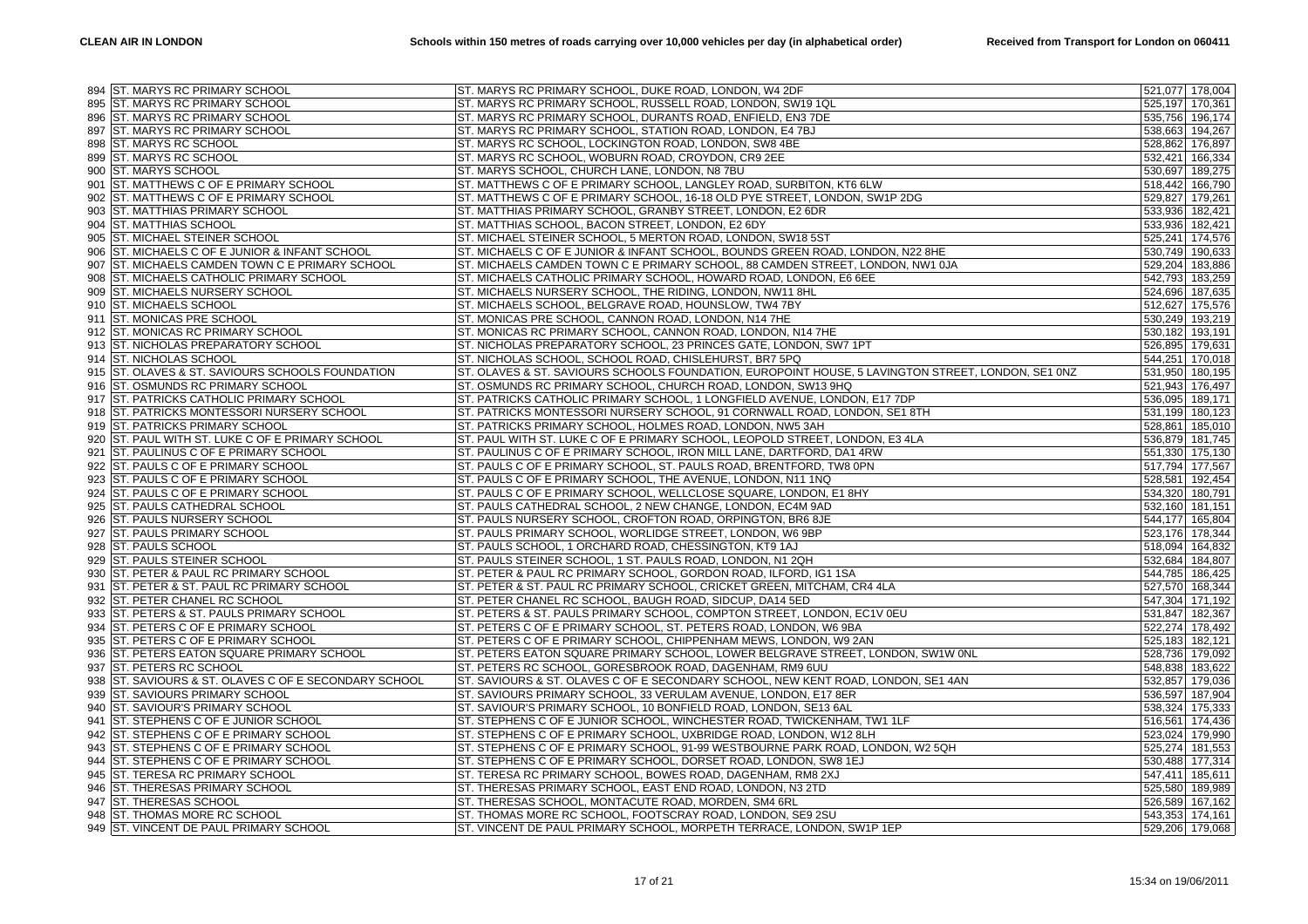|     | 950 STAMFORD HILL PRIMARY SCHOOL               | STAMFORD HILL PRIMARY SCHOOL, BERKELEY ROAD, LONDON, N15 6HD                                  |                 | 532,881 188,049 |
|-----|------------------------------------------------|-----------------------------------------------------------------------------------------------|-----------------|-----------------|
|     | 951 STANTON SCHOOL OF ENGLISH                  | STANTON SCHOOL OF ENGLISH, STANTON HOUSE, 167 QUEENSWAY, LONDON, W2 4SB                       |                 | 525,789 181,173 |
| 952 | <b>STEPHEN HAWKING SCHOOL</b>                  | STEPHEN HAWKING SCHOOL, 2 BRUNTON PLACE, LONDON, E14 7LL                                      |                 | 536,313 181,188 |
| 953 | STEPPING STONES AFTERSCHOOL CARE               | STEPPING STONES AFTERSCHOOL CARE, ST. FRANCIS OF ASSISI RC CHURCH, THE GROVE, LONDON, E15 1NS |                 | 539,048 184,739 |
| 954 | <b>STOCKLEY ACADEMY SCHOOL</b>                 | STOCKLEY ACADEMY SCHOOL, PARK VIEW ROAD, UXBRIDGE, UB8 3GA                                    |                 | 506,892 181,118 |
| 955 | <b>STOCKWELL PARK HIGH SCHOOL</b>              | STOCKWELL PARK HIGH SCHOOL, STOCKWELL PARK ROAD, LONDON, SW9 0AL                              |                 | 530,693 176,642 |
| 956 | STOCKWELL PRIMARY SCHOOL                       | STOCKWELL PRIMARY SCHOOL, STOCKWELL ROAD, LONDON, SW9 9TG                                     | 530,821 175,861 |                 |
| 957 | STONEYDOWN PARK PRIMARY SCHOOL                 | STONEYDOWN PARK PRIMARY SCHOOL, PRETORIA AVENUE, LONDON, E17 6JY                              |                 | 536,127 189,272 |
| 958 | <b>STRATFORD SCHOOL</b>                        | STRATFORD SCHOOL, UPTON LANE, LONDON, E7 9PR                                                  |                 | 540,427 184,397 |
| 959 | SUDBOURNE PRIMARY SCHOOL                       | SUDBOURNE PRIMARY SCHOOL, HAYTER ROAD, LONDON, SW2 5AP                                        |                 | 530,757 174,948 |
| 960 | SUDBURY INFANT SCHOOL                          | SUDBURY INFANT SCHOOL, 77 WATFORD ROAD, WEMBLEY, HA0 3EY                                      |                 | 516,584 185,882 |
| 961 | <b>SUDBURY TOWN NURSERY SCHOOL</b>             | SUDBURY TOWN NURSERY SCHOOL, 8 ODEON PARADE, SUDBURY HEIGHTS AVENUE, GREENFORD, UB6 0NA       |                 | 516,626 184,973 |
| 962 | SUNNYSIDE NURSERY SCHOOL                       | SUNNYSIDE NURSERY SCHOOL, 192 MERTON ROAD, LONDON, SW19 1EG                                   |                 | 525,813 170,270 |
| 963 | SURBITON HIGH SCHOOL FOR GIRLS                 | SURBITON HIGH SCHOOL FOR GIRLS, 13 SURBITON CRESCENT, KINGSTON UPON THAMES, KT1 2JT           |                 | 518,037 168,093 |
| 964 | SUTTON HIGH SCHOOL FOR GIRLS                   | SUTTON HIGH SCHOOL FOR GIRLS, 55 CHEAM ROAD, SUTTON, SM1 2AX                                  |                 | 525,585 163,965 |
| 965 | SYBOURN INFANT SCHOOL                          | SYBOURN INFANT SCHOOL, 7 SYBOURN STREET, LONDON, E17 8HA                                      | 536,802 187,550 |                 |
| 966 | <b>SYBOURN INFANT SCHOOL</b>                   | SYBOURN INFANT SCHOOL, PERTH ROAD, LONDON, E10 7PB                                            |                 | 536,444 187,203 |
| 967 | <b>SYBOURN JUNIOR SCHOOL</b>                   | SYBOURN JUNIOR SCHOOL, 3 SYBOURN STREET, LONDON, E17 8HA                                      |                 | 536,854 187,593 |
| 968 | <b>SYDENHAM GIRLS SCHOOL</b>                   | SYDENHAM GIRLS SCHOOL, DARTMOUTH ROAD, LONDON, SE26 4RD                                       | 535,005 172,368 |                 |
|     | 969 SYDENHAM HIGH SCHOOL                       | SYDENHAM HIGH SCHOOL, JUNIOR DEPARTMENT, 15 WESTWOOD HILL, LONDON, SE26 6BL                   |                 | 534,772 171,585 |
| 970 | <b>SYDENHAM HIGH SCHOOL</b>                    | SYDENHAM HIGH SCHOOL, 19 WESTWOOD HILL, LONDON, SE26 6BL                                      |                 | 534,676 171,482 |
|     | 971 T T I SCHOOL OF ENGLISH                    | T T I SCHOOL OF ENGLISH, 148-150 CAMDEN HIGH STREET, LONDON, NW1 ONE                          |                 | 528,963 183,814 |
|     | 972 TASHBAR PRIMARY SCHOOL                     | TASHBAR PRIMARY SCHOOL, 47 MOWBRAY ROAD, EDGWARE, HA8 8JL                                     | 519,401 192,891 |                 |
| 973 | <b>TAYYIBAH GIRLS SCHOOL</b>                   | TAYYIBAH GIRLS SCHOOL, 88 FILEY AVENUE, LONDON, N16 6JJ                                       |                 | 534,460 187,173 |
|     | 974 THE ACADEMY SCHOOL                         | THE ACADEMY SCHOOL, 2 PILGRIMS PLACE, LONDON, NW3 1NG                                         |                 | 526,729 185,626 |
|     | 975 THE AMERICAN SCHOOL IN LONDON              | THE AMERICAN SCHOOL IN LONDON, 1 WAVERLEY PLACE, LONDON, NW8 0NP                              |                 | 526,542 183,346 |
| 976 | THE ARK MONTESSORI SCHOOL (CHISWICK) LTD       | THE ARK MONTESSORI SCHOOL (CHISWICK) LTD, PO BOX 39702, LONDON, W4 1XL                        |                 | 520,717 178,385 |
|     | 977 THE AVENUE PRIMARY SCHOOL                  | THE AVENUE PRIMARY SCHOOL, AVENUE ROAD, SUTTON, SM2 6JE                                       |                 | 525,167 162,352 |
|     | 978 THE BLUE C OF E SCHOOL                     | THE BLUE C OF E SCHOOL, NORTH STREET, ISLEWORTH, TW7 6RQ                                      |                 | 516,442 175,825 |
| 979 | THE BRIDGE SCHOOL                              | THE BRIDGE SCHOOL, 251 HUNGERFORD ROAD, LONDON, N7 9LD                                        |                 | 530,002 184,977 |
| 980 | THE BRITISH SCHOOL OF ARCHAEOLOGY IN IRAQ      | THE BRITISH SCHOOL OF ARCHAEOLOGY IN IRAQ, 10 CARLTON HOUSE TERRACE, LONDON, SW1Y 5AH         |                 | 529,791 180,257 |
|     | 981 THE BUMBLE BEE SCHOOL                      | THE BUMBLE BEE SCHOOL, THE CRYPT, CHURCH OF THE ASCENSION, POUNTNEY ROAD, LONDON, SW11 5TU    |                 | 528,109 175,682 |
| 982 | THE BURLINGTON SCHOOL OF ENGLISH               | THE BURLINGTON SCHOOL OF ENGLISH, 1-3 CHESILTON ROAD, LONDON, SW6 5AA                         |                 | 524,691 176,786 |
|     | 983 THE BUTTERCUPS DAY NURSERY SCHOOL          | THE BUTTERCUPS DAY NURSERY SCHOOL, TWICKENHAM ROAD, ISLEWORTH, TW7 7EU                        |                 | 516,046 175,400 |
|     | 984 THE CAMPION SCHOOL                         | THE CAMPION SCHOOL, WINGLETYE LANE, HORNCHURCH, RM11 3BX                                      |                 | 554,726 189,394 |
| 985 | THE CAVENDISH SCHOOL                           | THE CAVENDISH SCHOOL, 31 INVERNESS STREET, LONDON, NW1 7HB                                    |                 | 528,739 183,866 |
|     | 986 THE CEDARS PRIMARY SCHOOL                  | THE CEDARS PRIMARY SCHOOL, HIGH STREET, CRANFORD, HOUNSLOW, TW5 9RU                           |                 | 510,491 177,345 |
|     | 987 THE CROYDON & BROMLEY SCHOOL OF PHILOSOPHY | THE CROYDON & BROMLEY SCHOOL OF PHILOSOPHY, 13 ADDISCOMBE GROVE, CROYDON, CR0 5LR             | 532,985 165,580 |                 |
| 988 | THE DOMINE SCHOOL                              | THE DOMINE SCHOOL, 55 WARRINER GARDENS, LONDON, SW11 4DX                                      |                 | 528,056 176,680 |
|     | 989 THE ELMGREEN SCHOOL                        | THE ELMGREEN SCHOOL, ELMCOURT ROAD, LONDON, SE27 9BZ                                          |                 | 531,963 172,782 |
| 990 | THE FALCON NURSERY SCHOOL                      | THE FALCON NURSERY SCHOOL, 100 FALCON ROAD, LONDON, SW11 2LH                                  |                 | 527,132 175,961 |
| 991 | THE FALCONS SCHOOL FOR GIRLS                   | THE FALCONS SCHOOL FOR GIRLS, 15 GUNNERSBURY AVENUE, LONDON, W5 3XD                           | 518,678 180,051 |                 |
|     | 992 THE GERMAN SCHOOL                          | THE GERMAN SCHOOL, DOUGLAS HOUSE, PETERSHAM ROAD, RICHMOND, TW10 7AH                          |                 | 517,895 173,170 |
|     | 993 THE GOWER SCHOOL                           | THE GOWER SCHOOL, 10 CYNTHIA STREET, LONDON, N1 9JF                                           |                 | 530,965 183,139 |
| 994 | THE GREEN C OF E PRIMARY SCHOOL                | THE GREEN C OF E PRIMARY SCHOOL, SOMERSET ROAD, LONDON, N17 9EJ                               |                 | 533,870 189,638 |
|     | 995 THE GREEN SCHOOL FOR GIRLS                 | THE GREEN SCHOOL FOR GIRLS, LONDON ROAD, ISLEWORTH, TW7 5BB                                   |                 | 516,420 176,903 |
|     | 996 THE GROVE NURSERY SCHOOL                   | THE GROVE NURSERY SCHOOL, 28 WILTON GROVE, LONDON, SW19 3QX                                   |                 | 524,848 169,809 |
| 997 | THE HYDE NURSERY SCHOOL                        | THE HYDE NURSERY SCHOOL, HYDE CRESCENT, LONDON, NW9 7EY                                       |                 | 521,558 188,517 |
|     | 998 THE HYDE PRIMARY SCHOOL & CHILDRENS CENTRE | THE HYDE PRIMARY SCHOOL & CHILDRENS CENTRE, HYDE CRESCENT, LONDON, NW9 7EY                    |                 | 521,516 188,581 |
|     | 999 THE INDEPENDENT SCHOOLS DIRECTORY          | THE INDEPENDENT SCHOOLS DIRECTORY, LAYNES HOUSE 526-528 WATFORD WAY, LONDON, NW7 4RS          |                 | 521,745 192,291 |
|     | 1,000 THE JEWISH PREPARATORY SCHOOL            | THE JEWISH PREPARATORY SCHOOL, 21 ANDOVER PLACE, LONDON, NW6 5ED                              |                 | 525,633 183,266 |
|     | 1,001 THE KEREM SCHOOL                         | THE KEREM SCHOOL, NORRICE LEA, LONDON, N2 ORE                                                 |                 | 526,619 188,839 |
|     | 1,002 THE LINK PRIMARY SCHOOL                  | THE LINK PRIMARY SCHOOL, 138 CROYDON ROAD, BEDDINGTON, CROYDON, CR0 4PG                       |                 | 530,353 164,868 |
|     | 1,003 THE LINK SECONDARY SCHOOL                | THE LINK SECONDARY SCHOOL, 82-84 CROYDON ROAD, BEDDINGTON, CROYDON, CR0 4PD                   |                 | 530,662 164,879 |
|     | 1,004 THE LONDON NAUTICAL SCHOOL               | THE LONDON NAUTICAL SCHOOL, 61 STAMFORD STREET, LONDON, SE1 9NA                               |                 | 531,386 180,308 |
|     | 1,005 THE LONDON SCHOOL OF ENGLISH             | THE LONDON SCHOOL OF ENGLISH, 15 HOLLAND PARK GARDENS, LONDON, W14 8DZ                        |                 | 524,252 179,974 |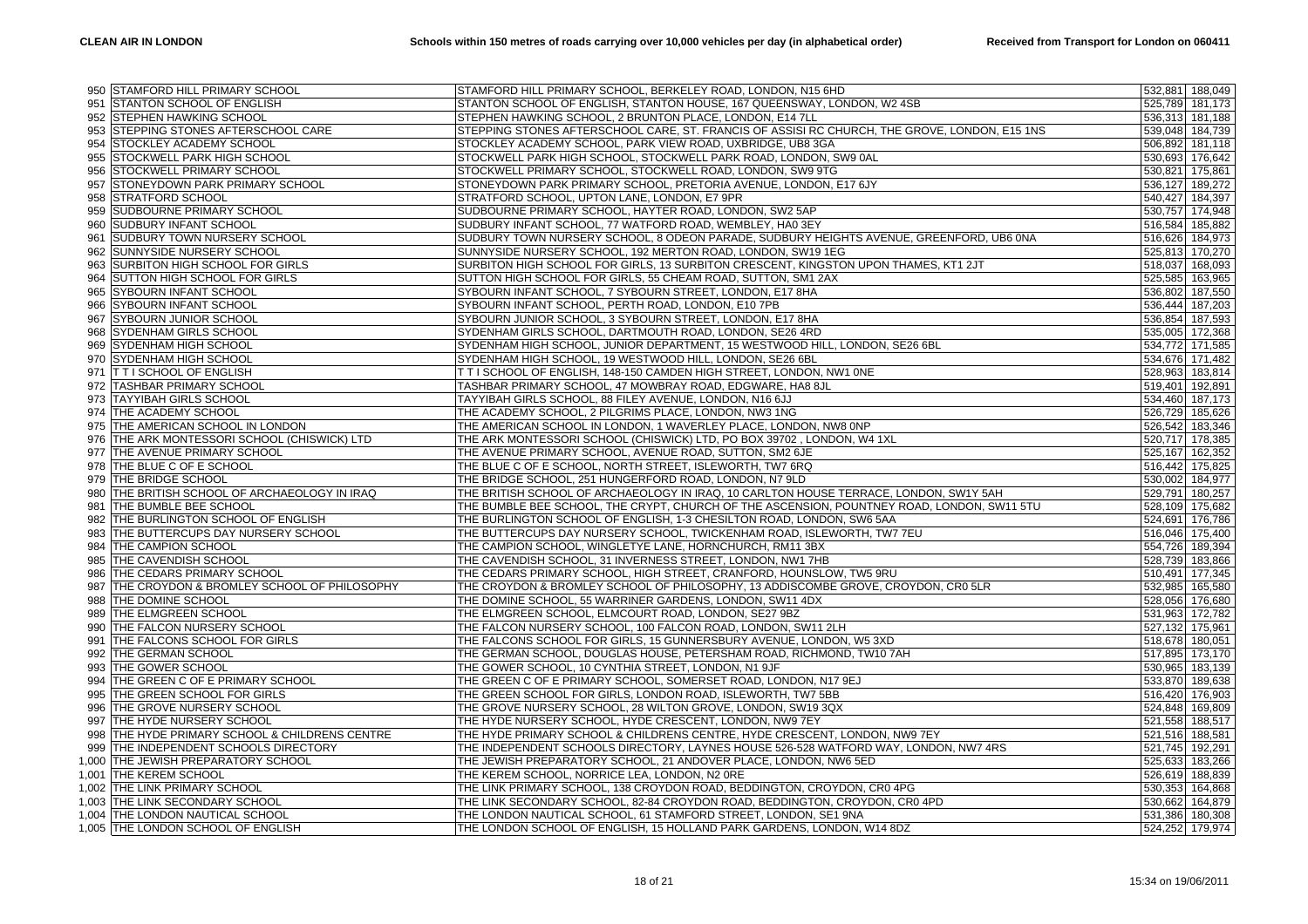| THE MOAT SCHOOL, BISHOPS AVENUE, LONDON, SW6 6EG<br>524,167 176,390<br>1,007 THE MOAT SCHOOL<br>1,008 THE MONTESSORI SCHOOL<br>THE MONTESSORI SCHOOL, BEAUFORT ROAD, LONDON, W5 3EB<br>518,694 181,748<br>1,009 THE MOUNT PRIMARY SCHOOL<br>THE MOUNT PRIMARY SCHOOL, DICKERAGE LANE, NEW MALDEN, KT3 3RZ<br>519,995 168,724<br>1,010 THE NEW RUSH HALL SCHOOL<br>THE NEW RUSH HALL SCHOOL, FENCEPIECE ROAD, ILFORD, IG6 2LB<br>544,404 191,037<br>1,011 THE NIGHTINGALE SCHOOL<br>THE NIGHTINGALE SCHOOL, 2 LAMBETH PALACE ROAD, LONDON, SE1 7EP<br>530,758 179,616<br>THE NORTH LONDON INTERNATIONAL SCHOOL, FRIERN BARNET ROAD, LONDON, N11 3DR<br>1,012 THE NORTH LONDON INTERNATIONAL SCHOOL<br>527,858 192,134<br>1,013 THE OLIVE TREE SCHOOL<br>THE OLIVE TREE SCHOOL, 363-365 LEWISHAM HIGH STREET, LONDON, SE13 6NZ<br>537,949 174,408<br>1,014 THE OUT OF SCHOOL SERVICE<br>THE OUT OF SCHOOL SERVICE, THE CONINGSBY CENTRE, 45 COOMBE ROAD, CROYDON, CR0 1BQ<br>532,730 164,860<br>1,015 THE POINTER SCHOOL<br>THE POINTER SCHOOL, 19 STRATHEDEN ROAD, LONDON, SE3 7TH<br>540,209 177,029<br>THE POOR SCHOOL, 242 PENTONVILLE ROAD, LONDON, N1 9JY<br>1,016 THE POOR SCHOOL<br>530,521 183,040<br>THE QUEENS C OF E PRIMARY SCHOOL, CUMBERLAND ROAD, RICHMOND, TW9 3HJ<br>1,017 THE QUEENS C OF E PRIMARY SCHOOL<br>519,134 177,178<br>1,018 THE RAINBOW SCHOOL<br>THE RAINBOW SCHOOL, 520 GARRATT LANE, LONDON, SW17 0NY<br>526,092 172,521<br>THE ROCHE SCHOOL, 11 FROGMORE, LONDON, SW18 1HW<br>1,019 THE ROCHE SCHOOL<br>525,314 174,895<br>THE ROSARY CATHOLIC PRIMARY SCHOOL<br>THE ROSARY CATHOLIC PRIMARY SCHOOL, THE GREEN, HOUNSLOW, TW5 0RL<br>513,022 177,682<br>1,020<br>1,021 THE ROYAL DOCKS COMMUNITY SCHOOL<br>THE ROYAL DOCKS COMMUNITY SCHOOL, PRINCE REGENT LANE, LONDON, E16 3HS<br>541,306 181,070<br>THE ROYAL PINNER SCHOOL FOUNDATION<br>THE ROYAL PINNER SCHOOL FOUNDATION, 110 OLD BROMPTON ROAD, LONDON, SW7 3RB<br>1,022<br>526,478 178,541<br>THE ROYAL SCHOOL HAMPSTEAD, 65 ROSSLYN HILL, LONDON, NW3 5UD<br>THE ROYAL SCHOOL HAMPSTEAD<br>526,640 185,531<br>1,023<br>1,024 THE RUSSELL SCHOOL<br>THE RUSSELL SCHOOL, PETERSHAM ROAD, RICHMOND, TW10 7AH<br>517,944 173,070<br>1,025 THE SCHOOL OF COACHING<br>THE SCHOOL OF COACHING, 26-28 HAMMERSMITH GROVE, LONDON, W6 7HA<br>523,253 178,781<br>THE SCHOOL OF THE SCIENCE OF ACTING & DIRECTING<br>THE SCHOOL OF THE SCIENCE OF ACTING & DIRECTING, 67-83 SEVEN SISTERS ROAD, LONDON, N7 6BU<br>530,675 186,265<br>1,026<br>1,027 THE ST. MICHAEL STEINER SCHOOL<br>THE ST. MICHAEL STEINER SCHOOL, 5 MERTON ROAD, LONDON, SW18 4TP<br>525,241 174,576<br>1,028 THE STONEBRIDGE SCHOOL NURSERY<br>THE STONEBRIDGE SCHOOL NURSERY, SHAKESPEARE AVENUE, LONDON, NW10 8NG<br>520,512 183,840<br>1,029 THE STONEBRIDGE SCHOOL PARENTS CENTRE<br>THE STONEBRIDGE SCHOOL PARENTS CENTRE, SHAKESPEARE AVENUE, LONDON, NW10 8NG<br>520,512 183,840<br>1,030 THE VINES SCHOOL<br>THE VINES SCHOOL, 43 FORTHBRIDGE ROAD, LONDON, SW11 5NX<br>528,310 175,299<br>THE WOODSIDE SCHOOL<br>THE WOODSIDE SCHOOL, 7 WOOD STREET, LONDON, E17 3JX<br>538,380 189,924<br>1,031<br>THOMAS ARNOLD PRIMARY SCHOOL, ROWDOWNS ROAD, DAGENHAM, RM9 6NJ<br>THOMAS ARNOLD PRIMARY SCHOOL<br>548,949 184,154<br>1,032<br>THOMAS'S SCHOOL FOUNDATION<br>THOMAS'S SCHOOL FOUNDATION, PO BOX 46805, LONDON, SW11 3WJ<br>527,588 175,552<br>1,033<br><b>TIDEMILL PRIMARY SCHOOL</b><br>TIDEMILL PRIMARY SCHOOL, FRANKHAM STREET, LONDON, SE8 4RN<br>537,351 177,206<br>1.034<br>TIDEWAYS SCULLERS SCHOOL, CHISWICK BRIDGE, DUKES MEADOW, DAN MASON DRIVE, LONDON, W4 2SH<br>TIDEWAYS SCULLERS SCHOOL<br>520,375 176,340<br>1,035<br>1,036 TIFFIN GIRLS SCHOOL<br>TIFFIN GIRLS SCHOOL, RICHMOND ROAD, KINGSTON UPON THAMES, KT2 5PL<br>518,089 170,985<br><b>TIFFIN SCHOOL</b><br>TIFFIN SCHOOL, QUEEN ELIZABETH ROAD, KINGSTON UPON THAMES, KT2 6RL<br>1,037<br>518,627 169,465<br>TIGGERS NURSERY SCHOOL, 87 PUTNEY BRIDGE ROAD, LONDON, SW15 2PA<br>TIGGERS NURSERY SCHOOL<br>524,900 175,107<br>1,038<br><b>TIVERTON ROAD SCHOOL</b><br>TIVERTON ROAD SCHOOL, PULFORD ROAD, LONDON, N15 6SP<br>532,741 188,181<br>1,039<br>TOLWORTH SECONDARY GIRLS SCHOOL<br>TOLWORTH SECONDARY GIRLS SCHOOL, FULLERS WAY NORTH, SURBITON, KT6 7LQ<br>518,681 165,343<br>1,040<br>TORRIANO INFANT SCHOOL<br>TORRIANO INFANT SCHOOL, TORRIANO AVENUE, LONDON, NW5 2SJ<br>529,593 184,969<br>1,041<br>1,042 TORRIANO JUNIOR SCHOOL<br>TORRIANO JUNIOR SCHOOL, TORRIANO AVENUE, LONDON, NW5 2SJ<br>529,559 185,072<br>TOWER BRIDGE PRIMARY SCHOOL<br>TOWER BRIDGE PRIMARY SCHOOL, FAIR STREET, LONDON, SE1 2AE<br>533,570 179,825<br>1,043<br>TOWNSEND PRIMARY SCHOOL<br>TOWNSEND PRIMARY SCHOOL, TOWNSEND STREET, LONDON, SE17 1HJ<br>533,028 178,832<br>1,044<br>1,045 TREE HOUSE NURSERY SCHOOL<br>TREE HOUSE NURSERY SCHOOL, 2 MALMESBURY ROAD, LONDON, E18 2NN<br>539,810 190,490<br>1,046 TREEHOUSE NURSERY SCHOOL<br>TREEHOUSE NURSERY SCHOOL, 35 WOODBINE PLACE, LONDON, E11 2RH<br>540,519 188,296<br>TRIANGLE NURSERY SCHOOL<br>TRIANGLE NURSERY SCHOOL, 25 WILLIAM BONNEY ESTATE, LONDON, SW4 7JQ<br>529,788 175,189<br>1,047<br>TRINITY CATHOLIC LOWER HIGH SCHOOL<br>TRINITY CATHOLIC LOWER HIGH SCHOOL, SYDNEY ROAD, WOODFORD GREEN, IG8 0TB<br>540,216 192,545<br>1,048<br>1,049 TRINITY SCHOOL<br>TRINITY SCHOOL, SHIRLEY PARK, CROYDON, CR9 7AT<br>535,116 165,787<br>TRINITY SCHOOL<br>TRINITY SCHOOL, HEATHWAY, DAGENHAM, RM10 7SJ<br>549,068 185,966<br>1,050<br>TRINITY ST. MARYS C OF E PRIMARY SCHOOL<br>TRINITY ST. MARYS C OF E PRIMARY SCHOOL, 6 BALHAM PARK ROAD, LONDON, SW12 8DR<br>528,296 173,119<br>1,051<br>TRUE BUDDHA SCHOOL, 265 WILLESDEN LANE, LONDON, NW2 5JG<br>TRUE BUDDHA SCHOOL<br>523,332 184,575<br>1,052<br>TUDOR PRIMARY SCHOOL, QUEENS ROAD, LONDON, N3 2AG<br>TUDOR PRIMARY SCHOOL<br>526,318 190,626<br>1,053<br><b>TUKE SCHOOL</b><br>TUKE SCHOOL, 4 WOODS ROAD, LONDON, SE15 2PX<br>1,054<br>534,649 176,671<br>TUNSTALL NURSERY SCHOOL<br>TUNSTALL NURSERY SCHOOL, TUNSTALL ROAD, CROYDON, CR0 6TY<br>1,055<br>533,473 166,139<br>TURNEY SCHOOL, TURNEY ROAD, LONDON, SE21 8LX<br>532,287 173,727<br><b>TURNEY SCHOOL</b><br>1,056<br>TWYFORD C OF E HIGH SCHOOL<br>TWYFORD C OF E HIGH SCHOOL, TWYFORD CRESCENT, LONDON, W3 9PP<br>519,635 180,375<br>1,057<br>1,058 UK SCHOOL OF ENGLISH<br>UK SCHOOL OF ENGLISH, 71A SOUTH END, CROYDON, CR0 1BF<br>532,453 164,635<br>1,059 UNICORN SCHOOL<br>UNICORN SCHOOL, 238 KEW ROAD, RICHMOND, TW9 3JX<br>518,813 176,672<br>1,060 UNITED WESTMINSTER SCHOOLS<br>UNITED WESTMINSTER SCHOOLS, ALEXANDRA HOUSE 55A CATHERINE PLACE, LONDON, SW1E 6DY<br>529,207 179,448<br>1,061 UNIVERSITY COLLEGE SCHOOL<br>UNIVERSITY COLLEGE SCHOOL, JUNIOR BRANCH, 11 HOLLY HILL, LONDON, NW3 6QN<br>526,289 185,816 | 1,006 THE MILL HILL SCHOOL OF ENGLISH | THE MILL HILL SCHOOL OF ENGLISH, HARTLEY HALL, FLOWER LANE, LONDON, NW7 2JA | 521,648 192,162 |
|-----------------------------------------------------------------------------------------------------------------------------------------------------------------------------------------------------------------------------------------------------------------------------------------------------------------------------------------------------------------------------------------------------------------------------------------------------------------------------------------------------------------------------------------------------------------------------------------------------------------------------------------------------------------------------------------------------------------------------------------------------------------------------------------------------------------------------------------------------------------------------------------------------------------------------------------------------------------------------------------------------------------------------------------------------------------------------------------------------------------------------------------------------------------------------------------------------------------------------------------------------------------------------------------------------------------------------------------------------------------------------------------------------------------------------------------------------------------------------------------------------------------------------------------------------------------------------------------------------------------------------------------------------------------------------------------------------------------------------------------------------------------------------------------------------------------------------------------------------------------------------------------------------------------------------------------------------------------------------------------------------------------------------------------------------------------------------------------------------------------------------------------------------------------------------------------------------------------------------------------------------------------------------------------------------------------------------------------------------------------------------------------------------------------------------------------------------------------------------------------------------------------------------------------------------------------------------------------------------------------------------------------------------------------------------------------------------------------------------------------------------------------------------------------------------------------------------------------------------------------------------------------------------------------------------------------------------------------------------------------------------------------------------------------------------------------------------------------------------------------------------------------------------------------------------------------------------------------------------------------------------------------------------------------------------------------------------------------------------------------------------------------------------------------------------------------------------------------------------------------------------------------------------------------------------------------------------------------------------------------------------------------------------------------------------------------------------------------------------------------------------------------------------------------------------------------------------------------------------------------------------------------------------------------------------------------------------------------------------------------------------------------------------------------------------------------------------------------------------------------------------------------------------------------------------------------------------------------------------------------------------------------------------------------------------------------------------------------------------------------------------------------------------------------------------------------------------------------------------------------------------------------------------------------------------------------------------------------------------------------------------------------------------------------------------------------------------------------------------------------------------------------------------------------------------------------------------------------------------------------------------------------------------------------------------------------------------------------------------------------------------------------------------------------------------------------------------------------------------------------------------------------------------------------------------------------------------------------------------------------------------------------------------------------------------------------------------------------------------------------------------------------------------------------------------------------------------------------------------------------------------------------------------------------------------------------------------------------------------------------------------------------------------------------------------------------------------------------------------------------------------------------------------------------------------------------------------------------------------------------------------------------------------------------------------------------------------------------------------------------------------------------------------------------------------------------------------------------------------------------------------------------------------------------------------------------------------------------------------------------------------------------------------------------------------------------------------------------------------------------------------------------------------------------------------------------------------------------------------------------------------------------------------------------------------------------------------------------------------------------------------------------------------------------------------------------------------------------------------------------------------------------------------------------------------------------------------------------------------------|---------------------------------------|-----------------------------------------------------------------------------|-----------------|
|                                                                                                                                                                                                                                                                                                                                                                                                                                                                                                                                                                                                                                                                                                                                                                                                                                                                                                                                                                                                                                                                                                                                                                                                                                                                                                                                                                                                                                                                                                                                                                                                                                                                                                                                                                                                                                                                                                                                                                                                                                                                                                                                                                                                                                                                                                                                                                                                                                                                                                                                                                                                                                                                                                                                                                                                                                                                                                                                                                                                                                                                                                                                                                                                                                                                                                                                                                                                                                                                                                                                                                                                                                                                                                                                                                                                                                                                                                                                                                                                                                                                                                                                                                                                                                                                                                                                                                                                                                                                                                                                                                                                                                                                                                                                                                                                                                                                                                                                                                                                                                                                                                                                                                                                                                                                                                                                                                                                                                                                                                                                                                                                                                                                                                                                                                                                                                                                                                                                                                                                                                                                                                                                                                                                                                                                                                                                                                                                                                                                                                                                                                                                                                                                                                                                                                                                                                                           |                                       |                                                                             |                 |
|                                                                                                                                                                                                                                                                                                                                                                                                                                                                                                                                                                                                                                                                                                                                                                                                                                                                                                                                                                                                                                                                                                                                                                                                                                                                                                                                                                                                                                                                                                                                                                                                                                                                                                                                                                                                                                                                                                                                                                                                                                                                                                                                                                                                                                                                                                                                                                                                                                                                                                                                                                                                                                                                                                                                                                                                                                                                                                                                                                                                                                                                                                                                                                                                                                                                                                                                                                                                                                                                                                                                                                                                                                                                                                                                                                                                                                                                                                                                                                                                                                                                                                                                                                                                                                                                                                                                                                                                                                                                                                                                                                                                                                                                                                                                                                                                                                                                                                                                                                                                                                                                                                                                                                                                                                                                                                                                                                                                                                                                                                                                                                                                                                                                                                                                                                                                                                                                                                                                                                                                                                                                                                                                                                                                                                                                                                                                                                                                                                                                                                                                                                                                                                                                                                                                                                                                                                                           |                                       |                                                                             |                 |
|                                                                                                                                                                                                                                                                                                                                                                                                                                                                                                                                                                                                                                                                                                                                                                                                                                                                                                                                                                                                                                                                                                                                                                                                                                                                                                                                                                                                                                                                                                                                                                                                                                                                                                                                                                                                                                                                                                                                                                                                                                                                                                                                                                                                                                                                                                                                                                                                                                                                                                                                                                                                                                                                                                                                                                                                                                                                                                                                                                                                                                                                                                                                                                                                                                                                                                                                                                                                                                                                                                                                                                                                                                                                                                                                                                                                                                                                                                                                                                                                                                                                                                                                                                                                                                                                                                                                                                                                                                                                                                                                                                                                                                                                                                                                                                                                                                                                                                                                                                                                                                                                                                                                                                                                                                                                                                                                                                                                                                                                                                                                                                                                                                                                                                                                                                                                                                                                                                                                                                                                                                                                                                                                                                                                                                                                                                                                                                                                                                                                                                                                                                                                                                                                                                                                                                                                                                                           |                                       |                                                                             |                 |
|                                                                                                                                                                                                                                                                                                                                                                                                                                                                                                                                                                                                                                                                                                                                                                                                                                                                                                                                                                                                                                                                                                                                                                                                                                                                                                                                                                                                                                                                                                                                                                                                                                                                                                                                                                                                                                                                                                                                                                                                                                                                                                                                                                                                                                                                                                                                                                                                                                                                                                                                                                                                                                                                                                                                                                                                                                                                                                                                                                                                                                                                                                                                                                                                                                                                                                                                                                                                                                                                                                                                                                                                                                                                                                                                                                                                                                                                                                                                                                                                                                                                                                                                                                                                                                                                                                                                                                                                                                                                                                                                                                                                                                                                                                                                                                                                                                                                                                                                                                                                                                                                                                                                                                                                                                                                                                                                                                                                                                                                                                                                                                                                                                                                                                                                                                                                                                                                                                                                                                                                                                                                                                                                                                                                                                                                                                                                                                                                                                                                                                                                                                                                                                                                                                                                                                                                                                                           |                                       |                                                                             |                 |
|                                                                                                                                                                                                                                                                                                                                                                                                                                                                                                                                                                                                                                                                                                                                                                                                                                                                                                                                                                                                                                                                                                                                                                                                                                                                                                                                                                                                                                                                                                                                                                                                                                                                                                                                                                                                                                                                                                                                                                                                                                                                                                                                                                                                                                                                                                                                                                                                                                                                                                                                                                                                                                                                                                                                                                                                                                                                                                                                                                                                                                                                                                                                                                                                                                                                                                                                                                                                                                                                                                                                                                                                                                                                                                                                                                                                                                                                                                                                                                                                                                                                                                                                                                                                                                                                                                                                                                                                                                                                                                                                                                                                                                                                                                                                                                                                                                                                                                                                                                                                                                                                                                                                                                                                                                                                                                                                                                                                                                                                                                                                                                                                                                                                                                                                                                                                                                                                                                                                                                                                                                                                                                                                                                                                                                                                                                                                                                                                                                                                                                                                                                                                                                                                                                                                                                                                                                                           |                                       |                                                                             |                 |
|                                                                                                                                                                                                                                                                                                                                                                                                                                                                                                                                                                                                                                                                                                                                                                                                                                                                                                                                                                                                                                                                                                                                                                                                                                                                                                                                                                                                                                                                                                                                                                                                                                                                                                                                                                                                                                                                                                                                                                                                                                                                                                                                                                                                                                                                                                                                                                                                                                                                                                                                                                                                                                                                                                                                                                                                                                                                                                                                                                                                                                                                                                                                                                                                                                                                                                                                                                                                                                                                                                                                                                                                                                                                                                                                                                                                                                                                                                                                                                                                                                                                                                                                                                                                                                                                                                                                                                                                                                                                                                                                                                                                                                                                                                                                                                                                                                                                                                                                                                                                                                                                                                                                                                                                                                                                                                                                                                                                                                                                                                                                                                                                                                                                                                                                                                                                                                                                                                                                                                                                                                                                                                                                                                                                                                                                                                                                                                                                                                                                                                                                                                                                                                                                                                                                                                                                                                                           |                                       |                                                                             |                 |
|                                                                                                                                                                                                                                                                                                                                                                                                                                                                                                                                                                                                                                                                                                                                                                                                                                                                                                                                                                                                                                                                                                                                                                                                                                                                                                                                                                                                                                                                                                                                                                                                                                                                                                                                                                                                                                                                                                                                                                                                                                                                                                                                                                                                                                                                                                                                                                                                                                                                                                                                                                                                                                                                                                                                                                                                                                                                                                                                                                                                                                                                                                                                                                                                                                                                                                                                                                                                                                                                                                                                                                                                                                                                                                                                                                                                                                                                                                                                                                                                                                                                                                                                                                                                                                                                                                                                                                                                                                                                                                                                                                                                                                                                                                                                                                                                                                                                                                                                                                                                                                                                                                                                                                                                                                                                                                                                                                                                                                                                                                                                                                                                                                                                                                                                                                                                                                                                                                                                                                                                                                                                                                                                                                                                                                                                                                                                                                                                                                                                                                                                                                                                                                                                                                                                                                                                                                                           |                                       |                                                                             |                 |
|                                                                                                                                                                                                                                                                                                                                                                                                                                                                                                                                                                                                                                                                                                                                                                                                                                                                                                                                                                                                                                                                                                                                                                                                                                                                                                                                                                                                                                                                                                                                                                                                                                                                                                                                                                                                                                                                                                                                                                                                                                                                                                                                                                                                                                                                                                                                                                                                                                                                                                                                                                                                                                                                                                                                                                                                                                                                                                                                                                                                                                                                                                                                                                                                                                                                                                                                                                                                                                                                                                                                                                                                                                                                                                                                                                                                                                                                                                                                                                                                                                                                                                                                                                                                                                                                                                                                                                                                                                                                                                                                                                                                                                                                                                                                                                                                                                                                                                                                                                                                                                                                                                                                                                                                                                                                                                                                                                                                                                                                                                                                                                                                                                                                                                                                                                                                                                                                                                                                                                                                                                                                                                                                                                                                                                                                                                                                                                                                                                                                                                                                                                                                                                                                                                                                                                                                                                                           |                                       |                                                                             |                 |
|                                                                                                                                                                                                                                                                                                                                                                                                                                                                                                                                                                                                                                                                                                                                                                                                                                                                                                                                                                                                                                                                                                                                                                                                                                                                                                                                                                                                                                                                                                                                                                                                                                                                                                                                                                                                                                                                                                                                                                                                                                                                                                                                                                                                                                                                                                                                                                                                                                                                                                                                                                                                                                                                                                                                                                                                                                                                                                                                                                                                                                                                                                                                                                                                                                                                                                                                                                                                                                                                                                                                                                                                                                                                                                                                                                                                                                                                                                                                                                                                                                                                                                                                                                                                                                                                                                                                                                                                                                                                                                                                                                                                                                                                                                                                                                                                                                                                                                                                                                                                                                                                                                                                                                                                                                                                                                                                                                                                                                                                                                                                                                                                                                                                                                                                                                                                                                                                                                                                                                                                                                                                                                                                                                                                                                                                                                                                                                                                                                                                                                                                                                                                                                                                                                                                                                                                                                                           |                                       |                                                                             |                 |
|                                                                                                                                                                                                                                                                                                                                                                                                                                                                                                                                                                                                                                                                                                                                                                                                                                                                                                                                                                                                                                                                                                                                                                                                                                                                                                                                                                                                                                                                                                                                                                                                                                                                                                                                                                                                                                                                                                                                                                                                                                                                                                                                                                                                                                                                                                                                                                                                                                                                                                                                                                                                                                                                                                                                                                                                                                                                                                                                                                                                                                                                                                                                                                                                                                                                                                                                                                                                                                                                                                                                                                                                                                                                                                                                                                                                                                                                                                                                                                                                                                                                                                                                                                                                                                                                                                                                                                                                                                                                                                                                                                                                                                                                                                                                                                                                                                                                                                                                                                                                                                                                                                                                                                                                                                                                                                                                                                                                                                                                                                                                                                                                                                                                                                                                                                                                                                                                                                                                                                                                                                                                                                                                                                                                                                                                                                                                                                                                                                                                                                                                                                                                                                                                                                                                                                                                                                                           |                                       |                                                                             |                 |
|                                                                                                                                                                                                                                                                                                                                                                                                                                                                                                                                                                                                                                                                                                                                                                                                                                                                                                                                                                                                                                                                                                                                                                                                                                                                                                                                                                                                                                                                                                                                                                                                                                                                                                                                                                                                                                                                                                                                                                                                                                                                                                                                                                                                                                                                                                                                                                                                                                                                                                                                                                                                                                                                                                                                                                                                                                                                                                                                                                                                                                                                                                                                                                                                                                                                                                                                                                                                                                                                                                                                                                                                                                                                                                                                                                                                                                                                                                                                                                                                                                                                                                                                                                                                                                                                                                                                                                                                                                                                                                                                                                                                                                                                                                                                                                                                                                                                                                                                                                                                                                                                                                                                                                                                                                                                                                                                                                                                                                                                                                                                                                                                                                                                                                                                                                                                                                                                                                                                                                                                                                                                                                                                                                                                                                                                                                                                                                                                                                                                                                                                                                                                                                                                                                                                                                                                                                                           |                                       |                                                                             |                 |
|                                                                                                                                                                                                                                                                                                                                                                                                                                                                                                                                                                                                                                                                                                                                                                                                                                                                                                                                                                                                                                                                                                                                                                                                                                                                                                                                                                                                                                                                                                                                                                                                                                                                                                                                                                                                                                                                                                                                                                                                                                                                                                                                                                                                                                                                                                                                                                                                                                                                                                                                                                                                                                                                                                                                                                                                                                                                                                                                                                                                                                                                                                                                                                                                                                                                                                                                                                                                                                                                                                                                                                                                                                                                                                                                                                                                                                                                                                                                                                                                                                                                                                                                                                                                                                                                                                                                                                                                                                                                                                                                                                                                                                                                                                                                                                                                                                                                                                                                                                                                                                                                                                                                                                                                                                                                                                                                                                                                                                                                                                                                                                                                                                                                                                                                                                                                                                                                                                                                                                                                                                                                                                                                                                                                                                                                                                                                                                                                                                                                                                                                                                                                                                                                                                                                                                                                                                                           |                                       |                                                                             |                 |
|                                                                                                                                                                                                                                                                                                                                                                                                                                                                                                                                                                                                                                                                                                                                                                                                                                                                                                                                                                                                                                                                                                                                                                                                                                                                                                                                                                                                                                                                                                                                                                                                                                                                                                                                                                                                                                                                                                                                                                                                                                                                                                                                                                                                                                                                                                                                                                                                                                                                                                                                                                                                                                                                                                                                                                                                                                                                                                                                                                                                                                                                                                                                                                                                                                                                                                                                                                                                                                                                                                                                                                                                                                                                                                                                                                                                                                                                                                                                                                                                                                                                                                                                                                                                                                                                                                                                                                                                                                                                                                                                                                                                                                                                                                                                                                                                                                                                                                                                                                                                                                                                                                                                                                                                                                                                                                                                                                                                                                                                                                                                                                                                                                                                                                                                                                                                                                                                                                                                                                                                                                                                                                                                                                                                                                                                                                                                                                                                                                                                                                                                                                                                                                                                                                                                                                                                                                                           |                                       |                                                                             |                 |
|                                                                                                                                                                                                                                                                                                                                                                                                                                                                                                                                                                                                                                                                                                                                                                                                                                                                                                                                                                                                                                                                                                                                                                                                                                                                                                                                                                                                                                                                                                                                                                                                                                                                                                                                                                                                                                                                                                                                                                                                                                                                                                                                                                                                                                                                                                                                                                                                                                                                                                                                                                                                                                                                                                                                                                                                                                                                                                                                                                                                                                                                                                                                                                                                                                                                                                                                                                                                                                                                                                                                                                                                                                                                                                                                                                                                                                                                                                                                                                                                                                                                                                                                                                                                                                                                                                                                                                                                                                                                                                                                                                                                                                                                                                                                                                                                                                                                                                                                                                                                                                                                                                                                                                                                                                                                                                                                                                                                                                                                                                                                                                                                                                                                                                                                                                                                                                                                                                                                                                                                                                                                                                                                                                                                                                                                                                                                                                                                                                                                                                                                                                                                                                                                                                                                                                                                                                                           |                                       |                                                                             |                 |
|                                                                                                                                                                                                                                                                                                                                                                                                                                                                                                                                                                                                                                                                                                                                                                                                                                                                                                                                                                                                                                                                                                                                                                                                                                                                                                                                                                                                                                                                                                                                                                                                                                                                                                                                                                                                                                                                                                                                                                                                                                                                                                                                                                                                                                                                                                                                                                                                                                                                                                                                                                                                                                                                                                                                                                                                                                                                                                                                                                                                                                                                                                                                                                                                                                                                                                                                                                                                                                                                                                                                                                                                                                                                                                                                                                                                                                                                                                                                                                                                                                                                                                                                                                                                                                                                                                                                                                                                                                                                                                                                                                                                                                                                                                                                                                                                                                                                                                                                                                                                                                                                                                                                                                                                                                                                                                                                                                                                                                                                                                                                                                                                                                                                                                                                                                                                                                                                                                                                                                                                                                                                                                                                                                                                                                                                                                                                                                                                                                                                                                                                                                                                                                                                                                                                                                                                                                                           |                                       |                                                                             |                 |
|                                                                                                                                                                                                                                                                                                                                                                                                                                                                                                                                                                                                                                                                                                                                                                                                                                                                                                                                                                                                                                                                                                                                                                                                                                                                                                                                                                                                                                                                                                                                                                                                                                                                                                                                                                                                                                                                                                                                                                                                                                                                                                                                                                                                                                                                                                                                                                                                                                                                                                                                                                                                                                                                                                                                                                                                                                                                                                                                                                                                                                                                                                                                                                                                                                                                                                                                                                                                                                                                                                                                                                                                                                                                                                                                                                                                                                                                                                                                                                                                                                                                                                                                                                                                                                                                                                                                                                                                                                                                                                                                                                                                                                                                                                                                                                                                                                                                                                                                                                                                                                                                                                                                                                                                                                                                                                                                                                                                                                                                                                                                                                                                                                                                                                                                                                                                                                                                                                                                                                                                                                                                                                                                                                                                                                                                                                                                                                                                                                                                                                                                                                                                                                                                                                                                                                                                                                                           |                                       |                                                                             |                 |
|                                                                                                                                                                                                                                                                                                                                                                                                                                                                                                                                                                                                                                                                                                                                                                                                                                                                                                                                                                                                                                                                                                                                                                                                                                                                                                                                                                                                                                                                                                                                                                                                                                                                                                                                                                                                                                                                                                                                                                                                                                                                                                                                                                                                                                                                                                                                                                                                                                                                                                                                                                                                                                                                                                                                                                                                                                                                                                                                                                                                                                                                                                                                                                                                                                                                                                                                                                                                                                                                                                                                                                                                                                                                                                                                                                                                                                                                                                                                                                                                                                                                                                                                                                                                                                                                                                                                                                                                                                                                                                                                                                                                                                                                                                                                                                                                                                                                                                                                                                                                                                                                                                                                                                                                                                                                                                                                                                                                                                                                                                                                                                                                                                                                                                                                                                                                                                                                                                                                                                                                                                                                                                                                                                                                                                                                                                                                                                                                                                                                                                                                                                                                                                                                                                                                                                                                                                                           |                                       |                                                                             |                 |
|                                                                                                                                                                                                                                                                                                                                                                                                                                                                                                                                                                                                                                                                                                                                                                                                                                                                                                                                                                                                                                                                                                                                                                                                                                                                                                                                                                                                                                                                                                                                                                                                                                                                                                                                                                                                                                                                                                                                                                                                                                                                                                                                                                                                                                                                                                                                                                                                                                                                                                                                                                                                                                                                                                                                                                                                                                                                                                                                                                                                                                                                                                                                                                                                                                                                                                                                                                                                                                                                                                                                                                                                                                                                                                                                                                                                                                                                                                                                                                                                                                                                                                                                                                                                                                                                                                                                                                                                                                                                                                                                                                                                                                                                                                                                                                                                                                                                                                                                                                                                                                                                                                                                                                                                                                                                                                                                                                                                                                                                                                                                                                                                                                                                                                                                                                                                                                                                                                                                                                                                                                                                                                                                                                                                                                                                                                                                                                                                                                                                                                                                                                                                                                                                                                                                                                                                                                                           |                                       |                                                                             |                 |
|                                                                                                                                                                                                                                                                                                                                                                                                                                                                                                                                                                                                                                                                                                                                                                                                                                                                                                                                                                                                                                                                                                                                                                                                                                                                                                                                                                                                                                                                                                                                                                                                                                                                                                                                                                                                                                                                                                                                                                                                                                                                                                                                                                                                                                                                                                                                                                                                                                                                                                                                                                                                                                                                                                                                                                                                                                                                                                                                                                                                                                                                                                                                                                                                                                                                                                                                                                                                                                                                                                                                                                                                                                                                                                                                                                                                                                                                                                                                                                                                                                                                                                                                                                                                                                                                                                                                                                                                                                                                                                                                                                                                                                                                                                                                                                                                                                                                                                                                                                                                                                                                                                                                                                                                                                                                                                                                                                                                                                                                                                                                                                                                                                                                                                                                                                                                                                                                                                                                                                                                                                                                                                                                                                                                                                                                                                                                                                                                                                                                                                                                                                                                                                                                                                                                                                                                                                                           |                                       |                                                                             |                 |
|                                                                                                                                                                                                                                                                                                                                                                                                                                                                                                                                                                                                                                                                                                                                                                                                                                                                                                                                                                                                                                                                                                                                                                                                                                                                                                                                                                                                                                                                                                                                                                                                                                                                                                                                                                                                                                                                                                                                                                                                                                                                                                                                                                                                                                                                                                                                                                                                                                                                                                                                                                                                                                                                                                                                                                                                                                                                                                                                                                                                                                                                                                                                                                                                                                                                                                                                                                                                                                                                                                                                                                                                                                                                                                                                                                                                                                                                                                                                                                                                                                                                                                                                                                                                                                                                                                                                                                                                                                                                                                                                                                                                                                                                                                                                                                                                                                                                                                                                                                                                                                                                                                                                                                                                                                                                                                                                                                                                                                                                                                                                                                                                                                                                                                                                                                                                                                                                                                                                                                                                                                                                                                                                                                                                                                                                                                                                                                                                                                                                                                                                                                                                                                                                                                                                                                                                                                                           |                                       |                                                                             |                 |
|                                                                                                                                                                                                                                                                                                                                                                                                                                                                                                                                                                                                                                                                                                                                                                                                                                                                                                                                                                                                                                                                                                                                                                                                                                                                                                                                                                                                                                                                                                                                                                                                                                                                                                                                                                                                                                                                                                                                                                                                                                                                                                                                                                                                                                                                                                                                                                                                                                                                                                                                                                                                                                                                                                                                                                                                                                                                                                                                                                                                                                                                                                                                                                                                                                                                                                                                                                                                                                                                                                                                                                                                                                                                                                                                                                                                                                                                                                                                                                                                                                                                                                                                                                                                                                                                                                                                                                                                                                                                                                                                                                                                                                                                                                                                                                                                                                                                                                                                                                                                                                                                                                                                                                                                                                                                                                                                                                                                                                                                                                                                                                                                                                                                                                                                                                                                                                                                                                                                                                                                                                                                                                                                                                                                                                                                                                                                                                                                                                                                                                                                                                                                                                                                                                                                                                                                                                                           |                                       |                                                                             |                 |
|                                                                                                                                                                                                                                                                                                                                                                                                                                                                                                                                                                                                                                                                                                                                                                                                                                                                                                                                                                                                                                                                                                                                                                                                                                                                                                                                                                                                                                                                                                                                                                                                                                                                                                                                                                                                                                                                                                                                                                                                                                                                                                                                                                                                                                                                                                                                                                                                                                                                                                                                                                                                                                                                                                                                                                                                                                                                                                                                                                                                                                                                                                                                                                                                                                                                                                                                                                                                                                                                                                                                                                                                                                                                                                                                                                                                                                                                                                                                                                                                                                                                                                                                                                                                                                                                                                                                                                                                                                                                                                                                                                                                                                                                                                                                                                                                                                                                                                                                                                                                                                                                                                                                                                                                                                                                                                                                                                                                                                                                                                                                                                                                                                                                                                                                                                                                                                                                                                                                                                                                                                                                                                                                                                                                                                                                                                                                                                                                                                                                                                                                                                                                                                                                                                                                                                                                                                                           |                                       |                                                                             |                 |
|                                                                                                                                                                                                                                                                                                                                                                                                                                                                                                                                                                                                                                                                                                                                                                                                                                                                                                                                                                                                                                                                                                                                                                                                                                                                                                                                                                                                                                                                                                                                                                                                                                                                                                                                                                                                                                                                                                                                                                                                                                                                                                                                                                                                                                                                                                                                                                                                                                                                                                                                                                                                                                                                                                                                                                                                                                                                                                                                                                                                                                                                                                                                                                                                                                                                                                                                                                                                                                                                                                                                                                                                                                                                                                                                                                                                                                                                                                                                                                                                                                                                                                                                                                                                                                                                                                                                                                                                                                                                                                                                                                                                                                                                                                                                                                                                                                                                                                                                                                                                                                                                                                                                                                                                                                                                                                                                                                                                                                                                                                                                                                                                                                                                                                                                                                                                                                                                                                                                                                                                                                                                                                                                                                                                                                                                                                                                                                                                                                                                                                                                                                                                                                                                                                                                                                                                                                                           |                                       |                                                                             |                 |
|                                                                                                                                                                                                                                                                                                                                                                                                                                                                                                                                                                                                                                                                                                                                                                                                                                                                                                                                                                                                                                                                                                                                                                                                                                                                                                                                                                                                                                                                                                                                                                                                                                                                                                                                                                                                                                                                                                                                                                                                                                                                                                                                                                                                                                                                                                                                                                                                                                                                                                                                                                                                                                                                                                                                                                                                                                                                                                                                                                                                                                                                                                                                                                                                                                                                                                                                                                                                                                                                                                                                                                                                                                                                                                                                                                                                                                                                                                                                                                                                                                                                                                                                                                                                                                                                                                                                                                                                                                                                                                                                                                                                                                                                                                                                                                                                                                                                                                                                                                                                                                                                                                                                                                                                                                                                                                                                                                                                                                                                                                                                                                                                                                                                                                                                                                                                                                                                                                                                                                                                                                                                                                                                                                                                                                                                                                                                                                                                                                                                                                                                                                                                                                                                                                                                                                                                                                                           |                                       |                                                                             |                 |
|                                                                                                                                                                                                                                                                                                                                                                                                                                                                                                                                                                                                                                                                                                                                                                                                                                                                                                                                                                                                                                                                                                                                                                                                                                                                                                                                                                                                                                                                                                                                                                                                                                                                                                                                                                                                                                                                                                                                                                                                                                                                                                                                                                                                                                                                                                                                                                                                                                                                                                                                                                                                                                                                                                                                                                                                                                                                                                                                                                                                                                                                                                                                                                                                                                                                                                                                                                                                                                                                                                                                                                                                                                                                                                                                                                                                                                                                                                                                                                                                                                                                                                                                                                                                                                                                                                                                                                                                                                                                                                                                                                                                                                                                                                                                                                                                                                                                                                                                                                                                                                                                                                                                                                                                                                                                                                                                                                                                                                                                                                                                                                                                                                                                                                                                                                                                                                                                                                                                                                                                                                                                                                                                                                                                                                                                                                                                                                                                                                                                                                                                                                                                                                                                                                                                                                                                                                                           |                                       |                                                                             |                 |
|                                                                                                                                                                                                                                                                                                                                                                                                                                                                                                                                                                                                                                                                                                                                                                                                                                                                                                                                                                                                                                                                                                                                                                                                                                                                                                                                                                                                                                                                                                                                                                                                                                                                                                                                                                                                                                                                                                                                                                                                                                                                                                                                                                                                                                                                                                                                                                                                                                                                                                                                                                                                                                                                                                                                                                                                                                                                                                                                                                                                                                                                                                                                                                                                                                                                                                                                                                                                                                                                                                                                                                                                                                                                                                                                                                                                                                                                                                                                                                                                                                                                                                                                                                                                                                                                                                                                                                                                                                                                                                                                                                                                                                                                                                                                                                                                                                                                                                                                                                                                                                                                                                                                                                                                                                                                                                                                                                                                                                                                                                                                                                                                                                                                                                                                                                                                                                                                                                                                                                                                                                                                                                                                                                                                                                                                                                                                                                                                                                                                                                                                                                                                                                                                                                                                                                                                                                                           |                                       |                                                                             |                 |
|                                                                                                                                                                                                                                                                                                                                                                                                                                                                                                                                                                                                                                                                                                                                                                                                                                                                                                                                                                                                                                                                                                                                                                                                                                                                                                                                                                                                                                                                                                                                                                                                                                                                                                                                                                                                                                                                                                                                                                                                                                                                                                                                                                                                                                                                                                                                                                                                                                                                                                                                                                                                                                                                                                                                                                                                                                                                                                                                                                                                                                                                                                                                                                                                                                                                                                                                                                                                                                                                                                                                                                                                                                                                                                                                                                                                                                                                                                                                                                                                                                                                                                                                                                                                                                                                                                                                                                                                                                                                                                                                                                                                                                                                                                                                                                                                                                                                                                                                                                                                                                                                                                                                                                                                                                                                                                                                                                                                                                                                                                                                                                                                                                                                                                                                                                                                                                                                                                                                                                                                                                                                                                                                                                                                                                                                                                                                                                                                                                                                                                                                                                                                                                                                                                                                                                                                                                                           |                                       |                                                                             |                 |
|                                                                                                                                                                                                                                                                                                                                                                                                                                                                                                                                                                                                                                                                                                                                                                                                                                                                                                                                                                                                                                                                                                                                                                                                                                                                                                                                                                                                                                                                                                                                                                                                                                                                                                                                                                                                                                                                                                                                                                                                                                                                                                                                                                                                                                                                                                                                                                                                                                                                                                                                                                                                                                                                                                                                                                                                                                                                                                                                                                                                                                                                                                                                                                                                                                                                                                                                                                                                                                                                                                                                                                                                                                                                                                                                                                                                                                                                                                                                                                                                                                                                                                                                                                                                                                                                                                                                                                                                                                                                                                                                                                                                                                                                                                                                                                                                                                                                                                                                                                                                                                                                                                                                                                                                                                                                                                                                                                                                                                                                                                                                                                                                                                                                                                                                                                                                                                                                                                                                                                                                                                                                                                                                                                                                                                                                                                                                                                                                                                                                                                                                                                                                                                                                                                                                                                                                                                                           |                                       |                                                                             |                 |
|                                                                                                                                                                                                                                                                                                                                                                                                                                                                                                                                                                                                                                                                                                                                                                                                                                                                                                                                                                                                                                                                                                                                                                                                                                                                                                                                                                                                                                                                                                                                                                                                                                                                                                                                                                                                                                                                                                                                                                                                                                                                                                                                                                                                                                                                                                                                                                                                                                                                                                                                                                                                                                                                                                                                                                                                                                                                                                                                                                                                                                                                                                                                                                                                                                                                                                                                                                                                                                                                                                                                                                                                                                                                                                                                                                                                                                                                                                                                                                                                                                                                                                                                                                                                                                                                                                                                                                                                                                                                                                                                                                                                                                                                                                                                                                                                                                                                                                                                                                                                                                                                                                                                                                                                                                                                                                                                                                                                                                                                                                                                                                                                                                                                                                                                                                                                                                                                                                                                                                                                                                                                                                                                                                                                                                                                                                                                                                                                                                                                                                                                                                                                                                                                                                                                                                                                                                                           |                                       |                                                                             |                 |
|                                                                                                                                                                                                                                                                                                                                                                                                                                                                                                                                                                                                                                                                                                                                                                                                                                                                                                                                                                                                                                                                                                                                                                                                                                                                                                                                                                                                                                                                                                                                                                                                                                                                                                                                                                                                                                                                                                                                                                                                                                                                                                                                                                                                                                                                                                                                                                                                                                                                                                                                                                                                                                                                                                                                                                                                                                                                                                                                                                                                                                                                                                                                                                                                                                                                                                                                                                                                                                                                                                                                                                                                                                                                                                                                                                                                                                                                                                                                                                                                                                                                                                                                                                                                                                                                                                                                                                                                                                                                                                                                                                                                                                                                                                                                                                                                                                                                                                                                                                                                                                                                                                                                                                                                                                                                                                                                                                                                                                                                                                                                                                                                                                                                                                                                                                                                                                                                                                                                                                                                                                                                                                                                                                                                                                                                                                                                                                                                                                                                                                                                                                                                                                                                                                                                                                                                                                                           |                                       |                                                                             |                 |
|                                                                                                                                                                                                                                                                                                                                                                                                                                                                                                                                                                                                                                                                                                                                                                                                                                                                                                                                                                                                                                                                                                                                                                                                                                                                                                                                                                                                                                                                                                                                                                                                                                                                                                                                                                                                                                                                                                                                                                                                                                                                                                                                                                                                                                                                                                                                                                                                                                                                                                                                                                                                                                                                                                                                                                                                                                                                                                                                                                                                                                                                                                                                                                                                                                                                                                                                                                                                                                                                                                                                                                                                                                                                                                                                                                                                                                                                                                                                                                                                                                                                                                                                                                                                                                                                                                                                                                                                                                                                                                                                                                                                                                                                                                                                                                                                                                                                                                                                                                                                                                                                                                                                                                                                                                                                                                                                                                                                                                                                                                                                                                                                                                                                                                                                                                                                                                                                                                                                                                                                                                                                                                                                                                                                                                                                                                                                                                                                                                                                                                                                                                                                                                                                                                                                                                                                                                                           |                                       |                                                                             |                 |
|                                                                                                                                                                                                                                                                                                                                                                                                                                                                                                                                                                                                                                                                                                                                                                                                                                                                                                                                                                                                                                                                                                                                                                                                                                                                                                                                                                                                                                                                                                                                                                                                                                                                                                                                                                                                                                                                                                                                                                                                                                                                                                                                                                                                                                                                                                                                                                                                                                                                                                                                                                                                                                                                                                                                                                                                                                                                                                                                                                                                                                                                                                                                                                                                                                                                                                                                                                                                                                                                                                                                                                                                                                                                                                                                                                                                                                                                                                                                                                                                                                                                                                                                                                                                                                                                                                                                                                                                                                                                                                                                                                                                                                                                                                                                                                                                                                                                                                                                                                                                                                                                                                                                                                                                                                                                                                                                                                                                                                                                                                                                                                                                                                                                                                                                                                                                                                                                                                                                                                                                                                                                                                                                                                                                                                                                                                                                                                                                                                                                                                                                                                                                                                                                                                                                                                                                                                                           |                                       |                                                                             |                 |
|                                                                                                                                                                                                                                                                                                                                                                                                                                                                                                                                                                                                                                                                                                                                                                                                                                                                                                                                                                                                                                                                                                                                                                                                                                                                                                                                                                                                                                                                                                                                                                                                                                                                                                                                                                                                                                                                                                                                                                                                                                                                                                                                                                                                                                                                                                                                                                                                                                                                                                                                                                                                                                                                                                                                                                                                                                                                                                                                                                                                                                                                                                                                                                                                                                                                                                                                                                                                                                                                                                                                                                                                                                                                                                                                                                                                                                                                                                                                                                                                                                                                                                                                                                                                                                                                                                                                                                                                                                                                                                                                                                                                                                                                                                                                                                                                                                                                                                                                                                                                                                                                                                                                                                                                                                                                                                                                                                                                                                                                                                                                                                                                                                                                                                                                                                                                                                                                                                                                                                                                                                                                                                                                                                                                                                                                                                                                                                                                                                                                                                                                                                                                                                                                                                                                                                                                                                                           |                                       |                                                                             |                 |
|                                                                                                                                                                                                                                                                                                                                                                                                                                                                                                                                                                                                                                                                                                                                                                                                                                                                                                                                                                                                                                                                                                                                                                                                                                                                                                                                                                                                                                                                                                                                                                                                                                                                                                                                                                                                                                                                                                                                                                                                                                                                                                                                                                                                                                                                                                                                                                                                                                                                                                                                                                                                                                                                                                                                                                                                                                                                                                                                                                                                                                                                                                                                                                                                                                                                                                                                                                                                                                                                                                                                                                                                                                                                                                                                                                                                                                                                                                                                                                                                                                                                                                                                                                                                                                                                                                                                                                                                                                                                                                                                                                                                                                                                                                                                                                                                                                                                                                                                                                                                                                                                                                                                                                                                                                                                                                                                                                                                                                                                                                                                                                                                                                                                                                                                                                                                                                                                                                                                                                                                                                                                                                                                                                                                                                                                                                                                                                                                                                                                                                                                                                                                                                                                                                                                                                                                                                                           |                                       |                                                                             |                 |
|                                                                                                                                                                                                                                                                                                                                                                                                                                                                                                                                                                                                                                                                                                                                                                                                                                                                                                                                                                                                                                                                                                                                                                                                                                                                                                                                                                                                                                                                                                                                                                                                                                                                                                                                                                                                                                                                                                                                                                                                                                                                                                                                                                                                                                                                                                                                                                                                                                                                                                                                                                                                                                                                                                                                                                                                                                                                                                                                                                                                                                                                                                                                                                                                                                                                                                                                                                                                                                                                                                                                                                                                                                                                                                                                                                                                                                                                                                                                                                                                                                                                                                                                                                                                                                                                                                                                                                                                                                                                                                                                                                                                                                                                                                                                                                                                                                                                                                                                                                                                                                                                                                                                                                                                                                                                                                                                                                                                                                                                                                                                                                                                                                                                                                                                                                                                                                                                                                                                                                                                                                                                                                                                                                                                                                                                                                                                                                                                                                                                                                                                                                                                                                                                                                                                                                                                                                                           |                                       |                                                                             |                 |
|                                                                                                                                                                                                                                                                                                                                                                                                                                                                                                                                                                                                                                                                                                                                                                                                                                                                                                                                                                                                                                                                                                                                                                                                                                                                                                                                                                                                                                                                                                                                                                                                                                                                                                                                                                                                                                                                                                                                                                                                                                                                                                                                                                                                                                                                                                                                                                                                                                                                                                                                                                                                                                                                                                                                                                                                                                                                                                                                                                                                                                                                                                                                                                                                                                                                                                                                                                                                                                                                                                                                                                                                                                                                                                                                                                                                                                                                                                                                                                                                                                                                                                                                                                                                                                                                                                                                                                                                                                                                                                                                                                                                                                                                                                                                                                                                                                                                                                                                                                                                                                                                                                                                                                                                                                                                                                                                                                                                                                                                                                                                                                                                                                                                                                                                                                                                                                                                                                                                                                                                                                                                                                                                                                                                                                                                                                                                                                                                                                                                                                                                                                                                                                                                                                                                                                                                                                                           |                                       |                                                                             |                 |
|                                                                                                                                                                                                                                                                                                                                                                                                                                                                                                                                                                                                                                                                                                                                                                                                                                                                                                                                                                                                                                                                                                                                                                                                                                                                                                                                                                                                                                                                                                                                                                                                                                                                                                                                                                                                                                                                                                                                                                                                                                                                                                                                                                                                                                                                                                                                                                                                                                                                                                                                                                                                                                                                                                                                                                                                                                                                                                                                                                                                                                                                                                                                                                                                                                                                                                                                                                                                                                                                                                                                                                                                                                                                                                                                                                                                                                                                                                                                                                                                                                                                                                                                                                                                                                                                                                                                                                                                                                                                                                                                                                                                                                                                                                                                                                                                                                                                                                                                                                                                                                                                                                                                                                                                                                                                                                                                                                                                                                                                                                                                                                                                                                                                                                                                                                                                                                                                                                                                                                                                                                                                                                                                                                                                                                                                                                                                                                                                                                                                                                                                                                                                                                                                                                                                                                                                                                                           |                                       |                                                                             |                 |
|                                                                                                                                                                                                                                                                                                                                                                                                                                                                                                                                                                                                                                                                                                                                                                                                                                                                                                                                                                                                                                                                                                                                                                                                                                                                                                                                                                                                                                                                                                                                                                                                                                                                                                                                                                                                                                                                                                                                                                                                                                                                                                                                                                                                                                                                                                                                                                                                                                                                                                                                                                                                                                                                                                                                                                                                                                                                                                                                                                                                                                                                                                                                                                                                                                                                                                                                                                                                                                                                                                                                                                                                                                                                                                                                                                                                                                                                                                                                                                                                                                                                                                                                                                                                                                                                                                                                                                                                                                                                                                                                                                                                                                                                                                                                                                                                                                                                                                                                                                                                                                                                                                                                                                                                                                                                                                                                                                                                                                                                                                                                                                                                                                                                                                                                                                                                                                                                                                                                                                                                                                                                                                                                                                                                                                                                                                                                                                                                                                                                                                                                                                                                                                                                                                                                                                                                                                                           |                                       |                                                                             |                 |
|                                                                                                                                                                                                                                                                                                                                                                                                                                                                                                                                                                                                                                                                                                                                                                                                                                                                                                                                                                                                                                                                                                                                                                                                                                                                                                                                                                                                                                                                                                                                                                                                                                                                                                                                                                                                                                                                                                                                                                                                                                                                                                                                                                                                                                                                                                                                                                                                                                                                                                                                                                                                                                                                                                                                                                                                                                                                                                                                                                                                                                                                                                                                                                                                                                                                                                                                                                                                                                                                                                                                                                                                                                                                                                                                                                                                                                                                                                                                                                                                                                                                                                                                                                                                                                                                                                                                                                                                                                                                                                                                                                                                                                                                                                                                                                                                                                                                                                                                                                                                                                                                                                                                                                                                                                                                                                                                                                                                                                                                                                                                                                                                                                                                                                                                                                                                                                                                                                                                                                                                                                                                                                                                                                                                                                                                                                                                                                                                                                                                                                                                                                                                                                                                                                                                                                                                                                                           |                                       |                                                                             |                 |
|                                                                                                                                                                                                                                                                                                                                                                                                                                                                                                                                                                                                                                                                                                                                                                                                                                                                                                                                                                                                                                                                                                                                                                                                                                                                                                                                                                                                                                                                                                                                                                                                                                                                                                                                                                                                                                                                                                                                                                                                                                                                                                                                                                                                                                                                                                                                                                                                                                                                                                                                                                                                                                                                                                                                                                                                                                                                                                                                                                                                                                                                                                                                                                                                                                                                                                                                                                                                                                                                                                                                                                                                                                                                                                                                                                                                                                                                                                                                                                                                                                                                                                                                                                                                                                                                                                                                                                                                                                                                                                                                                                                                                                                                                                                                                                                                                                                                                                                                                                                                                                                                                                                                                                                                                                                                                                                                                                                                                                                                                                                                                                                                                                                                                                                                                                                                                                                                                                                                                                                                                                                                                                                                                                                                                                                                                                                                                                                                                                                                                                                                                                                                                                                                                                                                                                                                                                                           |                                       |                                                                             |                 |
|                                                                                                                                                                                                                                                                                                                                                                                                                                                                                                                                                                                                                                                                                                                                                                                                                                                                                                                                                                                                                                                                                                                                                                                                                                                                                                                                                                                                                                                                                                                                                                                                                                                                                                                                                                                                                                                                                                                                                                                                                                                                                                                                                                                                                                                                                                                                                                                                                                                                                                                                                                                                                                                                                                                                                                                                                                                                                                                                                                                                                                                                                                                                                                                                                                                                                                                                                                                                                                                                                                                                                                                                                                                                                                                                                                                                                                                                                                                                                                                                                                                                                                                                                                                                                                                                                                                                                                                                                                                                                                                                                                                                                                                                                                                                                                                                                                                                                                                                                                                                                                                                                                                                                                                                                                                                                                                                                                                                                                                                                                                                                                                                                                                                                                                                                                                                                                                                                                                                                                                                                                                                                                                                                                                                                                                                                                                                                                                                                                                                                                                                                                                                                                                                                                                                                                                                                                                           |                                       |                                                                             |                 |
|                                                                                                                                                                                                                                                                                                                                                                                                                                                                                                                                                                                                                                                                                                                                                                                                                                                                                                                                                                                                                                                                                                                                                                                                                                                                                                                                                                                                                                                                                                                                                                                                                                                                                                                                                                                                                                                                                                                                                                                                                                                                                                                                                                                                                                                                                                                                                                                                                                                                                                                                                                                                                                                                                                                                                                                                                                                                                                                                                                                                                                                                                                                                                                                                                                                                                                                                                                                                                                                                                                                                                                                                                                                                                                                                                                                                                                                                                                                                                                                                                                                                                                                                                                                                                                                                                                                                                                                                                                                                                                                                                                                                                                                                                                                                                                                                                                                                                                                                                                                                                                                                                                                                                                                                                                                                                                                                                                                                                                                                                                                                                                                                                                                                                                                                                                                                                                                                                                                                                                                                                                                                                                                                                                                                                                                                                                                                                                                                                                                                                                                                                                                                                                                                                                                                                                                                                                                           |                                       |                                                                             |                 |
|                                                                                                                                                                                                                                                                                                                                                                                                                                                                                                                                                                                                                                                                                                                                                                                                                                                                                                                                                                                                                                                                                                                                                                                                                                                                                                                                                                                                                                                                                                                                                                                                                                                                                                                                                                                                                                                                                                                                                                                                                                                                                                                                                                                                                                                                                                                                                                                                                                                                                                                                                                                                                                                                                                                                                                                                                                                                                                                                                                                                                                                                                                                                                                                                                                                                                                                                                                                                                                                                                                                                                                                                                                                                                                                                                                                                                                                                                                                                                                                                                                                                                                                                                                                                                                                                                                                                                                                                                                                                                                                                                                                                                                                                                                                                                                                                                                                                                                                                                                                                                                                                                                                                                                                                                                                                                                                                                                                                                                                                                                                                                                                                                                                                                                                                                                                                                                                                                                                                                                                                                                                                                                                                                                                                                                                                                                                                                                                                                                                                                                                                                                                                                                                                                                                                                                                                                                                           |                                       |                                                                             |                 |
|                                                                                                                                                                                                                                                                                                                                                                                                                                                                                                                                                                                                                                                                                                                                                                                                                                                                                                                                                                                                                                                                                                                                                                                                                                                                                                                                                                                                                                                                                                                                                                                                                                                                                                                                                                                                                                                                                                                                                                                                                                                                                                                                                                                                                                                                                                                                                                                                                                                                                                                                                                                                                                                                                                                                                                                                                                                                                                                                                                                                                                                                                                                                                                                                                                                                                                                                                                                                                                                                                                                                                                                                                                                                                                                                                                                                                                                                                                                                                                                                                                                                                                                                                                                                                                                                                                                                                                                                                                                                                                                                                                                                                                                                                                                                                                                                                                                                                                                                                                                                                                                                                                                                                                                                                                                                                                                                                                                                                                                                                                                                                                                                                                                                                                                                                                                                                                                                                                                                                                                                                                                                                                                                                                                                                                                                                                                                                                                                                                                                                                                                                                                                                                                                                                                                                                                                                                                           |                                       |                                                                             |                 |
|                                                                                                                                                                                                                                                                                                                                                                                                                                                                                                                                                                                                                                                                                                                                                                                                                                                                                                                                                                                                                                                                                                                                                                                                                                                                                                                                                                                                                                                                                                                                                                                                                                                                                                                                                                                                                                                                                                                                                                                                                                                                                                                                                                                                                                                                                                                                                                                                                                                                                                                                                                                                                                                                                                                                                                                                                                                                                                                                                                                                                                                                                                                                                                                                                                                                                                                                                                                                                                                                                                                                                                                                                                                                                                                                                                                                                                                                                                                                                                                                                                                                                                                                                                                                                                                                                                                                                                                                                                                                                                                                                                                                                                                                                                                                                                                                                                                                                                                                                                                                                                                                                                                                                                                                                                                                                                                                                                                                                                                                                                                                                                                                                                                                                                                                                                                                                                                                                                                                                                                                                                                                                                                                                                                                                                                                                                                                                                                                                                                                                                                                                                                                                                                                                                                                                                                                                                                           |                                       |                                                                             |                 |
|                                                                                                                                                                                                                                                                                                                                                                                                                                                                                                                                                                                                                                                                                                                                                                                                                                                                                                                                                                                                                                                                                                                                                                                                                                                                                                                                                                                                                                                                                                                                                                                                                                                                                                                                                                                                                                                                                                                                                                                                                                                                                                                                                                                                                                                                                                                                                                                                                                                                                                                                                                                                                                                                                                                                                                                                                                                                                                                                                                                                                                                                                                                                                                                                                                                                                                                                                                                                                                                                                                                                                                                                                                                                                                                                                                                                                                                                                                                                                                                                                                                                                                                                                                                                                                                                                                                                                                                                                                                                                                                                                                                                                                                                                                                                                                                                                                                                                                                                                                                                                                                                                                                                                                                                                                                                                                                                                                                                                                                                                                                                                                                                                                                                                                                                                                                                                                                                                                                                                                                                                                                                                                                                                                                                                                                                                                                                                                                                                                                                                                                                                                                                                                                                                                                                                                                                                                                           |                                       |                                                                             |                 |
|                                                                                                                                                                                                                                                                                                                                                                                                                                                                                                                                                                                                                                                                                                                                                                                                                                                                                                                                                                                                                                                                                                                                                                                                                                                                                                                                                                                                                                                                                                                                                                                                                                                                                                                                                                                                                                                                                                                                                                                                                                                                                                                                                                                                                                                                                                                                                                                                                                                                                                                                                                                                                                                                                                                                                                                                                                                                                                                                                                                                                                                                                                                                                                                                                                                                                                                                                                                                                                                                                                                                                                                                                                                                                                                                                                                                                                                                                                                                                                                                                                                                                                                                                                                                                                                                                                                                                                                                                                                                                                                                                                                                                                                                                                                                                                                                                                                                                                                                                                                                                                                                                                                                                                                                                                                                                                                                                                                                                                                                                                                                                                                                                                                                                                                                                                                                                                                                                                                                                                                                                                                                                                                                                                                                                                                                                                                                                                                                                                                                                                                                                                                                                                                                                                                                                                                                                                                           |                                       |                                                                             |                 |
|                                                                                                                                                                                                                                                                                                                                                                                                                                                                                                                                                                                                                                                                                                                                                                                                                                                                                                                                                                                                                                                                                                                                                                                                                                                                                                                                                                                                                                                                                                                                                                                                                                                                                                                                                                                                                                                                                                                                                                                                                                                                                                                                                                                                                                                                                                                                                                                                                                                                                                                                                                                                                                                                                                                                                                                                                                                                                                                                                                                                                                                                                                                                                                                                                                                                                                                                                                                                                                                                                                                                                                                                                                                                                                                                                                                                                                                                                                                                                                                                                                                                                                                                                                                                                                                                                                                                                                                                                                                                                                                                                                                                                                                                                                                                                                                                                                                                                                                                                                                                                                                                                                                                                                                                                                                                                                                                                                                                                                                                                                                                                                                                                                                                                                                                                                                                                                                                                                                                                                                                                                                                                                                                                                                                                                                                                                                                                                                                                                                                                                                                                                                                                                                                                                                                                                                                                                                           |                                       |                                                                             |                 |
|                                                                                                                                                                                                                                                                                                                                                                                                                                                                                                                                                                                                                                                                                                                                                                                                                                                                                                                                                                                                                                                                                                                                                                                                                                                                                                                                                                                                                                                                                                                                                                                                                                                                                                                                                                                                                                                                                                                                                                                                                                                                                                                                                                                                                                                                                                                                                                                                                                                                                                                                                                                                                                                                                                                                                                                                                                                                                                                                                                                                                                                                                                                                                                                                                                                                                                                                                                                                                                                                                                                                                                                                                                                                                                                                                                                                                                                                                                                                                                                                                                                                                                                                                                                                                                                                                                                                                                                                                                                                                                                                                                                                                                                                                                                                                                                                                                                                                                                                                                                                                                                                                                                                                                                                                                                                                                                                                                                                                                                                                                                                                                                                                                                                                                                                                                                                                                                                                                                                                                                                                                                                                                                                                                                                                                                                                                                                                                                                                                                                                                                                                                                                                                                                                                                                                                                                                                                           |                                       |                                                                             |                 |
|                                                                                                                                                                                                                                                                                                                                                                                                                                                                                                                                                                                                                                                                                                                                                                                                                                                                                                                                                                                                                                                                                                                                                                                                                                                                                                                                                                                                                                                                                                                                                                                                                                                                                                                                                                                                                                                                                                                                                                                                                                                                                                                                                                                                                                                                                                                                                                                                                                                                                                                                                                                                                                                                                                                                                                                                                                                                                                                                                                                                                                                                                                                                                                                                                                                                                                                                                                                                                                                                                                                                                                                                                                                                                                                                                                                                                                                                                                                                                                                                                                                                                                                                                                                                                                                                                                                                                                                                                                                                                                                                                                                                                                                                                                                                                                                                                                                                                                                                                                                                                                                                                                                                                                                                                                                                                                                                                                                                                                                                                                                                                                                                                                                                                                                                                                                                                                                                                                                                                                                                                                                                                                                                                                                                                                                                                                                                                                                                                                                                                                                                                                                                                                                                                                                                                                                                                                                           |                                       |                                                                             |                 |
|                                                                                                                                                                                                                                                                                                                                                                                                                                                                                                                                                                                                                                                                                                                                                                                                                                                                                                                                                                                                                                                                                                                                                                                                                                                                                                                                                                                                                                                                                                                                                                                                                                                                                                                                                                                                                                                                                                                                                                                                                                                                                                                                                                                                                                                                                                                                                                                                                                                                                                                                                                                                                                                                                                                                                                                                                                                                                                                                                                                                                                                                                                                                                                                                                                                                                                                                                                                                                                                                                                                                                                                                                                                                                                                                                                                                                                                                                                                                                                                                                                                                                                                                                                                                                                                                                                                                                                                                                                                                                                                                                                                                                                                                                                                                                                                                                                                                                                                                                                                                                                                                                                                                                                                                                                                                                                                                                                                                                                                                                                                                                                                                                                                                                                                                                                                                                                                                                                                                                                                                                                                                                                                                                                                                                                                                                                                                                                                                                                                                                                                                                                                                                                                                                                                                                                                                                                                           |                                       |                                                                             |                 |
|                                                                                                                                                                                                                                                                                                                                                                                                                                                                                                                                                                                                                                                                                                                                                                                                                                                                                                                                                                                                                                                                                                                                                                                                                                                                                                                                                                                                                                                                                                                                                                                                                                                                                                                                                                                                                                                                                                                                                                                                                                                                                                                                                                                                                                                                                                                                                                                                                                                                                                                                                                                                                                                                                                                                                                                                                                                                                                                                                                                                                                                                                                                                                                                                                                                                                                                                                                                                                                                                                                                                                                                                                                                                                                                                                                                                                                                                                                                                                                                                                                                                                                                                                                                                                                                                                                                                                                                                                                                                                                                                                                                                                                                                                                                                                                                                                                                                                                                                                                                                                                                                                                                                                                                                                                                                                                                                                                                                                                                                                                                                                                                                                                                                                                                                                                                                                                                                                                                                                                                                                                                                                                                                                                                                                                                                                                                                                                                                                                                                                                                                                                                                                                                                                                                                                                                                                                                           |                                       |                                                                             |                 |
|                                                                                                                                                                                                                                                                                                                                                                                                                                                                                                                                                                                                                                                                                                                                                                                                                                                                                                                                                                                                                                                                                                                                                                                                                                                                                                                                                                                                                                                                                                                                                                                                                                                                                                                                                                                                                                                                                                                                                                                                                                                                                                                                                                                                                                                                                                                                                                                                                                                                                                                                                                                                                                                                                                                                                                                                                                                                                                                                                                                                                                                                                                                                                                                                                                                                                                                                                                                                                                                                                                                                                                                                                                                                                                                                                                                                                                                                                                                                                                                                                                                                                                                                                                                                                                                                                                                                                                                                                                                                                                                                                                                                                                                                                                                                                                                                                                                                                                                                                                                                                                                                                                                                                                                                                                                                                                                                                                                                                                                                                                                                                                                                                                                                                                                                                                                                                                                                                                                                                                                                                                                                                                                                                                                                                                                                                                                                                                                                                                                                                                                                                                                                                                                                                                                                                                                                                                                           |                                       |                                                                             |                 |
|                                                                                                                                                                                                                                                                                                                                                                                                                                                                                                                                                                                                                                                                                                                                                                                                                                                                                                                                                                                                                                                                                                                                                                                                                                                                                                                                                                                                                                                                                                                                                                                                                                                                                                                                                                                                                                                                                                                                                                                                                                                                                                                                                                                                                                                                                                                                                                                                                                                                                                                                                                                                                                                                                                                                                                                                                                                                                                                                                                                                                                                                                                                                                                                                                                                                                                                                                                                                                                                                                                                                                                                                                                                                                                                                                                                                                                                                                                                                                                                                                                                                                                                                                                                                                                                                                                                                                                                                                                                                                                                                                                                                                                                                                                                                                                                                                                                                                                                                                                                                                                                                                                                                                                                                                                                                                                                                                                                                                                                                                                                                                                                                                                                                                                                                                                                                                                                                                                                                                                                                                                                                                                                                                                                                                                                                                                                                                                                                                                                                                                                                                                                                                                                                                                                                                                                                                                                           |                                       |                                                                             |                 |
|                                                                                                                                                                                                                                                                                                                                                                                                                                                                                                                                                                                                                                                                                                                                                                                                                                                                                                                                                                                                                                                                                                                                                                                                                                                                                                                                                                                                                                                                                                                                                                                                                                                                                                                                                                                                                                                                                                                                                                                                                                                                                                                                                                                                                                                                                                                                                                                                                                                                                                                                                                                                                                                                                                                                                                                                                                                                                                                                                                                                                                                                                                                                                                                                                                                                                                                                                                                                                                                                                                                                                                                                                                                                                                                                                                                                                                                                                                                                                                                                                                                                                                                                                                                                                                                                                                                                                                                                                                                                                                                                                                                                                                                                                                                                                                                                                                                                                                                                                                                                                                                                                                                                                                                                                                                                                                                                                                                                                                                                                                                                                                                                                                                                                                                                                                                                                                                                                                                                                                                                                                                                                                                                                                                                                                                                                                                                                                                                                                                                                                                                                                                                                                                                                                                                                                                                                                                           |                                       |                                                                             |                 |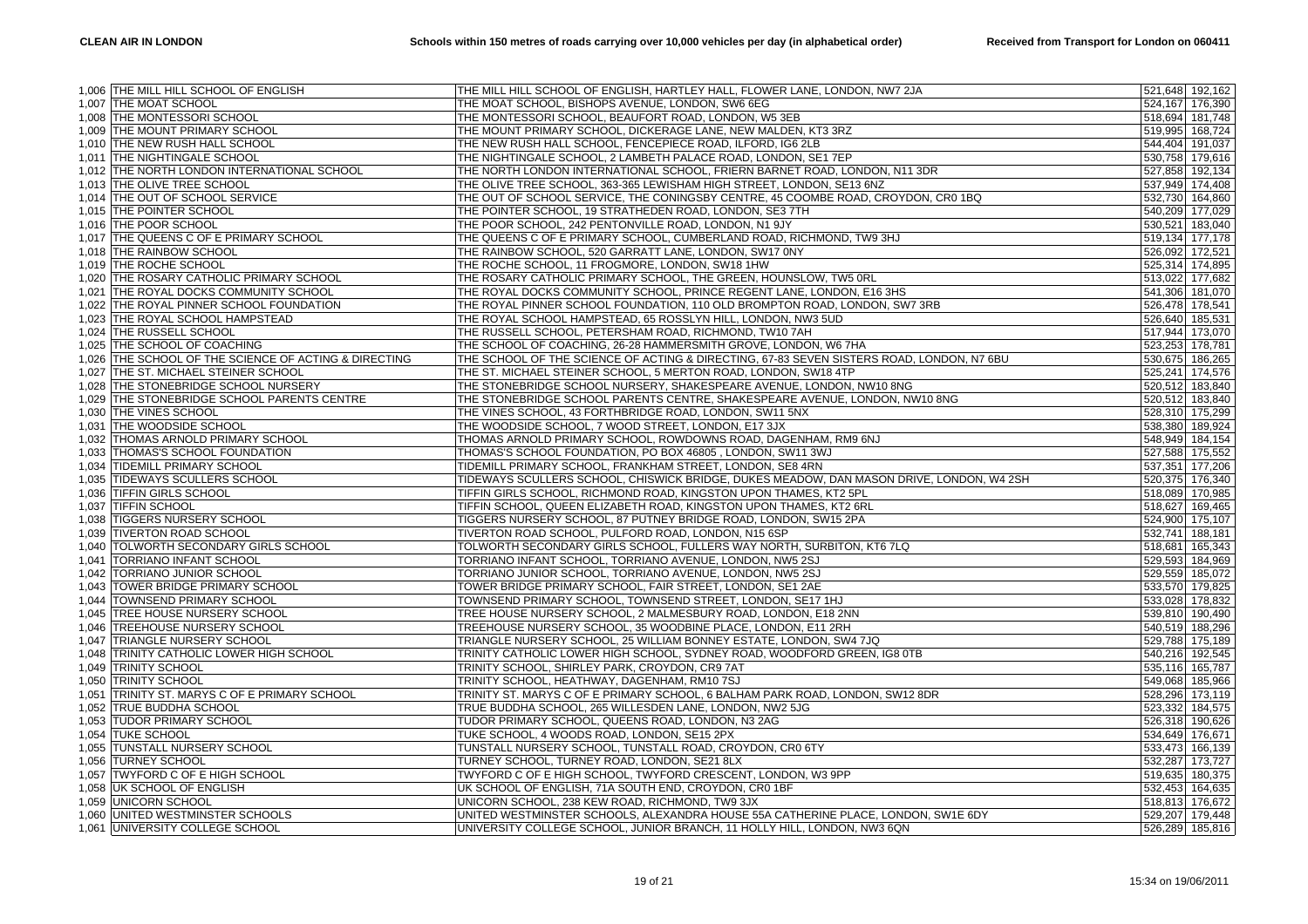|       | 1,062 UPMINSTER INFANT SCHOOL                     | UPMINSTER INFANT SCHOOL, ST. MARYS LANE, UPMINSTER, RM14 3BS                         |                 | 556,087 186,478 |
|-------|---------------------------------------------------|--------------------------------------------------------------------------------------|-----------------|-----------------|
|       | 1,063 UPMINSTER PRIMARY SCHOOL                    | UPMINSTER PRIMARY SCHOOL, ST. MARYS LANE, UPMINSTER, RM14 3BS                        |                 | 556,087 186,478 |
|       | 1,064 URSULINE HIGH SCHOOL                        | URSULINE HIGH SCHOOL, MORLAND ROAD, ILFORD, IG1 4JU                                  |                 | 543,549 186,884 |
|       | 1,065 VALENTINES HIGH SCHOOL                      | VALENTINES HIGH SCHOOL, 348-360 CRANBROOK ROAD, ILFORD, IG2 6HX                      |                 | 543,321 188,179 |
|       | 1,066 VALLEY PRIMARY SCHOOL                       | VALLEY PRIMARY SCHOOL, BECKENHAM LANE, BROMLEY, BR2 0DA                              | 539,599 169,471 |                 |
| 1.067 | VANESSA NURSERY SCHOOL                            | VANESSA NURSERY SCHOOL, CATHNOR ROAD, LONDON, W12 9JA                                |                 | 522,645 179,588 |
|       | 1,068 VICARAGE SCHOOL                             | VICARAGE SCHOOL, 48 RICHMOND HILL, RICHMOND, TW10 6QX                                |                 | 518,061 174,407 |
|       | 1,069 VICTORIA JUNIOR SCHOOL                      | VICTORIA JUNIOR SCHOOL, VICTORIA ROAD, FELTHAM, TW13 4AQ                             |                 | 510,724 173,057 |
|       | 1,070 VILLAGE SCHOOL                              | VILLAGE SCHOOL, 2 PARKHILL ROAD, LONDON, NW3 2YN                                     |                 | 527,781 184,808 |
|       | 1,071 VIRGO FIDELIS CONVENT SENIOR SCHOOL         | VIRGO FIDELIS CONVENT SENIOR SCHOOL, 147 CENTRAL HILL, LONDON, SE19 1RS              |                 | 532,588 170,889 |
|       | 1,072 VITA ET PAX PREPARATORY SCHOOL              | VITA ET PAX PREPARATORY SCHOOL, 6A PRIORY CLOSE, LONDON, N14 4AT                     |                 | 528,949 195,640 |
|       |                                                   |                                                                                      |                 |                 |
|       | 1,073 WADDON INFANT SCHOOL                        | WADDON INFANT SCHOOL, PURLEY WAY, CROYDON, CR0 4RG                                   |                 | 531,159 164,318 |
|       | 1,074 WALDORF STEINER SCHOOL OF SWLONDON          | WALDORF STEINER SCHOOL OF S W LONDON, PO BOX 8541 , LONDON, SW16 1ZB                 |                 | 530,045 171,870 |
|       | 1,075 WALKER PRIMARY SCHOOL                       | WALKER PRIMARY SCHOOL, THE GREEN, LONDON, N14 7EG                                    | 529,728 193,491 |                 |
|       | 1,076 WALLINGTON COUNTY GRAMMAR BOYS SCHOOL       | WALLINGTON COUNTY GRAMMAR BOYS SCHOOL, 336 CROYDON ROAD, WALLINGTON, SM6 7LQ         |                 | 528,934 164,954 |
|       | 1,077 WALLINGTON COUNTY GRAMMAR SCHOOL            | WALLINGTON COUNTY GRAMMAR SCHOOL, CROYDON ROAD, WALLINGTON, SM6 7PH                  |                 | 528,934 164,954 |
|       | 1,078 WALLINGTON HIGH SCHOOL FOR GIRLS            | WALLINGTON HIGH SCHOOL FOR GIRLS, WOODCOTE ROAD, WALLINGTON, SM6 0PH                 |                 | 529,016 162,617 |
|       | 1,079 WANDLE HOUSE NURSERY SCHOOL                 | WANDLE HOUSE NURSERY SCHOOL, 25 WEST HILL, LONDON, SW18 1RB                          |                 | 525,187 174,624 |
|       | 1,080 WARREN JUNIOR SCHOOL                        | WARREN JUNIOR SCHOOL, WHALEBONE AVENUE, ROMFORD, RM6 6DA                             |                 | 548,573 188,552 |
|       | 1,081 WARREN SCHOOL                               | WARREN SCHOOL, WHALEBONE LANE NORTH, ROMFORD, RM6 6SB                                |                 | 548,476 188,616 |
|       | 1,082 WATERGATE SCHOOL                            | WATERGATE SCHOOL, LUSHINGTON ROAD, LONDON, SE6 3WG                                   |                 | 537,621 171,451 |
|       | 1,083 WATERLOO SCHOOL OF ENGLISH                  | WATERLOO SCHOOL OF ENGLISH, 46 MUSEUM STREET, LONDON, WC1A 1LY                       |                 | 530,189 181,524 |
|       | 1,084 WAVERLEY SCHOOL                             | WAVERLEY SCHOOL, 105 THE RIDE, ENFIELD, EN3 7DL                                      |                 | 535,362 196,491 |
|       | 1,085 WELLBOURNE PRIMARY SCHOOL                   | WELLBOURNE PRIMARY SCHOOL, STAINBY ROAD, LONDON, N15 4EA                             |                 | 534,040 189,516 |
|       | 1,086 WELLDON PARK MIDDLE SCHOOL                  | WELLDON PARK MIDDLE SCHOOL, WYVENHOE ROAD, HARROW, HA2 8LS                           |                 | 514,024 185,979 |
|       | 1,087 WELLINGTON PRIMARY SCHOOL                   | WELLINGTON PRIMARY SCHOOL, SUTTON LANE, HOUNSLOW, TW3 4LB                            |                 | 512,823 176,312 |
|       | 1,088 WELLINGTON PRIMARY SCHOOL                   | WELLINGTON PRIMARY SCHOOL, WELLINGTON AVENUE, LONDON, E4 6RE                         |                 | 537,559 193,679 |
|       | 1,089 WELLS PRIMARY SCHOOL                        | WELLS PRIMARY SCHOOL, BARCLAY OVAL, WOODFORD GREEN, IG8 0PP                          |                 | 540,456 192,807 |
|       | 1,090 WEMBLEY PRIMARY SCHOOL                      | WEMBLEY PRIMARY SCHOOL, EAST LANE, WEMBLEY, HA9 7NW                                  |                 | 518,293 186,133 |
| 1,091 | <b>WENN STAGE SCHOOL</b>                          | WENN STAGE SCHOOL, 7 ELECTRIC PARADE, SEVEN KINGS ROAD, ILFORD, IG3 8BY              |                 | 545,490 187,018 |
|       | 1,092 WENTWORTH NURSERY SCHOOL & CHILDRENS CENTRE | WENTWORTH NURSERY SCHOOL & CHILDRENS CENTRE, BRADSTOCK ROAD, LONDON, E9 5EX          |                 | 535,916 184,524 |
|       | 1,093 WESLYAN SCHOOL                              | WESLYAN SCHOOL, 41-47 LESWIN ROAD, LONDON, N16 7NX                                   |                 | 533,659 186,327 |
| 1,094 | <b>WESSEX GARDENS PRIMARY SCHOOL</b>              | WESSEX GARDENS PRIMARY SCHOOL, WESSEX GARDENS, LONDON, NW11 9RR                      |                 | 524,174 187,396 |
|       | 1,095 WEST GREEN SCHOOL                           | WEST GREEN SCHOOL, WOODLANDS PARK ROAD, LONDON, N15 3RT                              | 532,198 189,171 |                 |
|       | 1,096 WEST HILL PRIMARY SCHOOL                    | WEST HILL PRIMARY SCHOOL, 5 MERTON ROAD, LONDON, SW18 5ST                            |                 | 525,241 174,576 |
| 1,097 | <b>WEST LODGE SCHOOL</b>                          | WEST LODGE SCHOOL, 36 STATION ROAD, SIDCUP, DA15 7DU                                 |                 | 546,219 172,111 |
|       | 1,098 WEST THORNTON PRIMARY SCHOOL                | WEST THORNTON PRIMARY SCHOOL, ROSECOURT ROAD, CROYDON, CR0 3BS                       |                 | 530,778 167,053 |
|       | 1,099 WEST WIMBLEDON PRIMARY SCHOOL               | WEST WIMBLEDON PRIMARY SCHOOL, BODNANT GARDENS, LONDON, SW20 0BZ                     |                 | 522,774 168,885 |
| 1.100 | WESTERN GOVERNORS GRADUATE SCHOOL                 | WESTERN GOVERNORS GRADUATE SCHOOL, 27-33 BETHNAL GREEN ROAD, LONDON, E1 6LA          |                 | 533,726 182,349 |
|       | 1,101 WESTMINSTER ABBEY CHOIR SCHOOL              | WESTMINSTER ABBEY CHOIR SCHOOL, DEANS YARD, LONDON, SW1P 3NY                         |                 | 529,923 179,405 |
|       | 1,102 WESTMINSTER CATHEDRAL PRIMARY SCHOOL        | WESTMINSTER CATHEDRAL PRIMARY SCHOOL, BESSBOROUGH PLACE, LONDON, SW1V 3SE            |                 | 529,777 178,296 |
|       | 1,103 WESTMINSTER CITY SCHOOL                     | WESTMINSTER CITY SCHOOL, 55 PALACE STREET, LONDON, SW1E 5HJ                          |                 | 529,272 179,311 |
|       | 1,104 WESTMINSTER SCHOOL                          | WESTMINSTER SCHOOL, 3 DEANS YARD, LONDON, SW1P 3NP                                   | 529,928 179,441 |                 |
|       | 1,105 WESTMINSTER SCHOOL WRENS                    | WESTMINSTER SCHOOL WRENS, 4 LITTLE DEANS YARD, LONDON, SW1P 3PJ                      | 530,071 179,367 |                 |
|       | 1,106 WESTMINSTER UNDER SCHOOL                    | WESTMINSTER UNDER SCHOOL, ADRIAN HOUSE, 27 VINCENT SQUARE, LONDON, SW1P 2NN          |                 | 529,634 178,630 |
|       | 1,107 WHITCHURCH FIRST & MIDDLE SCHOOL            | WHITCHURCH FIRST & MIDDLE SCHOOL, WEMBOROUGH ROAD, STANMORE, HA7 2EQ                 |                 | 517,594 191,239 |
|       | 1,108 WHITE HALL PRIMARY SCHOOL                   | WHITE HALL PRIMARY SCHOOL, COWLEY ROAD, UXBRIDGE, UB8 2LX                            |                 | 505,467 183,482 |
|       | 1,109 WHITEHORSE MANOR JUNIOR SCHOOL              | WHITEHORSE MANOR JUNIOR SCHOOL, WHITEHORSE ROAD, THORNTON HEATH, CR7 8SB             |                 | 532,842 168,080 |
|       | 1,110 WHITTON SCHOOL                              | WHITTON SCHOOL, PERCY ROAD, TWICKENHAM, TW2 6JW                                      |                 | 513,851 172,975 |
|       | 1,111 WHIZZ KIDS NURSERY SCHOOL                   | WHIZZ KIDS NURSERY SCHOOL, QUEST CENTRE, SOVEREIGN HOUSE, SCOUT WAY, LONDON, NW7 3JW |                 | 520,922 192,740 |
|       | 1,112 WILLIAM C HARVEY SCHOOL                     | WILLIAM C HARVEY SCHOOL, POST 16 ANNEXE, WALTHEOF GARDENS, LONDON, N17 7HS           |                 | 532,578 190,918 |
|       | 1,113 WILLIAM HOGARTH SCHOOL                      | WILLIAM HOGARTH SCHOOL, DUKE ROAD, LONDON, W4 2JR                                    |                 | 521,192 178,039 |
|       | 1,114 WILLIAM PATTEN PRIMARY SCHOOL               | WILLIAM PATTEN PRIMARY SCHOOL, STOKE NEWINGTON CHURCH STREET, LONDON, N16 0NX        |                 | 533,537 186,525 |
|       | 1,115 WILLIAM TORBITT JUNIOR & INFANT SCHOOL      | WILLIAM TORBITT JUNIOR & INFANT SCHOOL, EASTERN AVENUE, ILFORD, IG2 7SS              |                 | 545,540 188,715 |
|       | 1,116 WILLIAM TYNDALE PRIMARY SCHOOL              | WILLIAM TYNDALE PRIMARY SCHOOL, UPPER STREET, LONDON, N1 2GG                         |                 | 531,770 184,284 |
|       | 1,117 WILLOW BROOK PRIMARY SCHOOL                 | WILLOW BROOK PRIMARY SCHOOL, 190 CHURCH ROAD, LONDON, E10 7BH                        |                 | 537,243 187,075 |
|       |                                                   |                                                                                      |                 |                 |